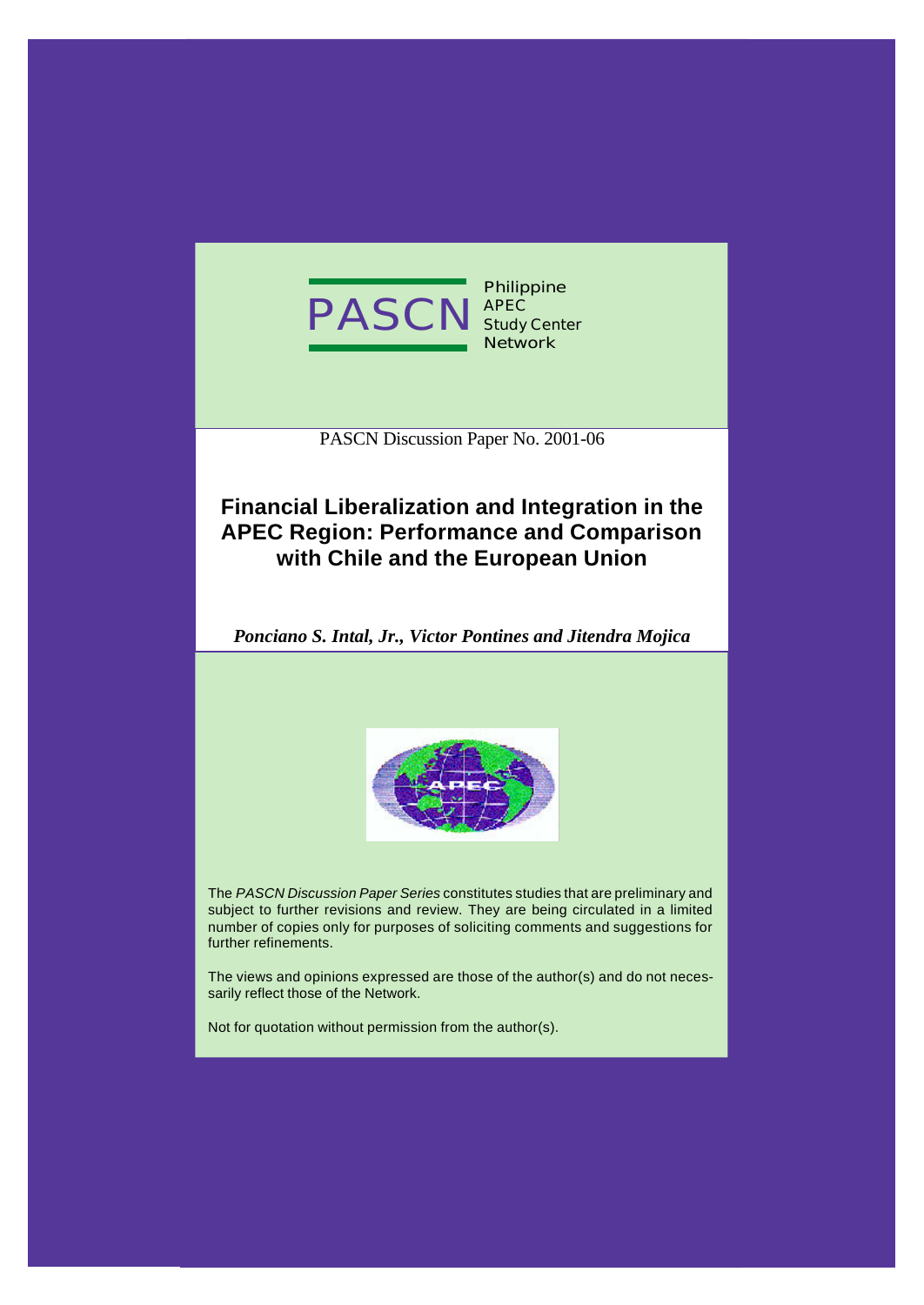

**PHILIPPINE** S TUDY C ENTER **NETWORK** 

PASCN Discussion Paper No. 2001-06

# **Financial Liberalization and Integration in the APEC Region: Performance and Comparison with Chile and the European Union**

*Ponciano S. Intal, Jr., Victor Pontines and Jitendra Mojica* Angelo King Institute for Economic and Business Studies

December 2001

The *PASCN Discussion Paper Series* constitutes studies that are preliminary and subject to further revisions and review. They are being circulated in a limited number of copies only for purposes of soliciting comments and suggestions for further refinements.

The views and opinions expressed are those of the author(s) and do not necessarily reflect those of the Network.

Not for quotation without permission f rom the author(s).

For comments, suggestions or further inquiries, please contact: **The PASCN Secretariat** Philippine Institute for Development Studies NEDA sa Makati Building, 106 Amorsolo Street Legaspi Village, Makati City, Philippines Tel. Nos. 893-9588 and 892-58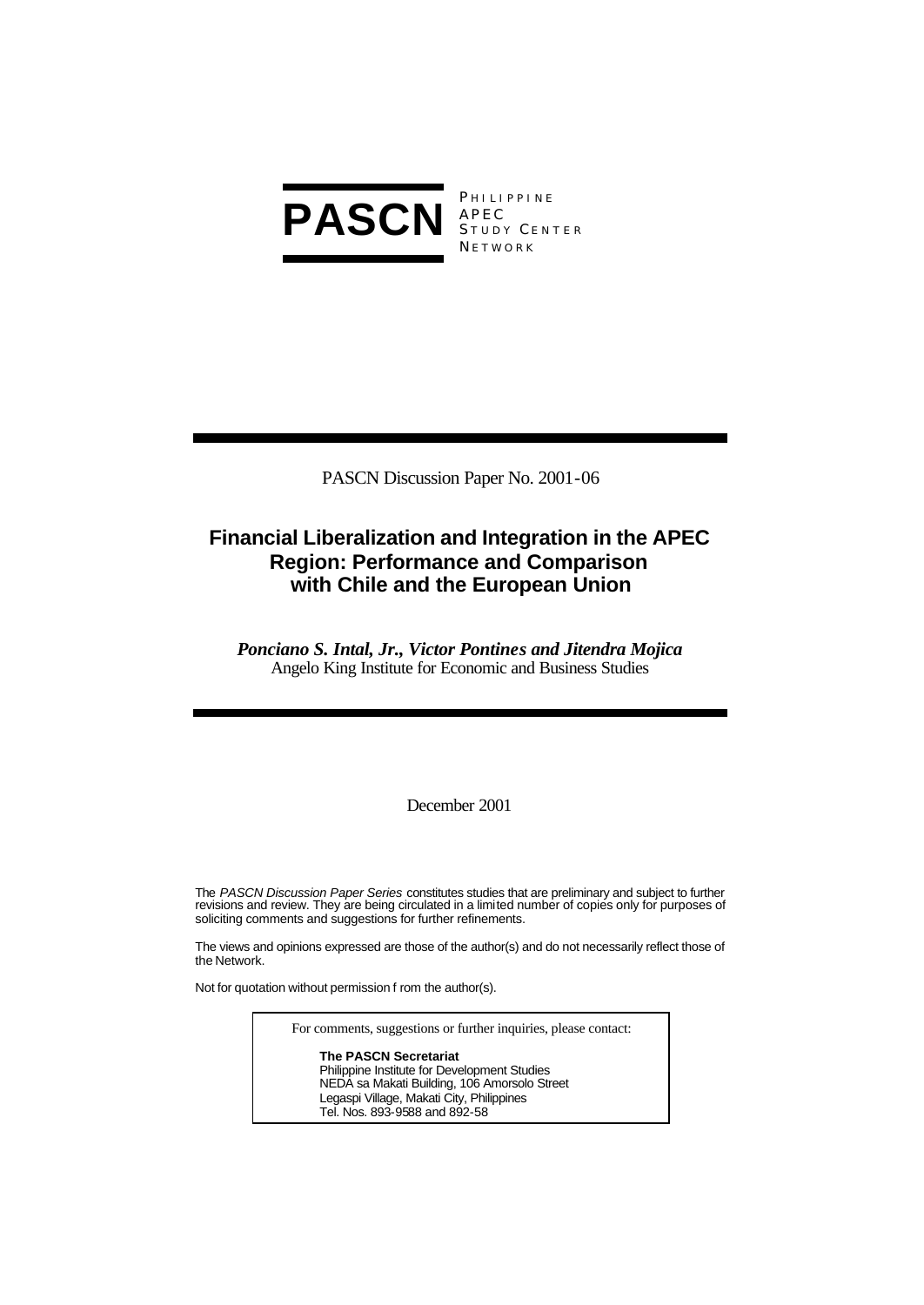# **Table of contents**

**Page**

| I.  | Capital Flows And Financial Integration in the APEC Region10                                                                                                                                                                                                                                                                                                                                                               |  |  |
|-----|----------------------------------------------------------------------------------------------------------------------------------------------------------------------------------------------------------------------------------------------------------------------------------------------------------------------------------------------------------------------------------------------------------------------------|--|--|
|     | a. Capital Flows<br><b>Investment-Saving Correlations and Interest Parity Conditions</b><br>b.<br><b>Integration of Domestic Financial Markets</b><br>c.                                                                                                                                                                                                                                                                   |  |  |
| II. | Analytical Perspectives on the Macroeconomics of Financial Liberalization and<br>.28                                                                                                                                                                                                                                                                                                                                       |  |  |
|     | Surge in capital flows and the incompatible trinity theorem : basic analytics<br>a.<br>b. Currency and banking crises: a brief literature review<br>i. First Generation Type Models<br>ii. Second Generation Type Models<br>iii. Third Generation Type Models                                                                                                                                                              |  |  |
| Ш.  | Varieties of Experience on the Macroeconomics of Financial Liberalization and<br>Integration: The Incompatible or Impossible Trinity in Action37                                                                                                                                                                                                                                                                           |  |  |
|     | a. Southern Cone Experience<br>b. East Asian experience<br>The European Experience: the EMS Currency Crisis of 1992-1993<br>$\mathbf{c}$ .<br>d. Capital controls and the Chilean and Malaysian experiences<br>e. Financial Liberalization and the Sequencing Issue<br>Selected Country Experiences with Sequencing Capital Account<br>f.<br>Liberalization<br>Exchange Rate Arrangements and the Impossible Trinity<br>g. |  |  |
| IV. |                                                                                                                                                                                                                                                                                                                                                                                                                            |  |  |
| V.  | Appendix: Model Specifications and Frameworks: A Review of Banking and                                                                                                                                                                                                                                                                                                                                                     |  |  |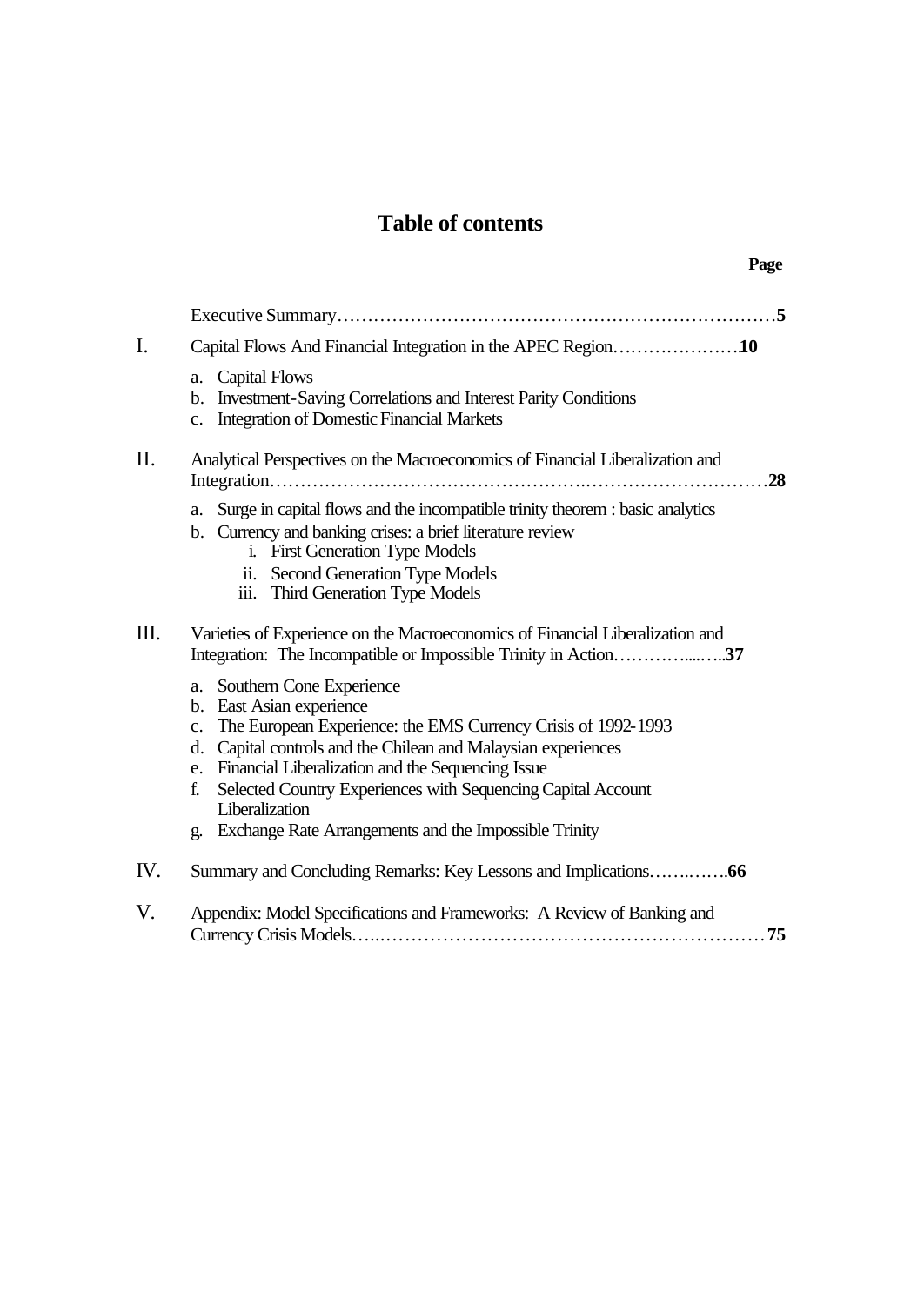# **List of figures & tables**

| <b>Figure 1.a</b> | IS-LM model with pegged exchange rates, perfect capital mobility and<br>perfect substitutability of domestic and foreign financial assets and a small<br>economy: an expansionary monetary policy |
|-------------------|---------------------------------------------------------------------------------------------------------------------------------------------------------------------------------------------------|
| <b>Figure 1.b</b> | IS-LM model under fixed exchange rate regime and given perfect capital<br>mobility: an expansionary fiscal policy.                                                                                |
| <b>Figure 1.c</b> | IS-LM model under a flexible exchange rate regime with perfect mobility:<br>an expansionary monetary policy and interest parity.                                                                  |
| <b>Figure 1.d</b> | IS-LM model under a regime of capital controls with fixed exchange rates.                                                                                                                         |
| <b>Table 1</b>    | Magnitude and Composition of Capital Flows                                                                                                                                                        |
| Table 2.a         | External Financing in the Five Most Affected Asian Countries                                                                                                                                      |
| Table 2.b         | International Claims Held by Foreign Banks—Distribution by country of<br>origin                                                                                                                   |
| Table 2.c         | International Claims Held by Foreign Banks—Distribution by maturity<br>and sector                                                                                                                 |
| Table 3.a         | FDI Inflows, 1980-1999 (B.O.P. basis)                                                                                                                                                             |
| Table 3.b         | FDI Outflows, 1980-1999 (B.O.P. basis)                                                                                                                                                            |
| Table 3.c         | Share of APEC to World Foreign Direct Investment Flows                                                                                                                                            |
|                   | APEC Foreign Direct Investment Inflows and Outflows                                                                                                                                               |
| Table 4.a         | <b>Total Foreign Direct Investment Flows: Japan</b>                                                                                                                                               |
| Table 4.b         | Average Share of Japan Foreign Direct Investments to APEC Member<br>Countries                                                                                                                     |
| Table 5.a         | <b>Total Foreign Direct Investment Flows: United States</b>                                                                                                                                       |
| Table 5.b         | Average Share of U.S. Foreign Direct Investments to APEC Member<br>Countries                                                                                                                      |
| Table 6.a         | <b>Total Foreign Direct Equity Investment Flows: Philippines</b>                                                                                                                                  |
|                   | Share Distribution of Total Foreign Direct Equity Investment Flows:<br>Philippines                                                                                                                |
| Table 6.b         | Average Share of Foreign Direct Investment Flows to the Phils. from<br><b>APEC</b> member Countries                                                                                               |
| Table 7.a         | <b>Total Malaysian Equity Investment Flows</b>                                                                                                                                                    |
| Table 7.b         | Ave. Share of Malaysian Foreign Equity Invesment Flows to APEC<br>member countries                                                                                                                |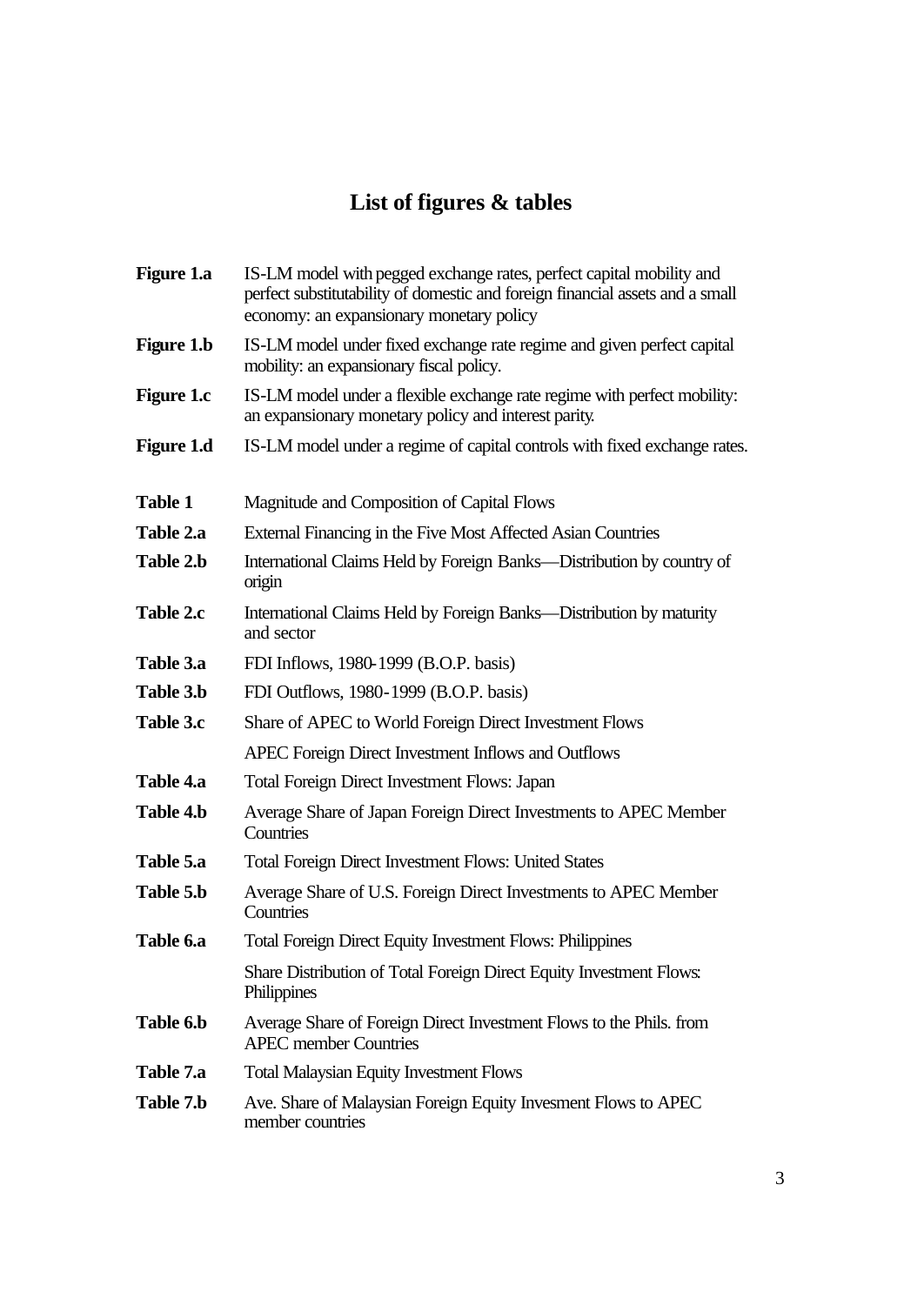| <b>Table 8.a.1</b> | Total Portfolio Investment Payments: Malaysia |  |
|--------------------|-----------------------------------------------|--|
|--------------------|-----------------------------------------------|--|

- **Table 8.a.2** Total Portfolio Invesment Receipts: Malaysia
- Table 8.b.1 Ave. Share of Portfolio Payments to APEC member countries: Malaysia
- Table 8.b.2 Ave. Share of Portfolio Receipts from APEC member countries: Malaysia
- Table 9 Trade Intensity of Selected Asia Pacific Economies
- Table 10 Portfolio Invesments of APEC and other Countries
- **Table 11** Feldstein Horioka Regression Results
- Table 12 Indicators of Institutional Framework of the Banking Sector
- Table 13 Indicators of Institutional Framework of the Property Sector
- **Table 14** Consumer Price Inflation: Europe
- Table 15 Macroeconomic Indicators: Italy
- **Table 16** Short-term Interest Rates: Europe
- Table 17 Growth rate of real GDP: Europe
- **Table 18** How competitive was UK?
- Table 19 French and German Data
- **Table 20** Timetables and Motivations for Changes in Unremunerated Reserve Requirement (URR): Chile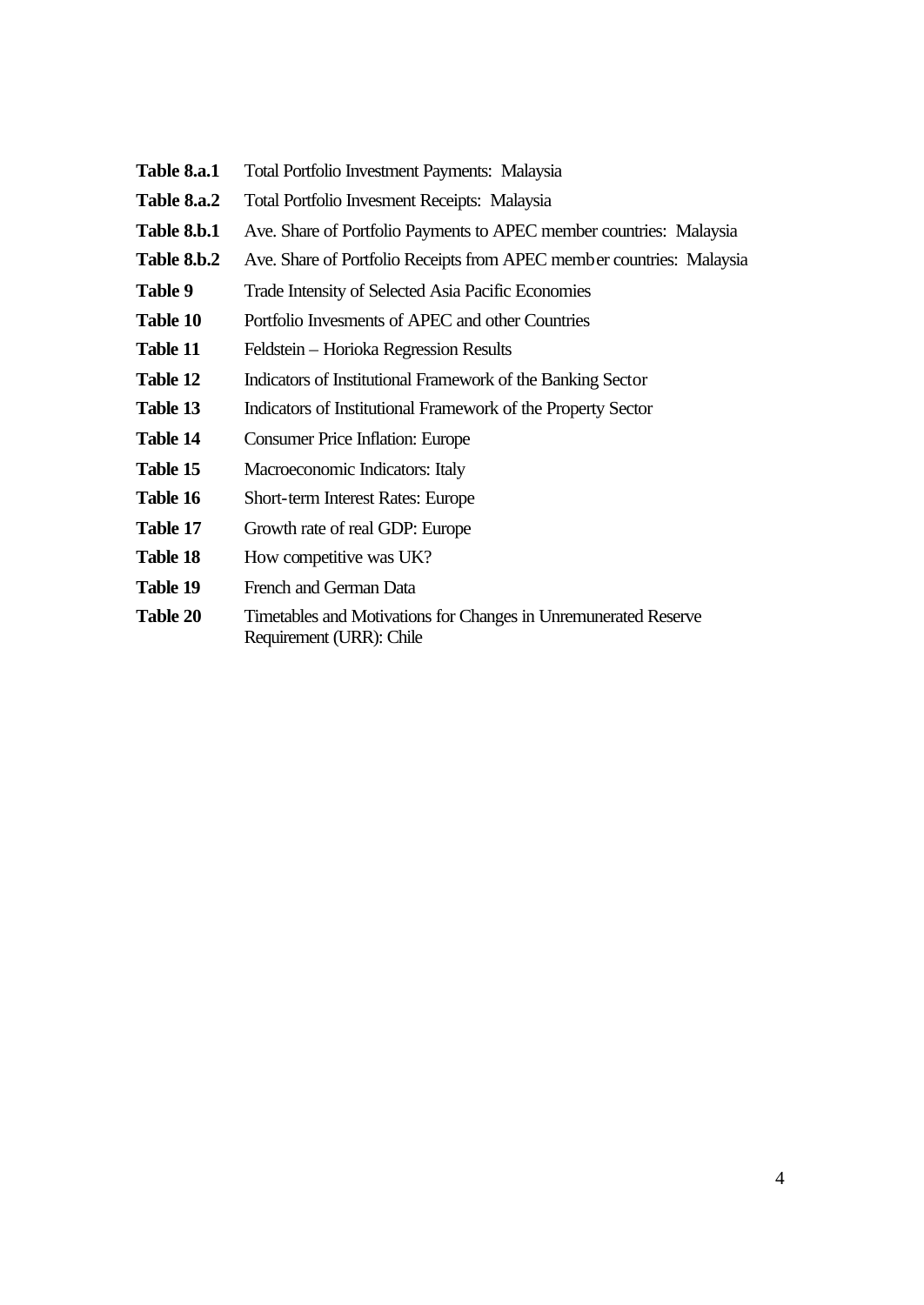## **Executive Summary**

The objective of this paper is to examine the growing financial integration in the APEC region; review the theoretical and analytical perspectives on financial liberalization and integration; discuss the East Asian, Chilean and European Union experiences; and draw lessons and insights on the macroeconomic management of the risks and opportunities of financial liberalization and integration.

The 1980s and the 1990s have seen the growing financial liberalization and integration of the countries and economies in the Asia-Pacific region. The growing financial integration is a correlate of the deepening trade relations among the APEC countries. This reflects the complementarity among trade, direct investment and finance in the dynamics of outward oriented growth especially in East Asia. The recent East Asian crisis does not only highlight the risks of open capital accounts and financial integration but also, somewhat perversely, validates the growing economic integration in the East Asian region.

The essence of financial liberalization and integration is increased capital mobility and relatively open capital accounts. Most of the developing APEC member economies became more financially integrated with the rest of the world during the past one and a half decades. Much of the foreign capital that went to emerging markets went to APEC member economies. Indicative of the surges in capital inflows to the developing countries in the region are the high ratios of net capital inflow as a ratio of GDP during the latter 1980s and early 1990s. The major sources of the capital flows are APEC member economies themselves, especially Japan, the US and the Asian NIEs. This is related to some extent to the economic restructuring in the region, sometimes poetically described in terms of the "flying wild geese" pattern.

There are acknowledged benefits from financial liberalization and integration, including greater access to the world capital market at lower interest rates thereby encouraging higher rate of investment, as well as the long term advantages from financial development, risk diversification and efficient provision of financial services. However, there are also attendant macroeconomic and banking challenges and risks from open capital accounts as a number of crises involving both developing and developed countries bring out.

At the heart of the macroeconomic challenges is the so-called "incompatible trinity" of monetary independence, capital mobility and fixed exchange rates. Sooner or later, the incompatibility of the three eventually leads to currency crises as the recent East Asian crisis attests. Corollary to this is the short-lived effectiveness of sterilization efforts and the rising opportunity cost of such sterilization efforts that, in a number of ASEAN countries included a tight fiscal policy in order to minimize the inflationary effect of capital inflows. In a number of East Asian countries the higher domestic interest rate resulting from the sterilization efforts ended up encouraging further capital inflows that further exacerbated the problem of macroeconomic management. At the same time,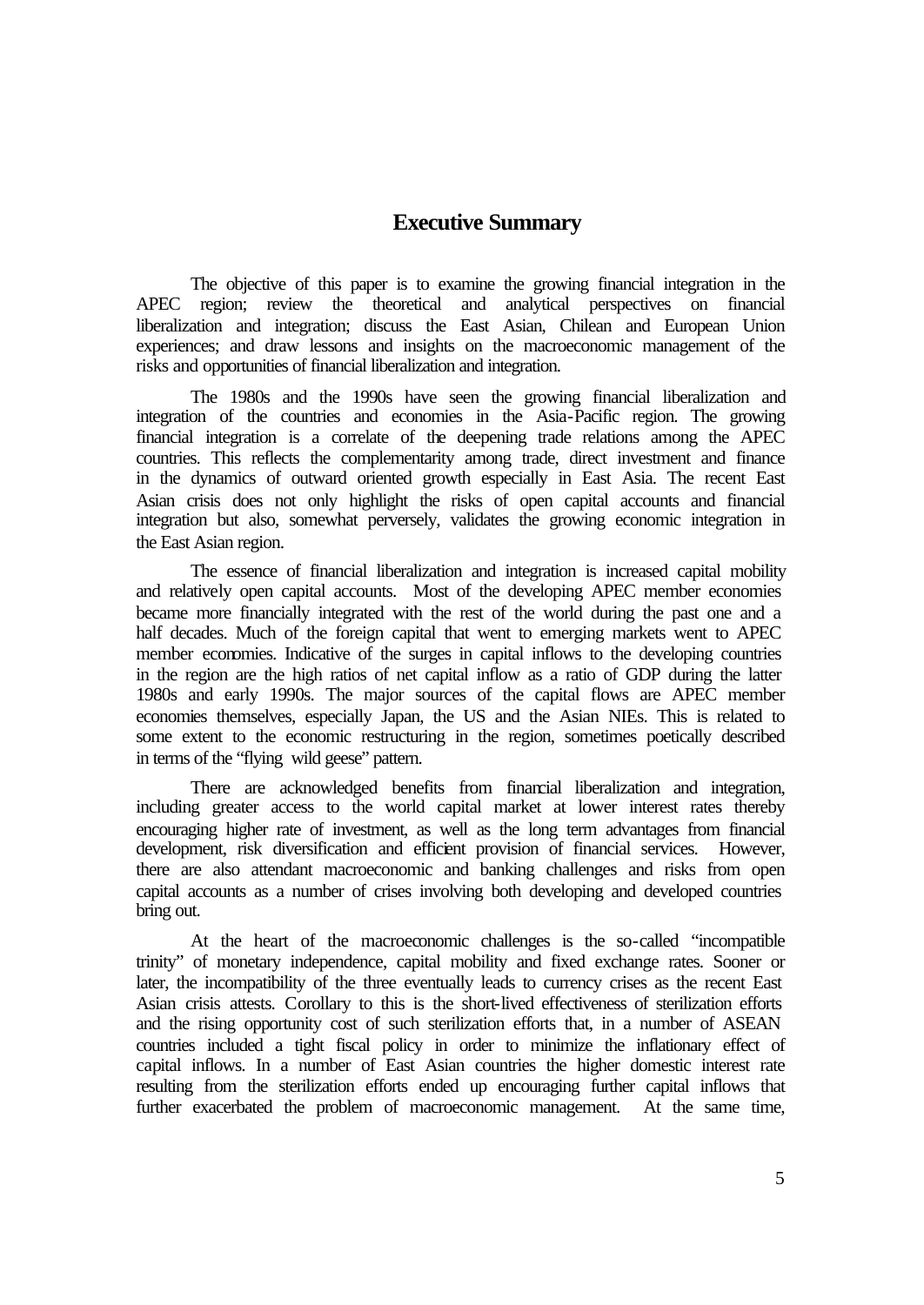however, a currency appreciation attendant to a surge in capital inflow under a flexible exchange rate regime was largely anathema to Southeast Asian countries that have been pursuing export-oriented industrialization.

The problems with the European "snake in a tunnel" exchange rate system in the 1970s stemmed in part from the "incompatible trinity". Such was also the case during the EMS 1992-1993 crisis. The latter also brings out the vulnerability of members in a currency bloc when there are significant macroeoconomic shocks from the anchor country.

Not only does capital mobility pose challenges to macroeconomic management, it also poses systemic banking risks. Explicit or implicit insurance to (deposit) liabilities of banks tend to encourage banks to be more aggressive in their intermediation efforts between the foreign capital market (primarily through their foreign borrowings) and local firms (especially those without access to the world capital market except at tremendous interest rate premium and transactions costs). The recent East Asian crisis is acknowledged to stem in part from the rise in systemic banking risks arising from open capital accounts in the face of relatively weak prudential regulations. The Chilean currency crisis in the early 1980s also resulted in part from the lack of effective supervision and regulations of banks, which at that time were owned mainly by large private conglomerates, called *grupos,* and which had large grupo-related loans. The access to international financing exacerbated the bias for "unbridled self-lending".

Clearly, the policy question is not one of "to integrate or not to integrate" but rather to define a strategy of financial integration, so as to manage the risks and optimize the benefits from financial integration. The contrasting experiences of the European Union, Chile and East Asia provide lessons and implications for the choice of the strategy of financial integration in the country and the region.

#### **Key Lessons**

The survey of the historical experiences and of the analytic literature on the macroeconomic challenges of financial liberalization and integration bring out the following key lessons:

- Maintenance of a currency peg in the face of imprudent fiscal and monetary policies on the one hand and open international capital account on the other hand is a great recipe for an eventual currency crisis within a short span of time. As in the case of the Southern Cone (i.e., Chile, Argentina, Uruguay) experiences of the late 1970s and early 1980s, comparatively very high domestic real interest rates attract surges in capital inflows (a lot of it foreign borrowings of local residents), thereby raising domestic inflationary pressures and aggravated by the monetization of large fiscal deficits. There result real currency appreciation and a decline in the countries' international competitiveness, ballooning current account deficits, and an eventual payments crisis and currency crash.
- In the face of an open capital account and financial integration, maintaining fiscal (and macroeconomic) prudence is not enough to sustain a currency peg. Prudent macroeconomic management that leads to low inflation reduces the risk premium on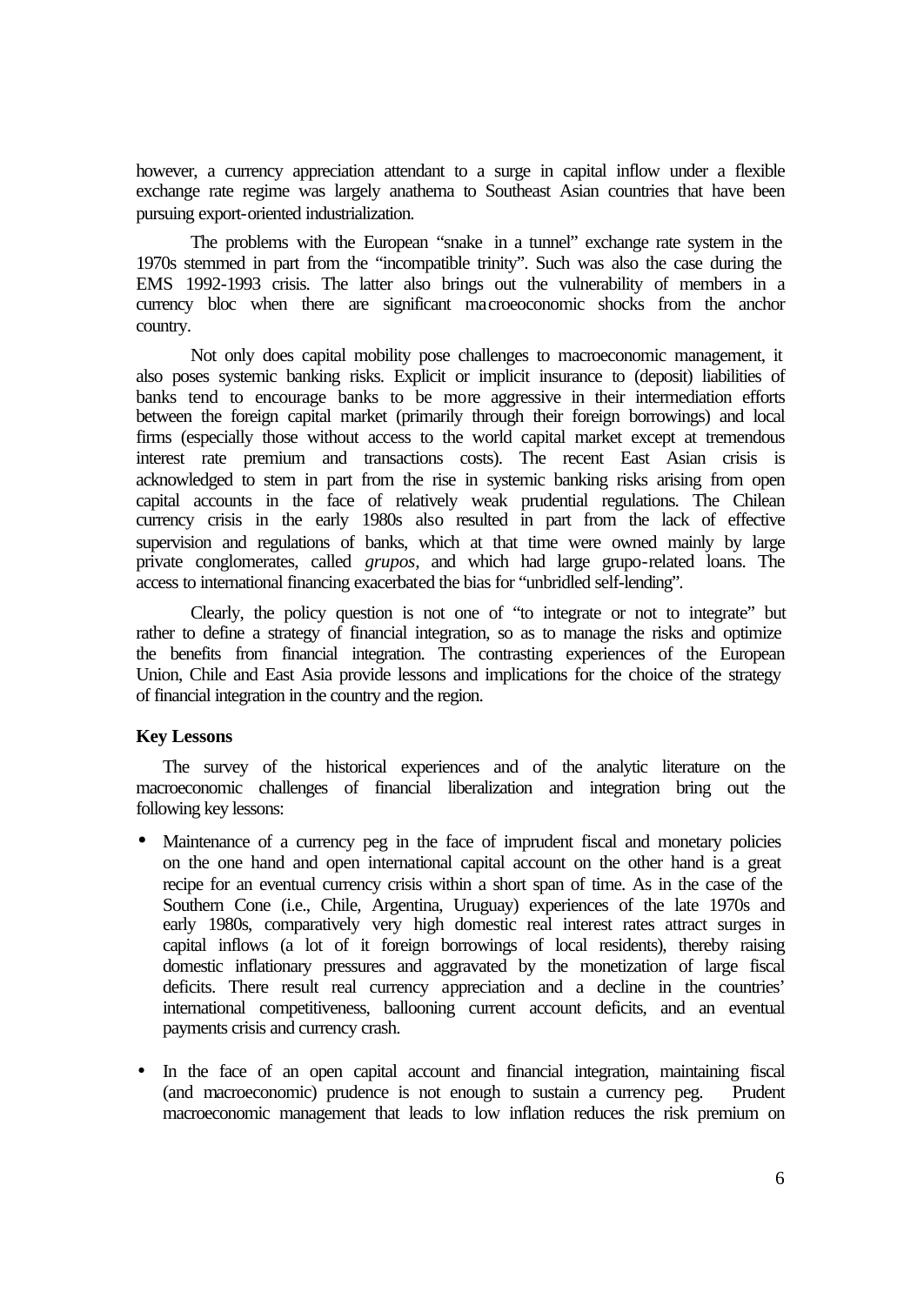a country, thereby encouraging greater capital inflows in response to a monetary policy that results in domestic interest rates significantly higher than foreign interest rates. As the recent East Asian crisis showed, the high domestic interest rate and currency peg despite the capital inflows encourage substantial unhedged and generally short-term foreign borrowing and, concomitant to the overheating of the economy, increased investments in riskier and longer-term projects and in nontradeable sectors. The cumulation of such investments financed by short term funds increasingly make the domestic economy more vulnerable to negative external shocks such as a significant increase in world interest rate or a substantial fall in exports, and ultimately to speculative attacks on the domestic currency. An important lesson here is that a country that is financially integrated with the rest of the world and which has good credibility in its fiscal management cannot pursue an independent monetary policy and a currency peg for long without sowing the seeds for an eventual currency crisis.

- Similarly, regional currency pegs or currency areas are a breeding ground for currency turmoil unless there is full coordination of monetary and other macroeconomic policies among the member countries. As the EMS crisis of 1992- 1993 suggests, inconsistency between the macroeconomic regime of the anchor country and the macroeconomic needs of the other members of the currency area would invite speculative attacks on the currencies of the members in the currency area. Maintaining exchange rate parities within the currency area necessitates the loss of monetary independence of the member countries in favor of the lead or anchor country or meeting the rigidly fixed rules on macroeconomic management as is the case under the euro zone.
- Thus, capital controls can be, and have been, used successfully as a tool for the macroeconomic management of capital flows but only on a temporary basis. Malaysia used them; France used them. In both cases, capital control measures were a complement to the other macroeconomic measures to temper capital inflows (Malaysia) or outflows (France, Malaysia). Chile used them on a longer- term basis and appeared, on the whole, to have succeeded in influencing at least the composition of capital inflows and in providing some leeway for monetary independence. It is clear, however, that capital controls are not a panacea or a substitute to sound macroeconomic policies, not too overly rigid exchange rates and strengthened prudential regulations. Equally important, a successful management of capital control measures requires a technically-competent machinery or central bank that can monitor and make appropriate adjustments in the measures in the light of the dynamic changes in the domestic and foreign financial markets. Thus, capital controls are an appropriate component of the arsenal of macroeconomic measures that a country, especially a developing country without a fully developed financial sector, can use in managing the macroeconomic challenges of international capital flows. Nonetheless, capital controls may need to used only sparingly and temporarily, or where on a longer term basis similar to Chile, adroitly, flexibly and in tandem with sound macroeconomic policies and strong prudential regulations.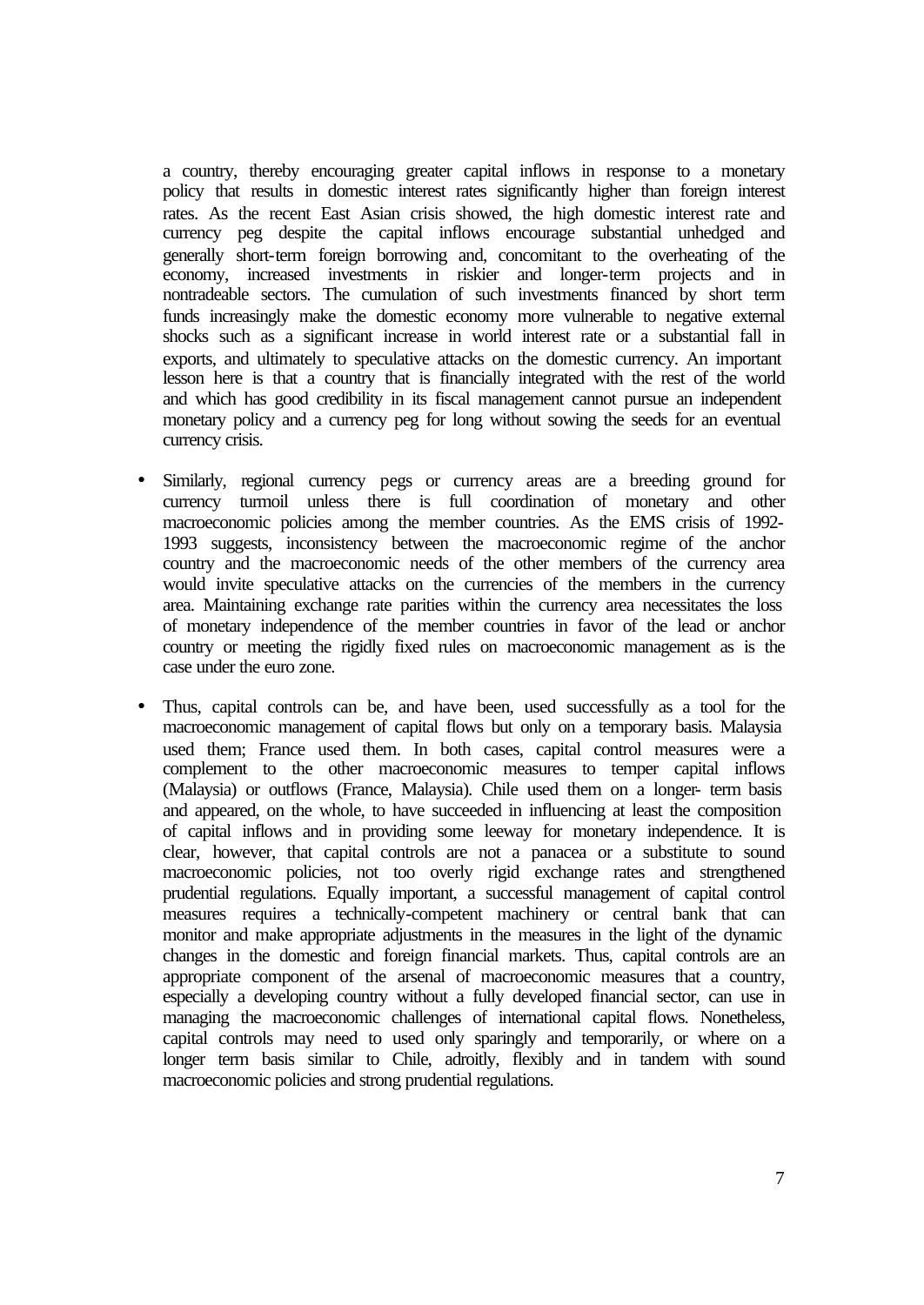#### **Implications**

In view of the lessons above, the implications for the Philippines are as follows:

- A bias for a floating exchange rate. This is likely a relatively dirty float rather than a truly flexible exchange rate regime. As indicated earlier, the Philippines does not yet have a well-established and deep financial sector that offers the wide array of exchange risk management instruments at reasonable cost. This means that the Central Bank cannot likely have a totally hands-off policy in the foreign exchange market. The bias for a more flexible exchange rate regime, however somewhat dirty rather than a totally clean free float, forces the market participants to take cognizance of exchange rate risks, encourages the development of exchange risk management instruments by the market, and allows for some independence in the determination of the country's monetary policy.
- The critical importance of strong prudential regulations, supervision and monitoring. This also includes greater transparency and disclosure requirements on the banks and other financial institutions. This is important either under a fixed exchange rate regime or under a flexible exchange rate regime. This is critical as the country deepens its financial linkages with the rest of the world. Much of that strengthening of the prudential environment would involve moving towards international best practice in banking, regulations and monitoring approaches.
- Improvement in corporate governance. This involves not only financial institutions but also of borrower firms. As the country deepens its linkages with the rest of the world, it is likely that more and more Philippine firms would seek out foreign funds directly rather than through banks. Thus, unless the foreign funds are well utilized by the firms, the country could be exposed to greater risk. Improvements in corporate governance can be expected to be a long process that may involve changes in societal relations. Nonetheless, well performing banks and stock market, acting as outside monitors on borrower firms, can provide the impetus for improvements in corporate governance. The government can also provide some pressure for improvements in corporate governance. This can be done, for example, by requiring firms that want to borrow abroad directly to meet some quality criteria, such as a minimum rating as was the rule in Chile in the 1990s.
- The importance of maintaining prudent fiscal and monetary policies. This is easier said than done especially because an economy is buffeted by internal and external shocks on the one hand and passes through business cycles on the other hand. Nonetheless, this calls for a bias for a more conservative stance with respect to the fiscal deficit. Clearly this calls for constant and good monitoring and analysis of the domestic economy and world markets.
- There is merit in putting some "sand in the wheels" on short- term foreign borrowing by domestic firms and banks on the one hand and greater liberalization on longerterm borrowing and flows on the other hand. In addition, where there is a significant surge in capital flows, there is some merit to look into the institution of an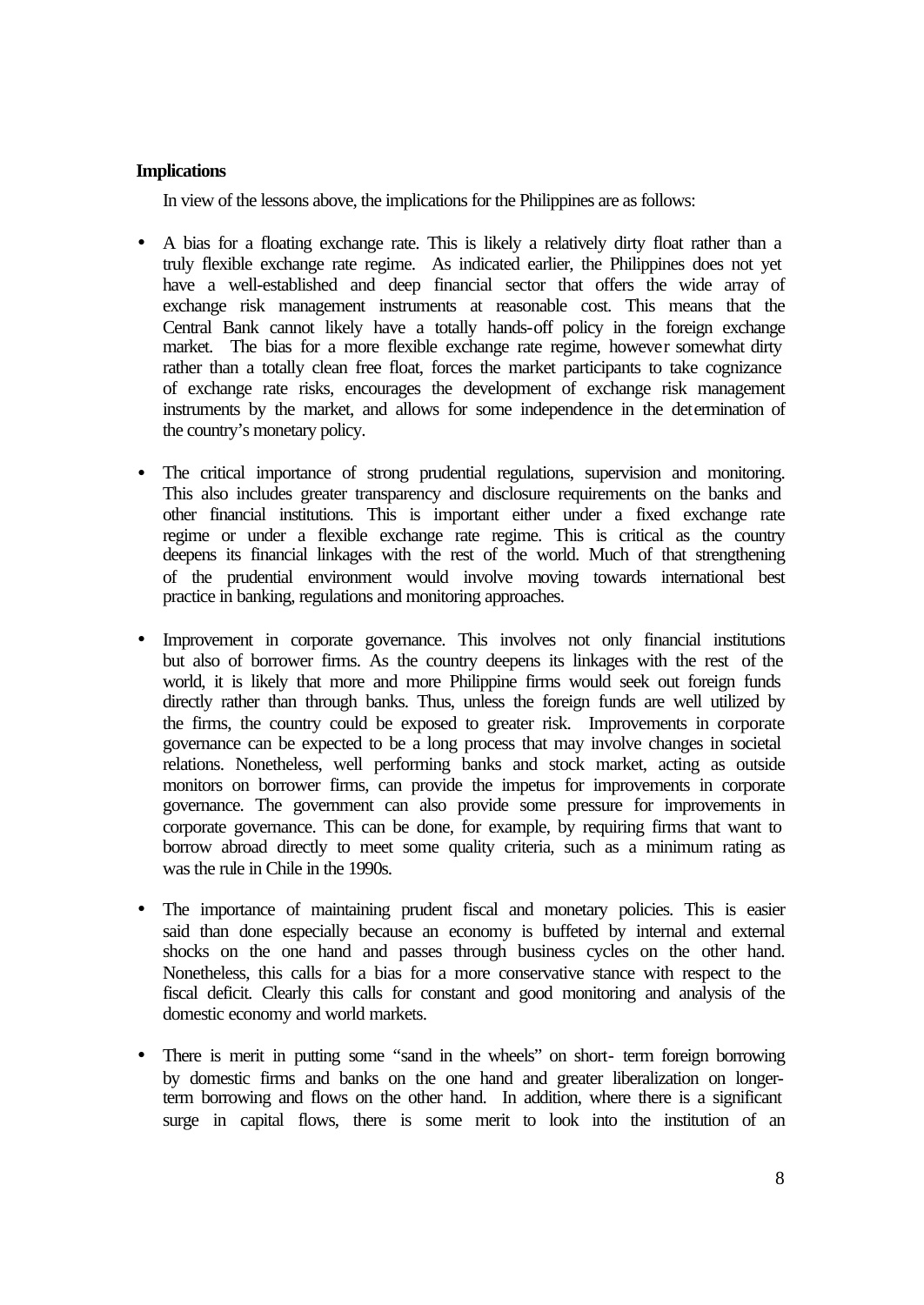unremunerated reserve requirement on short term capital inflows if necessary. Malaysia's and Chile's bias for long term flows and investments, to the point that Malaysia further liberalized foreign equity restrictions in certain critical industries while at the same time imposing selective capital controls in 1998-1999, has served the two countries well. This is because long- term flows impart greater stability and foreign direct investments can also have technology transfer, market development and human skill benefits to recipient countries. Clearly, this recommendation is relevant only during periods of large capital inflows. Thus, even Chile lowered to zero the unremunerated reserve requirement when the was a turn around in capital flows to emerging markets in the aftermath of the East Asian crisis.

• Finally, at the end of the day, the quality of macroeconomic outcomes is dependent on the quality and capability of the institutions, both private (e.g., banks, rating firms) and public (e.g., central bank, finance), in managing the challenges of financial integration and the economy. Thus, the importance of continuing investments in human resource and institutional development in both the government and private institutions, but especially the government institutions.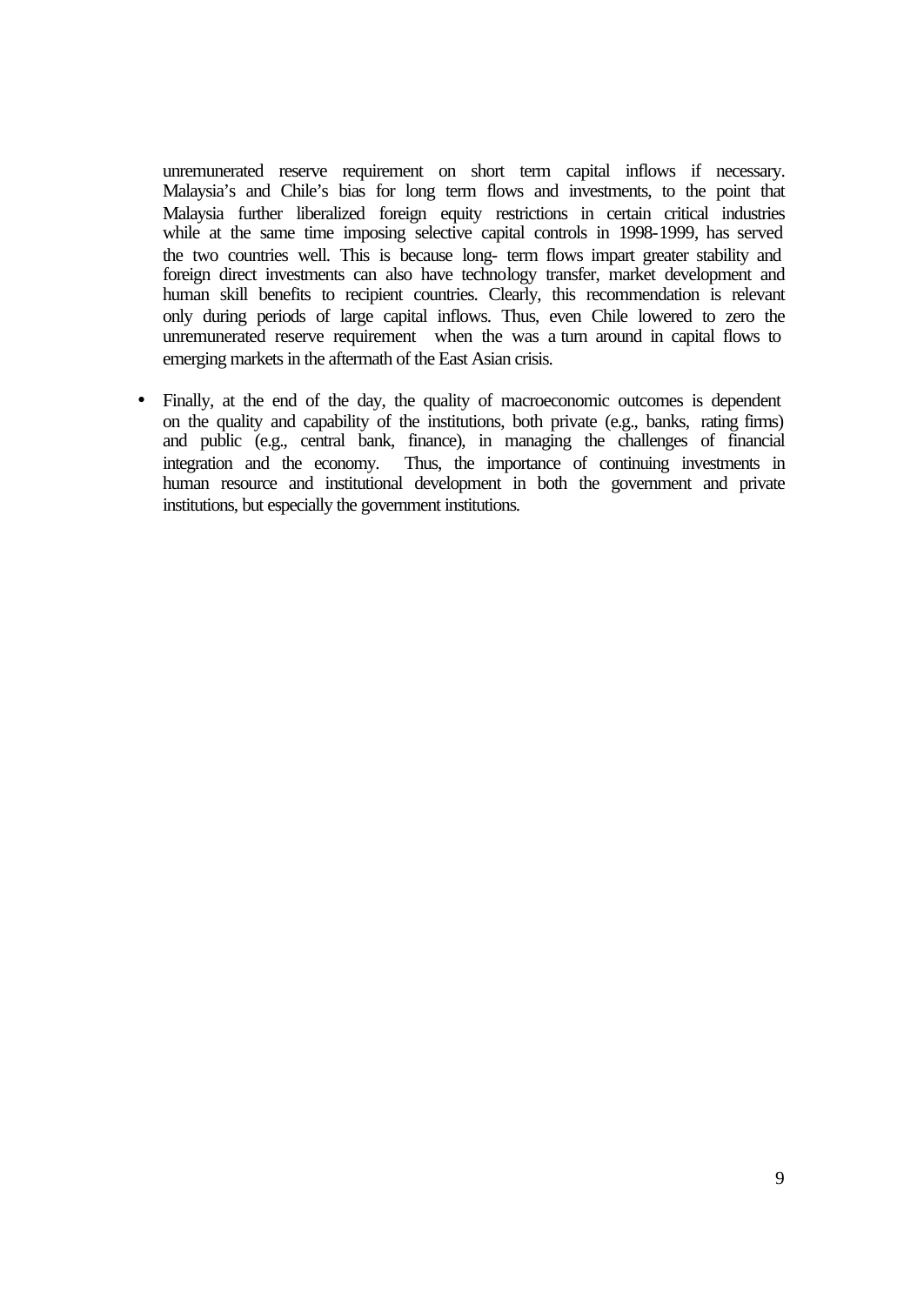### **Financial Liberalization and Integration in the APEC Region:**  Performance and Comparison with Chile and the European Union<sup>1</sup>

Ponciano S. Intal, Jr<sup>2</sup>, Victor Pontines<sup>3</sup> and Jitendra S. Mojica<sup>4</sup>

#### **Abstract**

The paper examines the growing financial integration in the APEC region; reviews the theoretical and analytical perspectives on financial liberalization and integration; discusses the East Asian, Chilean and European Union experiences; and draws lessons and insights on the macroeconomic management of the risks and opportunities of financial liberalization and integration. Clearly, the policy question is not one of *"to integrate or not to integrate"* but rather to define a strategy of financial integration, so as to manage the risks and optimize the benefits from financial integration. The contrasting experiences of the European Union, Chile and East Asia provide lessons and implications for the choice of the strategy of financial integration in the country and the region.

#### **I. CAPITAL FLOWS AND FINANCIAL INTEGRATION IN THE APEC REGION**

The 1980s and the 1990s have seen the growing financial liberalization and integration of the countries and economies in the Asia-Pacific region. The growing financial integration is a correlate of the deepening trade relations among the APEC countries. This reflects the complementarity among trade, direct investment and finance in the dynamics of outward oriented growth especially in East Asia that underpins the socalled East Asian Miracle. The recent East Asian crisis does not only highlight the risks of open capital accounts and financial integration but also, somewhat perversely, validates the growing economic integration in the East Asian region.

The paper consists of four parts. Part One discusses the growing financial integration in the APEC region (primarily East Asian). Part Two discusses the analytical framework of the incompatible trinity and a brief literature review on currency and

l

 $<sup>1</sup>$  The paper was undertaken with the financial support of the Philippine APEC Study Center Network</sup> (PASCN) through the Philippine Institute for Development Studies and the Angelo King Institute for Economic and Business Studies.

<sup>&</sup>lt;sup>2</sup> Professor of Economics, Department of Economics and Executive Director, Angelo King Institute for Economic and Business Studies, De La Salle University.

<sup>&</sup>lt;sup>3</sup> Assistant Professor of Economics, De La Salle University.

<sup>4</sup> Research Assistant, AKIEBS, De La Salle University.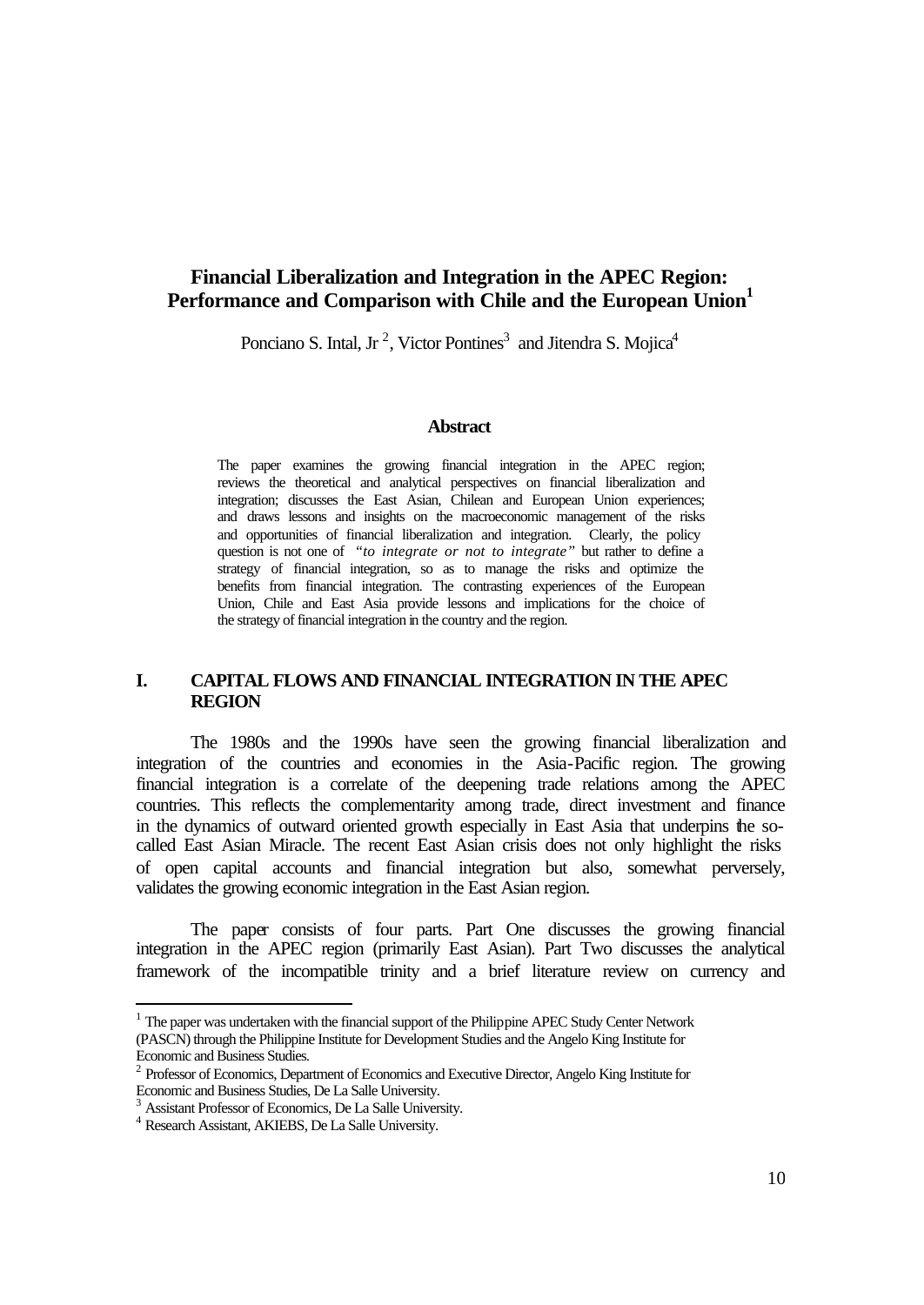financial crashes. Part Two also discusses the famous Southern Cone experience and the Southeast experience in illustrating the incompatibility theorem. Part Three examines the experiences of Chile and the European Union in the macroeconomic management of financial liberalization and integration. The concluding part draws lessons and insights on the macroeconomic management of risks and opportunities arising from increased financial integration and liberalization.

*Measures of financial integration*. There are a number of measures of financial integration. A popular measure of growing financial integration is the volume of capital flows in the region. The presumption is that the larger the volume of capital flows the greater is the degree of financial integration. Although the measure is generally to be an imperfect measure, it is likely that where there are differences in interest returns across open economies, there would be capital flows that would help equilibriate the interest returns. In theory capital flows reduce to zero when interest rates (adjusted for risks and transactions costs) are equilibrated. However, economies are usually buffeted by demand, supply and even policy shocks; as such, capital can be expected to move accordingly. Moreover, a significant part of capital flows internationally is linked to trade and investment decisions. Thus, for example, to some extent the increased trade and economic integration of the East Asian economies with each other and with the rest of the world engenders increased capital flows in the East Asian region.

Feldstein and Horioka (1980) have popularized the use of saving and investment correlations as a test of financial integration. The hypothesis is that in a closed economy or in an economy with capital controls, a country's investment rate is virtually determined by the country's saving rate (assuming no official development assistance). Thus, there is a strong correlation between the country's saving and investment rates. In sharp contrast, a country which is perfectly integrated with the international capital market would have its investment rate not effectively constrained by its domestic saving rate; thus, there would not be any relationship between the country's saving rate and investment rate. The Feldstein-Horioka regressions are of the form:

 $(I/Y)_t = a + b(S/Y)_t + e$ *where*

 $$ 

means perfect financial integration for a small economy while a value of unity implies closed capital account.

 Nonetheless, the most common measures of financial integration involve comparisons of expected returns of domestic and foreign assets. Specifically, this involves testing the interest parity conditions, specifically the covered interest parity condition, the uncovered interest parity condition and the real interest parity condition (see e.g., Fischer and Reisen, 1993 and Montiel, 1994).

**Covered interest parity** relates yields on comparable assets in different countries denominated in different currencies but with forward cover for foreign exchange risk.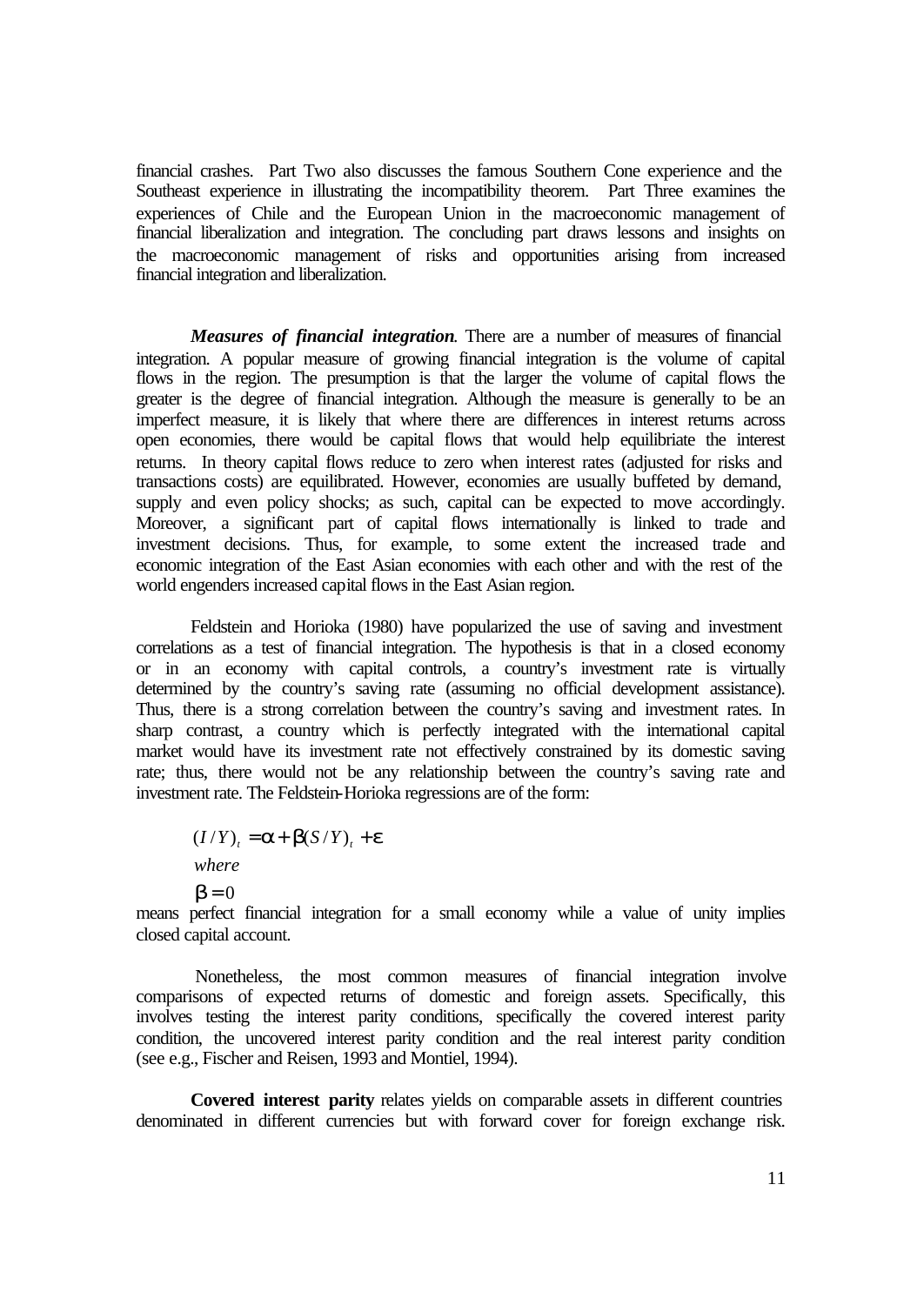Assuming away transactions costs, differences in applicable taxes of the home country and the foreign country, and the forward market margin requirements, perfect financial integration implies that the domestic interest rate is equal to the foreign interest rate and the forward cover for comparable domestic and foreign assets. That is:

 $i = i^* + f$ 

where *i* is the domestic interest rate;  $i^*$  is the foreign interest rate and  $f$  is the forward cover.

Under **uncovered (or unhedged) interest parity**, interest rates on comparable assets are equated given investors taking open positions in the foreign exchange market. Thus, under uncovered interest parity, the domestic interest rate is equated under equilibrium to the foreign interest rate and the anticipated rate of change in the exchange rate. That is,

$$
i = i^* + e
$$

where e is the expected rate of change in the exchange rate.

**Real interest parity** requires that ex ante real (inflation-adjusted) interest rates are equal across countries; thus, purchasing power parity is also taken into consideration. Real interest parity is not relevant to developing countries because the assumption of purchasing power parity is a stringent assumption for developing countries. Moreover, real interest parity has been shown not to hold even in OECD countries (Fischer and Reisen, 1993).

The most often used measures in empirical tests of interest rate arbitrage involving developing countries are covered interest parity (for those few countries with forward exchange markets) and, primarily, uncovered interest parity.

Montiel (1994) discussed another measure of measure of financial integration used in the literature, i.e., the Euler equation test. The test, drawn from the Euler equation characterizing the optimal behavior of consumption, attempts to determine whether residents of two or more countries have access to the same risk-free asset. Montiel considers this the most direct test of financial integration; however, the Euler equation test has stringent underlying assumption, specifically the assumption that there no differences in the utility functions of the domestic residents from those of other countries, whether developed or developing (see Montiel, 1993). Thus, it does not seem particularly convincing as a measure of financial integration especially for developing countries.

#### **Capital Flows**

 One of the remarkable developments in the 1990s in the world economy has been the sharp rise in international private flows to developing countries during the decade, in sharp contrast to the mid 1980s when private capital retreated during the height of the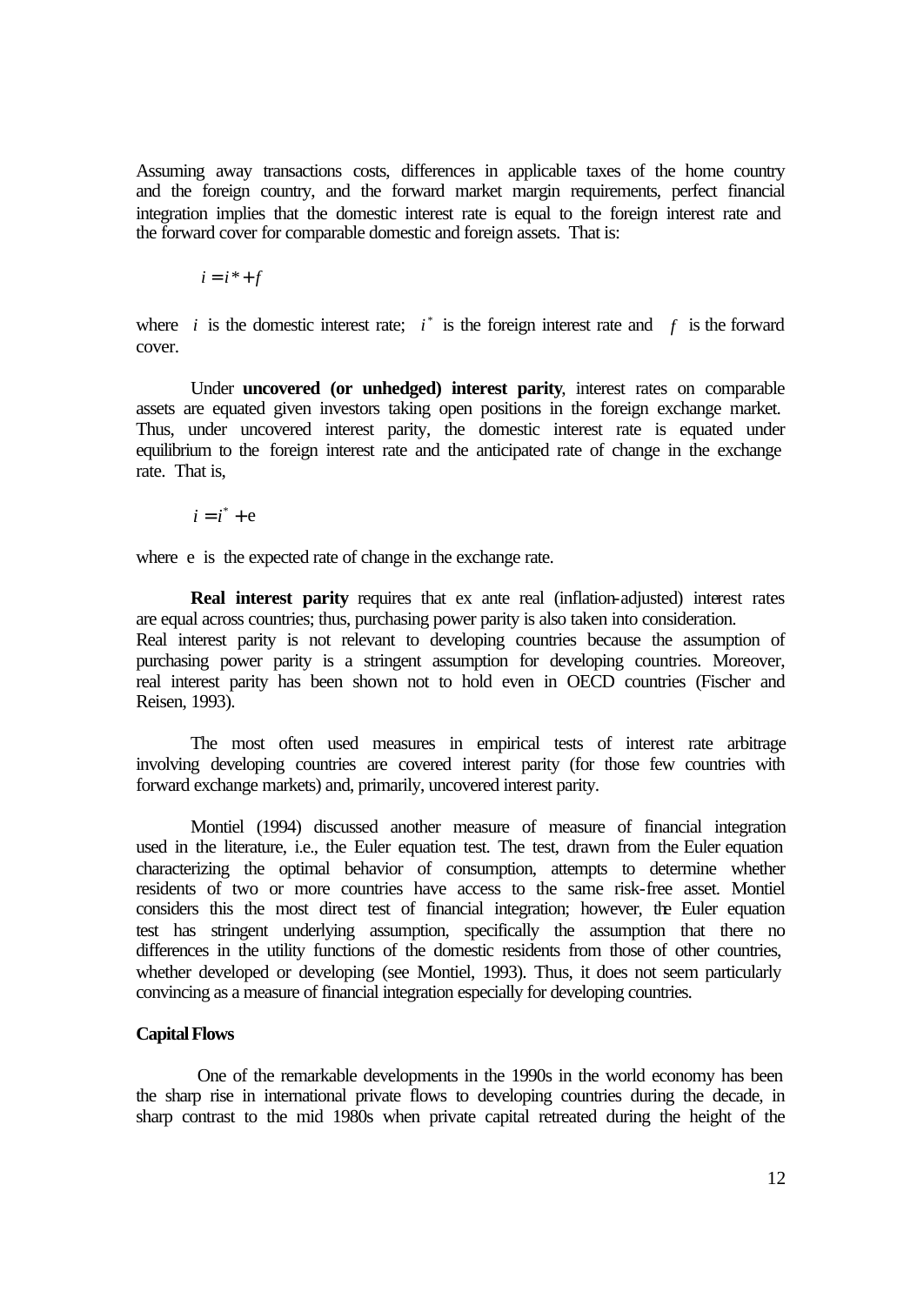external debt crisis in many of the developing countries especially in Latin America. Net private flows in 1995 to all developing countries (amounting to US \$ 166.4 billion) was 14.3 times the average during 1983-1988 ( Helleiner, 1997, p. 4). Net capital flows to all developing countries as a ratio of GNP averaged 2.3 percent during 1978-82, 2.0 percent during 1983-1990 and 4.7 percent during 1991-1996 (Lopez-Mejia,1999, p.10). **Table 1**, taken from Alba, et.al. (1998), compares the magnitude and composition of capital inflows to East Asia, the ASEAN-4 countries, South Asia and the Latin American and Caribbean countries. The table shows the growing volume of capital inflows in relation to the gross domestic product in the developing world in the 1990s as indicated in the secular rise in the share of capital flows to GDP. More importantly, the share of net private flows increased secularly while that of net official flows declined secularly. Of the private capital flows, foreign direct investment and portfolio equity increased in importance as share of GDP in virtually all the developing regions.

Nonetheless, **Table 1** shows that East Asia, and especially the ASEAN-4 countries (i.e., Indonesia, Malaysia, Philippines, and Thailand) received the largest level of capital flows in relation to GDP among the developing countries during the 1990s. The table also shows changes in the composition of capital flows to East Asia during the 1990s. Specifically, there has been a sharp rise in portfolio flows (both bond and equity) as well as short term borrowing during the mid19990s. Bank and trade lending to East Asia, and especially the ASEAN-4, surged during the late 1980s and continued to the mid 1990s. ). East Asia led all developing areas as destination of private capital flows. The region's share to the total capital flows to developing countries increased substantially from 12 % during the early 1980s to 43 % during the 1990s (Alba, et.al., 1998, p.3).

The surge in capital flows is also shown equally starkly in **Table 2.a**, taken from Radelet and Sachs (1998). The table presents only the ending years of the decade-long surge in capital flows especially to the ASEAN-4 countries and South Korea. Nonetheless, the table echoes the changing composition of capital flows to the region described in **Table 1** and provides an intimation of why the East Asian crisis occurred. Specifically, notice the more than doubling of private flows in two years time right before the East Asian crisis, caused primarily by the near-tripling of flows from commercial banks and non-bank private creditors, much of this of short term nature. The flows were far larger than the requirements for financing the doubling of the current account deficit during the 1994-1996 period. The large magnitude of increases in capital flows, increasingly short term in maturity, in so short a time raises the issue of "absorptive capacity" of the concerned countries on the one hand and the possibility of "herd behavior" of international lending institutions on the other hand. Kaminsky (1999) highlights Calvo and Mendoza's thesis that fixed costs of gathering and processing country-specific information can result in herding behavior of rational investors. However, compensation of an agent of investors (i.e., the case of investment fund) that depends on his/her performance relative to other investor-agents' performance (especially where s/he is punished for having low returns), can end up in herding behavior that is inefficient and inconsistent with optimal risk sharing (Bikhchandani and Sharma, 2000).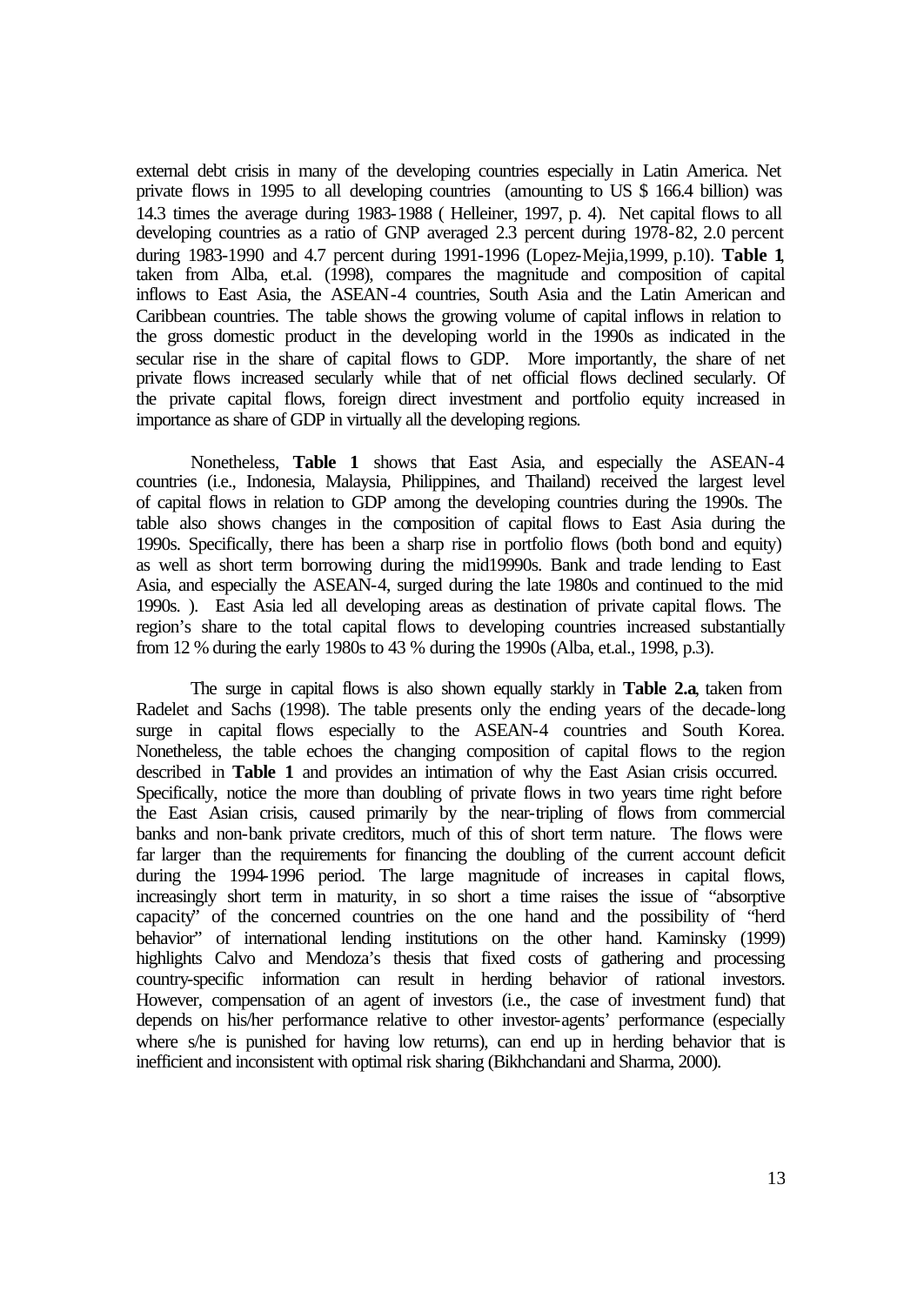*Bank lending.* **Table 2.b and Table 2.c** present the updated and expanded foreign bank lending to selected developing APEC member countries during 1995-1999, classified according to the domiciles of the major lender banks (**Table 2b**) and by borrowing sector as well as the ratio of short term debt to international reserves (**Table 2.c**). The tables indicate that foreign bank loan outstanding to the APEC developing countries rose until the end of 1997 then dropped in 1998 and 1999 before recovering marginally in 2000. The tables indicate that it was primarily Thailand and Korea that experienced substantial declines in foreign loan outstanding at the outset of the East Asian crisis in 1997 but by 1998 virtually every East Asian country, including China, experienced substantial reduction in foreign borrowing.

**Table 2.b** shows that Japanese and European banks dominated foreign lending to East Asia. Although both the Japanese banks and the European banks have the same top four borrower countries from East Asia (i.e., China. Indonesia, Korea and Thailand), Japanese banks were more focused on Thailand. European banks were more exposed to South Korea but on the whole the loans of European bank were more spread out among the countries in East Asia. The dominant role of the Japanese banks in the foreign loans to Thailand is worth noting because of the recent study that brings out the common bank creditor as a channel of contagion across countries. Specifically, Kaminsky (1999) presents the view that "…the behavior of foreign banks can both exacerbate the original crisis, by calling loans and drying credit lines, but can also propagate crises by calling loans elsewhere. The need to rebalance the overall risk of the bank's asset portfolio and to re-capitalize and provision following the initial losses can lead to a marked reversal in bank credit across markets where the bank has exposure" (p.4).

Kaminsky (1999) noted that liabilities to Japanese banks accounted for more than one half of all the bank liabilities of Thailand as of December 1996. The share of Japanese bank loans to the total foreign bank liabilities of Indonesia and Malaysia accounted for nearly fifths as December 1996 (in contrast to only about a tenth share in the case of the Philippines). In addition, Thailand accounted for the mote than one fifth of all the total foreign lending of Japanese banks while both Korea and Indonesia accounted for an additional one fourth. (The share of the Philippines was less than one percent while that of Malaysia was less than five percent.) Kaminsky found that when a number of the member economies in a bank cluster become infected, the conditional probability of a crisis reaches 78 percent which is far higher than the conditional probability of 23 percent.

**Table 2.c** show some variation in the relative importance of the various borrowersectors among a selected group of APEC countries before the East Asian crisis during the 1990s. Specifically, Korea's borrowings from foreign banks consisted largely of borrowings of local banks while those of Indonesia were largely those of the non-bank private sector. Thailand's foreign bank borrowings by both by the banking sector and the non-bank private sector although the latter has a somewhat higher share. The sectoral allocation of borrowings from foreign banks is more balanced for the Philippines before the crisis. As a result of the crisis, however, **Table 2.c** shows that in all of the affected countries, local banks reduced their foreign liabilities such that the sectoral allocation of outstanding foreign loans has tilted towards the non-bank private sector and the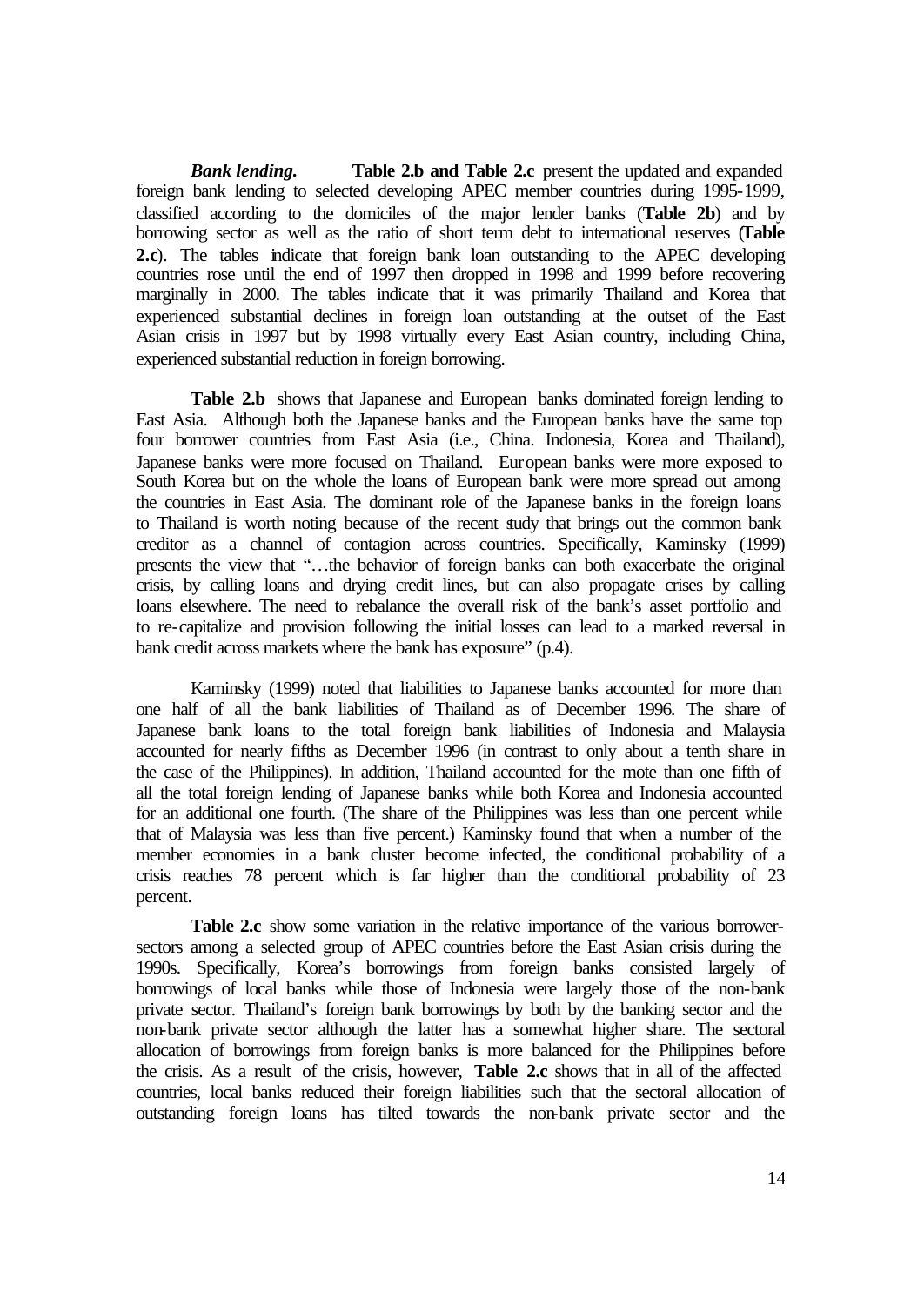government after the crisis. This reflects to a large extent the fact that banks in the affected countries (but far less so for the Philippine banks) were particularly hard hit by the East Asian crisis.

*Foreign direct investment.* Although limited only to foreign direct investments, **Tables 3a and 3b** provide some indication of the role of APEC in the world capital flows. The tables present foreign direct investment inflows and outflows on a balance of payments basis, which allows for comparability and additivity among countries as compared to other measures of direct investments. **Table 3c** summarizes **Tables 3a and 3b** in terms of the share of APEC to the world's total inflows and outflows of foreign direct investment as well as the level of net FDI flows into APEC. Table 3c shows that the APEC region has been a net foreign direct investment destination during the past two decades except during 1990-1992. It accounted for more than 50 percent of the world's FDI inflows during much of the period with the noteworthy exception of the 1990-1992 period, 1982-1983, and 1998. The significant decline in APEC's share in the early 1990s coincided with the sharp surge in foreign direct investments into the European Community, in preparation for the increased economic integration under the European Union. American and Japanese firms aggressively invested in Europe in part out of fear current at that time of a possible "Fortress Europe"; i.e., imposition of trade barriers against imports at the same time that barriers to trade, capital and labor movements within the European Union are dismantled.

The figures for the 1993-1999 period in **Table 3c** are interesting. Notice that despite the near tripling in the levels of FDI inflows and outflows during 1993-1996 compared to the 1990-1992 period, the level of net inflows during 1993-1996 was very low even compared to the 1980s. This means that the sharply higher level of foreign direct investments in the APEC region during the 1993-1996 period came preponderantly from the APEC member economies themselves. Notice that it was during this period of heightened FDI activity in the region that APEC's share to the world's total FDI outflows was the highest during the past two decades.<sup>5</sup> For example, Lamberte, Milo and Pontines (2001) present Kawai and Takagi data of FDI inflows to East during 1990-1998 which show that more than four fifths of all FDI inflows into China during the period came from Japan, US, ASEAN and other East Asia; the share for the ASEAN was about 55 percent. Nonetheless, it is worth noting that the period with the largest net FDI inflows was the period 1997-1999 coinciding with the East Asian crisis and the significant drop in the share of APEC to the world's total FDI outflows. Behind this remarkable development is the surge in foreign direct investments into the United States, including those from the European Union.

There have been shifts in the destination of FDI between developed and developing countries. Much of the FDI flows during the 1980s went to developed countries. The surge in FDI flows into the developing world occurred during the early and mid 1990s, especially to developing Asia. The East Asian crisis has led to a redirection of FDIs back to developed countries in the late 1990s, centered primarily in

<sup>&</sup>lt;sup>5</sup> Parenthetically, it may be noted that the 1993-1996 period was also the "golden age" of APEC as an economic body, when major policy goals under the Bogor Declaration were agreed upon and major policy initiatives in the Osaka and Manila summits undertaken.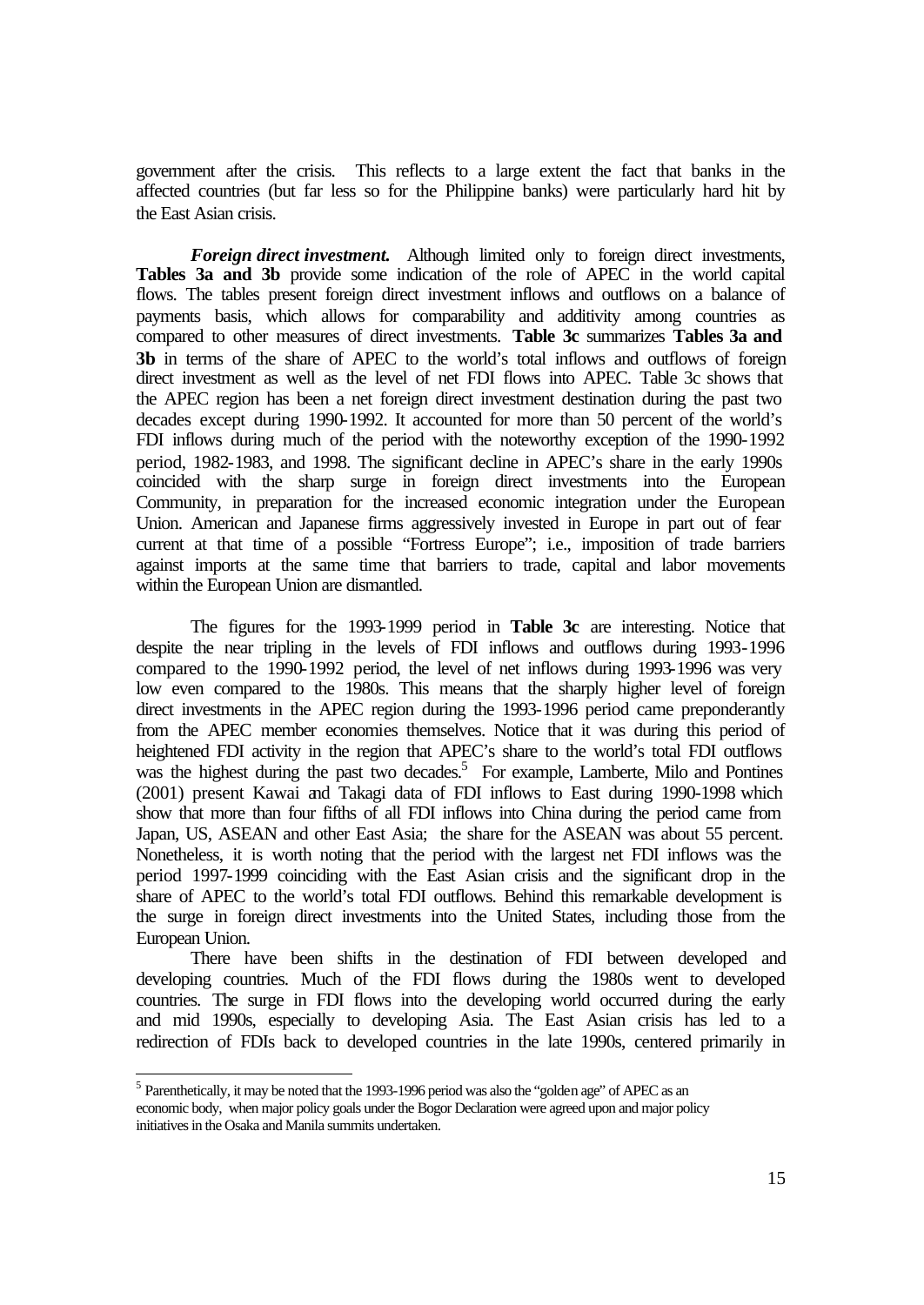North America (the United States). Behind the surge in FDI flows to developing APEC was the sharp rise in net investments in China and to a lesser extent Mexico as well as the steady rise in the level of net investments in Chile and Malaysia during the period, on the one hand. Note that the level of net outward investments from Japan and the United States stagnated or declined during the 1atter 1990s as compared to the early 1990s.

Available data for Japan, the United States, Malaysia and the Philippines may provide some indication of the relative importance of APEC member economies in the capital flows into the other APEC member economies. **Table 4a** presents the FDI flows from and into Japan during the 1990s; **Table 4b** presents the percentage share of FDI flows to individual APEC member economies to Japan's total FDI investments abroad. Japan's role as a key source of foreign direct investments in the world in the 1990s is reflected in the table, where there is a large gap between FDI flows of Japan and FDI flows into Japan. The gap was particularly large in 1990 before the contractionary effects of the bursting of Japan's asset market bubble fed into the economy. Until the East Asian crisis, much of Japan's investments abroad was concentrated in APEC countries reaching nearly three fourths of total Japan's FDI outflows during 1994-1996. Among the APEC economies, the US dominates as Japan's prime FDI destination, accounting for more than two-fifths of all of Japan's FDI outflows during the early and mid 1990s. Indonesia, Thailand, Australia, China and Singapore are the next five largest FDI destinations for Japan. The Philippines accounted for about one percent of Japan's FDI outflows in the late 1990s, smaller than the share of Malaysia and Hong Kong but higher than those of Korea, Taiwan, Mexico, Vietnam and Chile. The share of Asia as destination of Japan's foreign direct investments abroad increased during 1990-1997 period, from 12.3 percent in 1990 to 22.9 percent in 1997; however, this ratio dropped to 18.1 percent in 1998. Europe, which was the second largest destination of Japanese direct investments in 1990 at 24.1 percent declined in importance in 19.5 percent by 1997 but bounced back to 30.1 percent in 1998 as the East Asian crisis deepened. Looking into the bilateral FDI flows between Japan's FDI flow into a given APEC member economy and the FDI flow from that given APEC member economy, Japan was a net investor in all of the APEC member economies during the 1990s. This is probably not surprising given the role of Japan as probably the world's biggest net investor during the 1990s.

FDI flows from and into the United States for the period 1994-1998 are given in Table 5a; the share of selected APEC member economies to the US total FDI outflows are shown in **Table 5b**. The tables show the shift in the role of the United States from being a net investor to the world during 1994-1996 to being a net investment destination during 1997-1998. The tables also indicate that the outward foreign direct investment of the United States was more focused on Europe, Canada and Latin America rather than on Asia. In fact, the share of Asia in the US direct investments declined significantly in 1997 and 1998 presumably because of the East Asian crisis. In contrast, the share of Europe increased substantially as destination of American investments. Notice that there was actually a two-way flow of investments between Europe and the United States. While Europe was the main destination of American investments, Europe was also the main source of foreign direct investments into the United States. Indeed, Europe was a net investor in the United States during 1996-1998. Canada is also a net investor in the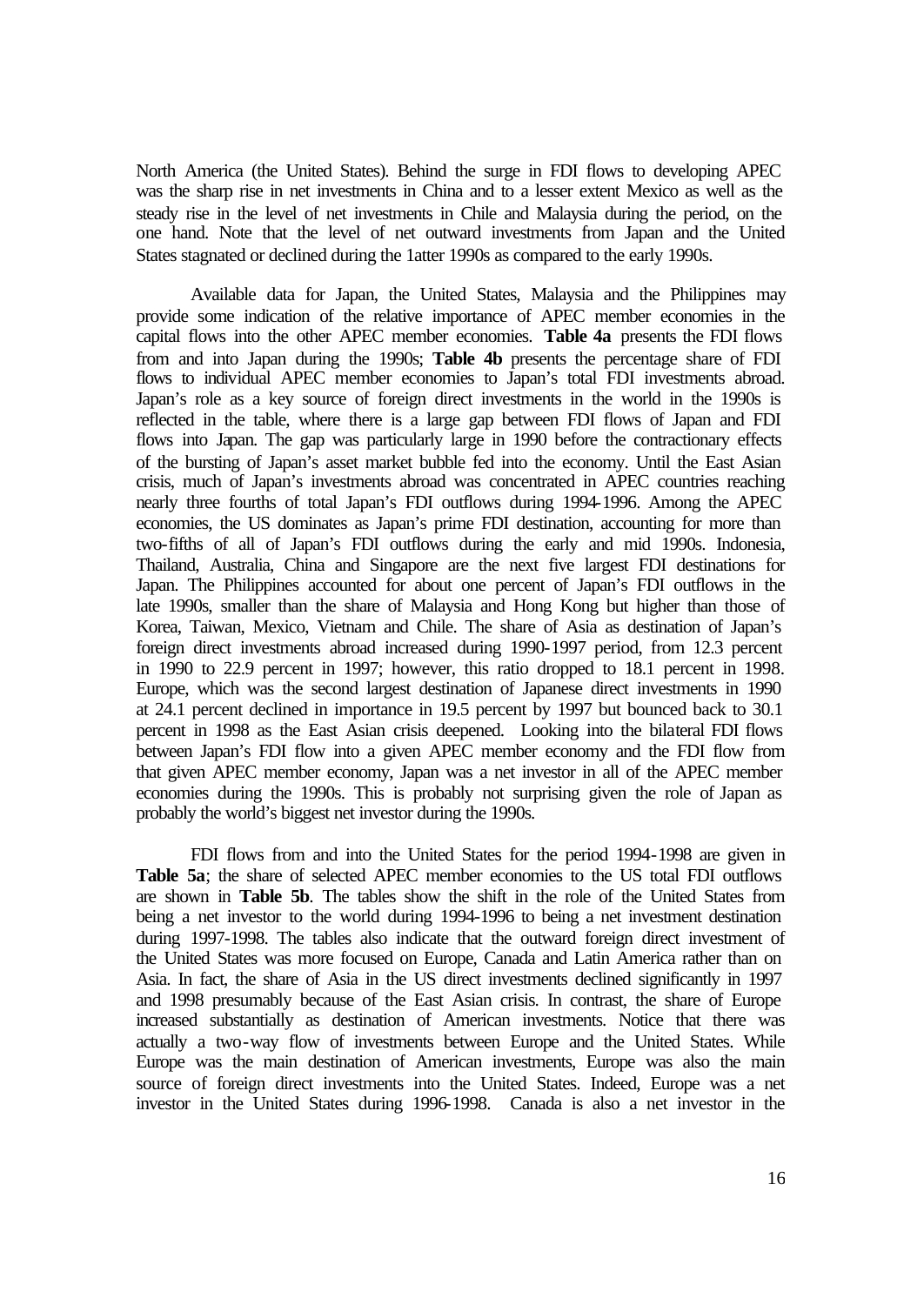United States, even as the share of Canada in the total FDI outflows of the United States increased modestly during the period.

In terms of the share of individual APEC member economies to the total US foreign direct investment outflows, Canada and Mexico, the US partners in the NAFTA, are the leading investment destinations of the United States among the APEC member economies. Australia, Japan, Singapore and Hong Kong are the next important FDI destinations of US capital during 1994-1998. The Philippines accounted for 0.58 percent and a measly 0.15 percent of the total US foreign direct investments during 1994-1996 and 1997-1998 respectively. Available data on the bilateral FDI flows between the United States and the other APEC members indicate that in many cases the United States was the net FDI investor. The major exception is the case of Japan, where the US was consistently the net investment destination. A few other APEC member economies also show that the US was the net FDI recipient in a number of years; e.g., Canada, Australia, Chinese Taipei.

The United States and to a lesser extent Japan can be expected to be major sources of foreign direct investments into the Latin American members of APEC. Arising more from NAFTA rather than because of APEC, the US foreign direct investment into Mexico amounted to US \$4.5 billion in 1994 and US \$ 5.6 billion in 1997, amounting to 41 percent and 44 percent respectively of Mexico's FDI inflow. The United States is also a major investor in Chile, accounting for more than two-fifths of Chile's foreign direct investment inflow during 1994-1997. Japan's share to Mexico's and Chile's foreign direct investment inflow during the mid 1990s appears significantly smaller than that of the United States, accounting for less than 5 percent of Mexico's and barely one percent of Chile's. However, it is likely that these shares are very much understated because the investments could have been coursed through Cayman Islands, British Virgin Islands, Bermuda and Panama, the main destinations of published Japanese investments in Latin America probably primarily for tax purposes. <sup>6</sup>

Japan and the United States are also the two major sources of foreign direct investment in the Philippines. They accounted for nearly fifty percent of all of the FDI inflows into the Philippines during 1991-1993 although the share declined to about 36 percent during 1997-1999 (see **Tables 6a and 6b**). The decline in the share of the two can be attributed in part to the rise in the share of other APEC member economies, especially Singapore, China, Hong Kong, and Taiwan. But the key reason was Europe, which was in fact the most important source (accounting for more than one-half) of total FDI inflows into the Philippines in 1999 as well as in 1993-1994. Latin America was also a growing source of FDI inflows into the country during the 1990s. However, the Latin American sources are primarily the offshore tax havens like Bermuda, Bahamas, British Virgin Islands and Panama; hence, it is not clear where is the ultimate source of these FDI flows. There are no available data on the bilateral investment flows (i.e., inflows and outflows) between the Philippines and the other APEC member economies although presumably, the country is the net investment recipient especially with respect

l

<sup>&</sup>lt;sup>6</sup> The shares were estimated using the data on Japanese and US FDI outflows and the Mexican and Chilean data of foreign direct investments from balance of payments statistics.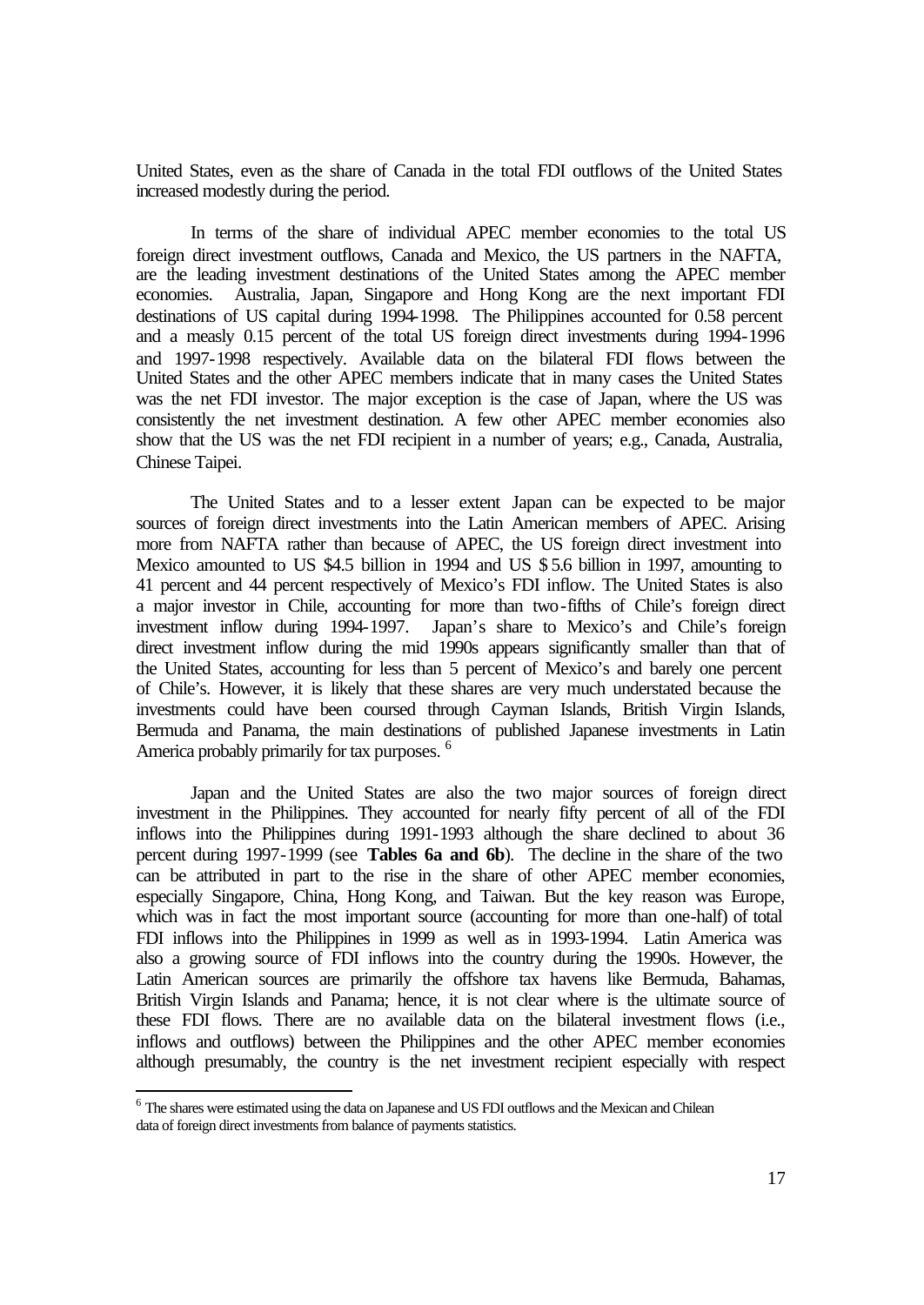to the major investor countries and regions such as Japan, US, Europe, Hong Kong. Nonetheless, what is apparent is the widening of the sources of FDI flows into the Philippines among the APEC member economies. In addition, the key role of Europe in the country's FDI inflows indicate the internationalization of the sourcing of investment flows, a likely outcome when there are no discriminatory investment policies favoring one investment- source country or region over another.

The sources of foreign direct investments in a number of East Asian countries during 1986-1992 were preponderantly APEC countries. During the period, European investments (the major non-APEC source of investments) accounted for only 4.4 percent of FDI into China, 11 percent of FDI into the Philippines and Thailand, 16.1 percent of FDI into Indonesia and 19.6 percent of FDI into Malaysia. The largest source of FDI during the period was Hong Kong for China (63 %), Japan for Indonesia (36 %), the United States for the Philippines (37 %), Japan and Taiwan for Malaysia (22 % each) and Japan and Europe for Indonesia (18% and 16 % respectively) (See Riedel, 1995, p.10). Foreign direct investment in Hong Kong, Taiwan and Korea during the latter 1980s was preponderantly from Japan and the United States. For 1990, for example, the two countries accounted for 62 percent of total FDI into Hong Kong and Taiwan and 69 percent in South Korea. (See Chen, 1994).

The available data on capital flows for Malaysia during the 1990s is more complete, including portfolio flows. Thus, the case of Malaysia may provide better perspective on capital movements in the APEC region. Malaysia's equity inflows and outflows for the period 1991-1998 are shown in **Tables 7a and 7b**. Equity investment inflows increased during the early 1990s then declined with the East Asian crisis. Equity investment outflows also increased during the 1990s although slackened off in late 1990s. It is interesting to note that the total equity outflows were larger than the total equity inflows during the period 1996-1998. Singapore, Japan and the United States are the major sources of Malaysia's FDI inflows among the APEC member economies while Singapore, the United States and (during the early 1990s) Hong Kong are the major APEC destinations of Malaysia's investments. Like in the Philippines, Europe was a major investor in Malaysia; indeed, the leading investor in 1996 and 1998. Nonetheless, like the Philippines, FDI flows in and out of Malaysia was dominated by APEC member economies for much of the period.

Despite the increase in FDI flows during the period, **Tables 8a and 8b** bring out that financial integration is most apparent in terms of non-FDI flows like portfolio flows. Notice that Malaysia's portfolio inflows balooned from US \$ 2.3 billion in 1991 to US \$ 29.2 billion in 1994 although it dropped to around US \$6.0 billion in 1998. The level of Malaysia's portfolio outflows is even more remarkable, rising dramatically from US \$ 7.7 billion in 1991 to US \$ 85.6 billion in 1994, slackened off at still a high level during 1995-1997 before dropping to a much lower level of US \$ 14.3 billion in 1998. The figures suggest that there was a net portfolio outflow from Malaysia during the period. This may reflect the rising saving rate in Malaysia and the internationalization of portfolio decisions of Malaysian savers in light of the open capital account of Malaysia. It may also reflect the effect of policy actions of the Malaysian government during the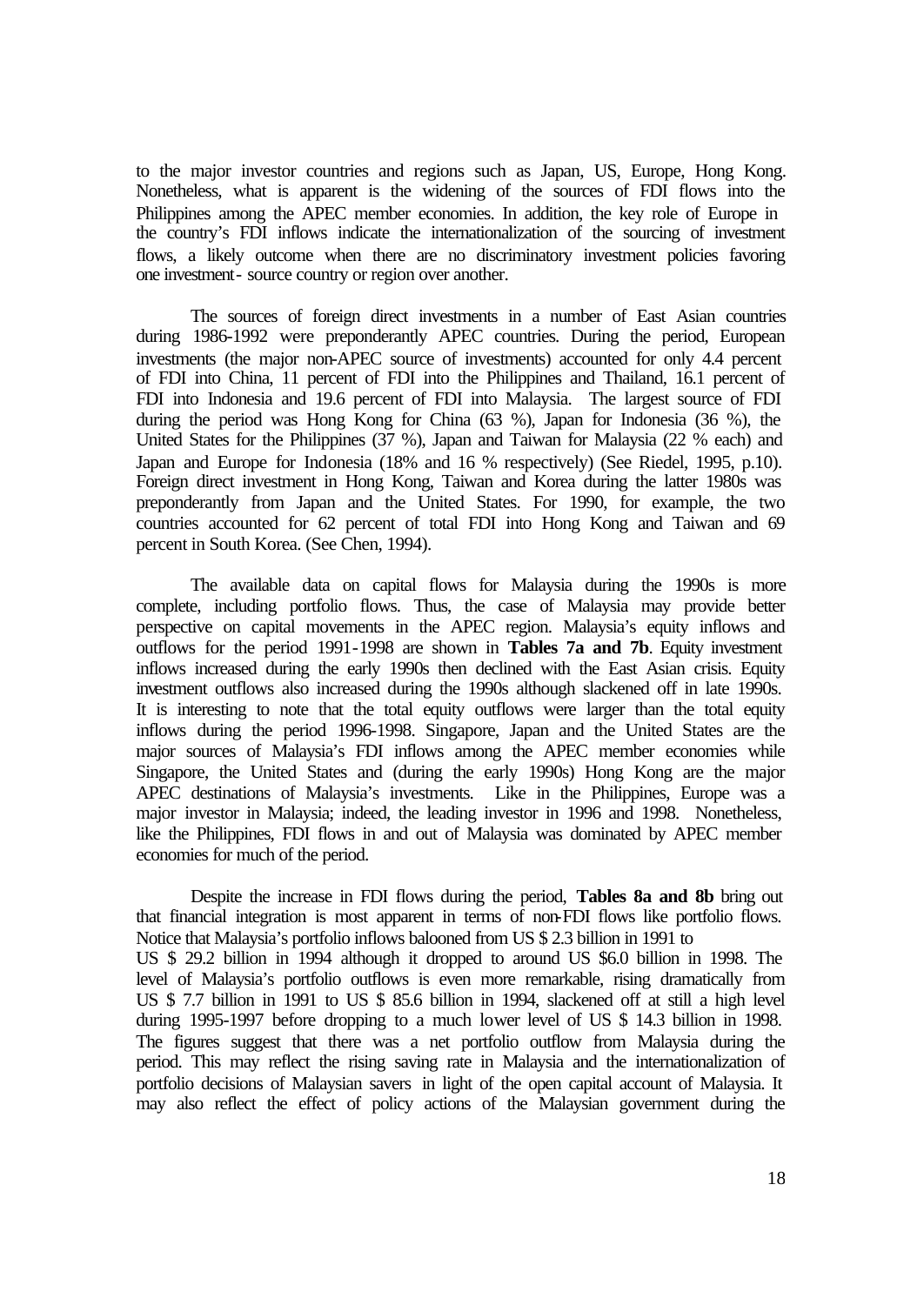period. Specifically, its attempts to temper the level of capital inflows in the early 1990s in order to dampen the inflationary and exchange rate effects of such inflows on the Malaysian economy and the Malaysian ringgit. This is discussed further in Section III of this paper.

Table 8b shows that the portfolio flows in and out of Malaysia are dominated by Singapore and Hong Kong, and to a much less extent the United States and United Kingdom. This reflects primarily the role of Singapore and Hong Kong as East Asia's key regional financial intermediation centers. Indeed**, Table 8b** brings out that portfolio flows involve primarily the world's and region's finance centers; hence, apart from Singapore and Hong Kong, the other important players on Malaysia's portfolio flows are the United States (presumably mainly New York) and the United Kingdom (presumably London). Notice hat Japan, despite being one of the world's largest sources of savings, is not a source and destination of portfolio flows for Malaysia. This is because Tokyo never played the role of international financial intermediary for the rest of Asia, unlike Hong Kong and Singapore. Nonetheless, it is likely that Japanese financial institutions in Hong Kong and Singapore, just as the American and European financial institutions in Hong Kong and Singapore, are key players in the portfolio flows to (and out of) Malaysia, and probably the rest of East Asia.

The bilateral flows between Malaysia and other APEC member economies are interesting in that they are indicative of a country although not yet developed is high up among the middle income countries. That is, while Malaysia was a net investment destination for countries like the United States, Singapore, and for FDI, Japan, Korea, Canada, and Taiwan during the 1990s, it was also a net investor to the lower income APEC member economies like China, Indonesia, Philippines, Thailand and Vietnam. Interestingly, Malaysia was also a net investor in Australia, and marginally, New Zealand.

On the whole, it is not possible to have a definitive quantitative estimate of the role of APEC countries in the surge in capital flows in the developing countries of APEC, especially in Southeast Asia, Mexico and Chile because of data constraints. Nonetheless, the indications from the previous examples are that much of the capital flow is intra-APEC although Europe remains an important player in the region but especially in the United States. The growing intra-APEC capital flows is probably not surprising because foreign direct investments, especially from Japan and the Newly Industrialized Asian Economies (NIES), involved primarily the deepening of production networks in East Asia and North America. Moreover, overseas bank lending, especially by Japanese banks, was linked primarily to overseas (Japanese) investments in developing APEC region. Portfolio flows within the region appear to be intermediated primarily through Hong Kong and Singapore.

The growth in intra-APEC and intra-Asian investment flows became more pronounced since the mid-1980s after the Plaza Accord led to the appreciation of the Japanese yen initially and later on of the Korean won and the Taiwanese NT dollar in the latter 1980s. Japanese foreign direct investments was geared primarily to the United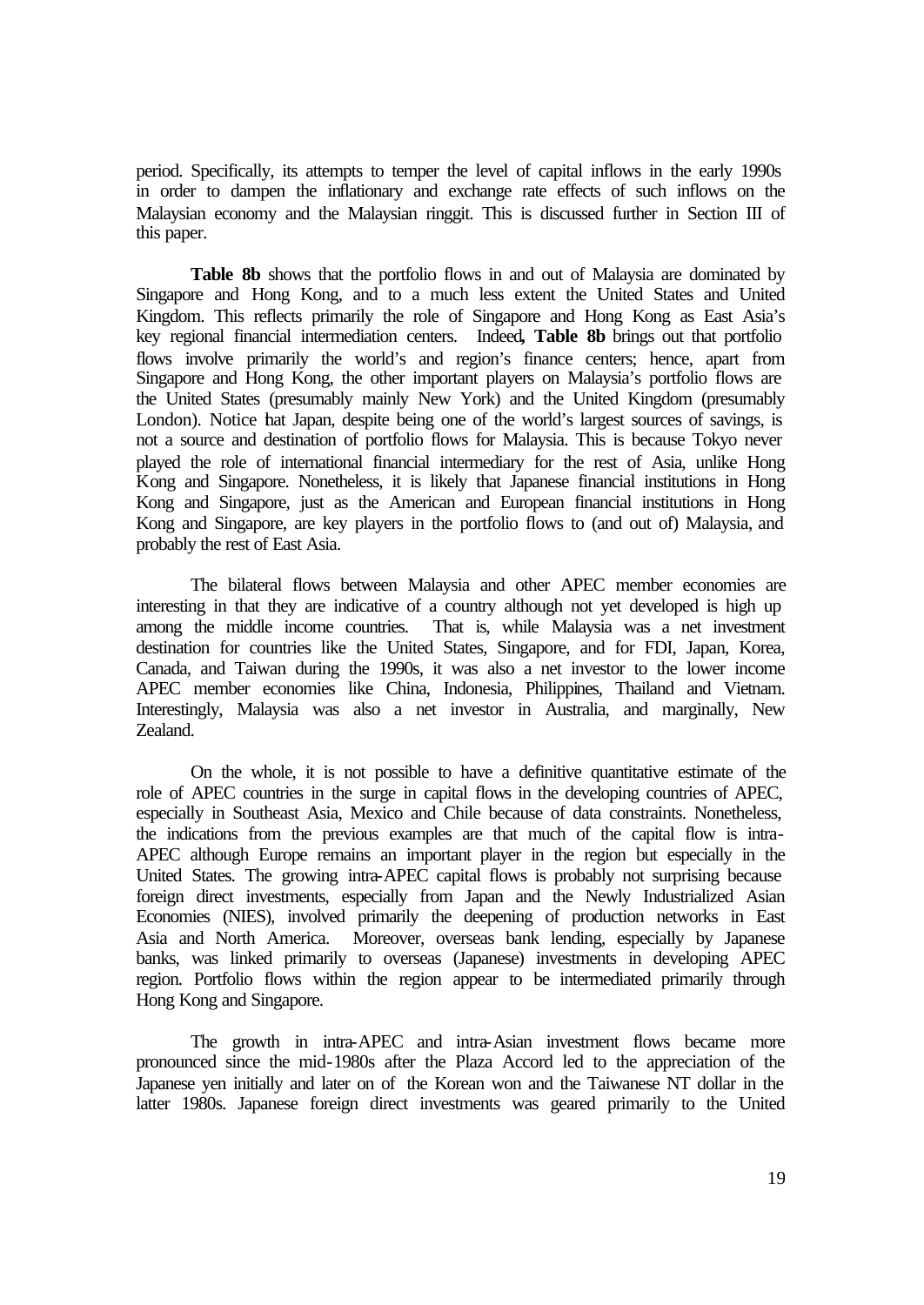States and Europe during the late 1970s and early 1980s in order to counteract rising protectionism in those regions (Chen, 1994). The appreciation of the yen and the rising cost of labor and land in Japan forced the Japanese firms to develop export bases in other East Asian countries, including Korea, Taiwan, the Southeast Asian countries and China. The liberalization in China, initially centered on the special economic zones in coastal China, paved the way for the massive transfer of manufacturing facilities from Hong Kong to the nearby Guandong province. Taiwan and South Korea also expanded outward foreign direct investments since 1987, primarily to the United States, Southeast Asia and China. The investments in the United States appeared primarily aimed at securing access to the US market and at acquiring technology; the investments to Southeast Asia and China involved shifting labor intensive manufactures to reduce labor cost (Chen, 1994).

The growing foreign direct investment flows within the region is consistent with the trade intensity in the Asia Pacific region. Estimates of trade intensity are available for 1980 and 1990 (see **Table 9**). The estimates indicate that the direction of trade of APEC economies is biased towards the APEC region, as indicated by a value of more than unity in most cases. There are a few cases of intense trade relationships, as for example the NAFTA countries, the Malaysia-Singapore-Indonesia linkage (with Singapore serving as transshipment point), and the ANZERTA countries of Australia and New Zealand. In virtually all of the APEC countries, the trade intensity measure for the European Community is less than unity. It may be noted though that there is no one-to-one relationship between the intensity of trade and intensity of foreign direct investment. This is because a major reason for the flow of foreign direct investments into developing APEC countries (especially Southeast Asia and China) is the use of the latter as export bases not only for the home country of the foreign investor but perhaps more importantly as export bases for third markets, both within and outside the APEC region.

The flow of portfolio capital within the APEC region is also indicative of the growing financial integration in the region. Indeed, more than foreign direct investment, there has been a sharp rise in portfolio equity and debt flows to the region. **Table 10** indicates that there has been a sharp rise in the gross flows, both inflows and outflows, in the APEC region. The IMF Balance of Payments data leaves much to be desired; nonetheless, the data indicate that the APEC region is a net recipient of portfolio equity and debt flows from the rest of the world. Indeed, even the US is a major net recipient of portfolio flows, primarily in debt securities. It was Japan which was the only major net portfolio investor for much of the 1990s among the APEC member economies. Analysis of bilateral flows of portfolio capital among the APEC economies cannot be undertaken because of data constraints, with the exception of Malaysia during the 1990s. Nonetheless, a significant share of portfolio flows in the APEC region comes from the region itself.

It may also be noted that bank lending to the region is also substantially drawn within APEC. Specifically, Japanese banks had the largest exposures in Southeast Asia and Korea as compared to the European and US banks. The US banks had less and stable loan exposure to Southeast Asia and Korea. Nonetheless, European banks also increased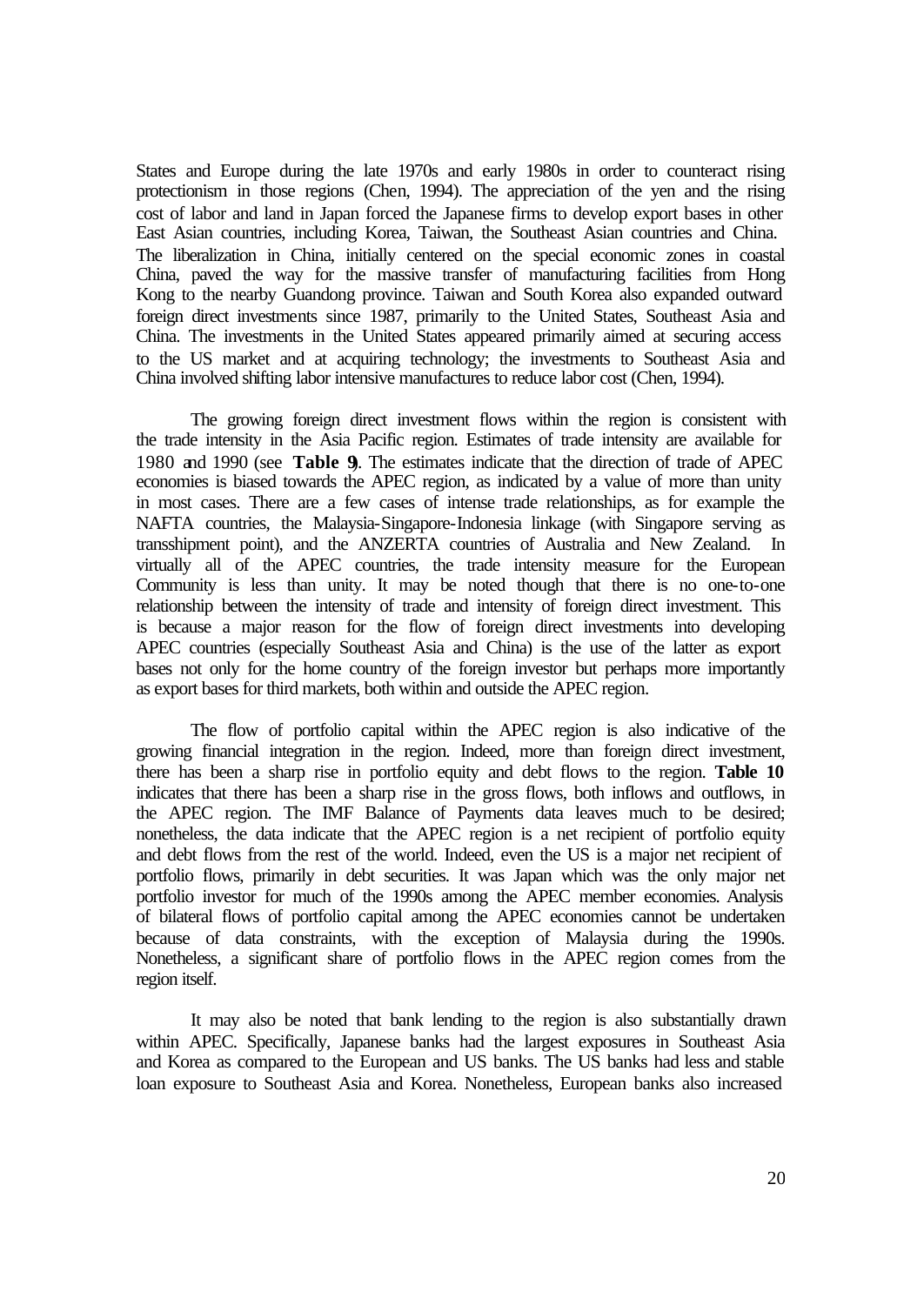their exposure in the region, especially Korea. (See, e.g., Radelet and Sachs, 1998; Rajan, 2000.)

Studies that examined the reasons for the surge in capital flows to developing countries in the late 1980s and early 1990s, especially to East Asia, have highlighted both pull and push factors. The push factors are both cyclical and structural factors. Specifically, the decline in world real interest rates and the recession in many developed countries in the early 1990s encouraged fund managers to seek out emerging markets for higher profit opportunities. At the same time, improvements in telecommunications and the growing role of institutional investors ( e.g., mutual and pension funds) encouraged internationalization of asset management for risk diversification. The flows of portfolio funds have been influenced also by the interest rate regime especially in the United States. Specifically, the lower interest rates in the US contributed to the increased flow of funds to the emerging markets in developing APEC in the early 1990s. Similarly, the rise in the US interest rates in the latter 1990s contributed to the retreat of portfolio funds from East Asian emerging markets during the period. The sensitivity of portfolio funds to interest rate movements in the US is indicative of the (deepening) financial relations within the APEC region

There were also important pull factors for the surge in capital flows to developing countries, in general and to developing APEC member economies in particular. Specifically, improved credit worthiness arising from successful debt restructuring, structural reforms and confidence on macroeconomic management as well as higher economic and trade growth all contributed to the surge in capital flows to developing APEC member economies. (See Lopez-Mejia, 1999.) Dasgupta and Ratha (2000) have also highlighted the complementarity between FDI and non-FDI flows. That is, non-FDI flows tend to be higher in countries that also receive higher FDI flows. This is probably not surprising as reflected in the loans of Japanese banks to the Japanese-linked firms in Southeast Asia to service the loan demands of such firms. Moreover, higher FDI inflows, especially export-oriented FDI inflows as was the case in much of Southeast Asia, improves the growth and export potential of the recipient country, thereby improving the pull factors for capital flows. Nonetheless, as noted by Rajan (2000), the composition of the capital flows is affected by macroeconomic factors. Specifically, the higher interest rate differential over LIBOR rate for Thailand despite an extremely stable exchange rate as compared to Malaysia explains in part the much higher share of loans to total capital flows in Thailand as compared to Malaysia.

In summary, the large and growing capital inflows and outflows in the APEC region are indicative of the growing financial openness of the APEC economies and the growing linkages of domestic financial markets in the region with the international and regional financial markets. At the same time it may be pointed out that in virtually all the currency crises in recent years, they were all preceded by surges in capital inflows. This suggests that the deepening financial integration also poses significant risks.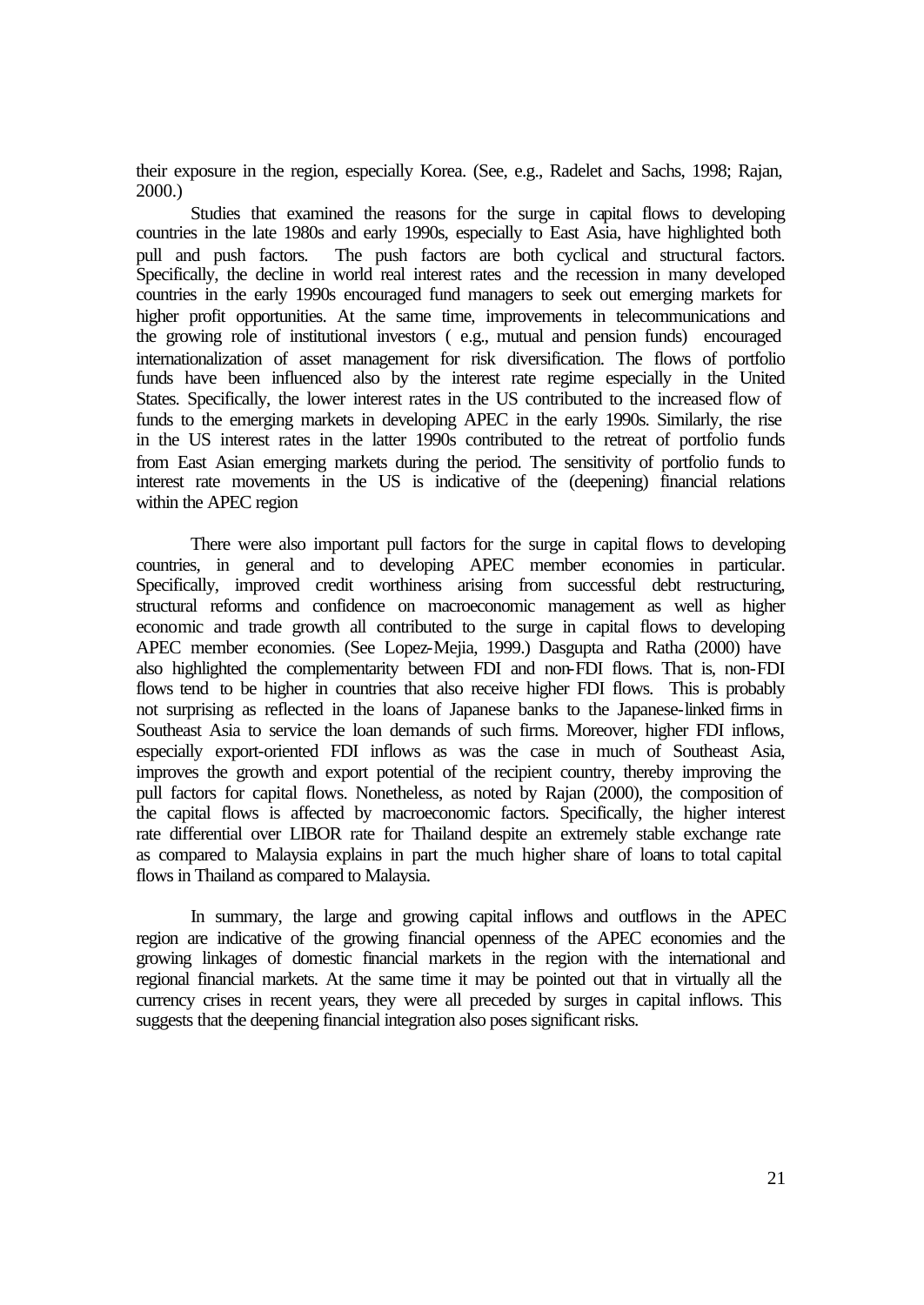#### **Investment-Saving Correlations and Interest Parity Conditions**

*Investment-saving correlations*. Montiel (1994) estimated Feldstein-Horioka regressions for more than fifty developing countries for the period 1970-1990. A number of APEC developing countries are included in Montiel's sample. The results are shown in columns 1 to 3 of **Table 11.** The table also includes regression results for a few APEC member countries for the periods 1980-1989 and 1990-1999.

The Feldstein-Horioka regressions are typically the gross investment ratios of GDP as a function of the domestic saving ratios of GDP. Column 1 of **Table 11** was estimated using ordinary least squares. Columns 2 and 3 were estimated using instrumental variables; moreover, the saving ratio was replaced by the sum of national saving, net nonmarket inflows (i.e., official development assistance), and reserve depletion as a ratio of GNP. The instrumental variables estimation was to take into consideration the endogeneity of saving in OLS regressions. The modification in the saving variable is to take into consideration that developing countries, even those with zero capital mobility, receive nonmarket financial flows primarily through official development assistance. (See Montiel, 1994.)

In the Feldstein-Horioka regressions, a value of one for *b* , the coefficient of the saving ratio, implies that a country has zero capital mobility. That is, a country's investment rate is determined solely by the country's domestic saving rate. Capital openness and mobility, and therefore a country's financial integration with the world, breaks down the saving constraint on the country's investment rate. In the extreme case of perfect capital mobility, the value of *b* is expected to be equal to zero for small countries or the country's share in world's capital stock for the large countries.

The results of the Feldstein-Horioka tests in columns 1 to 3 in **Table 11** suggest that Singapore have high degree of financial integration with the rest of the world while Chile, Malaysia and Mexico exhibit intermediate financial openness but not "necessarily strong financial integration" (Montiel, 1994, p.333). The Philippines alone among the sample countries in the table as exhibiting strong financial autarky; that is, the country is likely to have significant capital controls and is not financially integrated with the rest of the world.

The regression results, drawn from Montiel (1994), were for the period 1970- 1990. Considering that the dramatic rise in private capital flows occurred in the 1990s, it may be useful to estimate similar Felstein-Horioka regressions for the 1990s and compare them with the decade of the 1980s. Columns 4 and 5 present the results using ordinary least squares estimation. The results are suggestive. Specifically, whereas Indonesia, Korea, the Philippines and Thailand had values of *b* significantly different from zero (and higher than the estimate of 0.6 for developed countries) during the 1980s, the values became statistically not significant from zero during the 1990s. This finding suggests that Indonesia, Korea and the Philippines became more open financially and experienced greater capital mobility during the 1990s. This is consistent with the financial liberalization moves of the three countries during the decade. Malaysia's values for *b*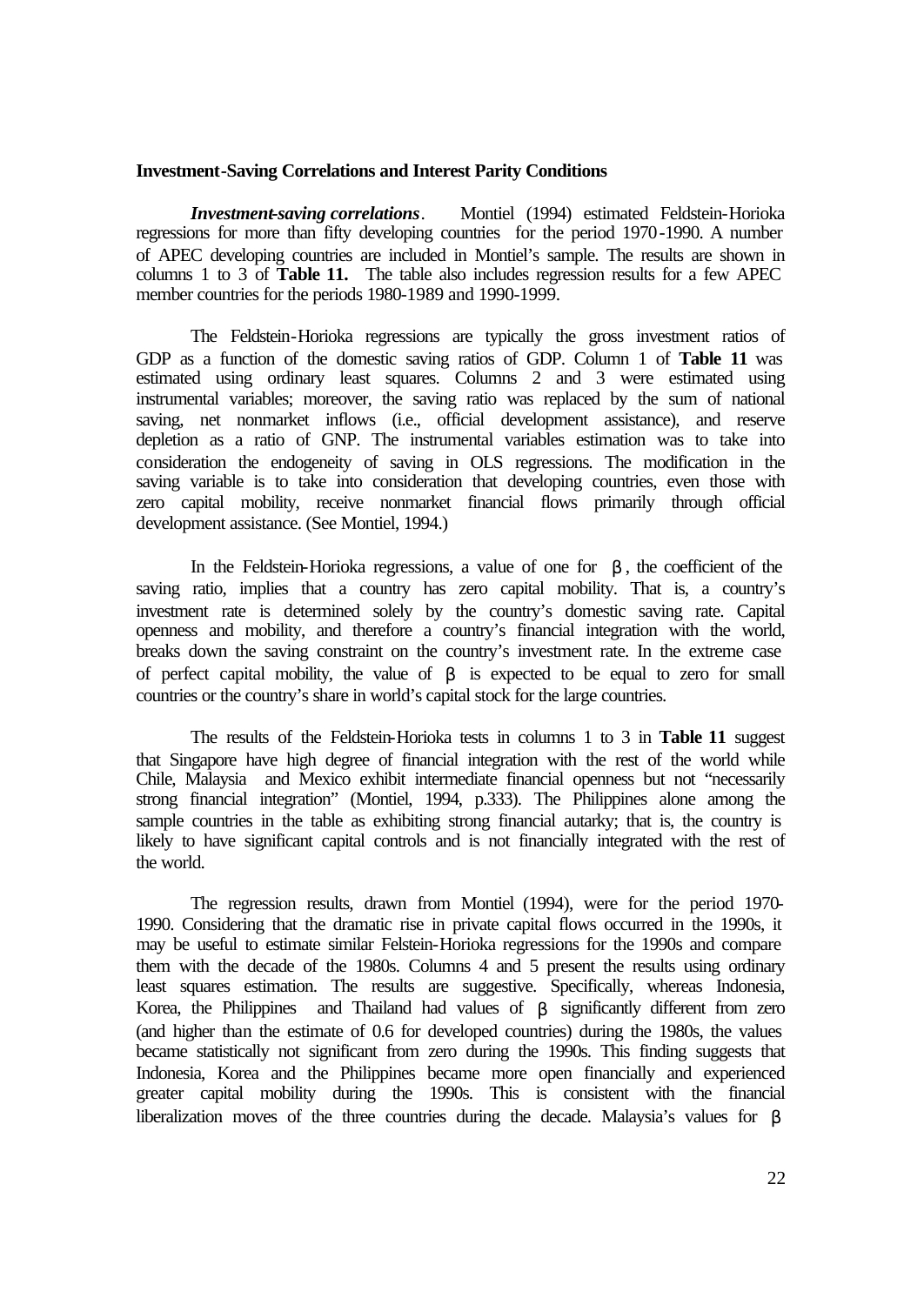during the 1980s and the 1990s were not statistically significant from zero, suggesting the relative financial openness of Malaysia even during the 1980s.

In summary, the Feldstein-Horioka regressions indicate varying degrees of financial integration among the APEC member economies during the 1970s and the 1980s. Nonetheless, there are indications that APEC member economies have become more financially open during the 1990s. Alone among the APEC member countries, Montiel classified the Philippines as having low financial integration with the rest of the world during the 1970s and the 1980s. This indicates significant capital controls in the country as well as the fact that the country was not credit worthy during the 1980s because of the crisis in the early 1980s and the problems that the country faced during the rest of the 1980s. Nonetheless, the significant financial sector and foreign exchange market reforms and liberalization in the country especially during the 1990s, the Philippines has also strengthened its financial links with the rest of the world as suggested by the Feldstein-Horioka regression for the 1990s and the surge in capital inflows during the first half of the 1990s.

*Interest parity conditions*. Capital flows, while indicative of financial linkages between home and foreign financial markets, do not provide information on the degree of financial or capital market integration. For this purpose, a number of studies have focused on interest parity conditions, primarily covered and uncovered interest parity. Specifically, interest parity of comparable domestic and foreign assets (adjusted for exchange rate risk) is indicative of high capital mobility and therefore of high financial integration. Conversely, sustained covered interest rate differential ( i.e., the gap between the domestic interest rate and the foreign interest rate adjusted for the forward premium or discount on the foreign exchange rate<sup>7</sup>), is indicative of country or political risk; e.g., existence of capital control, differential tax treatment, default risk, localized information, risk of future capital controls (Frankel and Chinn, 1993). Similarly, for the countries without forward exchange markets, a large and sustained uncovered interest rate differential<sup>8</sup> is indicative of the presence of significant capital controls and therefore of low financial integration. A declining interest rate differential indicates growing financial integration of the home currency vis-à-vis the rest of the world. (See Dooley, Mathieson and Rojas-Suarez, 1997.)

 7 The covered interest rate differential is :  $CID = I - I^* - D$ Where  $D = (F - S)/S$  $F =$  forward premium (if positive) or discount (if negative) on the foreign currency I  $(I^*)$  = domestic (foreign) interest rate 8 Uncovered interest rate differential is:

 $UID = I - I^* - E$ 

Where  $E = (ST - S)/S$ 

 $S =$ spot exchange rate

 $ST =$  expected exchange rate at the maturity date of the financial instrument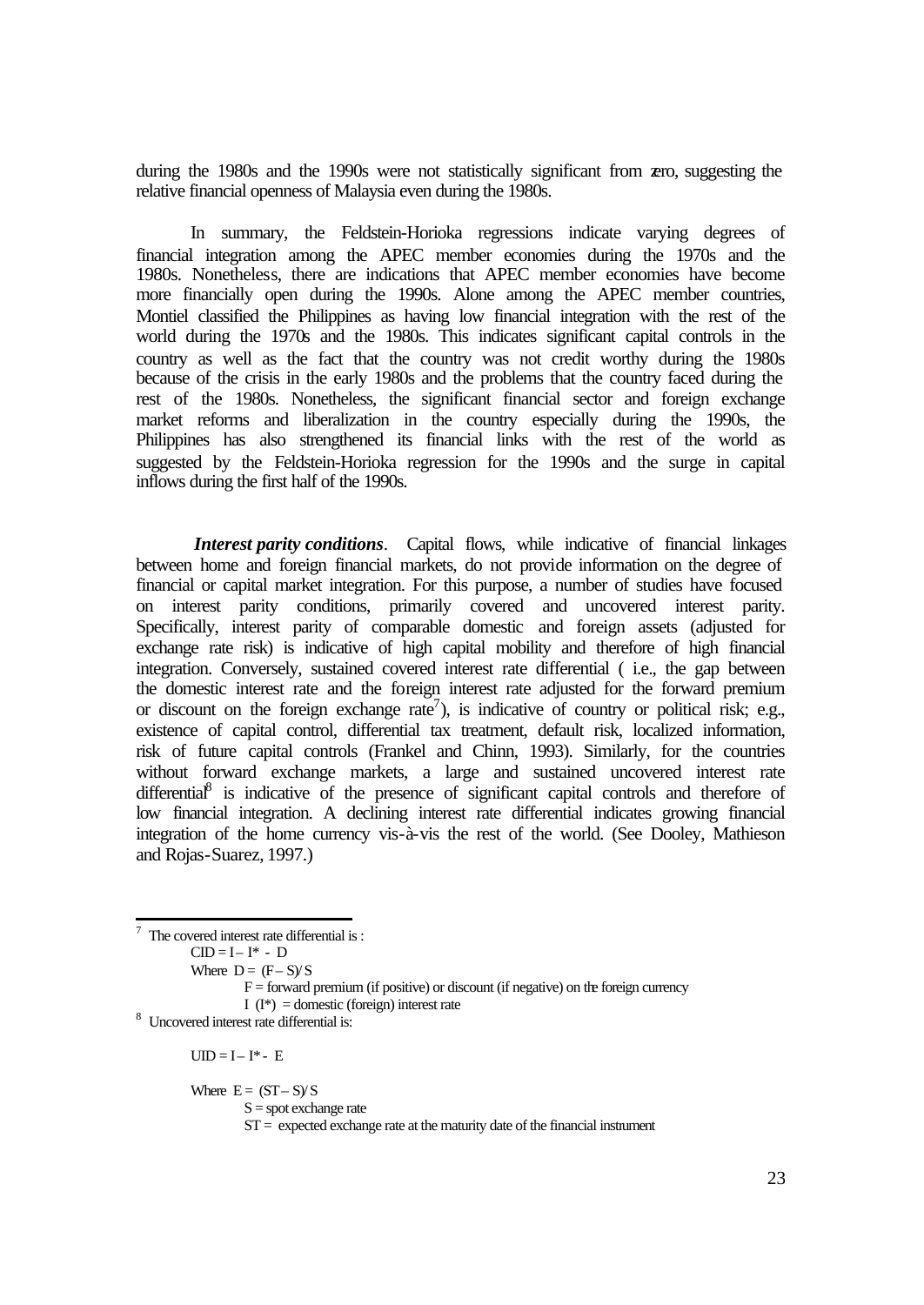Fischer and Riesen (1993, p.29) reports estimates of covered interest differentials for Hong Kong, Japan, Malaysia, Singapore and Thailand for the period September 1982 – April 1988. The mean differentials are low for Japan and Hong Kong, and somewhat higher for Singapore and Thailand. Malaysia's differential is considerably higher than the rest and it is negative, suggesting the presence of capital outflows. Nonetheless, Fischer and Riesen note that the mean differentials for the five East Asian economies are actually smaller than a number of European countries, including Denmark, Spain, Portugal and Greece. Thus, the East Asian economies are more internationally financially integrated than the above mentioned European countries.

Frankel and Chinn (1993) examined the covered interest differential during 1982- 1992 of APEC economies with well developed forward markets: Australia, Canada, Hong Kong, Japan, Malaysia, New Zealand, and Singapore. Frankel and Chinn found that Canada, Hong Kong and Singapore had nearly zero covered interest differential visà-vis the US interest rate; i.e., in the OLS regression with domestic interest rate as the dependent variable, the coefficient on the US interest rate and forward discount rate is almost unity and the constant is not statistically significant. Australia, Malaysia and New Zealand had coefficients still far from unity during the period. Nonetheless, Frankel and Chinn found that the coefficients at the end of the period had increased tremendously compared to the beginning coefficients, indicating that much greater financial integration of Australia, Malaysia and New Zealand internationally at the end of the 1982-1992 period. This finding corroborates to a large extent the earlier finding of Frankel that during 1982-1988, the covered interest differentials vis-à-vis the Eurodollar on average were as small for Hong Kong, Singapore, Japan and Canada as for the financially most open European countries while the differentials were bigger and more variable for Australia, Malaysia and New Zealand (Frankel and Chinn, 1993).

Chinn and Dooley (1995) updated the Frankel and Chinn (1993) study and estimated the covered interest rate differentials for seven Asia-Pacifc countries for two subperiods; i.e., September 1982-April 1988 and May 1988 – January 1994. The mean differentials and absolute differentials were low and declining for Canada, Japan, Hong Kong and less so, Australia and New Zealand. This means high and deepening capital market integration with the rest of the world. Two of the Asia-Pacific countries in Chinn and Dooley's sample –Malaysia and Singapore—were somewhat more insulated than the other five countries, reflecting imperfect capital mobility in the two countries during the 1980s. However, as Frankel and Chinn (1993) indicated, while it was less financially integrated in the early 1980s, Singapore was largely financially integrated with the world financial market (US) by the early 1990s.

Montiel (1994) tested uncovered interest parity by examining the differential between the domestic interest rate and the foreign interest rate adjusted for exchange rate change. Specifically, he posited that uncovered interest parity implies that the interest differential above has a mean value of zero and that the deviations from the mean value are serially uncorrelated. Using monthly data for the period 1985-1990, Montiel's analysis indicate that Chile, Korea and Singapore appear to meet uncovered interest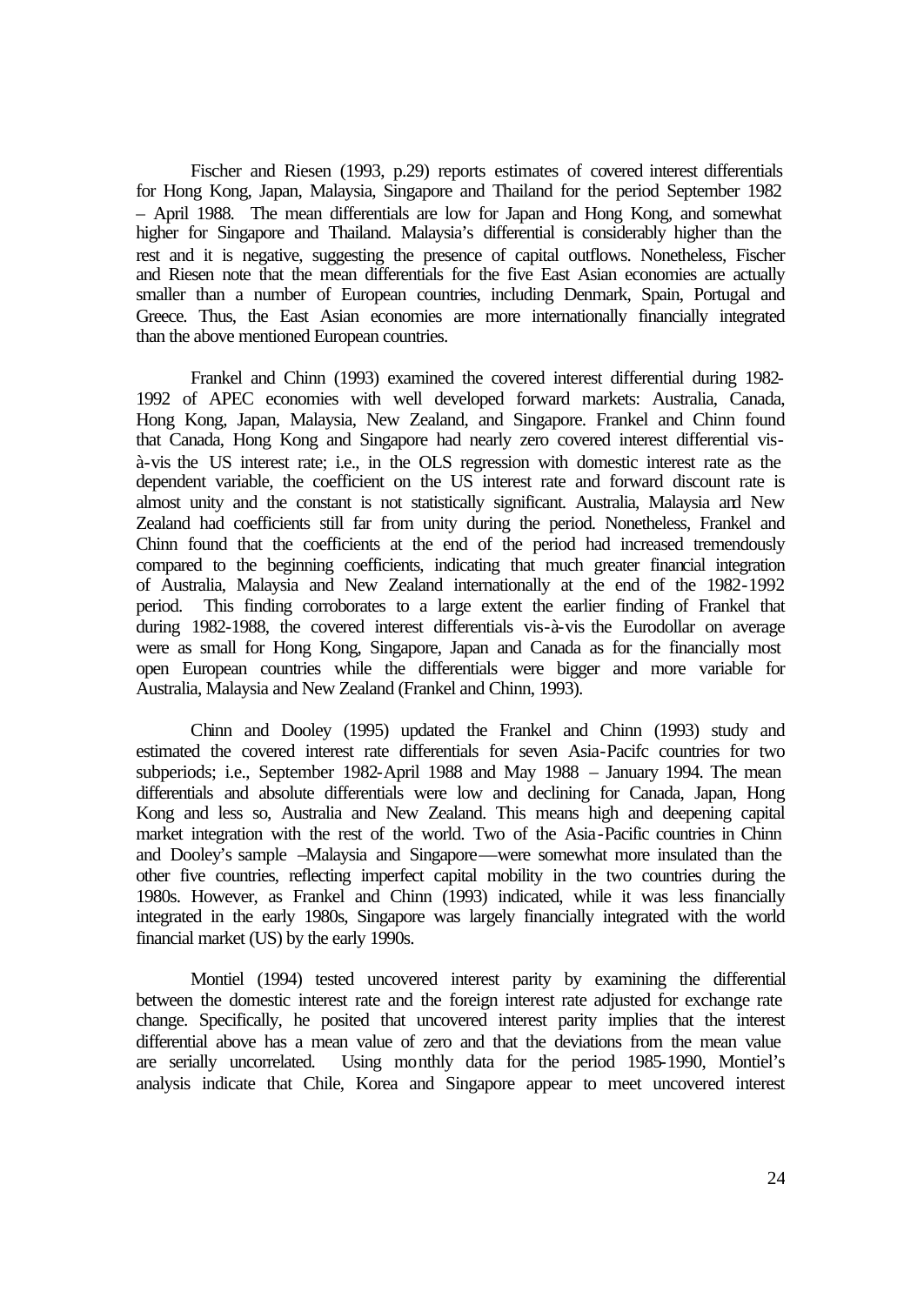parity but not Malaysia, Mexico, the Philippines and Thailand. It appears then that Chile and Singapore, especially have high financial integration with the rest of the world.

Other empirical studies on capital mobility in the Asia Pacific region using uncovered interest parity attempt to reflect institutional differences between developing and developed countries, especially the existence of capital controls in the former. A widely cited approach is that of Edwards and Khan that states that the unobserved market clearing domestic interest rate is a weighted average of the uncovered interest rate parity and the closed economy domestic interest rate; i.e.,:

 $I = W * UIR + (1 - W) * CIR$ 

Where  $UIR =$  uncovered interest rate  $CIR = closed economy$  interest rate  $W = a$  measure of capital mobility

A higher W means a higher degree of capital mobility because there is greater weight on uncovered interest parity (Fischer and Riesen, 1993).

Estimates of the Edwards-Khan "index" for five Asia – Pacific economies show high degree of capital mobility for Singapore (i.e.,  $W = 0.92$ ), followed by Indonesia and Malaysia, although the high estimate for Singapore may have been boosted by the use of the covered interest rate rather than the uncovered interest rate. Estimates for South Korea and Taiwan show low capital mobility (Fischer and Riesen 1993). The implied high capital mobility for Indonesia and Malaysia may reflect the openness of the capital account in the former and possible ineffectiveness of capital controls in Malaysia. The low value of the Edwards-Khan index for Korea and Taiwan seems to jibe with the historically extensive capital controls and domestic interest regulation in the two countries up until the 1980s. Nonetheless, a study by Chinn and Maloney (1994), using a portfolio balance model rather than the Edwards-Khan methodology, suggests that a break towards greater financial openness and capital mobility occurred in South Korea and Taiwan by the turn of the 1990s. It is likely that the financial sectors of South Korea and Taiwan became more integrated with the rest of the world as a result of the liberalization of the financial sectors that occurred during the 1990s in the two countries.

In summary, financial openness and integration was mixed among the APEC developing countries during the 1970s and 1980s. Nonetheless, the various studies indicate that for the Asia Pacific countries with more open capital accounts, capital mobility is high and financial integration has deepened. For the countries with historically with greater capital controls, there are indications that the controls were not effective or that there has been some structural break towards greater financial openness by the turn of the 1990s. The further policy reforms in many countries in East Asia, including Korea, Philippines and Taiwan, toward greater financial liberalization and deregulation point toward greater financial openness and integration with the rest of the world.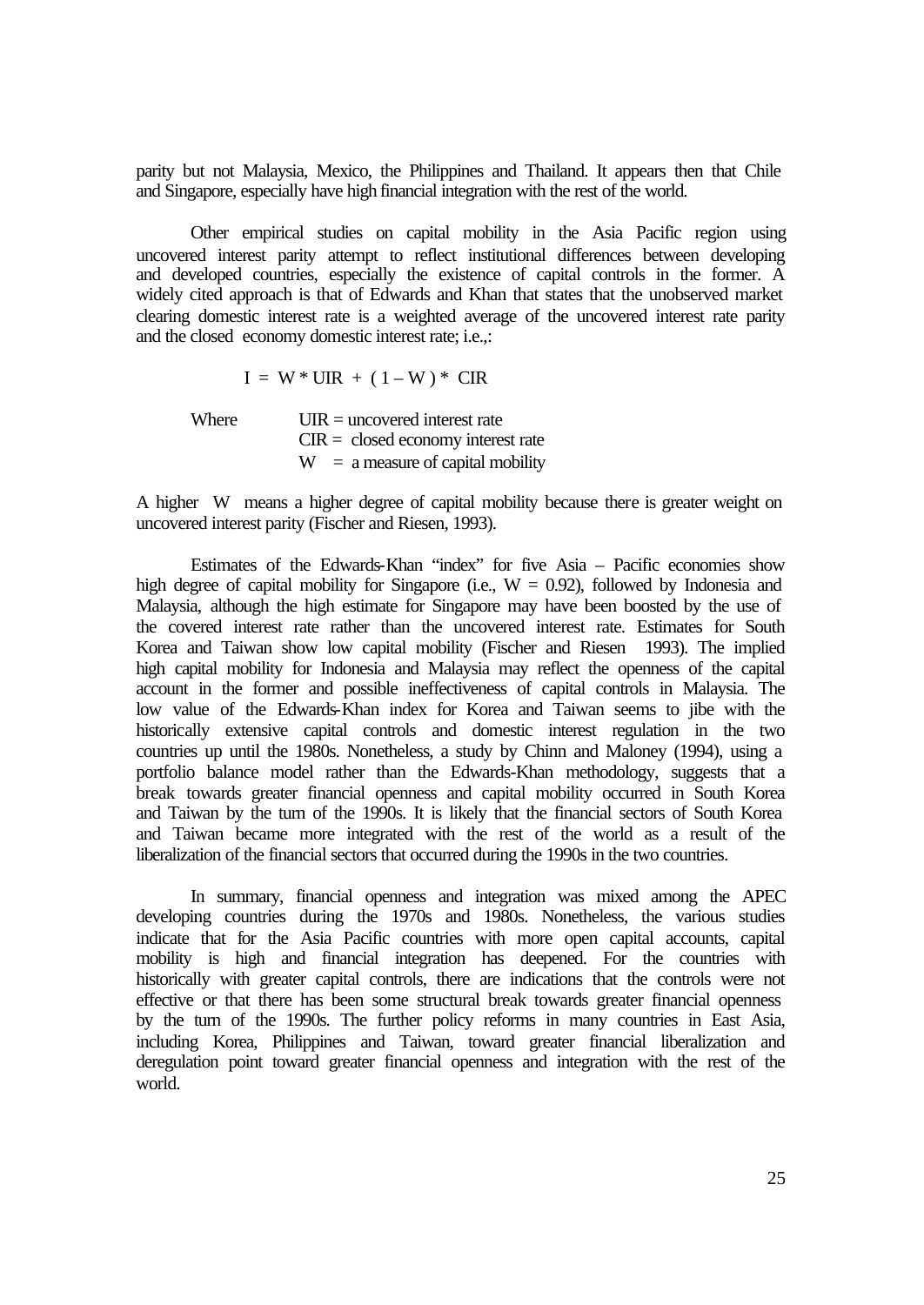#### **Integration of Domestic Financial Markets**

The financial openness and integration in the Asia Pacific region is generally examined in terms of the volume and prices, i.e., interest rates, of internationally tradable financial instruments; e.g., government bonds, money market instruments. Deeper financial integration is achieved, however, if there is also increased integration of the domestic financial markets. That is, the integration of prices of "nontradable" retail financial instruments; e.g., deposit rates, domestic lending rates with those of more tradable financial instruments like money market rates.

The study by de Brouwer (1997) shows that the increased international financial integration of the Asia Pacific economies occurred in tandem with increased internal integration of the domestic financial markets in the region, although there are country differences in the extent of integration. De Brouwer examined the correlation among deposit rates, lending rates, and money market rates as well as the adjustment of deposit and lending rates to the changes in the money market rates in several Asia Pacific economies during the 1980s and early 1990s. Among the findings of De Brouwer are the following:

- The deposit money market, deposit and lending rates are strongly correlated to each other in the US, Canada, Australia, Japan, Malaysia, Singapore, Philippines and Taiwan. In contrast, deposit and loan rates aare barely linked with the money market rates in Korea. The linkage in Indonesia and Thailand is weak, although it strengthened in Thailand during the 1990s.
- Adjustment to changes in the money market rates is relatively fast in Australia, Canada, Japan, Malaysia (for deposit only), the Philippines and the United States. Adjustment is slower in Hong Kong and Singapore. The slower adjustment in Hong Kong may have to do with the banking cartel power of the HKBA. The slower adjustment in Singapore may have been caused by inadequate competition in the banking sector due to tight control on bank branching and on foreign bank entry into Singapore.
- The correlation and the adjustment rate of deposit and lending rates on money market rates increased over time for Australia, Canada, Indonesia, Japan, Malaysia and the Philippines. This indicates increased integration of domestic financial markets.
- Deposit rates tend to be more correlated with and adjust faster than lending rates to the changes in money market rates. This is especially so in Indonesia, Malaysia and Thailand. This may reflect the greater difficulty in these countries to enforce controls when there are available good substitutes to controlled financial instruments; e.g., foreign currency deposits versus domestic deposits.

In summary, the 1980s and 1990s have seen the growing integration of domestic financial markets in many countries in the Asia Pacific region. As de Brouwer noted,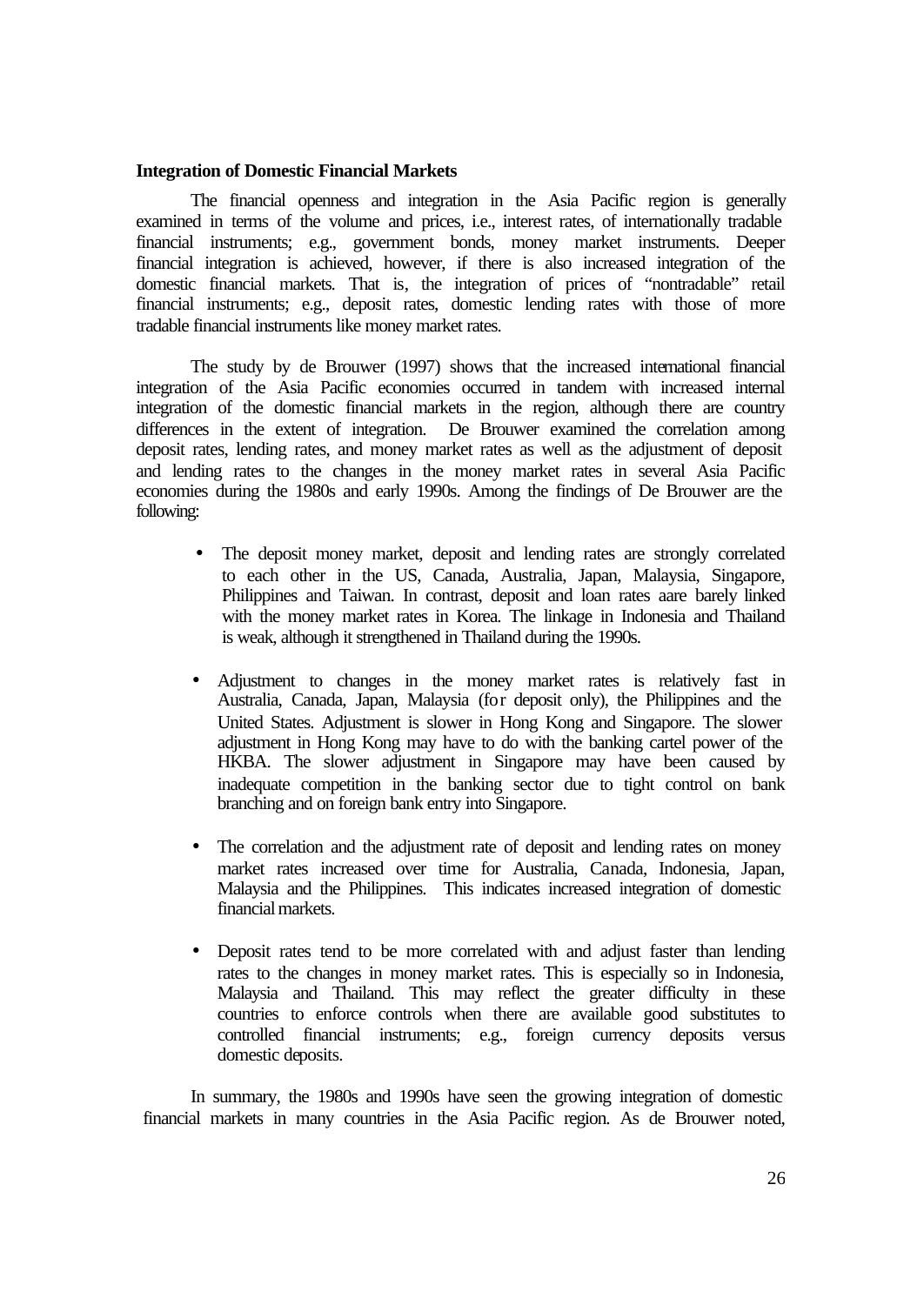this stemmed from financial deregulation and increased competition in the banking sectors of the Asia Pacific during the past two decades. The increasing co-movement of the domestic deposit and lending to the money market rates, and the increasing comovement among money market rates in the region (as reflected in the reduction in the mean interest rate differential) mean that there is greater and deeper financial integration in the Asia Pacific region.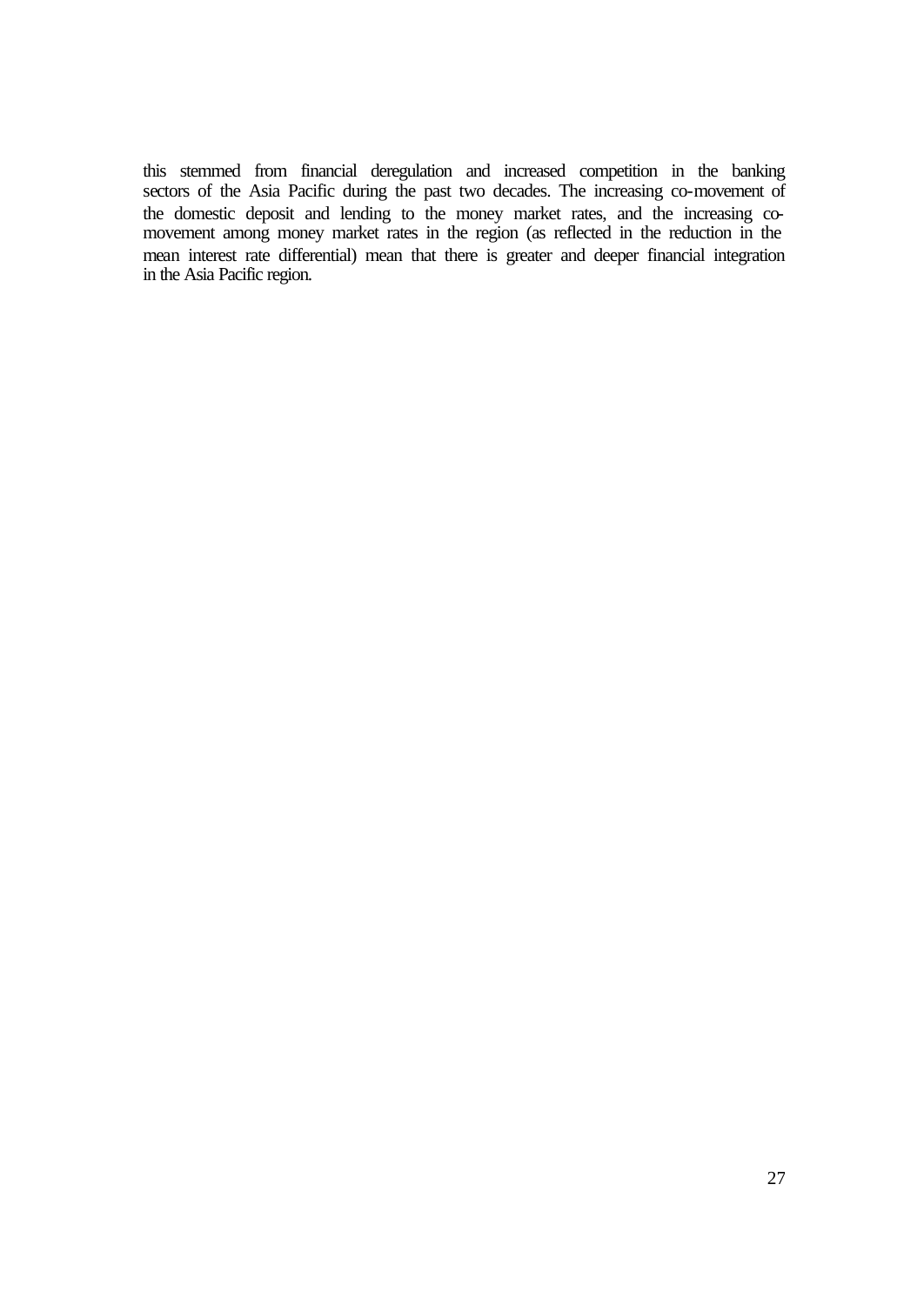## **II. ANALYTICAL PERSPECTIVES ON THE MACRECONOMICS OF FINANCIAL LIBERALIZATION AND INTEGRATION**

#### **Surge in capital flows and the incompatible trinity theorem : basic analytics.**

The textbook analysis of macroeconomic policies in an open economy under varying assumptions of capital mobility and exchange rate regimes provide the basic analytical foundation of the macroeconomics of financial liberalization and integration. In Figures 1.a  $-$  1.d, LM represents equilibrium in the financial sector, IS represents equilibrium in the real or goods sector, BP represents equilibrium in the balance of payments for a given exchange rate (under fixed exchange rate regime) and IE represents the interest parity condition (under flexible exchange rate regime).

Assuming pegged exchange rates, perfect capital mobility and perfect substitutability of domestic and foreign financial assets and a small economy, an expansionary monetary policy ( a shift in the LM curve) has at best a temporary effect of increasing national output and decreasing domestic interest rate. This is because the reduction in domestic interest rate leads to capital outflow, a consequent loss in the international reserves and reduction in money supply. In this simplified world, the final equilibrium occurs when the economy goes back to its original position. (See **Figure 1.a**.) Thus, under fixed exchange rate regime and given perfect capital mobility, monetary policy, monetary policy cannot set an interest rate different from the world interest rate and cannot influence the equilibrium level of income. In sharp contrast, fiscal policy is effective in influencing the level of income under fixed exchange rates and given capital mobility. This is because the induced increase in domestic interest rate from a government fiscal expansion leads to capital inflow and a consequent increase in money supply that accommodates the increased money demand arising from the increased income (see **Figure 1.b**).

Figures 1.c and 1.d illustrate, respectively, the cases of monetary expansion under a flexible exchange rate regime with perfect mobility and under a regime of capital controls with fixed exchange rates. As **Figure 1.c** illustrates, monetary expansion under a flexible exchange rate and perfect capital mobility would lead to a reduction in interest rate, increase in income, and a currency depreciation. The reduction in interest rate and the depreciation of the currency encourage investments and exports which are supportive of the increased output. In **Figure 1.d,** monetary expansion leads to temporary increase in income. However, with the increased imports and the resultant loss in international reserves, the money supply eventually declines until the economy goes back to its original position. The results are similar to **Figure 1.a**; however, the pace of adjustment back to the original equilibrium level is likely to be slower in **Figure 1.d**.

The four cases described above bring out the basic policy issues surrounding the macroeconomics of financial liberalization and integration. **Figure 1.a** exemplifies the so-called "incompatible trinity" problem. That is, it is not possible to satisfy the following three conditions in a sustained manner (i.e., in equilibrium); namely, perfect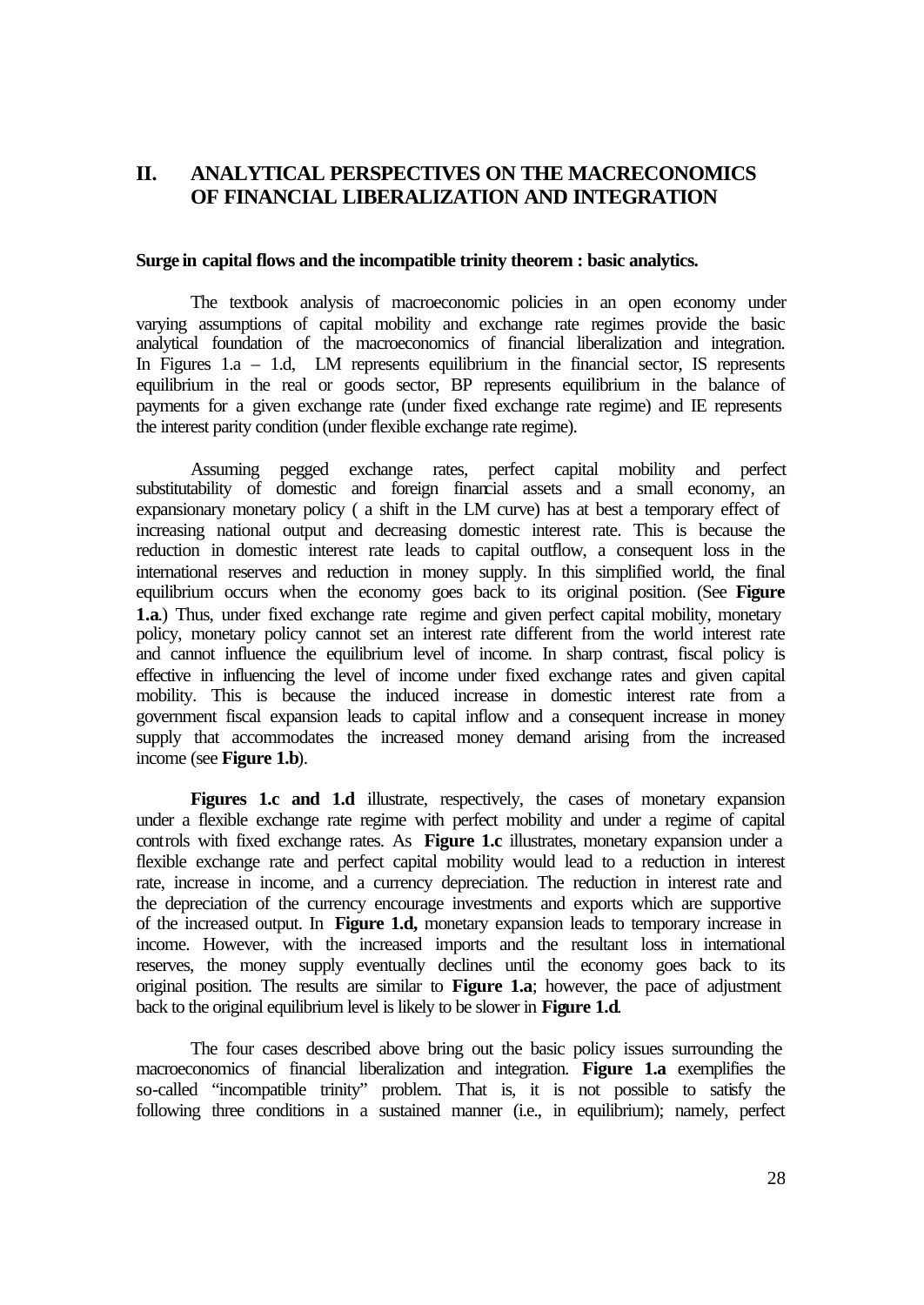capital mobility, fixed exchange rate, and monetary independence (i.e., the capability of the monetary authorities to set domestic interest rates very different from the world interest rate). Thus, under fixed exchange rate and given perfect capital mobility, macroeconomic policy makers would have to rely mainly on fiscal policy to attain desired macroeconomic targets.

A country has to break one of the three conditions set out above in order to have internal policy consistency. Thus, for example, a country that has an open capital account and wishes to have monetary independence would have to institute a flexible exchange rate regime. Similarly, a country that wants the benefits of a fixed exchange rate regime and capital mobility would have to adjust to the monetary policies of the anchor country. Finally, a country that wants to have some measure of monetary independence, however temporarily, but at the same time does not wish to have a freely floating exchange rate would need to put some barriers to capital mobility; i.e., impose some capital control measures.

The underlying alternative assumptions of perfect capital mobility or no capital mobility whatsoever and perfect substitutability of domestic and foreign financial instruments are obviously strong assumption, especially for developing countries. Nonetheless, the theoretical analysis above presents starkly the policy trade-offs that countries face in addressing the macroeconomic challenges of financial liberalization and integration. The various crises that many countries have experienced bring out clearly that managing financial liberalization and integration is a difficult and continuing challenge. At the same time, the various crises leave out lessons that can be taken into account in managing better the risks and opportunities of financial liberalization and integration in the future.

#### **Currency and banking crises: a brief literature review**

The exploding literature on currency crises and financial crashes bring out the tremendous macroeconomic and policy challenges pose by financial liberalization and integration. Specifically, the various currency crises and financial crashes in recent years are seemingly similar but are in fact different from one another. Thus, models that provide the analytic anchor for policy recommendations for one crisis may not be sufficient for the other crises. The evolution of the models on currency crises and financial crashes reflects the changing nature and sources of such crises and crashes. They provide analytic anchor for understanding the various crises, and thereby hopefully help analysts and policy makers prepare better for, or better still avert, currency crises and financial crashes in the future.

*First Generation Type Models.* The classic approach to a balance of payment crises is to perceive currency crises as arising from the inconsistency between a fixed exchange rate rule and the pursuit of domestic policies primarily an expansionary fiscal and monetary policy regime, especially the monetization of large fiscal deficits. Within a monetary framework, rational forward looking agents cause a breakdown of a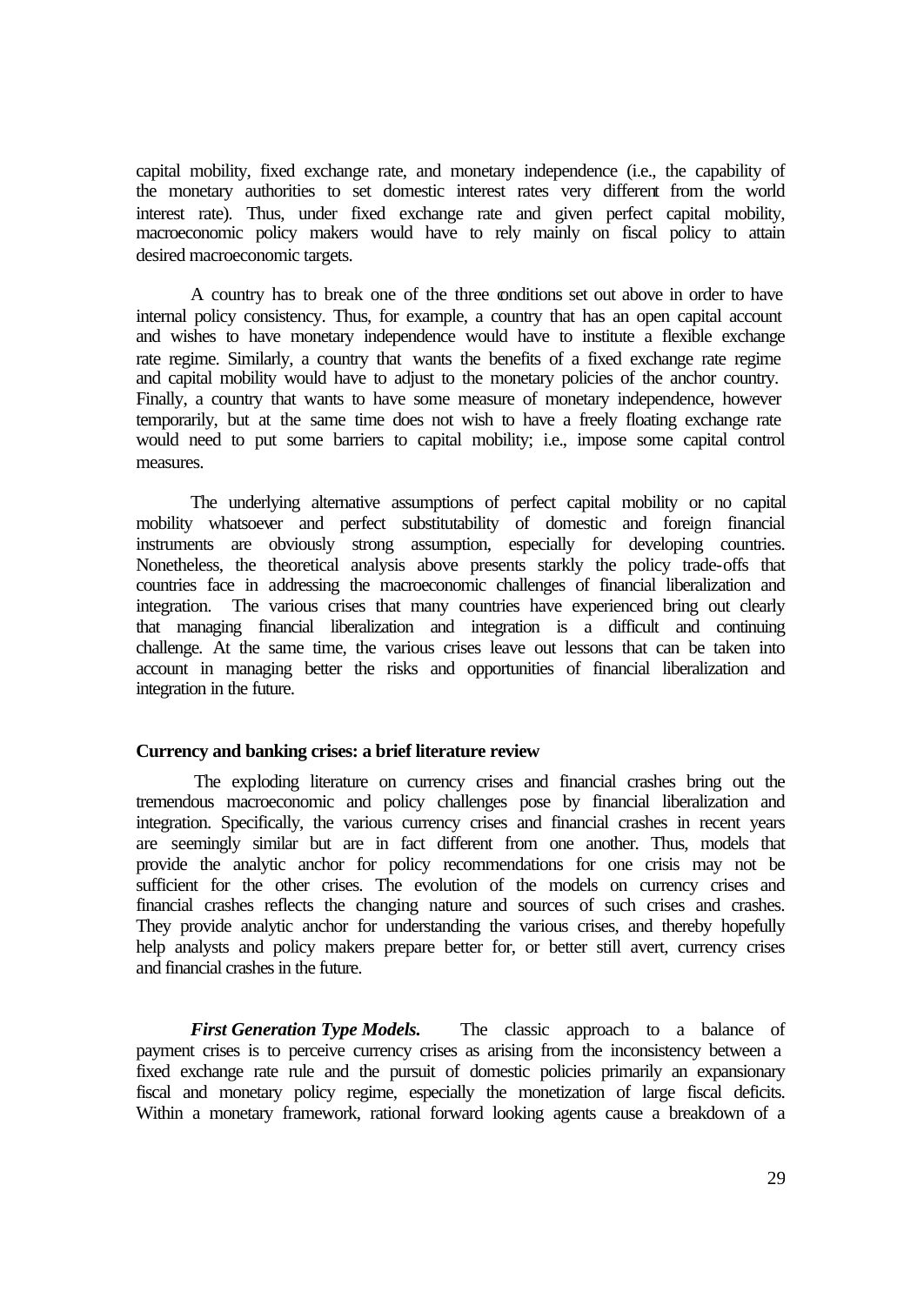fixed exchange rate regime once there is a general perception that an exchange rate peg is unsustainable. This is especially the case where the regime has been made unsustainable because of policymaker's consistent persistence to monetise its fiscal deficit (Rajan, 2000; Economic Research and Resources, 1999). Once speculators perceive that an attack is inevitable, each tries to buy foreign currencies from the central bank before the reserves are depleted, which is simply a run on reserves. Thus, one key insight of the first generation model is that the depletion of international reserves is not gradual but rather sudden arising from an speculative attack on the currency.

This is best exemplified by a government that embarks on an excessively expansionary fiscal policy, financed by domestic credit creation. Then, under a fixed exchange rate regime, the country's reserves will be run down at a rate proportional to the rate of credit expansion. This is because to keep the currency at the fixed rate, the central bank has to mop up the excess money supply by buying the domestic currency and selling foreign currency. Thus, any finite stock of reserves will eventually be exhausted over time. Speculators will anticipate the inevitable sequence of events, involving the depreciation of reserves, and the sharp depreciation in the value of the currency, as the peg is abandoned. Hence, they will switch out of the domestic currency into foreign currency, thus bringing about the collapse of the currency peg. This class of models produces a unique and predictable timing for a speculative attack.(See e.g., Rajan, 2000; Pesenti and Tille, 2000.)

The first-generation models captured the main features of many past currency crises well, such as the Latin American crises in the 1980s. However, they were found to be inadequate when it came to explaining the ERM crises in Europe in 1992-93, where not all of the afflicted countries displayed large fiscal and current account deficits. This inadequacy spurred the development of a second-generation of crisis models (Pesenti, 1999).

#### *Second Generation Type Models***.** The second-generation models are

similar to some extent to their first-generation counterpart insofar as to identifying inconsistent government policies, primarily excessively expansionary and monetized expansionary policies, as the cause of currency crises (Flood and Marion, 1996). However, "…whereas first- generation models use excessively expansionary pre-crisis fundamentals *to push* the economy into crisis, second-generation models use the expectation of fundamentals expansion *ex post* to *pull* the economy into a crisis that might have been avoided" (Flood and Marion, 1996, p.4). The second-generation models focus on the dynamic interactions of market expectations, particularly investors' expectations, and government policy decisions which can lead self-fulfilling crises; the models thus highlight the role of self-fulfilling expectations in deriving several possible outcomes; (i.e., "multiple equilibria"). Thus, for example, when private agents start to give more weight to the probability of devaluation in view of the economy's fundamentals, interest rates would rise. This might eventually convince the government that the (social) cost of maintaining the exchange rate through higher interest rates is too high and hence would decide to devalue the currency. Where private agents do not expect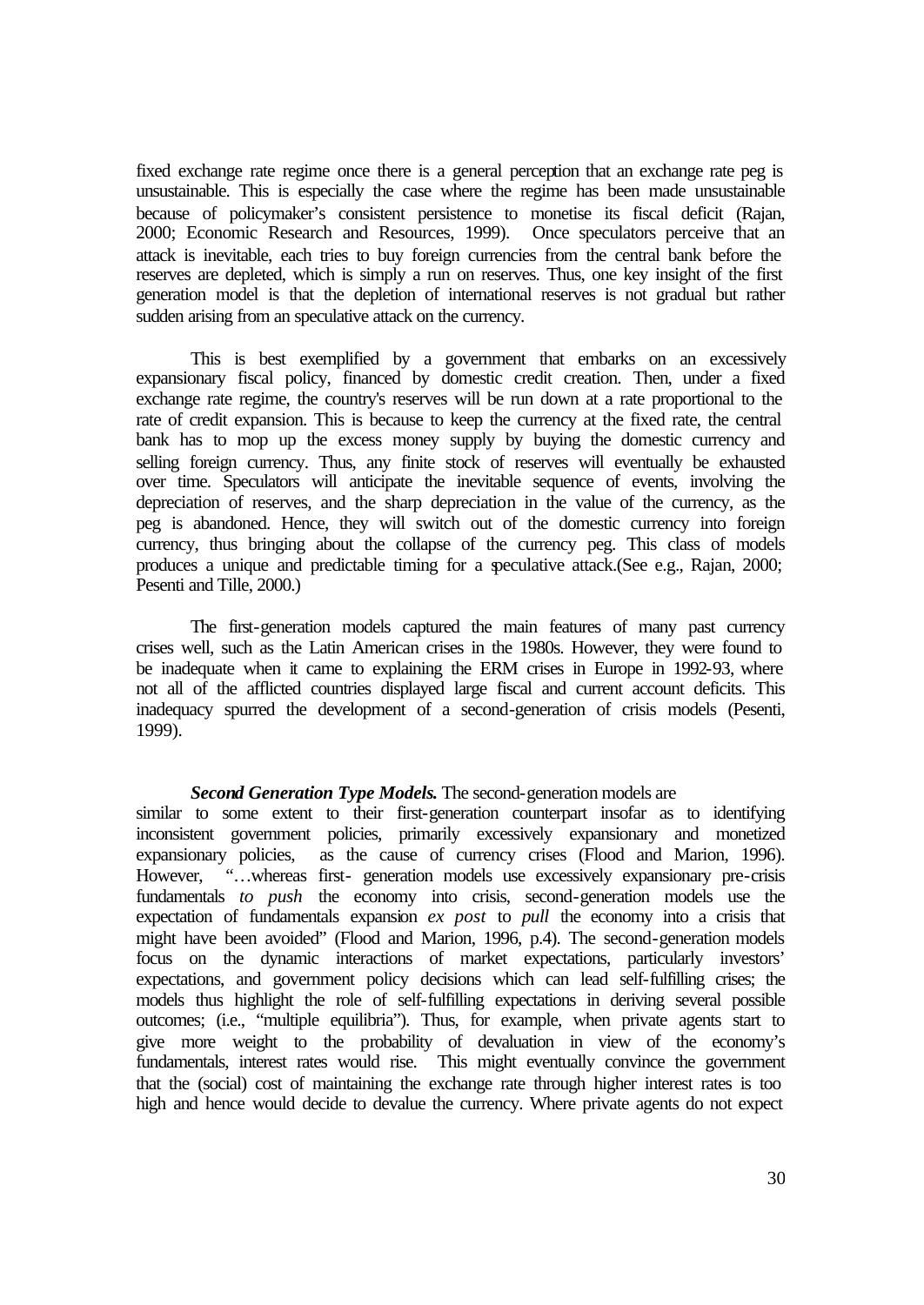a devaluation, interest rates stay low and the exchange rate remains. A currency crisis is a shift in expectations toward the devaluation outcome; as such, the defense of the currency peg becomes excessively expensive. Second-generation models seem better able to accommodate the volatility of foreign exchange markets than the first generation models. (See Pesenti and Tille, 2000; Flood and Marion, 1996).

Flood and Marion's (1996) example is that of a government that fixes the exchange rate but also monetizes a fiscal deficit. The monetary creation eventually builds up pressure on the exchange rate and pushes the monetary authority toward making an adjustment – either to devalue or float the domestic currency. In contrast to the first- generation models, in second-generation models such inconsistencies in policies are not yet at a critical point that eventually leads to a crisis. Instead, as noted earlier, the expectations of the private agents could put the government into a bind thereby making policy decisions that effectively validate and "(self)fulfill" ) private sector expectations.

The reason why government responds to such self-fulfilling expectations is because it has to balance the benefits (such as enhancing credibility) of defending the currency against its attendant costs -- higher interest rates that may damage the weak financial system and higher unemployment (Economics Research and Resource, 1999).

The common feature of these models is that countries pursuing policies consistent with maintaining a fixed exchange rate may come under attack, and when this happens, they may change policies even though they would not have done so otherwise. The question now is what triggers the currency attack that moves a country from a certain equilibrium point to another. Several explanations have been put forth, such as speculation by a single large investor, information frictions in emerging markets, and herding behaviour by international investors.

In these models, multiple equlibria and herding behaviour by investors play a key role. From the speculator's perspective, the probability of devaluation is associated with a belief that the peg will be let go in the next period. This uncertainty is attributed to economic fundamentals as well as the expectations or beliefs of other agents, allowing for 'herding' behaviour and contagion effects. "A successful speculative attack occurs when the market foresees that an economic indicator will deteriorate beyond an acceptable level because of the defense of the peg" (Economics Research and Resources, 1999). Unlike the first-generation models, where the onset of an attack is predictable, these "escape-clause" second-generation models cannot predict the timing of a speculative attack, particularly because these models incorporate strategic behaviour and uncertainty in an economy (Flood and Marion, 1996; Economics Research and Resource, 1999).

*Third Generation- Type Models.* The first and second-generation models were effective in explaining Latin American crisis experience in the early 80s and provided much needed policy guidance when the ERM and the Mexican crises of 1992-93 and 1994-1995, came up respectively. However, these models proved to be able to give only an incomplete picture of the East Asia crisis.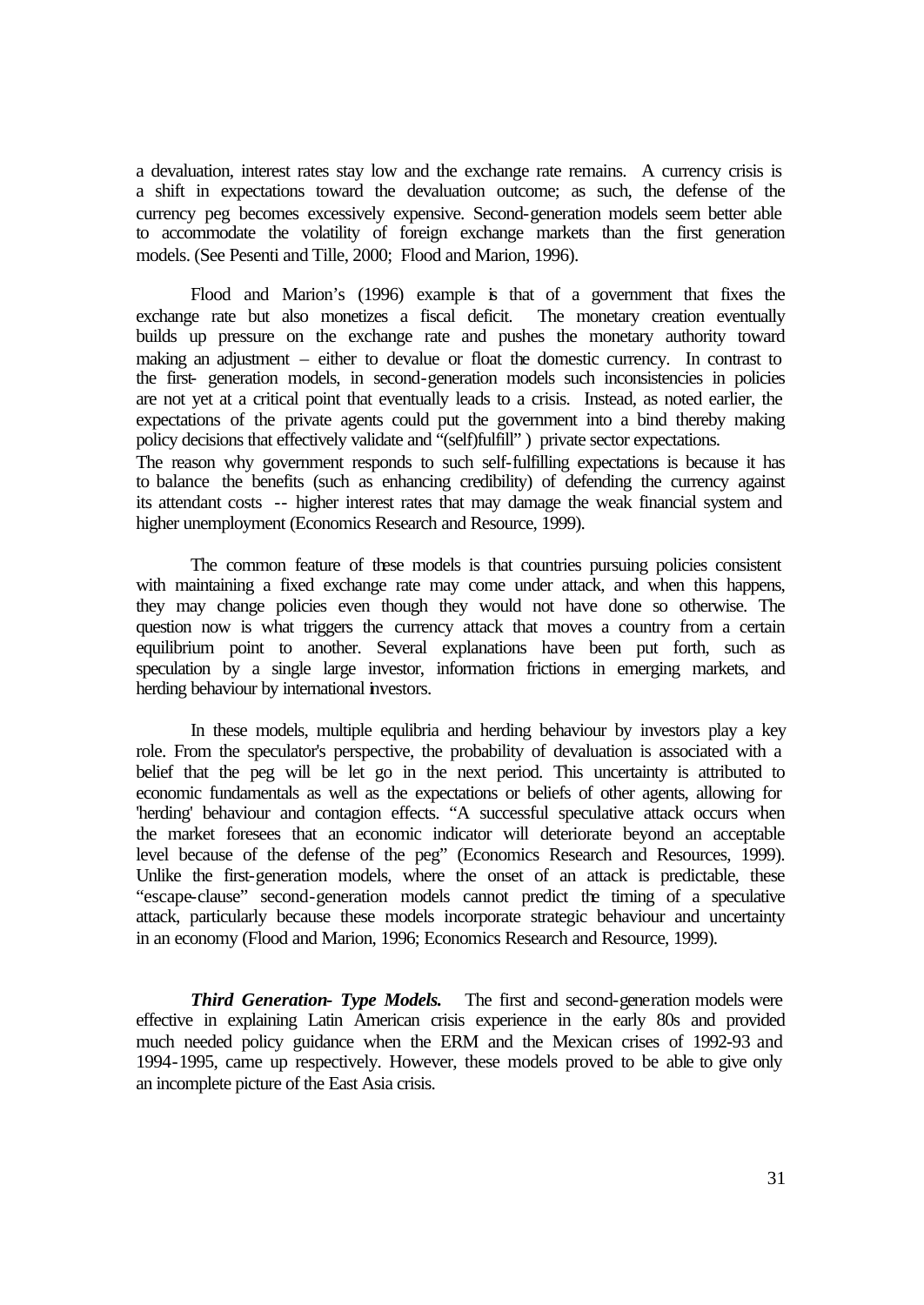The East Asian crisis caught almost everyone unaware. Almost nobody among those who were looking at Thailand on the eve of July 2, 1997 expected the financial turmoil to snowball into a full-fledged regional currency and financial crisis.<sup>9</sup> Much less for the crisis to target shaky fundamentals of Latin American countries and Russia when it jumped the entire length of the Pacific basin and skipped the deep trenches bordering the Atlantic seaboard only a few months after it started in Bangkok. This was mainly because most of the analysts had their attention glued to traditional indicators or fundamentals-based structural distress i.e. government fiscal imbalances, current account deficits and overvalued exchange rates. Although suggestive of macroeconomic vulnerability especially for Thailand's large current account deficits, the usual indicators do not provide hints about the susceptibility of the entire region to succumb to contagion from a currency and financial collapse. Before the 1997 crash, countries like Thailand, Malaysia, Indonesia, and the Philippines, were at a fiscal surplus position (Thailand, Philippines) or had low fiscal deficits that were financiable from high domestic saving rates (Malaysia). Similarly, the real exchange rate appreciation did seem manageable and not serious in the light of the historical magnitudes in Latin American countries. Moreover, the East Asian countries for the most part had been undertaking reforms that were meant to strengthen macroeconomic fundamentals; e.g., liberalisation of internal and external markets, stabilisation, deregulation and privatisation of government owned corporations.

What the East Asian crisis brought to high relief is the joint occurrence of banking and currency crises associated with the Asian financial turmoil even if the joint occurrence of banking and currency crises is not a new phenomenon. Glick and Hutchinson (1999) pointed out that in fact the incidence of "twin" banking and currency crises has been relatively widespread during the 1975-1997 period, especially in financially liberalized emerging economies. The authors also found that in emerging markets the occurrence of banking crises is a good leading indicator of currency crises but not vice versa. Developed markets have of course experienced twin banking and currency crises but a noticeable difference between a crisis in emerging economies and those of developed countries is that the latter have been largely able to sustain their output (as noted by Rajan (2000) in Calvo and Reinhart's (2000) paper).

 Despite that several crises have already happened before, it is still understandable that there is the temptation to look at each new crisis in the world as if it were something new and unprecedented, and try to develop a new way of analysing it (Chang and Velasco, 1998). And indeed, the case of the East Asian crisis was something new to some extent compared to the Latin American experiences of the 1980s. The bedazzlement arising from the complexities of the East Asian Crisis has resulted in the reassessment of previous formulations on currency and banking models. This has led to the development of the third-generation models, which give more emphasis on the capital account while the previous two were focused on the current account (Yoshimoto and Ohno in Rajan, 2000). In addition, the third generation-models tend to give more importance on the role of the fragility of the banking sector in the generation of the

<sup>&</sup>lt;sup>9</sup> In this review of literature, "financial crisis" and "banking crisis" will be used interchangeably while "currency"

crisis", "exchange rate crisis", and "balance of payments crisis" are also loosely invoked to mean the same situation.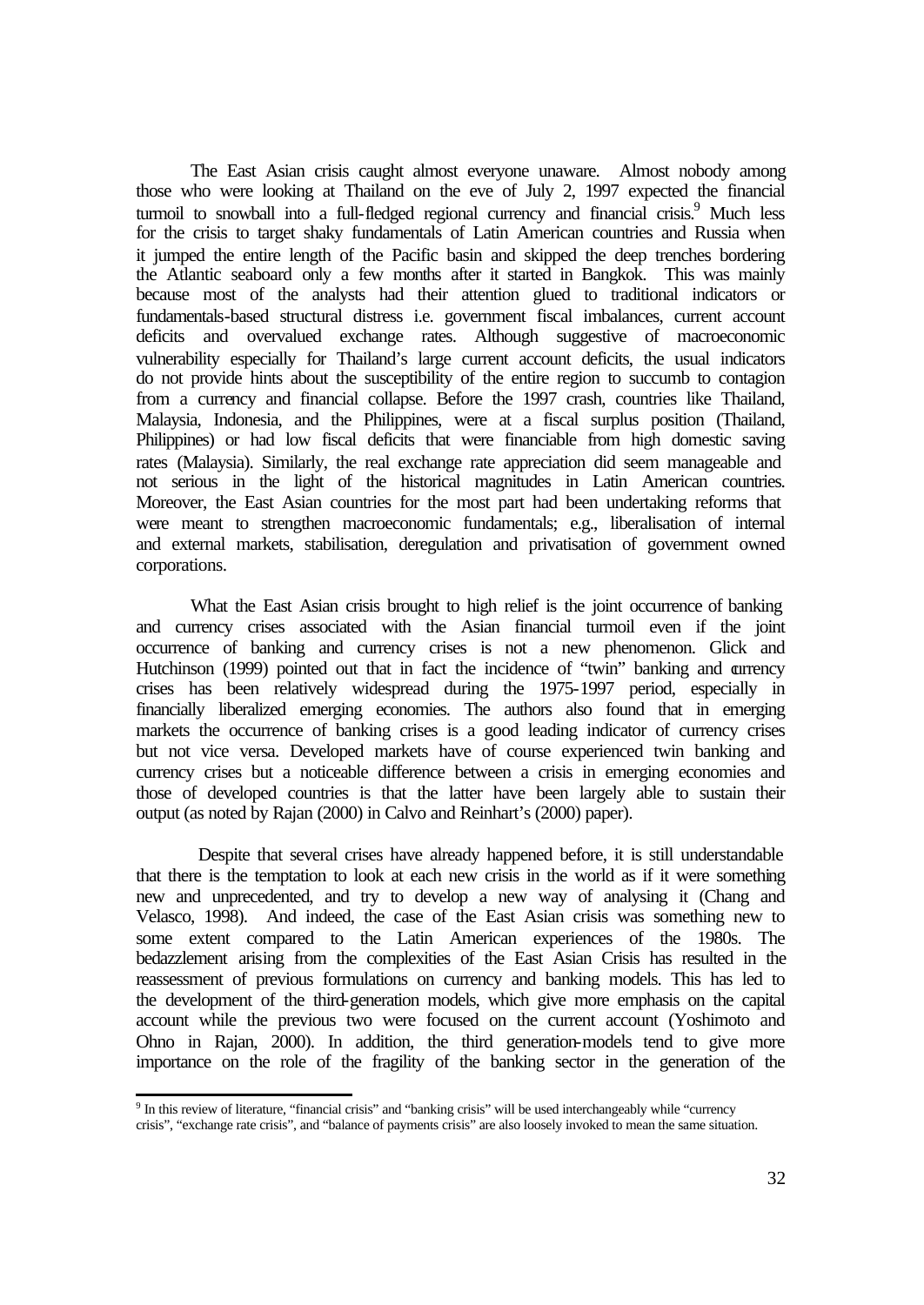eventual crisis. These two dimensions of the third generation models seem more attuned to the East Asian situation given that, unlike the Latin American cases before, macroeconomic management in East Asia was far more prudent and that banks as intermediaries of international capital funds were central to the East Asian phenomenon.

Various economists have contributed to the budding literature on third-generation models. These include early contributions by Paul Krugman (1998) who focused on the 'moral hazard' problem induced by implicit government guarantees. Government guarantees to the private sector magnify the moral hazard problem, providing fertile ground for irresponsible banks rooted in the expectation that the authorities will intervene in the event of financial distress. Pesenti (2000) stated it bluntly as thus: "the major fundamental weakness of the Asian countries consisted of the exposed position of the banking and corporate sectors in an environment of limited prudential supervision" (p.11). Financial liberalisation also plays a significant role to East Asian-type crises because the lower foreign borrowing cost leads to overborrowing in foreign currency of domestic financial intermediaries. At the same time, with poor prudential regulations, the foreign loans are increasingly funnelled toward the acquisition of highly risky assets or to the financing of low profit -yielding investments (Pesenti, 2000).

 An earlier attempt to formulate a third-generation crisis model was done by Chang and Velasco (1998). Chang and Velasco postulated that the East Asian crisis was a "classic financial crisis made possible by the illiquidity of the financial sector". The central theme of Chang and Velasco's model is the exposure of domestic banks to foreign currency denominated debt with short-term maturity, or for that matter, of deposits that are inherently short-term in character. Banks earn from lending such funds longer term assuming there is confidence in the banking sector such that the short term external debt is rolled over and the depositors continue their deposits with the banking sector. The risk arises when creditors refuse to roll over existing debts or that the depositors go on a "bank run". The loss in confidence of the foreign creditors and/or of domestic depositors result in banks being forced to scrounge up necessary resources, even to the extent of liquidating assets with high yielding potentials (if collected during maturity) at a discount because of necessity, or recalling loans just so banks could make-up for their own liabilities. This is the East Asian illiquidity problem of 1997 – 1998 according to Chang and Velasco (1998).

Chang and Velasco highlighted five major characteristics of the East Asian crisis:

- a. The existence of international illiquidity typified by the mismatch of international assets and liabilities of the country and its financial institutions triggered confidence problem. This explains how a country's financial sector that is plagued by potential short term obligations in foreign currency and is unable to raise a great amount of foreign currency in short notice, pose a problem;
- b. An open capital account arising from a policy of financial liberalization. This exacerbated the maturity mismatch between international assets and liabilities.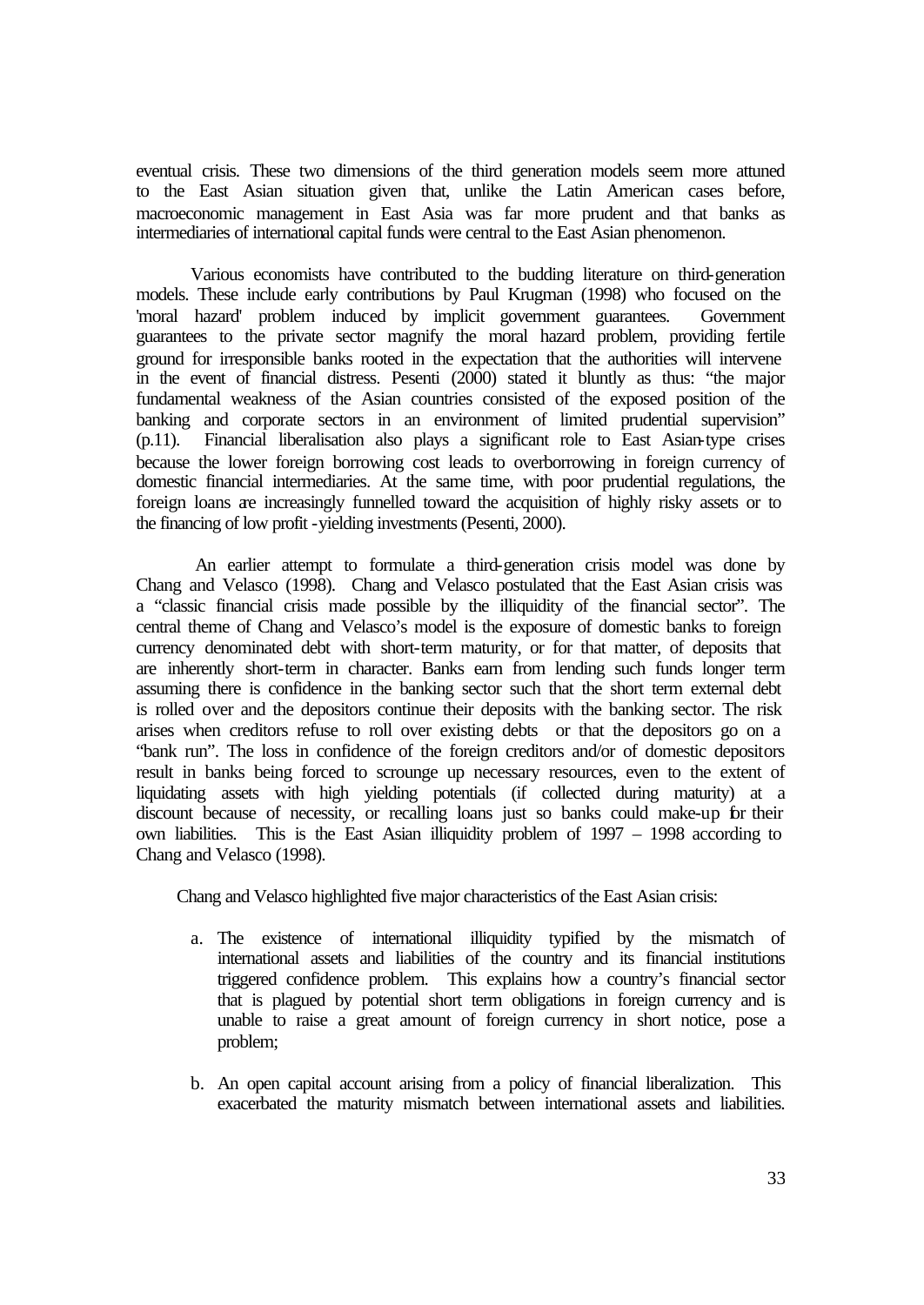The open capital account provided the channel for capital inflow as foreign fund managers and domestic banks took advantage of opportunities of lower world interest rates relative to domestic interest rates. However, much of the foreign borrowings and funds were largely of short- term maturity. As a result, local banks became very vulnerable to self-fulfilling crisis when creditors "panic" and refused to roll over short-term loans;

- c. Imprudent money-financed deficits before the crisis in affected economies were not much of a factor in the East Asian crisis in contrast to the Latin American crises of the 1980s. The fiscal problem arose after the crisis primarily from the fiscal costs of the bank bailouts. In this aspect, the East Asian crisis is similar to the Mexico "tequila crisis" of 1994.
- d. A collapse of the fixed exchange rate arose because of the policy dilemma of helping out banks by pursuing an expansionary monetary policy either by maintaining interest rates low or by being the lender of last resort. In either policy decision, a collapse in the exchange rate will happen because in both cases international reserves are exhausted and diminished.
- e. Moderately weak fundamentals of these countries partly observed through an over-valued exchange rate and some other external changes e.g., terms of trade, world interest rate.

Chang and Velasco (1998) saw the fragility of the banking sector as having a cascading effect on both defaults of foreign currency denominated debts because of depreciation and defaults on domestic currency denominated debts by local debtors because of skyrocketing interest rates.

 Similarly, Caballero and Krishnamurthy (2000) attributed the magnitude of the East Asian crisis on "the sharp fire sales, done by the market, of domestic assets and possibly exchange rates and the ensuing collapse in the balance sheets of both financial and non-financial sector". To them, the problem stems from a rapid decline in the country's international collateral value brought about by its "underdeveloped" domestic financial markets. These underdeveloped financial markets hinder the correct appraisals of asset values in both private and social perspectives thereby enticing "uninformed" investors.

In addition, Caballero et al (2000) explains the fragility of domestic financial markets worsens the crisis because of the collapse of the banks' balance sheets. Domestic financial intermediaries are able to acquire loans from foreign investors using their bank balance sheets as a basis of creditworthiness, resulting from valuations of available international collateral. Subsequently, the foreign funds are then lent by the domestic banks to domestic borrowers who do not have direct access to international credit lines. Caballero et.al. (2000) point out the problem faced by a country dealing with an international crisis and an asset prices collapse, is the deterioration of the "third balance -the banking system" or the banks' balance sheets, which in turn inhibits them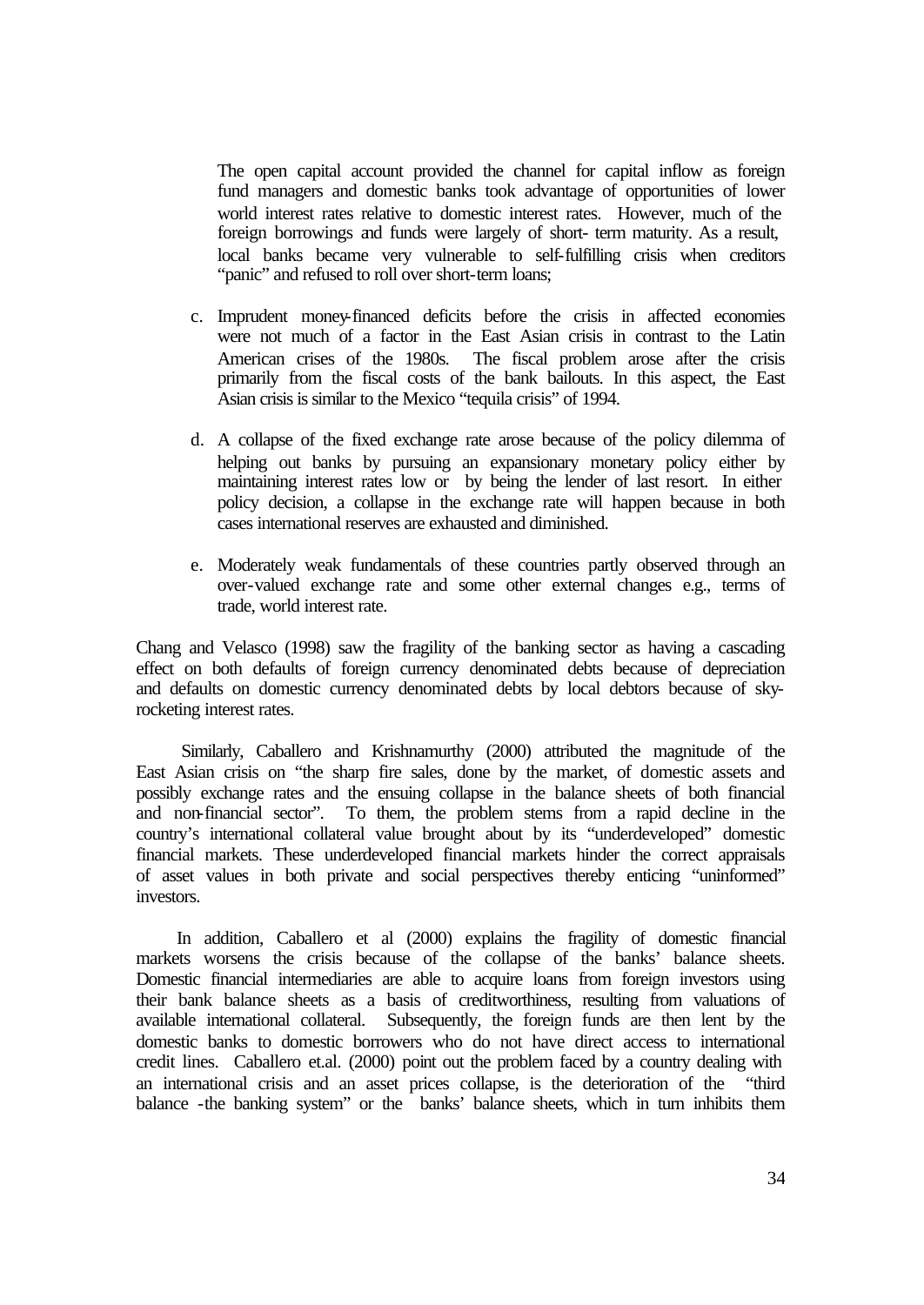from procuring further foreign funds and injecting such funds into the domestic financial system , thereby further magnifying the crisis.

Calvo (1998) attributes the balance sheet problems of domestic financial intermediaries **not** on collateral deterioration or refusals to roll over. Rather, these were merely the outcome of a "sudden stop" in capital inflows. Noting that a high capital inflow episode means a large current account deficit, the "sudden stop" of capital inflows necessitates the contraction of current account deficits, which in basic terms means a significant drop in the demand for tradable goods. Given a real exchange rate, the drop in demand for tradable goods is likely to be followed by a lower demand for nontradable goods. In a flexible world, this leads to the decline in the relative price of nontradables vis-à-vis tradables. Moreover, because it is a "sudden stop", the "change is largely unexpected and therefore, loans to the nontradable sector (e.g. real estate) extended under the expectation that previous relative prices were, on the whole, permanent, could become nonperforming" (p. 38). Thus, bank bankruptcies become a huge possibility.

 Calvo (1998) emphasizes that the concept of "sudden stop" is wholly independent of maturity structure of capital flows (Calvo, 1998). To explain this, he brought up the case of current account deficits (CADs), which are financed by foreign direct investment (FDIs). The assumption made in proving his point is that FDIs are constantly reinvested, making the occurrence of sudden stops immaterial and irrelevant. However, this line of argumentation falls short to some extent whenever FDIs take the form of acquisition of domestic firms. Whenever this happens, revenue generated from the sales of existing firms may further exacerbate the current account position when sellers in turn purchase foreign assets (Calvo, 1998). So it goes without saying that if the sale of domestic asset translates into a higher CAD, then "original owners are using the proceeds to increase aggregate spending" (p. 39). Thus what matters is not the maturity structure of the capital inflow but rather how the capital inflow is spent.

Nonetheless, the crux of the problem is that why is there a sudden stop. Calvo argues that " conjectures that originally lead to a sudden stop may come to be true through a self-fulfilling prophesy … because the capital inflow slowdown …could drastically lower the average and marginal productivity of capital as a result of, say, socially-costly bankruptcy battles following sharp, and largely unexpected changes in relative prices" (p.40). This is especially because the slowdown in capital flows may destroy output and credit channels, and thereby prevents consumption smoothing. At the same time, the shorter is the maturity structure of external debt, the greater is the possibility for a sudden stop crisis (Pesenti, 1998).

Lòpez-Mejia (1999) explains the higher non-performing loans of banks by hypothesizing that "if capital inflows are accompanied by an increase in asset prices, the financial sector will be more vulnerable because households' debts and consumption rise as appreciated assets are used as collaterals for new loans." Weak governance of banks may unwittingly provide resources to fan the increases in aggregate demand for both tradable and nontradable commodities, resulting in the exposure to risks of banks once asset prices of the collaterals go down (Lòpez-Mejia, 1999). This problem of banks is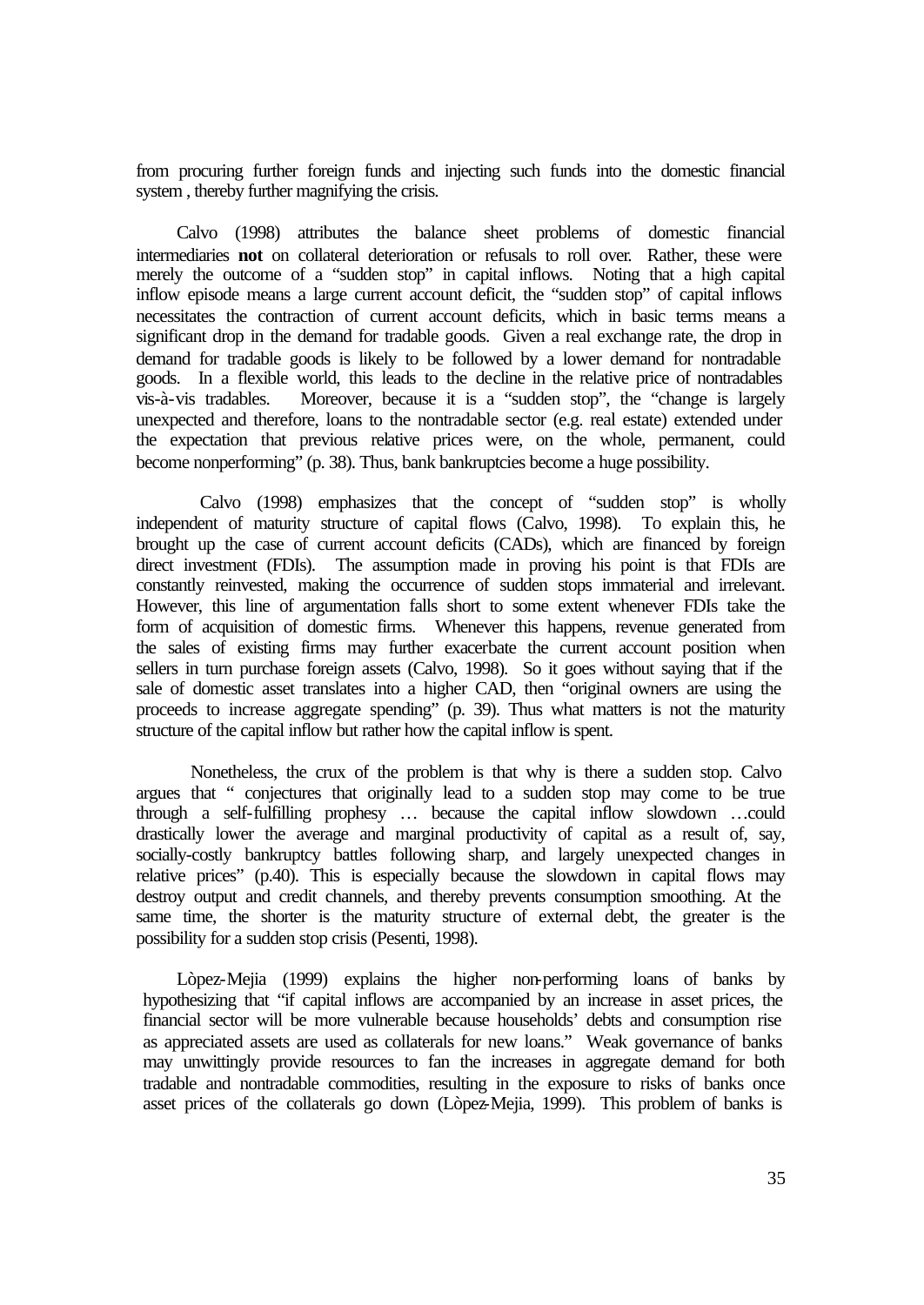usually directly simultaneous to increases in the interest rates, which in turn leads to defaults on debt payments by agents. And because of huge drops in asset prices, these debts are not enough to be covered by the collateral issued by debtors; ergo bank losses.

The East Asian turmoil also brought forward the need to identify mechanisms of crisis transmission across countries. First, the panic that ensued into a "creditor panic", exacerbated by the lack of coordination and lack of information, turning an illiquidity problem into one of insolvency. Second, flawed financial fundamentals contributed to the progressive weakening of the financial system, which led to the fallout in Asia. Third, contagion spreads the crisis to economies with relatively strong financial systems, either through their trade linkages or when investors noted similar features in these economies (Economics Research and Resource, 1999; Pesenti, 2000).

Pesenti (2000) stresses that insights from the East Asian crisis are best put forward by a third generation model, which revolves around the supervision, regulation and limitation of excessive borrowing from abroad, especially the short maturity types, thereby reducing the risk of temporary liquidity shortages. (Pesenti claims that a thirdgeneration model is a combination of first and second-generation models.) Efforts to build the third-generation models are still gaining momentum (Economics Research and Resource, 1999).

**Appendix A** presents the structure of some of the models discussed in this section.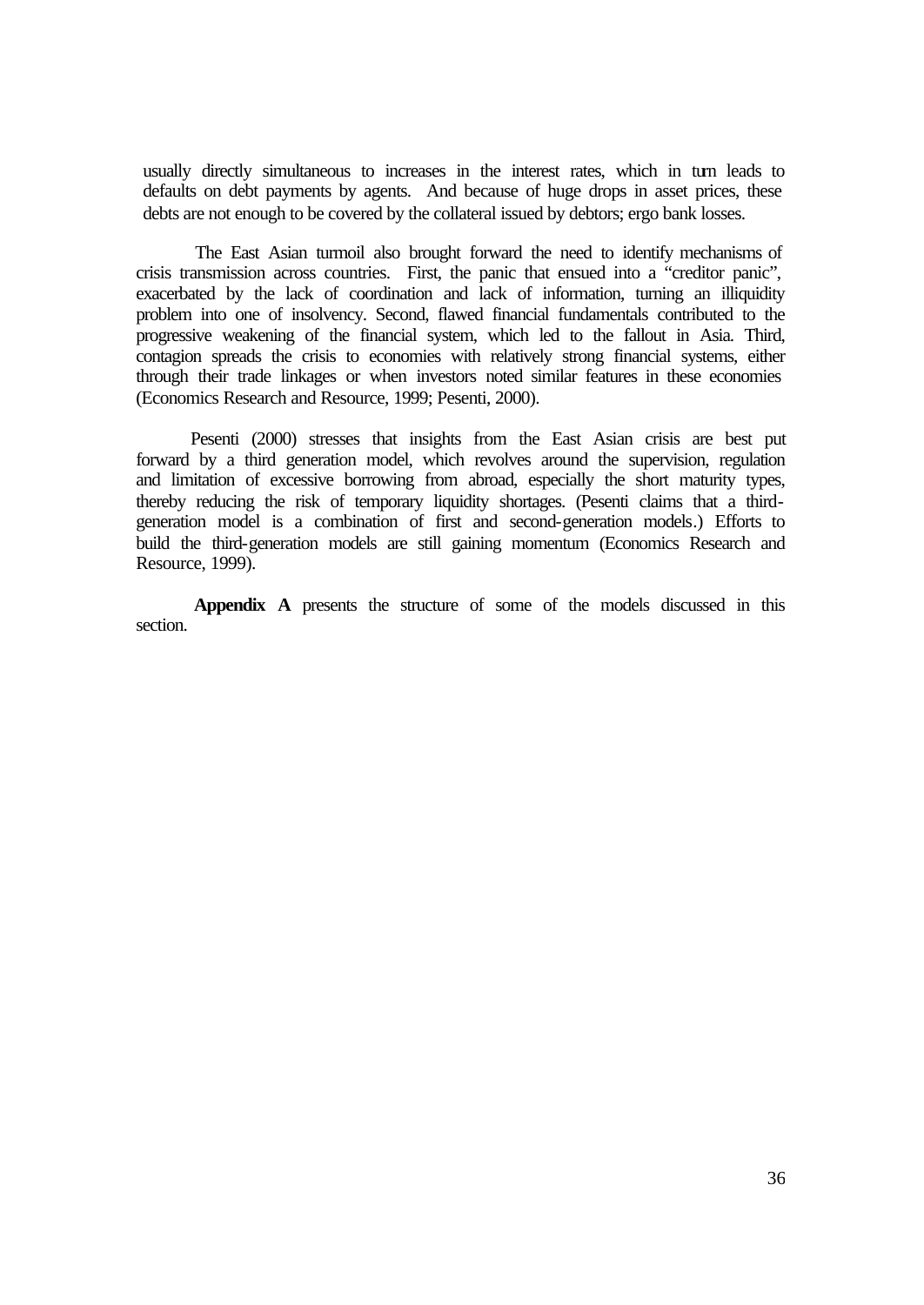# **III. VARIETIES OF EXPERIENCE ON THE MACROECONOMICS OF FINANCIAL LIBERALIZATION AND INTEGRATION: THE INCOMPATIBLE OR IMPOSSIBLE TRINITY IN ACTION**

The experiences of the Southern Cone countries during the late 1970s, the East Asian countries during the late 1990s and the European countries in the early 1990s exemplify the imcompatible trinity problem in action.

#### **Southern Cone Experience**

The experience of the Southern Cone countries; i.e., Chile, Argentina and Uruguay, during the late 1970s and early 1980s is one of the well-cited experiences of developing countries on economic stabilization and liberalization, especially capital account liberalization. The experience points out that the inconsistency among the domestic rate regime, the use of the exchange rate as an anti-inflation device, and pursuit of capital account openness could lead to serious currency overvaluation and eventual balance of payments crisis.

At the heart of the Southern Cone experience is the large capital inflow in the turn of the 1980s because of high real interest rates. The capital inflows were in large part aggressive foreign borrowings of local firms in the face of very high domestic real interest rates (Chile) or active government encouragement through exchange rate guarantees (Argentina). Real interest rates on peso loans in Chile were between 44-58 percent during 1977-1978 before the liberalization of the capital account, fell to about 10 percent by mid1979 with the opening of the capital account, but surged to near 40 percent by 1981. The initial capital inflows in Argentina were also primarily portfolio shifts by Argentines themselves who positively responded to the property rights reforms undertaken by the Argentine government.

The high real interest rates, from 10 percent to even about 40 percent, resulted from the high nominal interest rates and deceleration in the inflation rate. In the case of Argentina, the large fiscal deficits fanned the inflationary pressure. In both Chile and Argentina, the exchange rate was eventually used as an anti-inflation device by a program of decelerating rate of depreciation (until a zero rate of depreciation; i.e., pegged exchange rate for Chile by 1979). However, especially in the case of Chile, a backward indexation -wage-setting mechanism that was based on the inflation of the previous 12 months, meant effectively that the real exchange rate appreciated substantially (about 35 percent) within two to three years. For Chile this eventually led to large current account deficits (aggravated by the deterioration in the country's external terms of trade) and to eventual speculative pressures on the Chilean currency. For Argentina, the large foreign borrowing that was encouraged by the exchange rate guarantee (by 1981) largely went out as capital flight. This was because the continuing large fiscal deficits (amounting to about 10 percent of GDP) on the one hand and the significant real appreciation of the Argentine currency on the other hand eventually fed doubts on the sustainability of the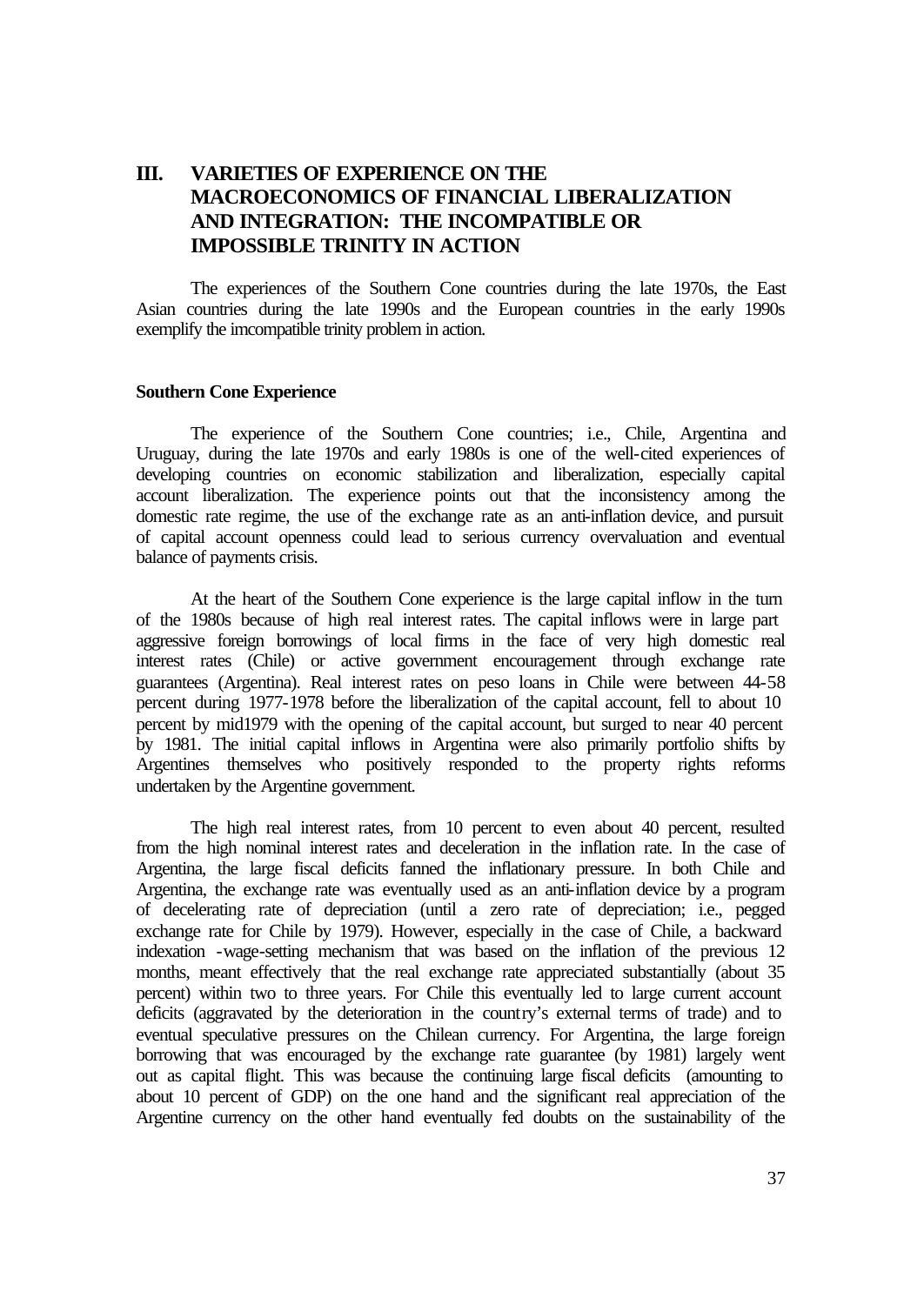exchange rate. By 1982, faced with large reversals in capital flows, Chile and Argentina went into balance of payments crises. (See Fischer and Riesen, 1993.)

#### **East Asian experience**

Before the East Asian crisis, Southeast Asian countries appeared to have successfully defied the incompatible trinity theorem. However, the surge in capital flows in the 1990s and the consequent East Asian crisis has proved otherwise.

*Indonesia*. Indonesia provides an interesting counterpoint as well as complement to the Southern Cone countries. In contrast to the Latin American case where capital account liberalization was part of the stabilization and structural reform programs, Indonesia had an open capital account since 1971 well before the country liberalized its trade and financial sectors (in the 1980s). Indonesia seems to defy the usual recommendations related to the sequencing of reform, where capital account opening and liberalization is supposed to be the last to be undertaken after trade liberalization and domestic financial reform. Indeed, the opening of the capital account by Indonesia in 1971 was meant as a credibility-enhancing measure in the light of the massive macroeconomic mismanagement during the latter years of the Sukarno regime.

The open capital account did not initially pose a macroeconomic problem to Indonesia for more than one and a half decades, in contrast to the experience of the Southern Cone countries. Behind this is the lack of credit worthiness of the Indonesian private sector in the international capital market (Fischer and Riesen, 1993, p. 72) so much so that Indonesia's foreign debt was largely by the government up until the late 1980s. In effect, the implied substantial risk premium allowed for some monetary independence.

In addition, up until the early 1990s, capital flows were sterilized primarily through requiring state enterprises (in mid-1987 and in early 1991) to convert their bank deposits into purchases of government securities as means of sterilizing such capital inflows (Fischer and Reisen, 1993, p76). Nonetheless, as the Indonesian economy surged, as the Indonesian private sector became credit worthy internationally and as the ceiling on foreign commercial borrowings by banks was lifted, there was a surge in private sector borrowings abroad to beat the higher domestic interest rate. Facilitating the surge in foreign borrowings of short-term maturity was the introduction of a swap facility with Bank Indonesia whereby the domestic lending rate was lower than the LIBOR plus the swap premium. (The swap premium was equal to the deposit rate less the LIBOR.) (Fischer and Reisen, 1993, pp. 72, 76) For example, foreign borrowing by the private sector during 1990-1993 amounted at (at least) US  $\frac{1}{3}$  10.6 billion as compared to only US \$ 0.5 billion during 1982-1989 (Park and Song, 1997, p.93). The outstanding foreign bank debt of US \$35 billion in 1994 rose dramatically to US \$58.2 billion in 1997 (see **Table 2b**). The surge in foreign borrowing primarily by the Indonesian private sector, not all of it known and monitored by the government authorities, proved to be a major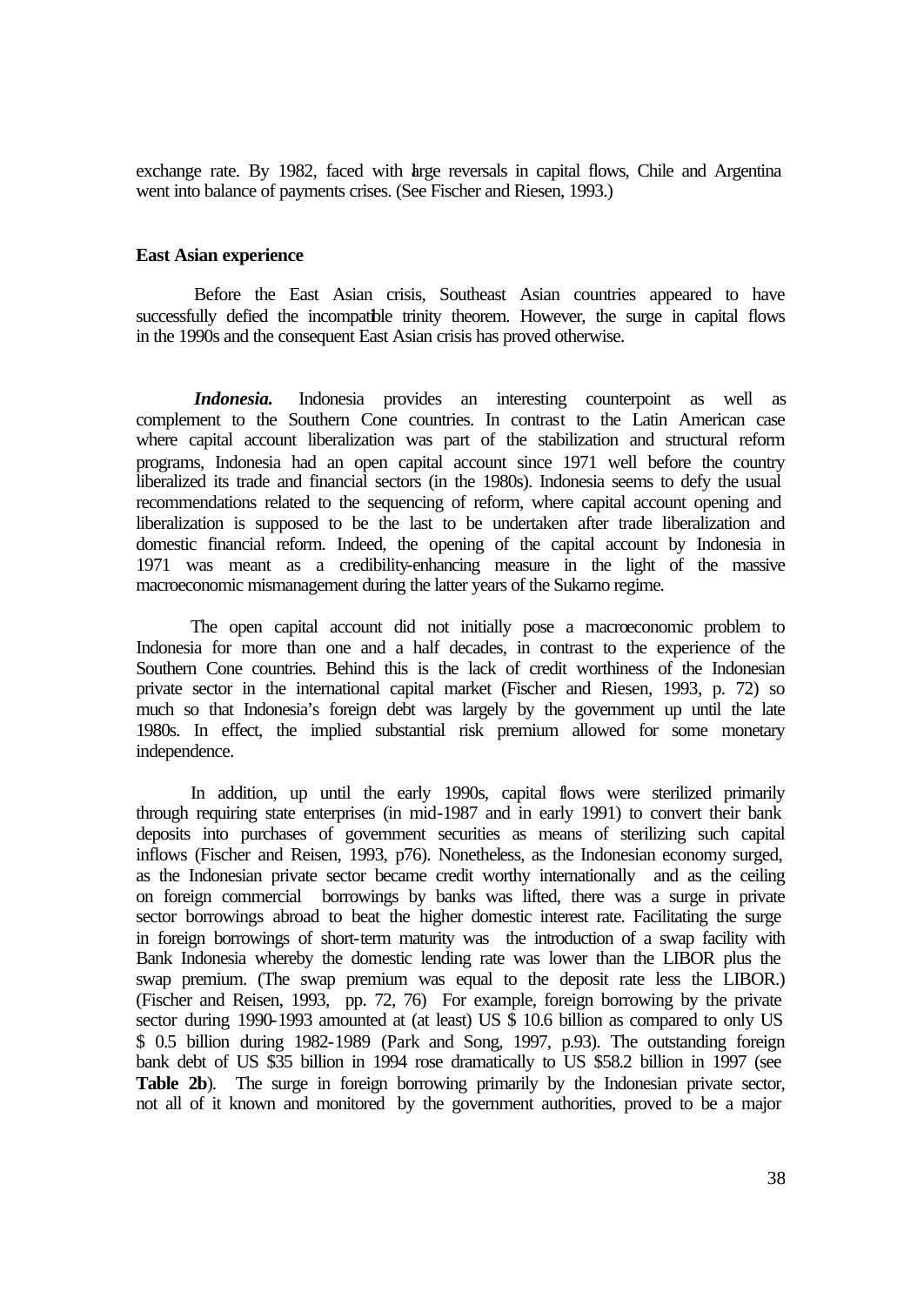undoing for Indonesia during the East Asian crisis. As of March 1998, Indonesia's external amounted to U \$138 billion, of which US \$ 64.5 billion was owed by private nonbank corporations and US \$13.6 billion by private and public banks (Nasution, 1999, p.9).

Indonesia had a policy of maintaining the real exchange rate of the rupiah in the face of the large capital inflow. This means that the rate of rupiah devaluation was predictable (and historically low) so much so that the foreign borrowing by Indonesian entities was largely unhedged. The Indonesian central bank had to resort to continuous monetary sterilization efforts in order to minimize the monetary expansionary effect of the capital inflows. Bank Indonesia relied on the sales of short term Central Bank securities and money market securities. It utilized other measures in order to control excess liquidity; e.g., raise the discount rate on export draft, impose direct controls on banks; transferred a portion of the deposits of State enterprises with the commercial banks to the Central Bank. (See Park and Song, 1997.) However, the central bank's efforts to control excess liquidity led to the domestic interest rates higher than the foreign interest rate adjusted for the normal rate of depreciation of the rupiah.

As a result, Indonesian firms borrowed more from abroad, increasingly short term in maturity. The percentage of debt instruments in US dollars increased substantially during the 1990s: the ratio of credit in US dollars to total credit rose from 12.2 percent in 1990 to 30.8 percent in 1997 (Nasution, 1999, p.13). With the rise in the share of foreign currency denominated debt, it was increasingly difficult to manage exchange rate and monetary policies without hurting the viability of enterprises. This was aggravated by the high external debt service burden of Indonesia that amounted to more than 30 percent of the country's exports during the 1990s. With inadequate monitoring of external debt, poor prudential regulation of banks and heavy external debt service burden, Indonesia ended up being the most badly affected by the East Asian crisis despite being merely a "victim of contagion" from Thailand.

*Thailand.* Thailand, the origin of the East Asian crisis, illustrates the "impossible trinity" in action. Thailand's monetary policy during 1985-1997 was anchored on its nominal exchange rate, which was pegged to a basket of currencies of Thailand's major trading partners but which is dominated by the US dollar (Werner, 1999, p.4). Thailand successfully stabilized the exchange rate for nearly a decade up until the July 1997 crisis. That success, however, was illusory as the country had increasing difficulty in managing capital inflows and slowing down an increasingly overheated economy.

During the 1980s, Thailand could maintain the exchange rate despite a large current account deficit because the deficits were financed largely by foreign investment inflows. Moreover, the magnitude of the current account deficit in the 1980s was not as high as that of Singapore during 1975-82 when it averaged 9 percent of GDP and which was considered a period of considerable economic success for Singapore (Shigehara, 1999, p.50). However, by the mid-1990s, the share of FDI in financing the current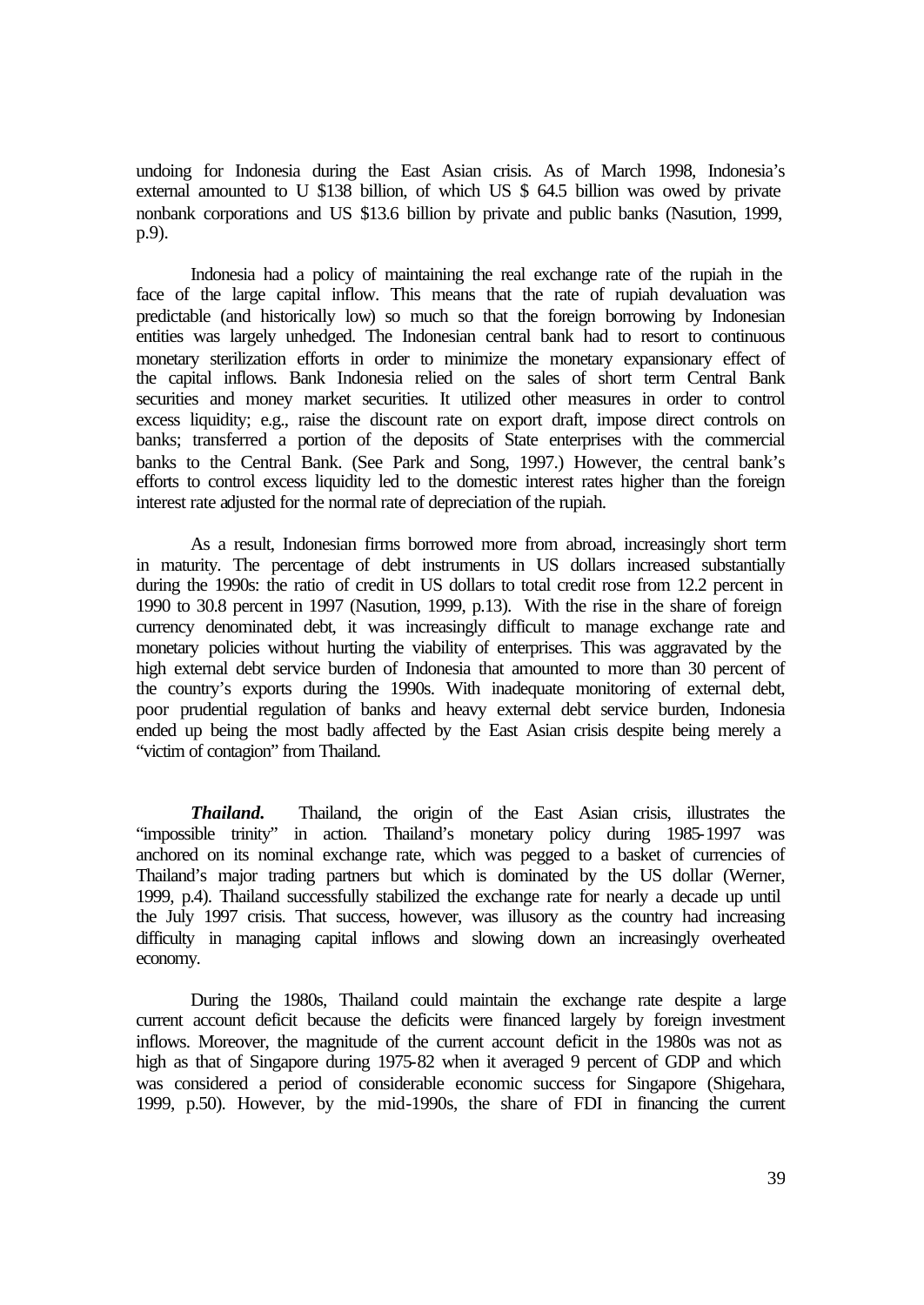account deficit dropped to only about 10 percent while the slack was primarily taken over by foreign debt of increasingly short term maturity. Underlying the large foreign borrowings was the significant interest differential between the 12-13 percent interest rate in Thailand and about 5-6 percent for the US dollar during the period at the same time that the exchange rate remained stable (Yoshitomi, 1999).

Thailand shows the limits of sterilization policy and the difficulties of managing surges in capital inflows. Capital inflows dominated the growth of Thailand's monetary base in the late 1980s and the 1990s. Thailand was aggressive in using fiscal policy in managing capital inflows. Thailand shifted from a central government fiscal deficit of about 4 percent of GDP prior to the surge in capital inflows into a fiscal surplus averaging about 3 percent of GDP during 1988-1994 (Schadler, 1994, p.364; Park and Song, 1997, p.103). The Bank of Thailand (BOT) used dollar-baht swaps, repurchase of government and state enterprise bonds, and sales and purchases of government securities for its money market operations. The BOT required banks in August 1995 to maintain a 7 percent reserve against nonresident baht deposits, and by 1996 including all short term foreign currency liabilities of banks (including the Bangkok International Banking Facility) and finance companies. The BOT also used direct credit "guidance" through the Credit Planning Scheme as a means of controlling domestic credit expansion during 1987-1997.

However, this scheme initially excluded the BIBF loans by foreign banks, thereby creating another basis for the shift in the sourcing of funds from domestic baht loans to foreign borrowing, a substantial portion of which was coursed through the BIBF. Moreover, foreign banks were implicitly encouraged to lend domestically because the award of foreign banking licenses was dependent on the performance of foreign banks in lending to the domestic corporate sector. Thus, the incentive structure affecting the BIBF led to a major redirection of focus of BIBF from undertaking "out-out" or "in-out" deposit-lending operations to one that became essentially "out-in" operations. (See Werner, 1999.) BIBF became an important means for the sourcing of short term funds for the domestic banks, finance companies and the corporate sector. It has been argued that BIBF "window" effectively extended and worsened the asset market bubble in Thailand that is central to the emergence of the currency and banking crisis in the country.

Thailand wanted to dampen the inflationary pressure from the capital inflows at the same time that it prevented a significantly nominal appreciation of the baht in order to maintain Thailand's export competitiveness. However, as a result, domestic interest rates were persistently higher than those in the developed countries, thereby encouraging further capital inflows. It may be noted that the bulk of capital flows into Thailand during the surge period consisted of short-term borrowing of commercial banks and non-resident baht account deposits (Park and Song, 1997, p.92). The short term nature of much of Thailand's capital inflows during the capital surge period led to the level of short term debt being much higher than the level of international reserves, and to the increased vulnerability of Thailand to negative foreign investment sentiment. Thailand resorted to other measures in order to dampen the inflationary effects of the capital inflow, e.g., easing up on capital outflows. Nonetheless, the Thai economy overheated as reflected in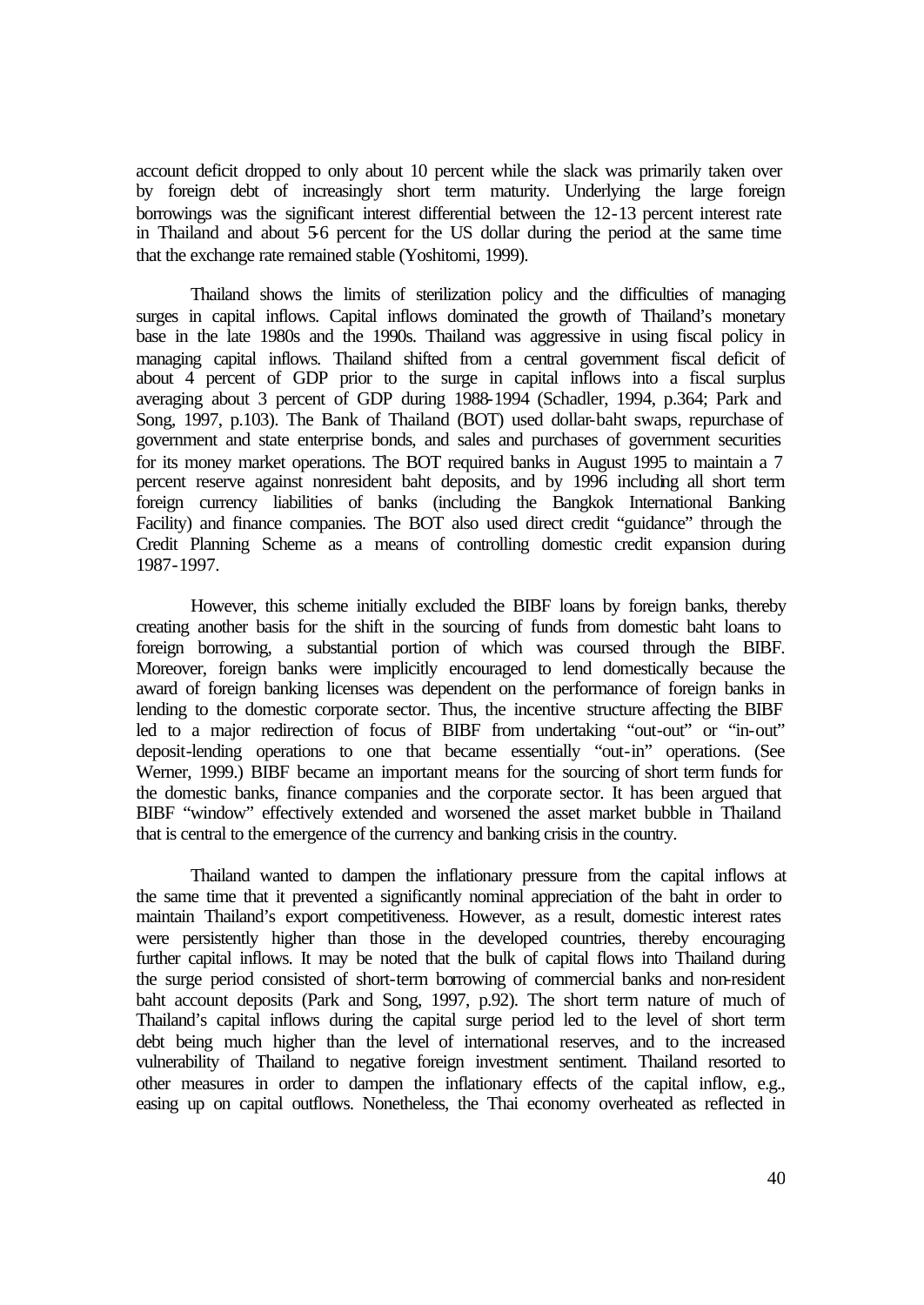the high current account deficit and the real estate bubble. When the bubble burst and the export sector stagnated from the downturn in the international electronics market and the rise in domestic labor cost by 1996, foreign sentiment turned progressively negative and pressures on the baht increased.

The speculative attack on the baht started in September 1996. Subsequent speculative attacks occurred in December 1996, February 1997 and May 1997. I was only in July 2, 1997 that Thailand decided to devalue the currency. By June 1997, Thailand used up US \$ 8.7 billion in reserves and undertook US \$23 billion in forward contracts (maturing within 12 months) in the ultimately futile attempts to defend the currency. Behind the attempts at defending the baht were fears that the abandonment of the peg would lead to a wholesale run on the baht and therefore an immediate currency crisis. In addition, the large unhedged foreign debt exposure of Thai corporations would force the corporations to close their exposures in case such policy change occurs that can lead to a currency crisis in view of the larger unhedged debt exposure compared to the country's international reserves. It is interesting to note, however, that it was the demand for dollars by the local firms in June 1997 to hedge their open foreign exchange exposure that ultimately virtually cleaned up the country's reserves through the Exchange Equalization Fund (EEF) window, thereby setting up the stage for the abandonment of the peg on July 2, 1997. (See Werner, 1999.)

*Bubbles, Crashes and Crises.*The case of Thailand, and to a less extent Korea and Indonesia, bring out that despite the apparent macroeconomic success the difficulties of managing the massive capital inflows would rear its ugly head in terms of an overheating economy and asset bubble; the bursting of the bubble would eventually led to the currency crisis. Yoshitomi (1999) pointed out that the case of Thailand's large current account deficits in the 1990s before the crisis were not caused by poor macroeconomic fundamentals; i.e., in the sense of large fiscal deficits or low saving rates. Rather, they were caused by the capital account surplus arising from the large capital inflows. As such, the size of the capital account surplus largely determined the current account deficit, not the other way around.

As noted earlier, the capital inflows were caused by the large interest differential and by the stability of the exchange rate. In addition, the success of the recipient in its growth performance, prudent fiscal regime and overall inflation performance contributed to the further downscaling of the risks involved in borrowing and lending in countries like Thailand, Korea and Indonesia. Finally, especially in the case of Korea, the history of government bailout of chaebols and banks in distress led market participants to expect an implicit guarantee by the government.

The capital account surplus and the accompanying foreign reserve accumulation encouraged domestic absorption through excessive domestic bank credit and money supply expansion (Yoshitomi, 1999). A large part of the increase in domestic absorption led to the large current account deficit (and thereby prevented a sharp rise in inflation). Nonetheless, the capital inflow and rise in domestic absorption also led to the asset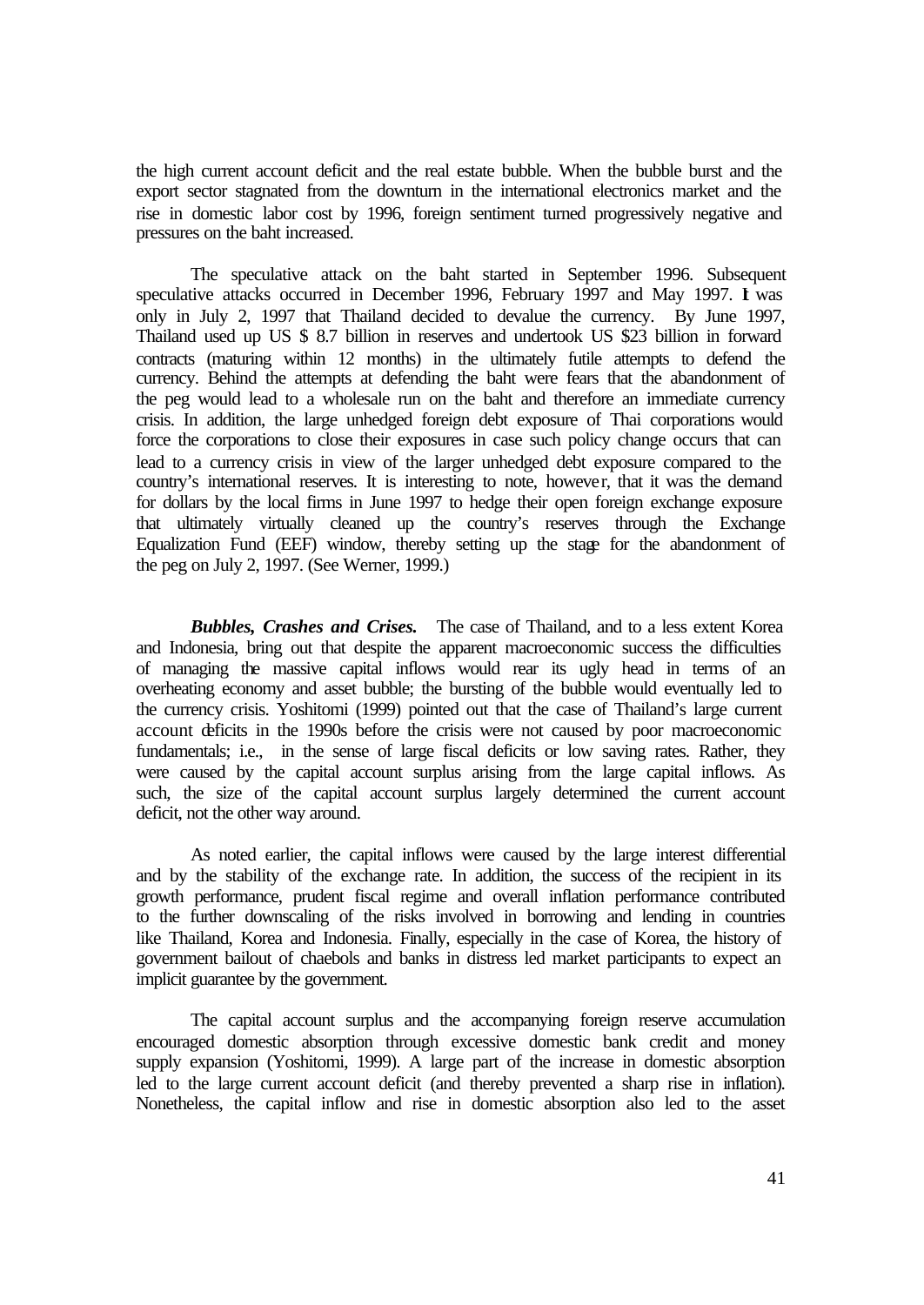market bubble. In the case of Thailand, the share of loans by commercial banks and finance companies that went to real estate, construction and consumer loans (including automobile loans, margin loans for stock purchases, and hire purchase loans) rose from about 35 percent of total loans in the early 1980s to about 45 percent by the mid 1990s (Werner, 1999, p. 9). The role of finance companies is particularly significant in the making of Thailand's " bubble". The share of loans for construction, real estate and personal consumption (primarily margin loans and hire and purchase loans) averaged about 55 percent in the early to mid 1990s; at the same time the proportion of total loans granted by finance companies to the total loans granted by banks rose from about 21 percent in 1990 to about 31 percent in 1995 (Kawai and Takayasu, 1999, p. 42). Thus, when the bubble burst, it was the finance companies that were first badly affected. Nonetheless, the banking sector was also adversely affected because they own a considerable number of the finance companies.

There is some internal dynamic to Thailand's bubble. Banks relied on collateral, primarily real estate, in deciding on loans. Thus, the higher the real estate price the higher is the collateral value of the land and the higher loan the real estate can support. The additional loan could be for more real estate loan or for other sectors such as manufacturing. However, in the case of Thailand, the government pursued a tighter monetary policy in 1995 and 1996, implying a high interest rate policy (Werner, 1999). This contributed to the bursting of the bubble and the finance companies became saddled with the rise in nonperforming loans. When the inflow from abroad dried up, the financial institutions became illiquid. In the case of Thailand, the government plowed in billions of baht in trying to support faltering finance companies in 1996 but ultimately to no avail. Moreover, the financial sector problems together with the deterioration in the country's export performance led to the speculative attacks on the baht.

A bubble is essentially a case of overinvestment to the point that the returns to the investment ultimately becomes less than the cost of capital. If Thailand's bubble is centered in commercial real estate, Korea's bubble is centered in overinvestment in factories. As in the case of Thailand, the investment was increasingly financed by shortterm loans, especially short term foreign loans intermediated by domestic merchant banks during 1993-1996 with the acceleration of capital account liberalization in Korea (Cho, 1999). The Korean case is somewhat unique because Korean chaebols have historically been aggressive in investments, which in the late 1970s also contributed to the balance of payments crisis in Korea in 1980. Korean chaebols have largely focused on market share rather than profitability. Thus, the ratio of current profit to total assets for the period 1989-1993 averaged only 2.0 percent in Korea as against 3.5 percent in Japan and Taiwan and 6.2 percent in the US (Cho, 1999, p. 7).

Nonetheless, there were a number of factors that made the 1990s more serious than the one in the late 1970s. First, foreign borrowing was more liberalized in the 1990s than in the 1970s. The liberalization of the capital account has led to the sharp rise in the reliance on short- term loans in the 1990s. Thus, for example, the share of short term loans as a source of financing for the country's top 30 chaebols increased sharply from 48 percent in 1994 to 64 percent in 1996 while the share of internal financing decreased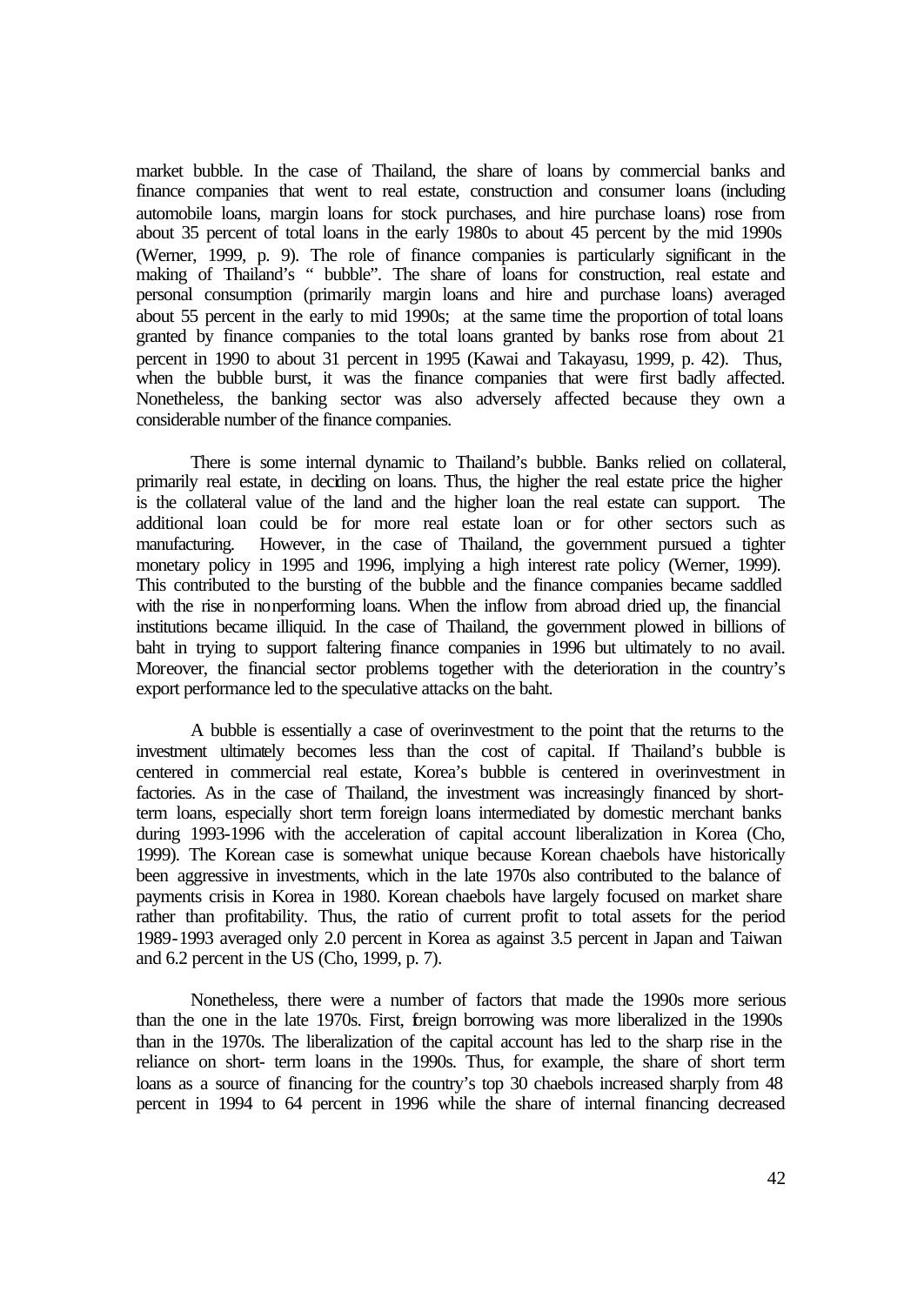sharply from 41 percent to 22 percent during the same period (Cho, 1999, p.9). The investments were long term in terms of increases in capacity at home as well as expansion abroad. Thus, the Korean chaebols were particularly vulnerable to external and interest rate shocks because of two mismatches; i.e., currency mismatch and term mismatch. Second, the Korean chaebols expanded significantly during the 1990s in both their core businesses and branching into new sectors. The expansion was facilitated by access to credit using property as loan collateral and cross-loan guarantees. The practice of cross-loan guarantees, while allowing access to credit by individual subsidiaries from the loan guarantee of the whole group, exposed the whole industrial group to chain bankruptcies within the same group (Smith, 1998), as the unfolding of the Korean crisis showed. And third, political liberalization and the sharp rise in land values led to sharp rise in wages that was more than the rise in labor productivity. This explained in part the thin profit margin of Korean chaebols but more importantly, this led to greater vulnerability of Korean exports to exchange rate shifts in the yen-US dollar rate. The labor unions became more powerful and aggressive in the 1990s as a result of political liberalization. In addition, land values rose significantly in the 1990s such that the ratio of land value to GDP in 1994 was 5.4 in Korea as against 3.5 in Japan, 1.6 in UK and 0.7 in the US (Cho, 1999, p.6). The high land value translates into high rental cost and therefore to workers' demands for higher wages (Ibid.).

Terms of trade deterioration and the depreciation of the Japanese yen relative to the US dollar led to the sharp deterioration in the fortunes of the Korean chaebols and the Korean economy in 1996. The depreciation of the Japanese yen meant that the price advantage that Korean exports enjoyed vis-à-vis competing Japanese exports especially in third markets was eroded. Moreover, the rise in unit labor cost at home did not provide the needed cushion to allow for export price adjustment to meet the Japanese challenge in the third markets. Finally, the sharp fall in the prices of Korea's major export products (especially of computer chips) in 1996 further weakened the financial position of the chaebols. As a result, the chaebols faced debt servicing difficulties especially considering that a substantial portion of their loans was short-term. The chain of bankruptcies starting with the collapse of Hanbo Steel in January 1997, corruption scandals and labor unrest led to the decline in consumer and business confidence, rise in interest rates and vulnerability to the contagion from the Southeast Asian currency crisis.

*The financial sector and the East Asian crisis.* The East Asian crisis has highlighted the importance of prudential regulations of the financial sector in staving off future currency crises. This is because it is generally that the financial sector was at the heart of the recent East Asian crisis. Weak supervision of banks and nonbank financial institutions (e.g., finance companies) on the one hand and the macroeconomic incentive for banks and other financial institutions to increasingly rely on foreign funds for domestic relending and/or investment (because of the stability of the currency and the lower interest rate at home than abroad) on the other hand encouraged banks and nonbank financial institutions to undertake riskier and unhedged loans and investments domestically. It needs to be emphasized that the weak supervision is of all banks, both locally owned and foreign. As Werner (1999, p. 11) noted, only 15 percent of the total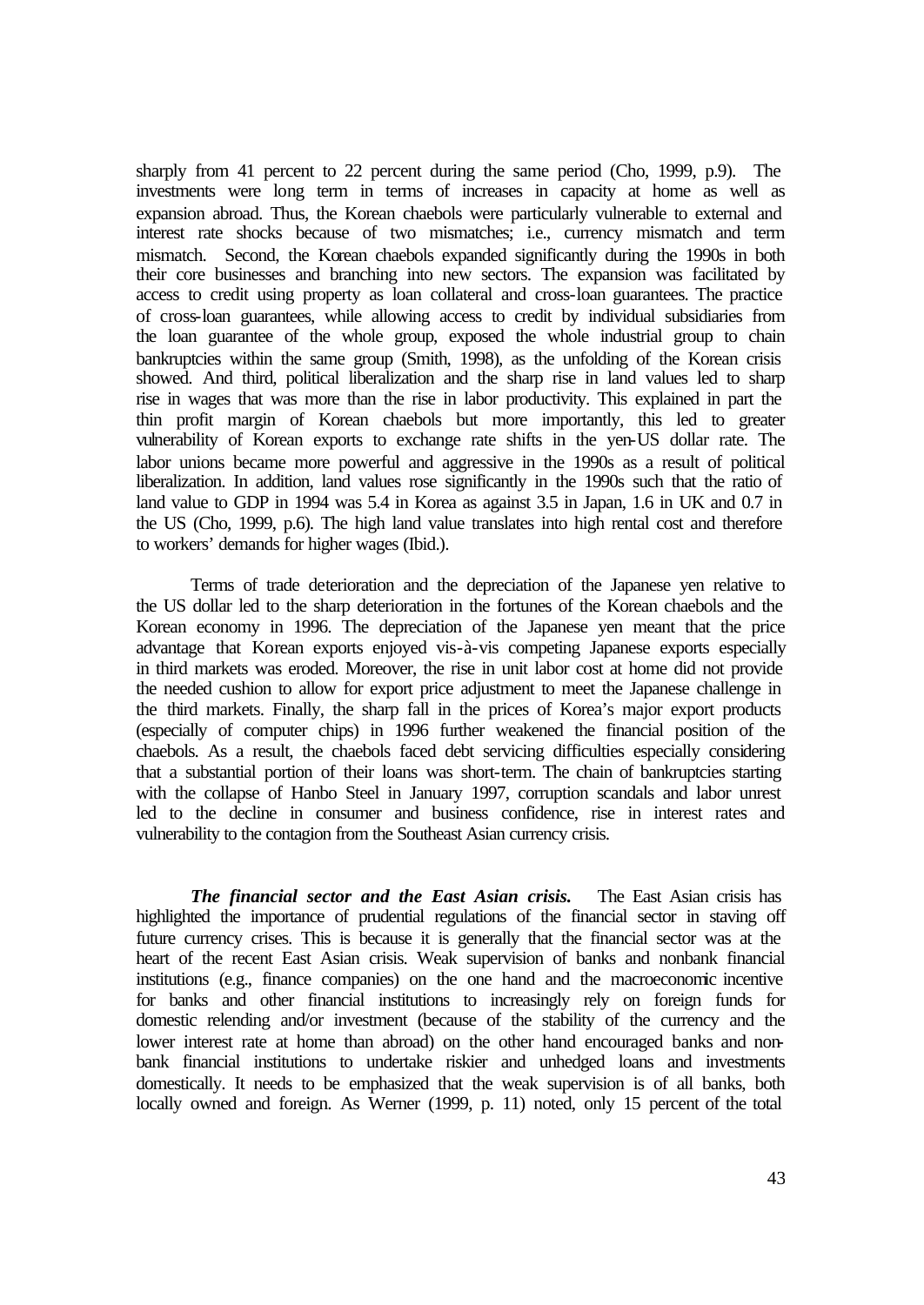dollar borrowings of Thai corporations was coursed through Thai banks; the rest –85 percent—was conducted through foreign banks. It is worth noting also that a substantial portion—the predominant portion in the case of Indonesia—of foreign loans to the affected East Asian countries was contracted directly with the foreign banks rather than through local banks.

Regulatory oversight and incentive distortion were two important reasons for the rise in short term financing of investments in Korea. The government controlled Korean firms' direct borrowing from abroad but allowed for the sharp expansion of merchant banks, many of them through the conversion of short-term finance companies into merchant banks that can undertake foreign exchange operations. Merchant banks, however, largely borrowed short term for long term assets; indeed, the term mismatch for merchant banks was particularly serious such that short term foreign assets could cover only 6 percent of the banks' short term liabilities in 1996. This contrasted very much with the regular banks where the ratio of their foreign assets to their foreign liabilities as about 80 percent. It was only in June 1997 that government authorities imposed limits on holdings of long term assets through short- term borrowing. (See Cho, 1999, pp.11-12.) Apart from short term borrowing from abroad indirectly through the merchant banks, Korean firms relied on the domestic commercial paper (CP) market for their short term financing. The CP market grew tremendously because it was not subject to monetary control and because the commercial papers of the firms were resold in the secondary market from short-term finance companies and merchant banks with guarantees, which was against the rules. Thus the risky CP papers were traded as if risk-free and led to tremendous growth of the market. In the end, however, the failure of the government to institute proper supervisory and monitoring mechanisms on the commercial paper market raised the overall risk of the CP market and the financial sector. (See Cho, 1999, pp. 9- 13.)

Indonesia highlights the weak prudential regulation and supervision of banks in the affected East Asian countries. The Indonesian case is particularly more serious because government-owned banks still accounted for two-fifths of the total assets of the Indonesian commercial banking system by 1996 (Chou, 1999, p.68). About two-thirds of the problems loans in Indonesia are concentrated in the state-owned banks. Nasution (1999) asserts that the government ownership led to political objectives intruding in all aspects of bank operations. It meant credit worthiness of the borrowers was not given sufficient attention. Instead, state-owned bank loans were used "…to extend government assistance to particular industries and a handful of politically well-connected business groups" (Nasution, 1999, p.15). Moreover, the lending skills (including risk appraisal) of the bank officers of state-owned banks were also weak because the state assumes the risks of the state-owned banks (Ibid.).

Even Indonesia's private banks also leave much to be desired in terms of prudentials. A serious problem concerns violations of the legal lending limits on loans and advances to insiders, a single borrower or group of borrowers. Nasution (1999) pointed out findings of the World Bank in the mid 1990s that 65 out of the 240 banks violated such legal limits, that about half of the loans were extended to members of the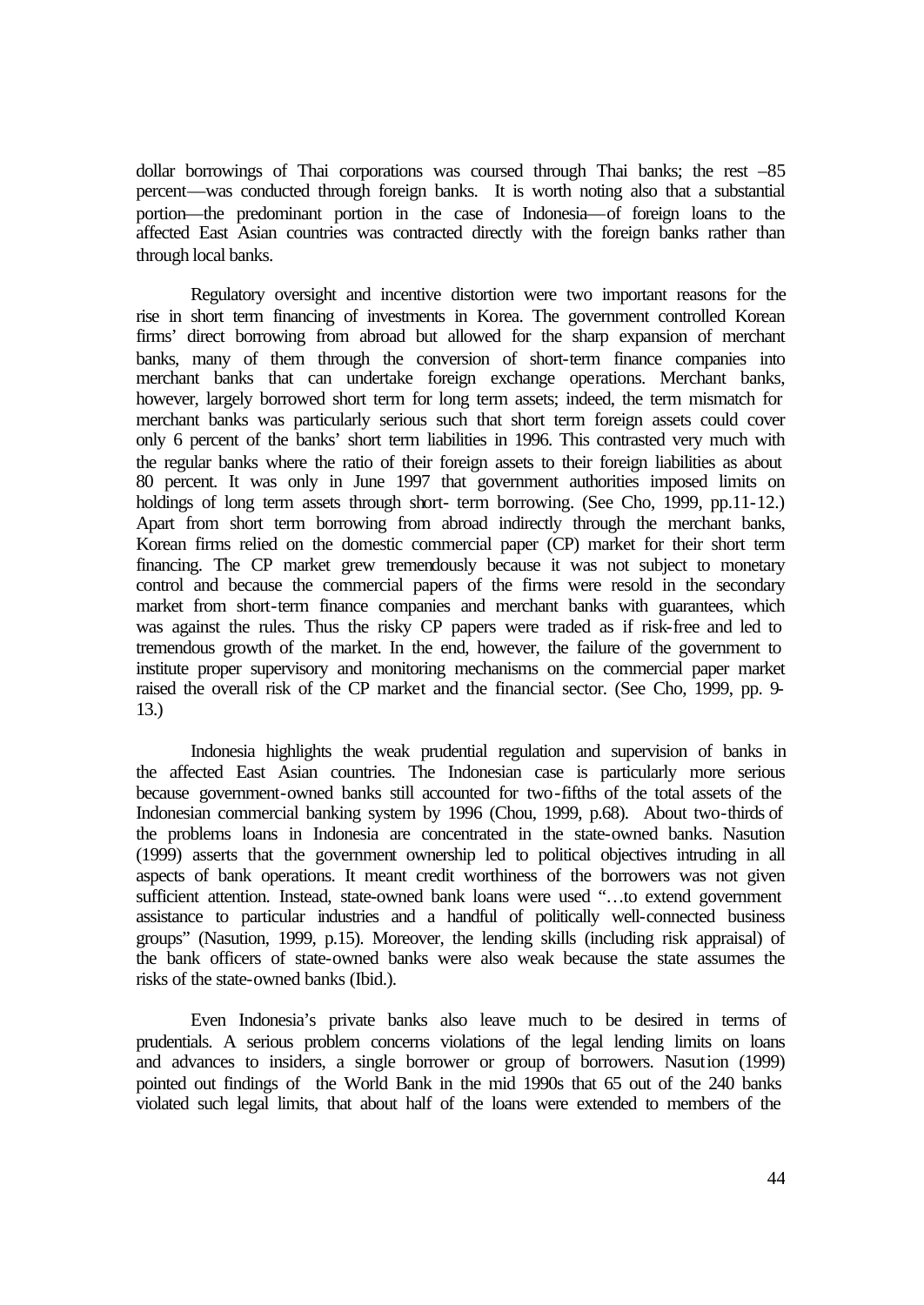same group of companies, and that in two of the largest private banks, over 90 percent of the loans were given to member companies of the same group. This suggests that prudential rules and regulations follow the CAMEL (capital adequacy, asset quality, management, earning and liquidity) were poorly implemented in Indonesia in the 1990s before the East Asian crisis broke out. This is explained in part by the structural weaknesses in the legal and accounting procession and by the insufficiency of trained personnel in the regulation and monitoring of the banking and other financial sectors. (See Nasution, 1999, p.16).

An Asian Development Bank study (1999, Vol. 1) presents indicators of the institutional framework of the banking sector by mid-1997 in the five countries heavily affected by the East Asian crisis. (see **Table 12**). Table 12 shows that Thailand, the country that triggered the East Asian crisis, can be described as weak in bank regulation and supervision while the other countries (e.g., Indonesia, Malaysia, Korea and the Philippines) had weak to fair scoring on bank supervision.

The weak bank supervision, low borrowing cost, and the euphoria of historically high growth rates in the affected East Asian countries led to excessive investments in risky and low-profitability projects. There was high investment in the nontadable sector, especially the property market which fed into a property bubble. **Table 13** shows that Thailand, Malaysia and Indonesia merited "high" rating in terms of the property sector risks because of the large proportion of property sector loans as well as the large proportion of loans collateralized by real property.

Corsetti, Pesenti and Roubini (1999) noted that there was a high rate of nonperforming loans before the crisis at more than 15 percent in Thailand, Indonesia, Korea and Malaysia. Indeed, the three authors emphasized that rising non-performing loans in tandem with a lending boom is an indicator of financial fragility. According to them, the growing financial fragility together with a growing current account imbalance as well as inadequate foreign reserves eventually led to the East Asian crisis. An indication of current account imbalance is a large current account deficit at the same time that there is currency appreciation of the domestic currency. Indicators of foreign reserves adequacy are the ratio of foreign debt service burden to foreign reserves and the ratio of money supply to foreign reserves. (See Corsetti, Pesenti and Roubini, 1999.) In short, the East Asian crisis is an interplay of financial fragility and macroeconomic imbalances.

In summary, the Southern Cone and East Asian experiences indicate that the pursuit of independent monetary policy and nearly fixed exchange rate (or maintenance of a real exchange rate) is a recipe for an eventual balance of payments crisis when there is financial integration and international capital mobility and there is an incentive structure biased toward short term flows. This is especially the case where the financial sector is poor supervised and monitored. In the end, the capital account surplus that feeds the expansionary credit and monetary conditions in the domestic economy thereby generating an economic bubble stops and reverses. This results in a currency and economic crisis as the capital account reversal forces a reversal of the current account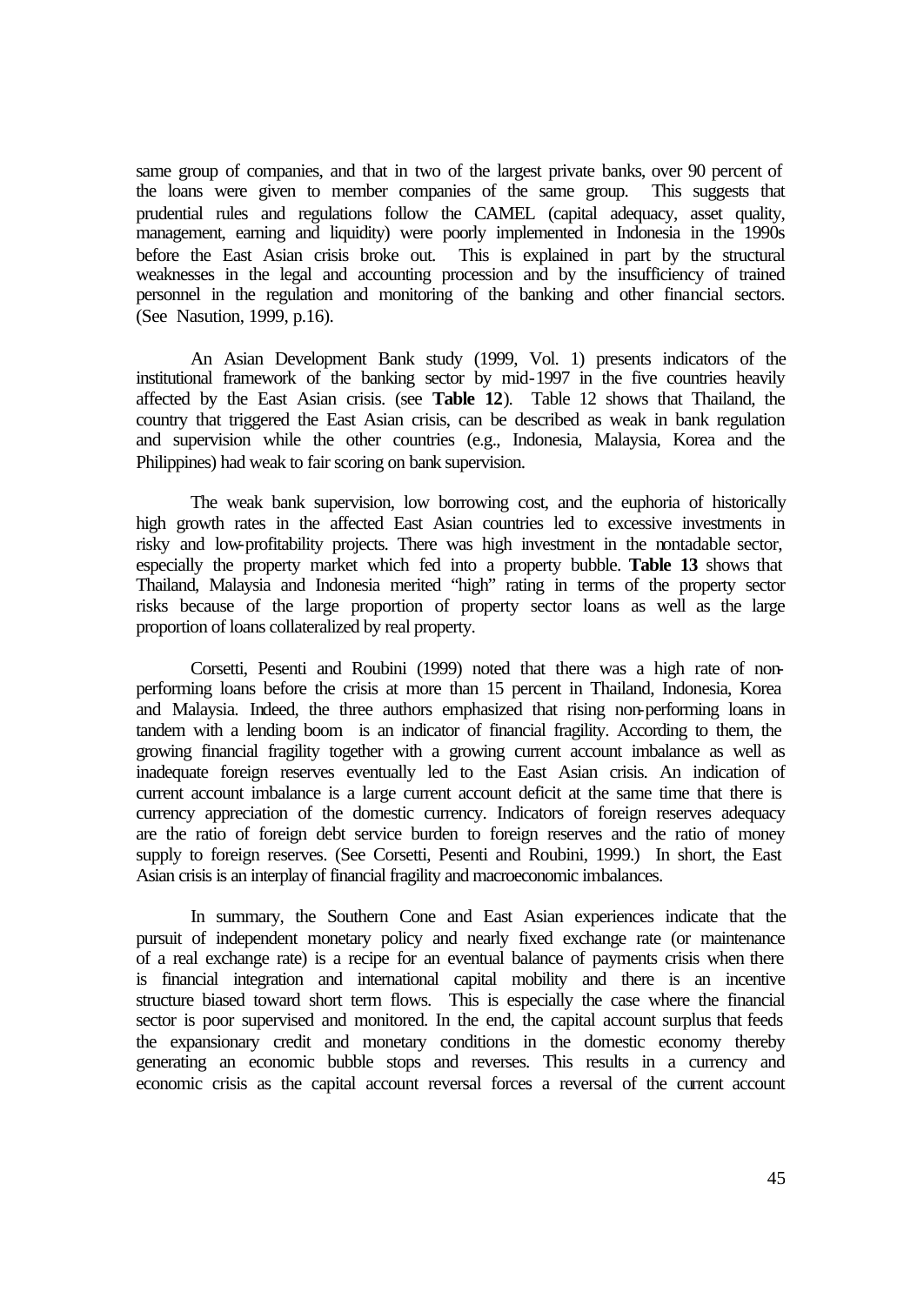from a deficit position to a surplus. This is only possible in the short term through a sharp reduction in domestic absorption; i.e., an economic recession.

### **The European Experience: the EMS Currency Crisis of 1992-1993**

The European Monetary System (EMS) currency crisis of 1992-1993 showed the pitfalls of fixed exchange rate regimes with free capital movement when there is no full coordination of macroenomic policies among the members in the "currency zone". By the late 1980s, virtually all the EEC members had eliminated capital controls thereby ensuring free flow of capital within the Community. The financial markets became increasingly convinced that there was inconsistency between the macroeconomic regime of the lead country (Germany) and the macroeconomic needs of other members in the EMS such that exchange rate realignments had to be done. Specifically, Germany pursued a historically high interest rate regime in order to dampen the inflationary pressures from the high fiscal expenditures of the German reunification. On the other hand, Germany's trading partners needed lower interest rates in order to reduce their growing unemployment problem. However, Germany's trading partners needed to match Germany's interest rates in order to maintain their EMS parities. The financial markets increasingly believed that the position of Germany's trading partners was untenable and there would be a growing probability of devaluation. The currency attacks on the EMS currencies occurred in September 1992 that led to the devaluation of the lira and the pound and the eventual abandonment of the EMS. The Spanish was also devalued but Spain stayed in the EMS. Speculation on the French franc was quelled only after sharp rise in interest rate and after heavy intervention by both the French and German central banks. The speculative attacks on the currencies recurred in 1993 until the EMS countries adopted wider exchange rate bands allowing for greater exchange rate flexibility. (See Blanchard, 2000, pp. 408-409; Arestis, McCauley and Sawyer, 1999, pp.23-24.)

*A Closer View of the EMS Currency Crisis of 1992-1993: The Lira, the Pound Sterling, and the French franc in the 1992-1993 Crisis.* National authorities in the European Economic Community ushered in their symbolic commitment towards monetary union when nominal exchange rates within the ERM started to be rigidly fixed starting in January 1987 for nearly the next five years (called as the 'hard' or 'new' EMS). This is in notable contrast to the period 1979-87 when there were 11 realignments that took place in the ERM (called as the 'soft-EMS). In addition, the 'hard' or 'new' EMS emerged in a changing environment when restrictions to capital flows within the European Community were being relaxed by virtue of the completion of the Single European Act (SEA) in 1992 (Fratianni and Artis, 1996). Thus, when European heads of state met and finalized the Treaty on European Union in 1991, otherwise known as the Treaty of Maastricht, monetary union in Europe became inevitable. The treaty devised a three-stage gradual evolution or transition towards the ultimate objective of adopting a single currency.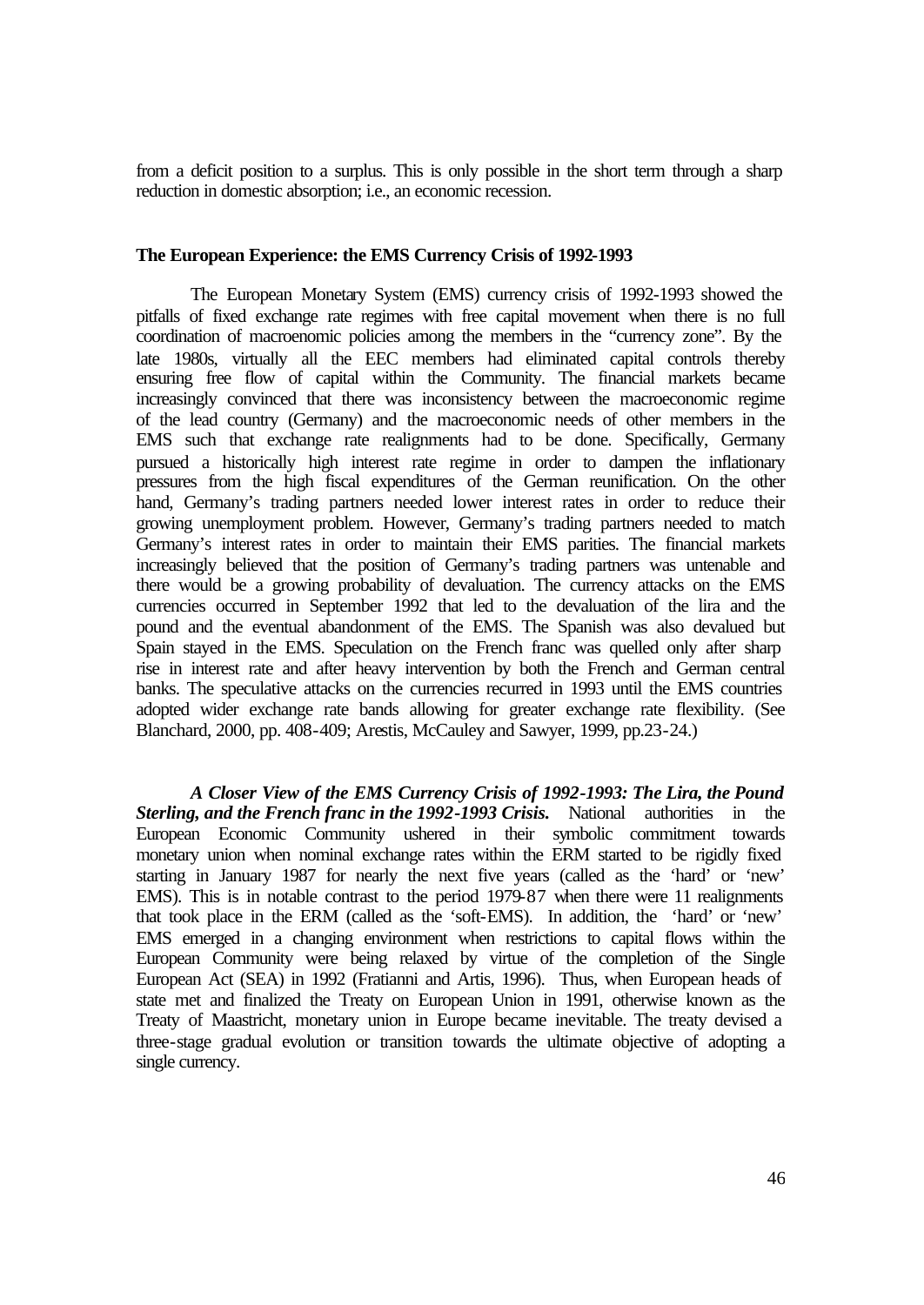However, as early as 1989 and in late 1990, there were signs in the 'new' EMS that the system was under stress, which might imperil the whole process. First, although the new EMS achieved some nominal convergence when double-digit inflation rates beginning in the 80s were reduced to single digit levels across the member countries (e.g., France, UK, Italy, Finland), nonetheless, inflation rate differentials were accumulating and showing no signs of reversal (see **Table 14**). Second, the German economic unification was a major and powerful asymmetric external shock that ultimately exposed cracks and defects within the system. Finally, the rejection of the Maastrich Treaty in the 1992 Danish referendum and its near rejection in France led financial markets to doubt the whole process of economic and monetary union (EMU) in Europe, in so far as to the political commitment of the countries (Fratianni and Artis, 1996). In turn, the awareness of financial markets that political commitment to monetary union had petered out, and economic fundamentals had started to go awry in the system by late 1992 resulted ignominiously to what came to be known as the EMS crisis of 1992/1993.

The moral of the story of 1992/1993 was of speculators making a picking of those countries and their currencies with the weakest fundamentals. This is illustrated below in the cases of Italy, the United Kingdom and France. Both Italy and UK left or withdrew from the system after experiencing massive speculative attack during the height of the crisis. Although it did not withdrew from the system, France suffered heavy damage from massive speculation against the franc.

*The Italian Lira – a case of competitiveness problem.* Two major problems confronted the Italian economy, which compromised Italy's commitment to a fixed exchange rate in the EMS after 1987. Firstly, there was the inflation problem which, although greatly reduced, remained higher than in most EMS member countries, especially Germany (**Table 14**). The apparent immediate source of the inflation problem was attributed to disturbances in the supply side caused by the acceleration in wages for the period of 1987-1989. Wages in services and in the public sector exceeded by far those in the industrial sector, in spite of no productivity growth in the former (**Table15**). The rising domestic costs was further aggravated by the rigid exchange rate policy after 1987 when Italy placed the lira in the narrow fluctuation band of the ERM. As a result, the Italian lira appreciated in real terms substantially since 1988 leading to the loss and worsening of Italy's competitive position against other EMS member countries, which showed up in the deterioration of the current account (**Table 15**).

Secondly, Italy's decision to become a member of the EMS in 1979, almost exactly coincided with a sharp acceleration in public spending, as a share of GDP, while revenues were also growing sharply, as a share of GDP, but less rapidly as spending. The public sector deficit, as a result continued to increase reaching to a peak of 13 per cent of GDP, and it remained throughout the eighties and early nineties above 10 per cent of GDP. Consequently, the sharp increase in the public sector deficit led to a very high debtto-GDP ratio, which had exceeded 100 per cent by 1990 (see **Table 15**).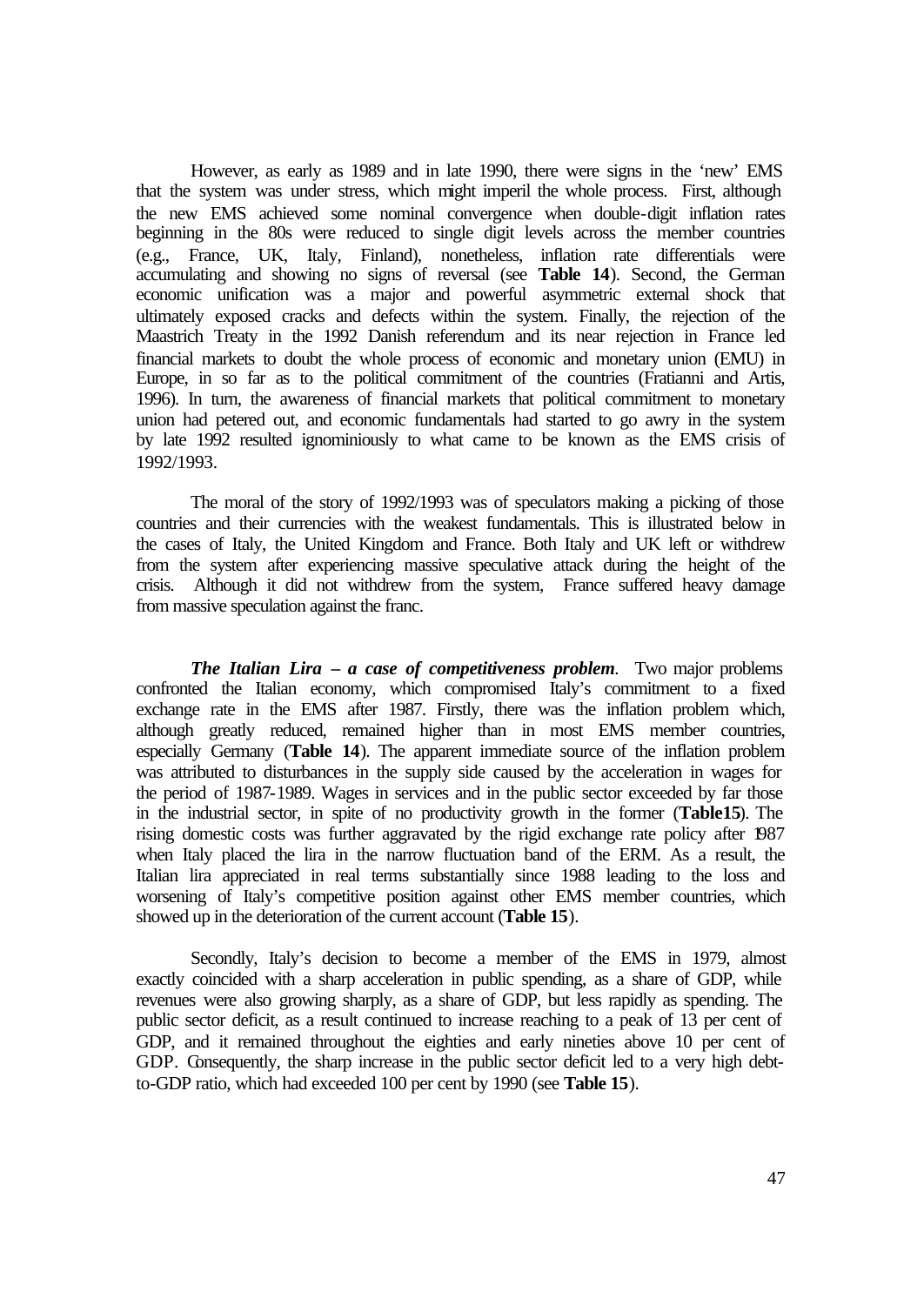The combination of high costs and deteriorating competitiveness, a very high public-debt-to-GDP ratio, and a high unemployment rate at more than 10 per cent, made the Italian lira an excellent and ripe target for speculators. No astute enthusiast of open economy dynamics shall miss that in a condition where there is high unemployment and risk of debt explosion, interest rates could not be raised and maintained for very long to fend off and parry speculative attack on the currency. Eventually, in spite of heavy intervention by the Bank of Italy in the foreign exchange market, the Italian lira pierced its fluctuation band on September 17, 1992, and was pushed out of the ERM on the same day [Grahl (1997); Masera (1994); Micossi and Padoan (1995)].

*The Pound Sterling – the case of an overvalued entry.* Prior to the United Kingdom joining the ERM in October 1990, an excessively lax monetary policy characterized British Thatcherite monetary policy at the end of the 1980s. By 1988, inflationary pressures had developed and the balance of payments was deteriorating at an alarming rate. The apparent cause was that a very rapid growth of domestic credit was permitted and even encouraged by UK monetary authorities. It was very clear that monetary policy had to be tightened and interest rates ended at 10.3 per cent at the end of 1988. Further increases in the following year saw the interest rate climbing to 13.9 per cent by the end of 1989 (see **Table 16**).

However, real economic activity slowed very fast, leading to a very deep recession between 1990 and 1992 (**Table 17**). Business confidence waned and company shutdowns became more frequent as the rate of unemployment sharply rose. In the housing and construction sectors (a vital sector of the UK economy), high mortgage rates closed off housing demand, and the excess supply of commercial property as a carryover to the massive speculation in the construction sector during the early 1980s, pushed down rents and site values.

Membership in the ERM by October 1990 offered an opportunity to escape from this economic dilemma. (However, there is a consensus among British economists that the sterling should have joined the ERM at a much earlier date when economic conditions were still favorable.) Since the exchange rate was now underwritten and guaranteed by the whole system, and in particular by the nominal anchor country (which was unwillingly fulfilled by Germany), it gave security for UK to bring down interest rates until they were barely above those in Germany in 1992 (**Table 16**).

UK entered the ERM at a central parity of  $2.95$  D-mark to the pound sterling and used the option of wider fluctuation margin of plus or minus 6 per cent. Two British economists, Wren Lewis (1990) and Barrell (1991) studied the choice of the entry rate of the pound sterling, and concluded that the sterling was overvalued on entry into the ERM. Their analysis pointed towards a rate much lower than 2.95 DM, a rate at or below 2.80 DM.

However, not only was the choice of the exchange rate parity with other EMS countries inappropriate, the timing of UK's entry into EMS was also unfortunate. UK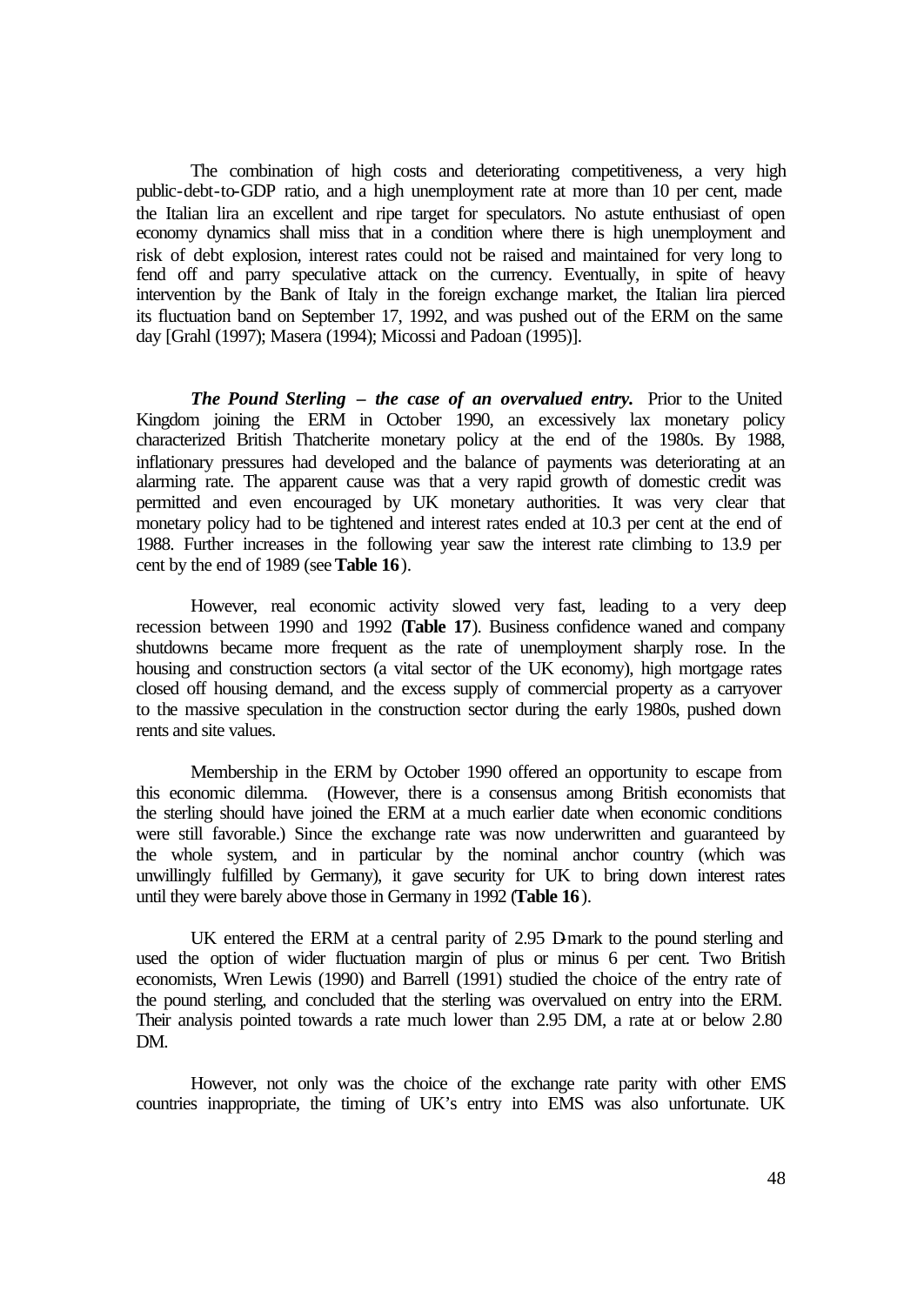entered the EMS with large current account deficit (see **Table 18**). Moreover, the reunification of Germany had produced a deep-seated and unusual shock to the system. The increase in interest rates in Germany in 1990 and 1991 caused a disastrous monetary squeeze for the other ERM member countries. Those countries that were by that time committed to disinflation such as the UK, were compelled to tighten their own monetary policies in order to protect their ERM parities. This led to an appreciation of the ECU (European Currency Unit) against the dollar. The consequences of the ECU appreciation vis-à-vis the US dollar and the high interest rates were more severe while the expansionary effects of the German unification was less beneficial for the UK than for the other European countries,. This is because the UK has stronger trade links with North America, and that the UK competes with the United States in many international markets.

Throughout the summer of 1992 a ferocious attack was mounted on the pound sterling and other vulnerable currencies of the mechanism. Germany offered no relief to its partners. In July 1992 it once again raised interest rates. The crisis broke on 13 September when the lira was devalued. At the last moment the Bank of England raised its rates by 5 per cent, i.e., from 10 to 15 per cent on 16 September. However, the move lacked credibility because it was hard to believe that such rates could be maintained for long. On that evening the pound sterling, along with the Italian lira left the ERM (the irrevocable decision came to be known as Black Wednesday) [Grahl (1997); Barrell, Britton and Pain (1994)].

*The Battle of the French Franc .* The case of the franc seems very different from that of the lira or the pound sterling in that there were neither clear evidence of overvaluation nor clear signs of competitiveness problems. There was no fundamental disequilibrium in the franc/D-mark exchange rate France's rate of inflation had been brought into line with Germany, and the French current account was in a surplus (**Table 19**).

However, a few days after the far- from- overwhelming victory of support for the Maastricht Treaty on September 23, 1992, an unsuccessful attack against the French franc was launched. However, in order to support the currency the Bank of France had to suffer a loss in reserves of about Fr 80 billion. In addition, Moreover, capital controls, which were earlier abolished through the Single European Act (SEA), had to be momentarily reintroduced in order to ensure the survival of the French franc inside the ERM and help mitigate the likely repercussions of a franc devaluation on the French economy. What could have triggered the attack despite the fact that French economic fundamentals within the system were relatively healthy?

An offered explanation to the French franc case used the concept of the *n-1* problem in a system of fixed exchange rate (See Box below for a basic discussion of this fundamental problem). At the start of the 1990s, the combination of the continent-wide recession and the German Economic and Monetary Union (GEMU) posed major dilemmas to most members of the ERM, especially France. A conflict arose between the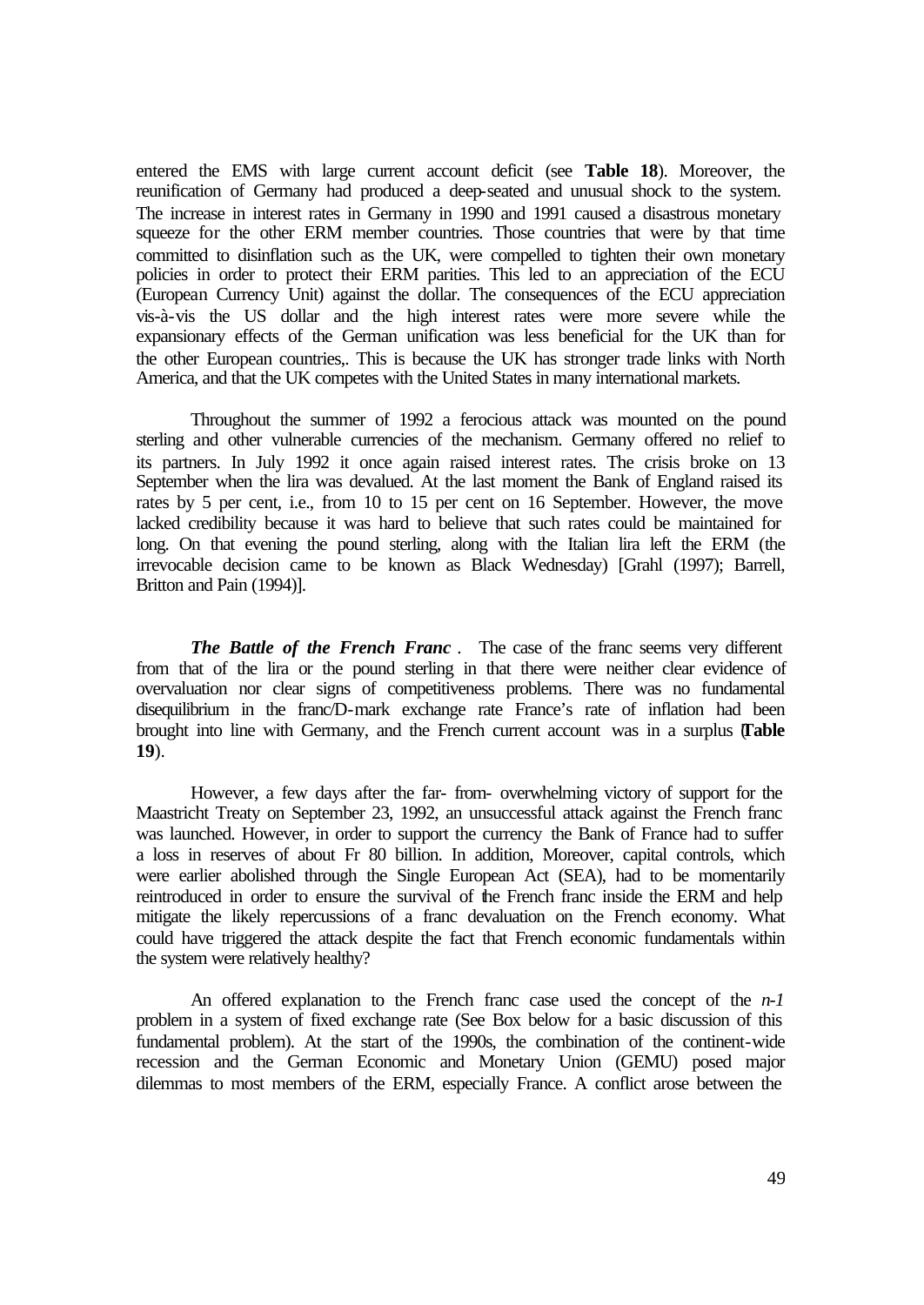two main driving forces of European integration; i.e., Germany and France, as to the appropriate interest rate policy to be followed in the system as a whole.

The  $n-1$  problem in fixed exchange rates<sup>10</sup>

How to set the system wide level of money stock and the interest rate are two fundamental problems that every system of fixed exchange rates confronts. This is known as the so-called *n-1 problem*. In a system of *n* countries, there are only *n-1* independent exchange rates. Therefore, *n-1* monetary authorities had to adjust their monetary policy in order to maintain a fixed parity for their exchange rate. There will be one monetary authority, which is free to set its monetary policy independently. Thus, the system has one degree of freedom. The fundamental problem, then is, how this degree of freedom will be used.

Two solutions are available of taking care of the problem. First, is the so-called asymmetric or hegemonic solution, where one country is allowed to take a leadership role. The choice of the leader depends on its reputation in maintaining a low inflation equilibrium.<sup>11</sup> And, the so-called symmetric or cooperative solution, where countries in the system decide jointly about the level of their money supply and interest rates.

The inflationary pressures created by the massive increase in government spending and fiscal transfers brought on by GEMU forced the Bundesbank to pursue a contractionary or restrictive stance in monetary policy. The recession in France, and also in the UK (as discussed earlier) demanded a looser and expansionary type of monetary policy. As Germany was increasingly dominating the system by becoming the nominal anchor of the system, France and UK repeated demands of a looser monetary policy by the Bundesbank, which, however, were unheeded.

The policy conflict between Germany on the one hand, and the UK and France, on the other hand, convinced speculators that French and UK authorities would later on cut their link with the mark in order to allow more expansionary monetary. And this is exactly what happened (the so-called self-fulfilling expectations), speculators had started to engage in a one-way bet against the pound sterling and the French franc [Melitz (1994); de Grauwe (2000)].

#### **Capital controls and the Chilean and Malaysian experiences**

One way of addressing the "impossible or incompatible trinity" problem is by "throwing some sand on the wheels of international capital"; i.e., impose some barriers to

 $\overline{\phantom{a}}$ 

 $10$  The discussion here were mainly drawn from de Grauwe (2000).

 $11$  In the case of the EU, it was widely accepted that this role was being fulfilled by Germany through the Bundesbank (BuBa).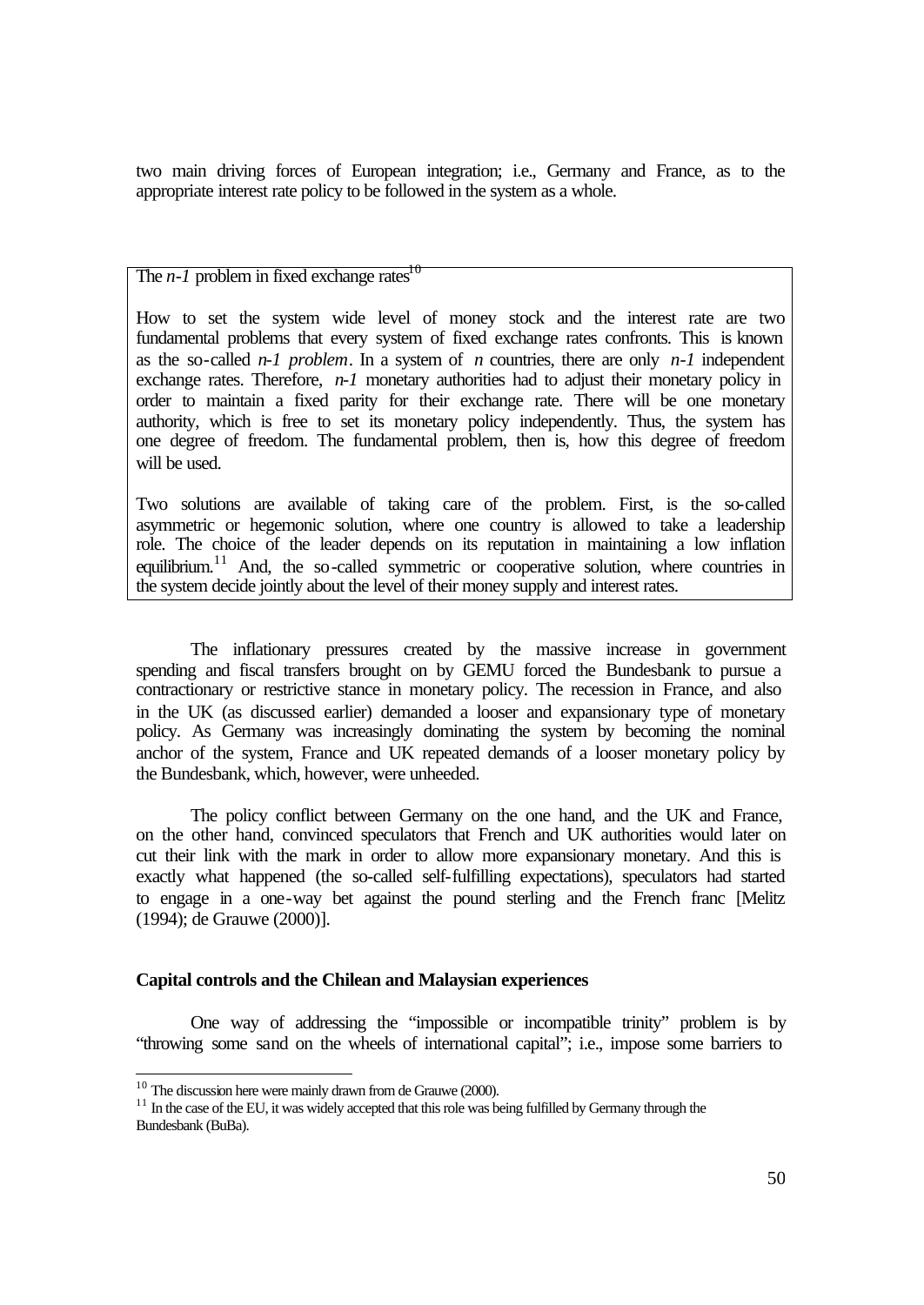international capital movement. This is in view of the difficulties of managing capital inflows when the financial sector is not yet well developed, the regulatory supervisory framework leave much to be desired and the monitoring and implementation capability of countries remain weak. Two countries have been successful in the use of capital controls as a macroeconomic tool; e.g., Malaysia and especially Chile. Their success has led to a positive rethinking in recent years by analysts and countries on the role of capital controls in macroeconomic management. This is at least on a temporary and transitional basis in the meantime that developing countries do not yet have the regulatory, supervisory and monitoring infrastructure and capability to manage a fully liberalized financial sector and open capital accounts.

*Malaysia.* Malaysia used capital controls temporarily to manage capital inflows in the early 1990s and to manage capital outflows in the wake of the East Asian crisis in 1997-1998.

Malaysia experienced strong surge in capital flows in the early 1990s. Capital account surplus as a ratio of GDP during 1990-1994 averaged 10.2 of GDP. This compares with 10.1 percent, 4.0 percent and 2.0 percent of GDP respectively for Thailand, Indonesia and Korea (Park and Song, 1997, p.88). Unlike Thailand and Indonesia however, Malaysia's capital inflow consisted largely of foreign direct investment and portfolio investment, and not foreign borrowings. Malaysia, like Thailand and Indonesia, had to resort often to monetary sterilization in order to control excess liquidity and thereby contain the inflationary effect of the capital inflows. It relied on changes (i.e., rises) in the statutory bank reserve requirement, taking out loans of less than 3 months in the interbank market and flotation of Bank Negara bills and Malaysia savings bonds. In addition, it ordered the transfer of the deposits of the Employee Provident Fund and those of the government from private banks to the central bank. This is a significant move because the Fund accounts for about 20 percent of the total financial assets in the country. Malaysia also resorted to fiscal consolidation with the decrease in the fiscal deficit and eventual surplus by 1993. (See Park and Song, 1997.)

Nonetheless, Malaysia did not rely much on the fiscal sector in order to manage the surge in capital inflows, unlike Thailand. Instead, Malaysia imposed in January-February 1994 direct and market-based capital control measures to help contain the flow of capital especially so-called speculative short- term capital. The short term capital inflows consisted mainly of external borrowing by commercial banks and placements of ringgit deposits by foreigners with Malaysian banks (Ariyoshi, et.al., 1999). Malaysia resorted to capital controls because of the growing cost of monetary sterilization and to delink the offshore ringgit market mainly in Singapore from the onshore ringgit market. Moreover, the monetary sterilization led to high domestic interest rates than abroad, thereby encouraging further capital inflows that speculate on possible ringgit appreciation. Malaysia curtailed monetary sterilization when it imposed direct and market-based capital control measures.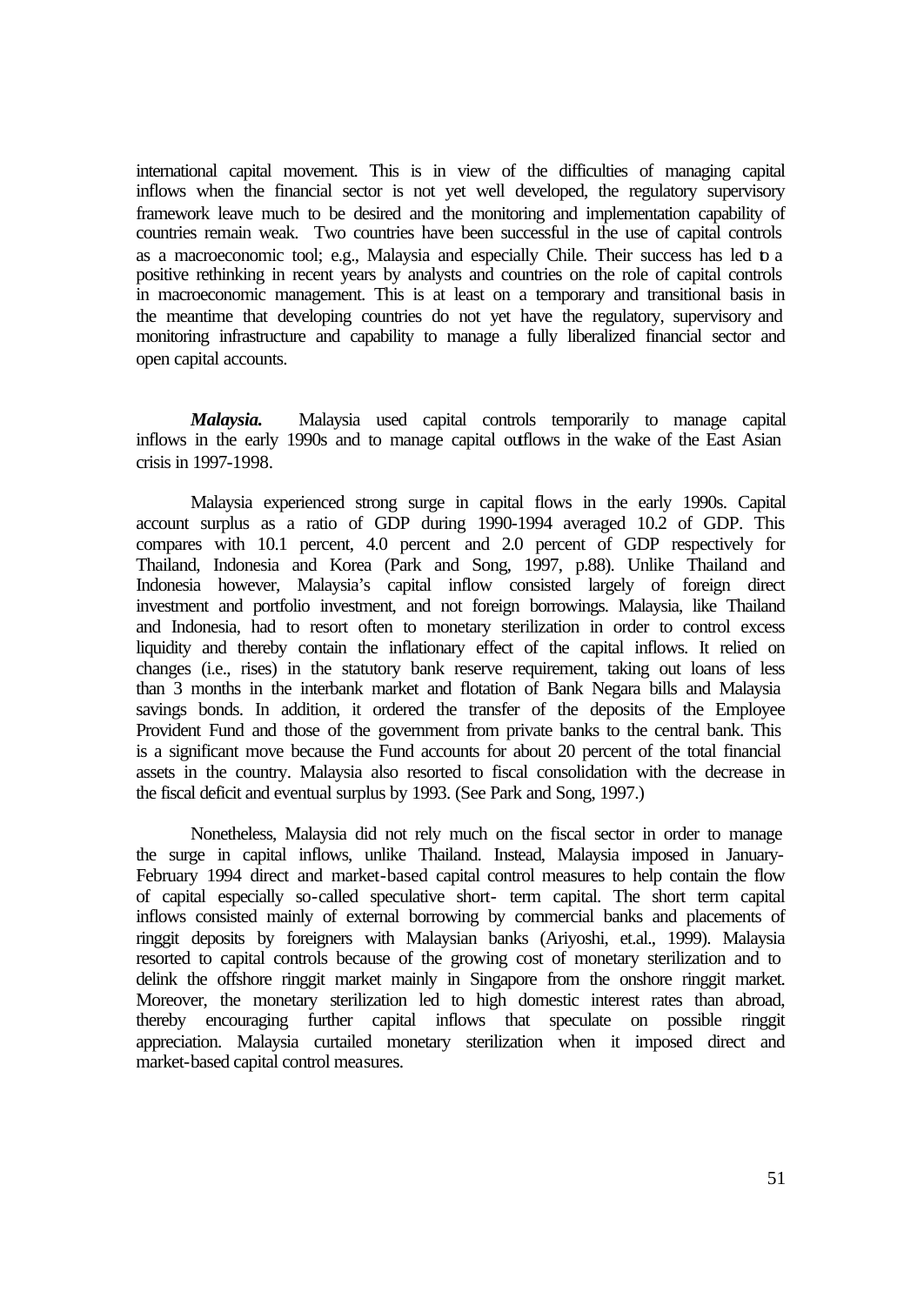The capital control measures included (Ariyoshi, et.al., 1999):

- (a) the prohibition of residents to sell short term Malaysian money market instruments to non-residents,
- (b) the prohibition of commercial banks to engage in non-trade related bid-side swap or forward transactions with non-residents and thereby reduce speculative activities of offshore agents,
- (c) limits on banks' external liability positions with non-residents excluding trade-related and FDI flows, and
- (d) a non-interest-bearing deposit requirement for banks against ringgit funds of foreign banking institutions.

In addition, Malaysia imposed prudential reserve and liquidity requirements to foreign currency deposits, foreign currency borrowing from foreign banking institutions, and interbank borrowing (Park and Song, 1997).

Malaysia's imposition of the capital control measures was meant to be for a short time to address the sharp rise in what was perceived to be destabilizing capital flows. The immediate market response to the capital control measures was a ringgit depreciation and the cooling off of the Kuala Lumpur Stock Exchange. Thus, the capital control measures succeeded in easing the pressures for appreciation of the ringgit and in cooling off the fast rising stock prices. With the successful stabilization of the Malaysian economy during the year as the interest differential between domestic and foreign interest rate decreased and the inflationary pressures eased, the capital control measures were lifted within the year (1994).

Malaysia's experience with the use of capital controls against speculative capital flows is instructive. The Malaysian experience suggests that in tandem with sound economic fundamentals and good institutional capacity to administer capital controls, capital control can be a viable tool for short term macroeconomic management, especially when conventional sterilization measures have become expensive and ineffective in addressing potentially destabilizing speculative short term flows (that respond essentially to short term interest rate differentials and expectation of currency appreciation).

While Malaysia did not escape the contagion from the baht devaluation and the East Asian crisis, Malaysia proved more resilient than Indonesia or Thailand. When the standard sterilization measures proved expensive and ineffective in curtailing short capital inflows, Malaysia imposed capital controls. Its success meant that short term debt is a low share of total external debt in Malaysia as compared to Thailand and Indonesia. Moreover, the preponderance of FDI in its capital inflows underscores the underlying soundness of Malaysia's economic fundamentals. Thus, Malaysia was less vulnerable to capital outflows. Moreover, its successful experience in utilizing capital controls as a tool of short term macroeconomic management in 1994 explains why Malaysia relied on capital measures again in 1997-1998 to stem capital outflows.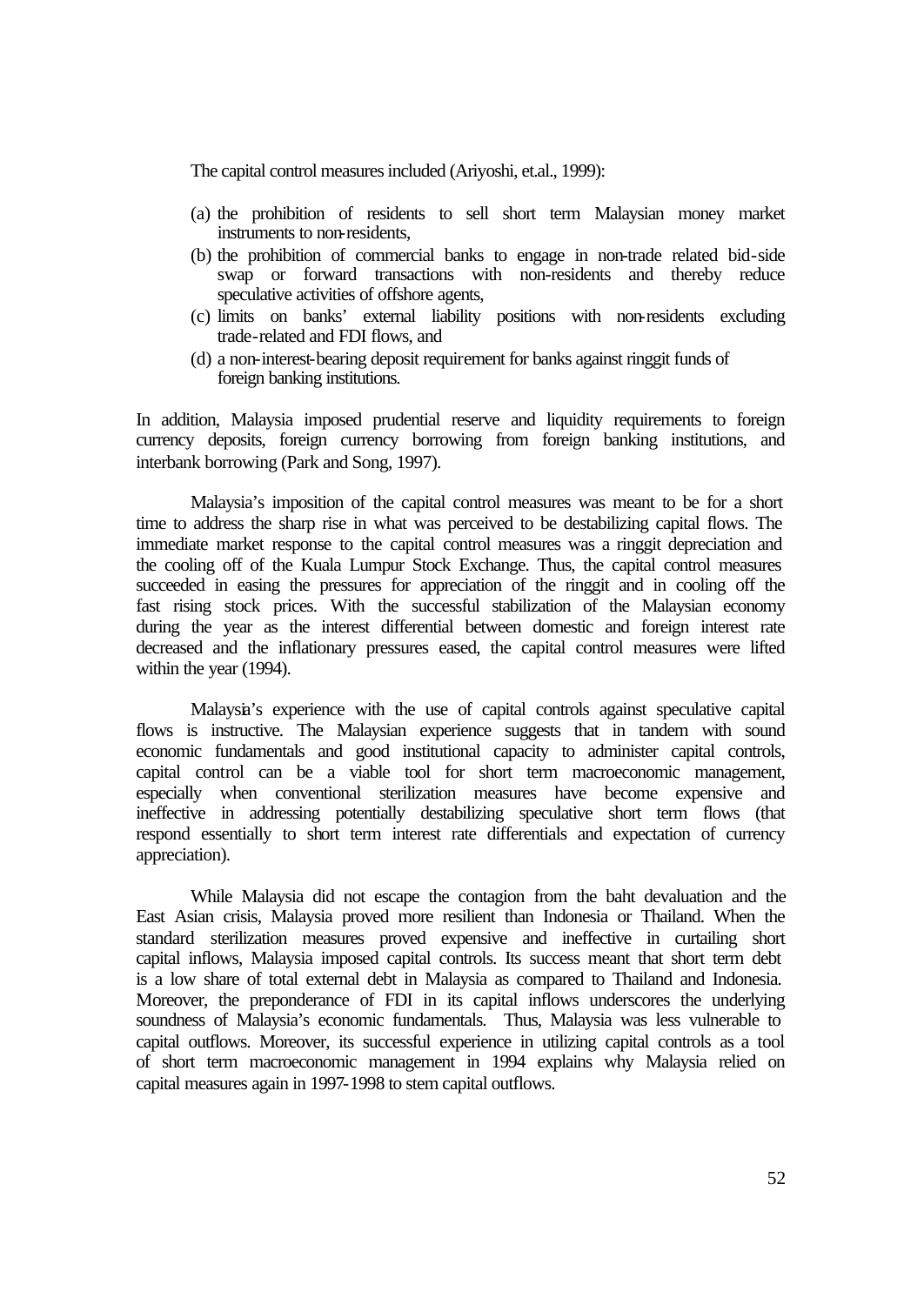As in 1994, Malaysia also succeeded in its use of capital control measures in 1998-1999. Malaysia undertook selective capital controls on September 1, 1998 as part of a shift in macroeconomic strategy from a "virtual IMF style" contractionary fiscal and monetary policy at the start of the East Asian crisis in the latter 1997 toward a more expansionary macroeconomic policy (Piei and Tan,  $1999$ ).<sup>12</sup> The Malaysian economy went into a recession in the first half of 1998 in the aftermath of the depreciation of the ringgit from the baht contagion, high interest rate from the tight monetary policy and the reduction of government expenditures required of a tight fiscal policy. In the National Economic Recovery Plan launched in July 1998, Malaysia shifted gears towards an expansionary macroeconomic policy in tandem with financial restructuring and easing up of foreign equity restrictions in selected areas.

An important component of the macroeconomic strategy was the stabilization of the currency in the face of the regional financial uncertainty on the one hand and the reduction in the domestic interest rate (as called for by the expansionary macroeconomic policy) on the other hand. Otherwise, there would be capital outflows given the large negative interest rate differential. (A high domestic interest to prevent capital outflows was of course one of the reasons for the economic recession that Malaysia experienced in early 1998.) This necessitated effectively in insulating the domestic currency and monetary regime from the rest of the region and the world. Malaysia decided to peg the exchange rate and at the same time impose selective credit controls.

The selective credit controls were as follows (Piei and Tan, 1999, p.15):

- controls on ringgit-denominated transactions among residents via nonresident external accounts;
- controls on outflows of short term capital with a requirement that such inflows must stay in Malaysia for at least one year. This was later replaced on February 4, 1999 by a graduated exit levy (between 10 percent to 30 percent) depending on the duration of the investment and when the funds were brought into the country;
- prevention of import and export of ringgit by travelers, residents and nonresidents; and
- government approval required for Malaysian investment abroad

There were no controls on current account transactions, repatriation of interest, dividends, fees, commissions and the rental income from portfolio investments and other forms of ringgit assets, and inflows and outflows of foreign direct investment. One key objective of the controls was to ensure stability of the exchange rate in the face of the currency volatility in the region. Another objective was to make the ringgit nonlegal tender abroad (note that there was then a large offshore market for ringgit especially in Singapore) and as such would encourage the remittance of ringgit back to Malaysia (Piei and Tan, 1999). This is because much of the capital outflows from Malaysia was ringgit (not foreign

l

 $12$  This paragraph and the next few paragraphs draw heavily on Piei and Tan (1999).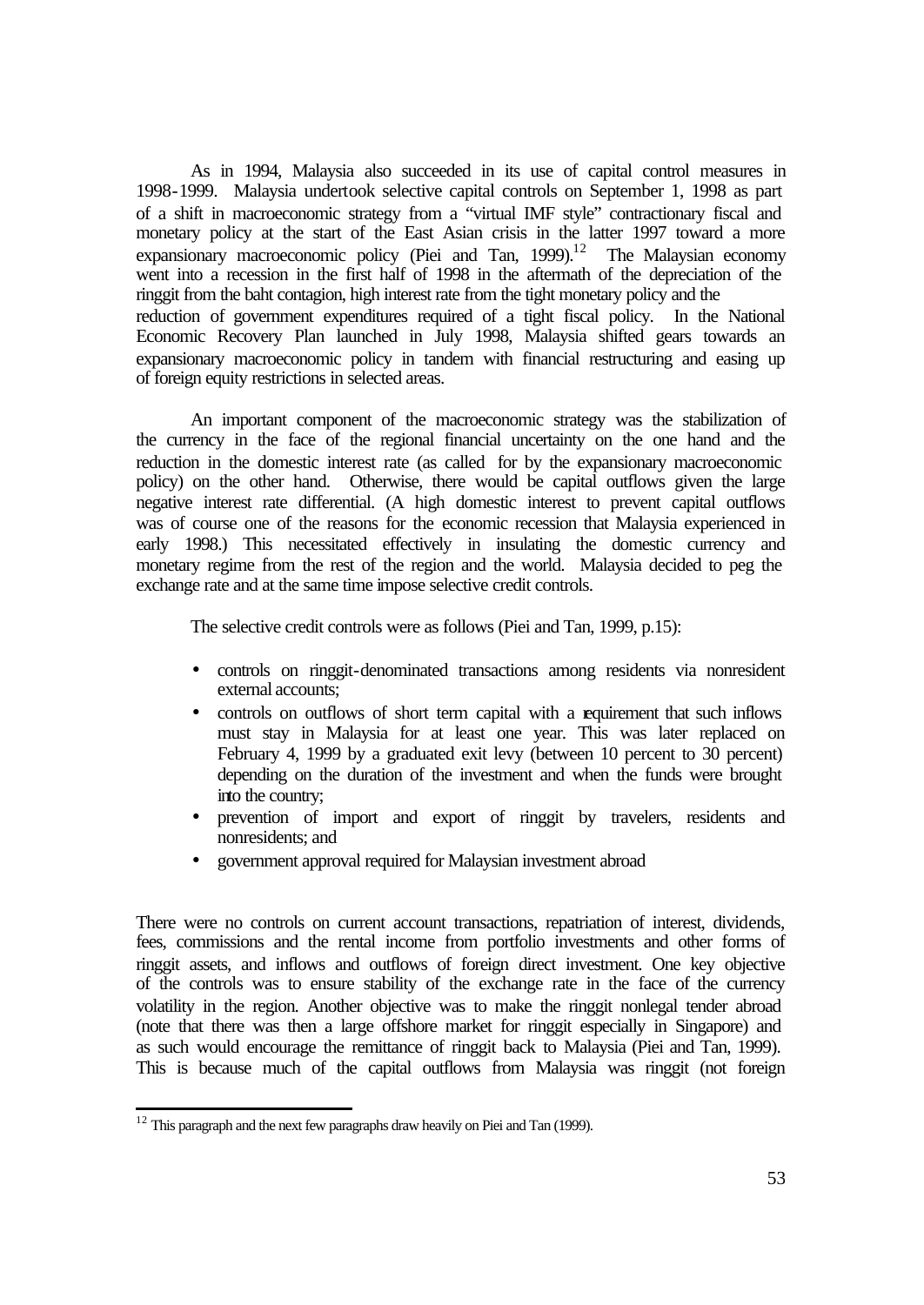exchange) flowing into Singapore to take advantage of the much higher money market rate there. The outflows amounted to as much as 50 % of Malaysia's narrow money in mid-1998, thereby making Malaysian authorities worried about the "internationalization" of the ringgit, with the attendant loss of the effectiveness of Malaysia's monetary policy (Athukorala, 2000, p.29).

The expansionary macroeconomic policy cum selective capital controls succeeded in regenerating an economic recovery of Malaysian economy, including that of the Kuala Lumpur Stock Exchange which in 1999 was one of the top performers in the region. The exit levy was eventually wound down in the latter 1999. It needs to be emphasized though that the implementation of the capital controls was sensitive to the market: the replacement of the one-year parking period by a more "market-friendly" exit levy occurred when portfolio funds were starting to return to the region in early 1999. There appears to be not much capital outflow that occurred when the exit levy was stopped. Thus, on the whole the temporary selective capital controls and levy succeeded in insulating the Malaysian economy and allowed for the implementation of a macroeconomic strategy that allowed the recovery of the economy in the face of the prevailing regional financial and economic uncertainty.

*Chile.* While Malaysia used capital control as a temporary macroeconomic management tool, it was Chile's apparently successful use of capital control as an integral part of its macroeconomic strategy during much of the 1990s that has made Chile's experience the "in" economic policy experiment after the East Asian financial crisis. Chile experienced robust economic growth during the 1990s despite the capital control measures. In addition, Chile largely shrugged off the contagion from the East Asian financial crisis. Thus, the strong worldwide interest in understanding the Chilean experience with capital controls.

Chile's use of capital controls is in response to its disastrous experience with surge in capital flows in the late 1970s which ended up in a serious economic crisis in Chile in 1981-1982, popularly known as the Southern Cone experience. Chile undertook major structural, macroeconomic and prudential reforms in the aftermath of the 1981- 1982 crisis. The reforms involved greater export orientation, tighter expenditure control in order to dampen inflation and ensure a current account deficit at a manageable level, and stricter prudential regulations over bank behavior. Chile recovered well from the 1981-1982 crisis, such that the economy started overheating by 1989 when GDP grew by 10 percent and inflation surged. The government gradually raised interest rates during 1988-1990 to help dampen the inflationary pressures. However, the higher domestic interest rate coupled with the decline in world interest rate and the improvement in market sentiment on Chile led to a resurgence of capital inflows beginning 1989.

In order to prevent a significant real appreciation of the Chilean currency, the Chilean central bank initially purchased heavily foreign exchange and sterilized much of the intervention in order to reduce the monetary effect of the rise in international reserves arising from the central bank's intervention in the foreign exchange market. This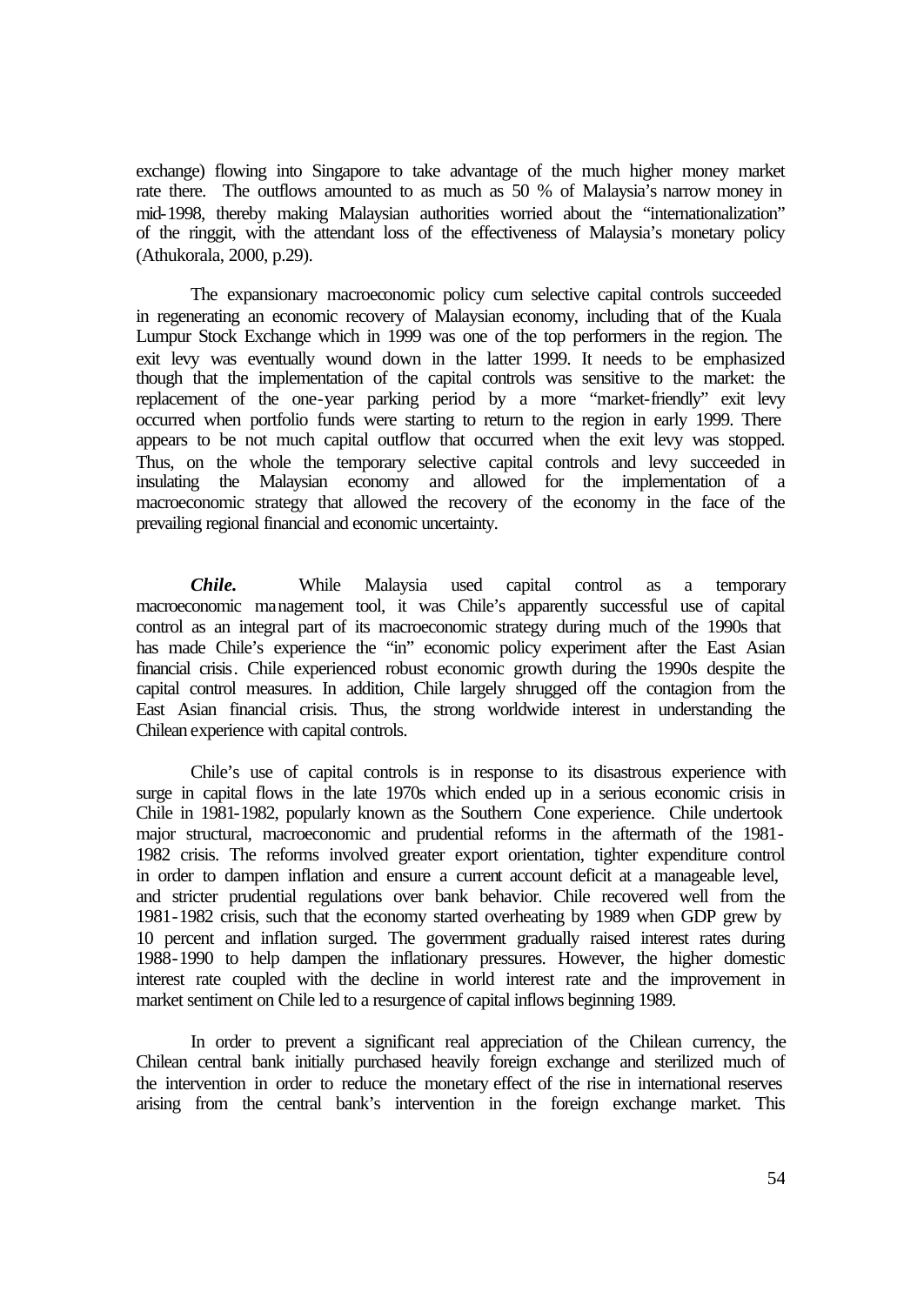however was costly for the central bank in view of the large interest differential and thus could not be sustainable. (See Laurens and Cardoso, 1998.) Monetary policy was necessarily tight, resulting in real interest rates averaging 6 percent per annum in tandem with the deceleration in the inflation rate in the early 1990s (Le Fort and Budnevich, 1997, p 47). Considering that the primary reason for the massive capital inflows into Chile in the late 1970s was the high domestic interest rate over foreign interest rates, Chile imposed capital controls to regulate or temper its financial integration with the rest of the world in the light of its domestic objectives and concerns. Thus, in addressing the trade-offs inherent in the incompatible trinity theorem, Chile decided ultimately to impose capital controls rather than allow a significant appreciation of the Chilean currency which would have adversely affected the export competitiveness of the Chilean economy, and thereby the country's export oriented development strategy. Indeed, the imposition of the capital controls was partly in response to growing concerns voiced the country's politically powerful exporters of the strengthening of the Chilean peso in real terms and thus the erosion of the country's export competitiveness (Edwards, 1999, pp.16-17).

Chile's major regulations on capital movements are as follows (Le Fort and Budnevich, 1997, pp.44-46):

- *Direct investment inflows*: minimum stay of one year for the principal
- *Portfolio investment through American Depository Receipts (ADRs*): minimum credit ratings by three internationally recognized rating agencies (i.e., BBB or better for nonfinancial companies, BBB+ or better for financial companies); minimum amount condition; unremunerated reserve requirement (URR)
- *Other portfolio capital flows*: unremunerated reserve requirement (URR) to be kept with the Central Bank in dollars
- *Loans and bonds*: unremunerated reserve requirement (URR); minimum credit-rating and minimum amount requirements
- *Deposits and credit lines*: unremunerated reserve requirement (URR)

Chile's capital control measures are meant primarily to raise the cost of foreign borrowing and tax short term capital inflows, ensure credit worthiness of Chilean firms and banks borrowing abroad, and bias the composition of capital inflows toward foreign direct investment. With the exception of the credit rating requirement, Chile's major price-based capital control measure (i.e., URR) is similar to Malaysia's. The major difference between Chile and Malaysia is that the imposition of the reserve requirement was temporary in Malaysia and decade-long in Chile.

**Table 20,** taken from Ariyoshi, et.al. (1999), presents the evolution of the implementation of the unremunerated reserve requirement in Chile. Notice that the coverage of the URR was expanded over time in order to cover loopholes. Chile's experience is typical: market participants find ways of circumventing the regulations which make such restrictions increasingly ineffective unless the loopholes re plugged.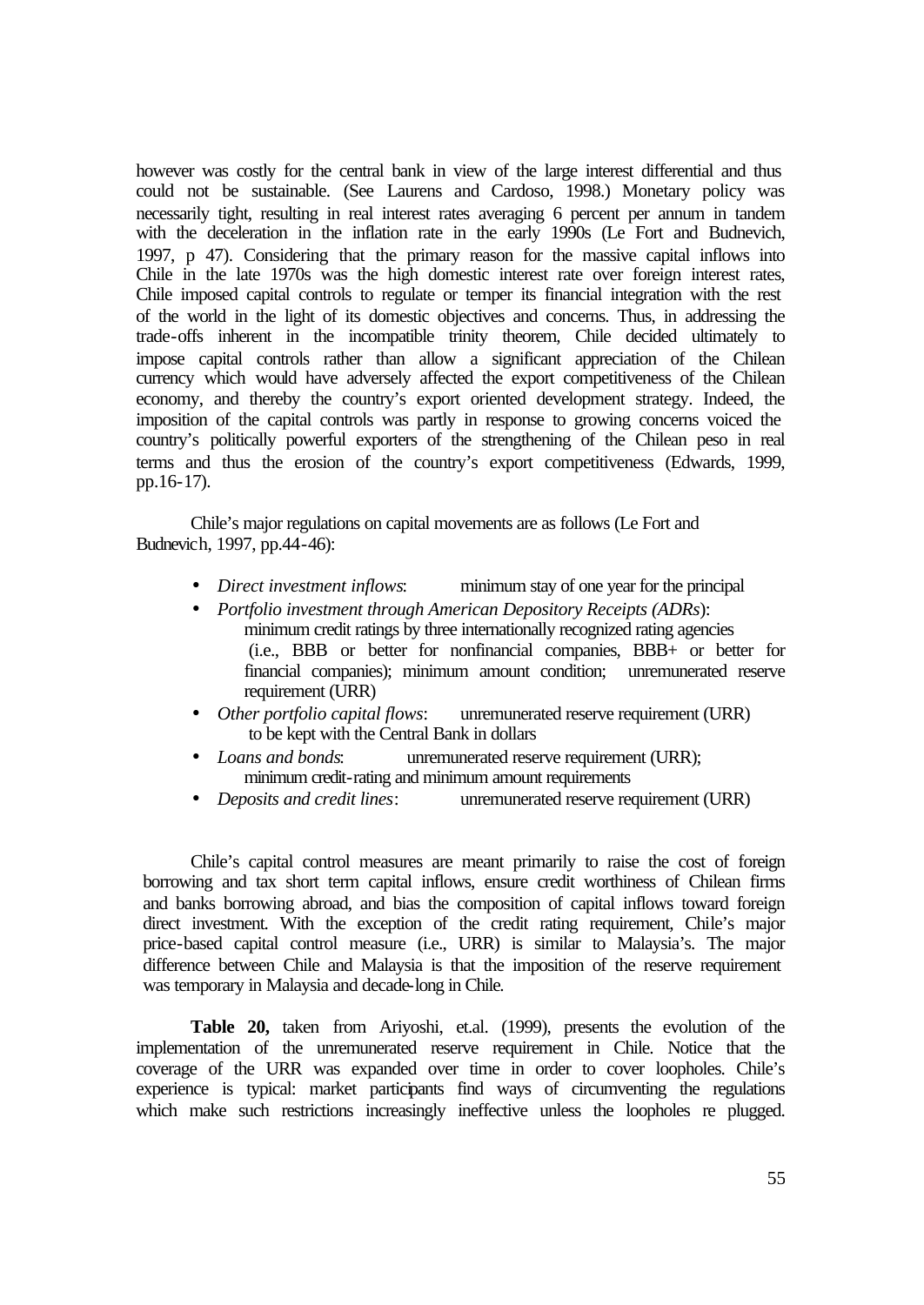The table also shows that Chile reduced the URR rate to zero in the aftermath of the crisis, as the pressures of capital inflows eased up and reversed to pressures for capital outflows.

It is apparent from **Table 20** that a successful management of capital control measures is a technically- capable administrative machinery (e.g., central bank) that can effectively monitor and make appropriate adjustments in the measures in the light of the dynamic changes in the domestic and foreign financial markets. That is the implementation of the capital control measures requires strong enforcement capability of central banks (Laurens, 1999 in Ariyoshi, et.al., 1999). Both Chile and Malaysia are known for the quality of the institutional capacity of their central banks, which is considered much better than the average developing country central bank.

The goals of Chile's capital controls are (a) to slow down the volume of capital inflow and bias the composition of capital flows towards longer term maturities; (b) reduce or delay the appreciation of the Chilean peso in real terms arising from the capital inflows; and (c) to maintain the high interest differential in Chile. A corollary of the above three goals is the reduction of the vulnerability of the country to international financial instability (Edwards, 1999).

A number of studies have examined the effectiveness of Chile's capital controls. Nadal-De Simone and Sorsa (1999), after reviewing the various studies on Chile's capital controls especially the unremunerated reserve requirement (URR), concluded:

"…there is some evidence that the URR has been successful in increasing domestic interest rates; there is relatively weaker evidence that the URR has altered the composition of capital inflows in favor of medium-to long-term capital inflows; there is mixed and weak evidence that the URR has reduced the magnitude of capital inflows and actually no evidence that the URR affected the level of the real exchange rate." (p.48). Nadal-de Simone and Sorsa (1999) noted however that the empirical studies they

reviewed had significant econometric or misspecification problems that cast downs on the robustness of the results.

The findings on the impact of the URR on the domestic real interest rate are significant in that they establish that capital controls could provide some leeway for an independent monetary policy. This was especially important for Chile because of the heavy use of indexation in the economy. Nonetheless, Edwards (1999) pointed out that the independence of monetary policy had one important cost. That is, the resulting high real interest rates meant high cost of capital especially for small and medium enterprises. For example, Edwards noted that the cost of funds in US dollar terms for smaller Chilean firms was as high as 21 percent in 1996 and 19 percent in 1997.

The findings on the impact of URR on the volume of capital flows and the real interest rate are likely the less robust. The volume of capital flows does not only respond ;to the URR but to the gamut of costs and opportunities in Chile, for example. Nonetheless, it is worth noting that the Chilean peso appreciated in real terms by about 28 percent during 1991-1998 as against more than 20 percent during 1985-1990 (Edwards,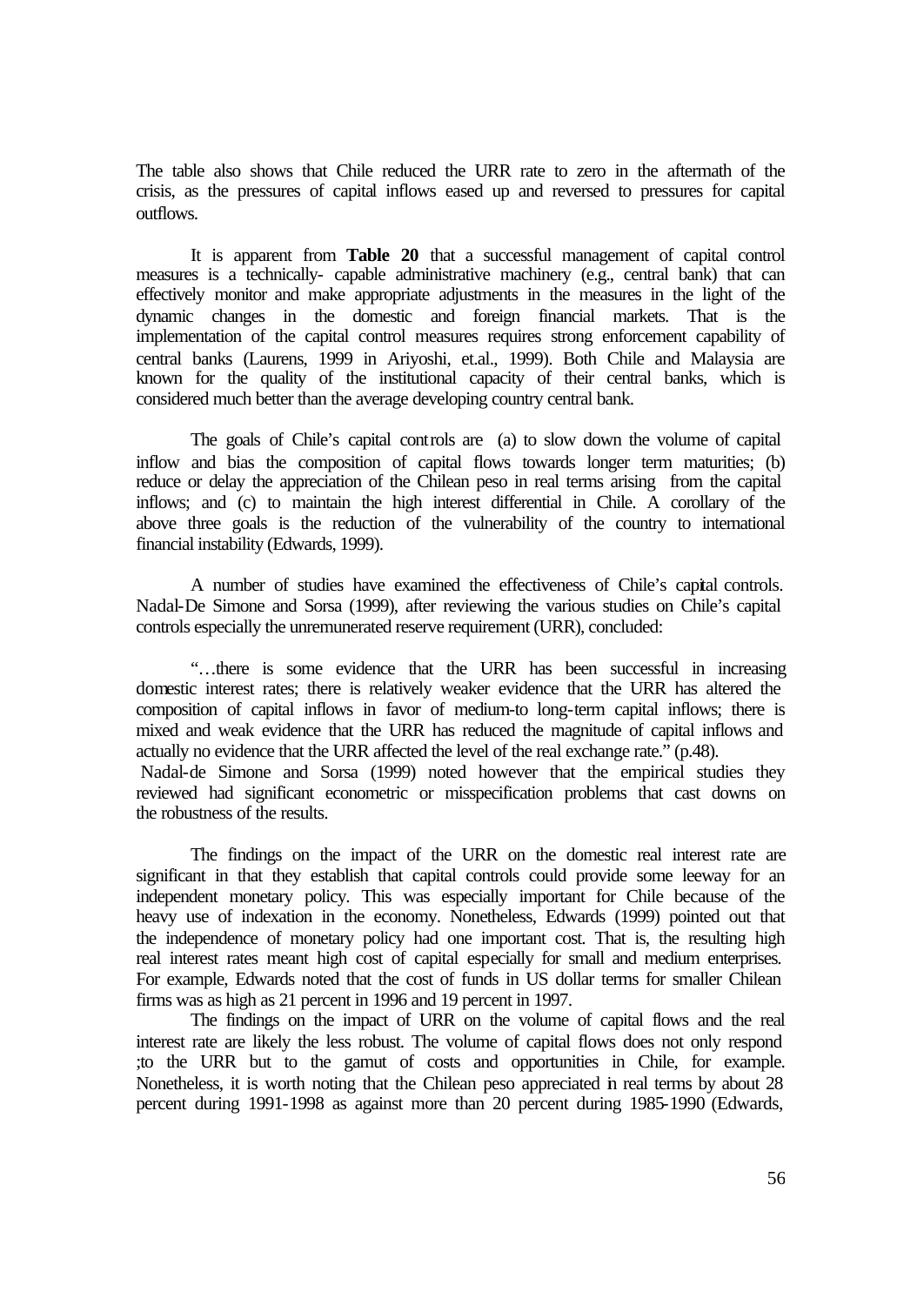1999) and about 30 percent during 1979-1981 (Corbo and De Melo, 1987, p.134). That is, the average rate of real currency appreciation was lower during the period of capital controls despite the high real interest differentials during the 1990s. It appears therefore that, while capital controls did not significantly affect the real exchange rate in the long run, the pace of appreciation was moderated that allowed Chile's industry to adjust better. Indeed, it can be argued that behind the crisis in the early 1980s in Chile was precisely the too abrupt real exchange rate appreciation that wrought havoc on Chile's real economy and export sector.

The mixed evaluation of the impact of capital controls on Chile brings out that capital controls are not a panacea. Indeed, it is best to view the capital control measures as part of a broad program of macroeconomic and structural reforms in Chile that was on the whole skillfully coordinated (Ariyoshi, et.al., 1999). The macroeconomic policy environment was one of tight monetary and fiscal policy in order to dampen inflationary pressures, in the light of the use of indexed prices in Chile. Capital control was then to support the high interest target consistent with the anti-inflationary stance of the government. At the same time, Chile's export orientation included a reduction in tariffs and trade protection as well as a bias for foreign direct investment in capital inflows. Finally, Chile imposed "…high disclosure standards, stringent rules for loan classification and provisioning, strict limits on connected lending and on banks' exposure to foreign exchange risks, and clear procedures for correction of liquidity or solvency problems" (Laurens 1999 in Ariyoshi, et.al., 1999, p.7). Thus, to some extent, capital control measures in Chile were also as much for prudential regulation as for macroeconomic management.

In short, capital controls are not meant to be a substitute for sound macroeconomic policies, not overly rigid exchange rates and strong prudential regulations and banking supervisory systems to reduce moral hazard and corruption (Edwards, 1999). At the same time, however, a flexible use of taxation of capital inflows is useful when there are signs that the magnitude of inflows would be at variance with the overall macroeconomic policy stance. As in Chile, when the international financial environment changes against emerging markets like during the East Asian crisis, the tax on capital inflows can be reduced to zero.

#### **Financial Liberalization and the Sequencing Issue**

The conventional view on liberalizing the capital account is that it should follow the opening of the current account and the domestic financial system based on the arguments of Mckinnon (1973 and 1982), Frenkel (1982), and Edwards (1984). Others have argued for simultaneous liberalization of the current and capital accounts and have been advanced by Little, Scitovsky, and Scott (1970), Michaely (1986) and Krueger (1984). It is only recently that the sequencing debate now encompasses not just the sequencing of the current and capital account, but is now expanded to other markets. Johnston, Darbar and Echeverria (1999) emphasize that sequencing is more complex so that stylized prescriptions are misleading. Undertaking the liberalization of the capital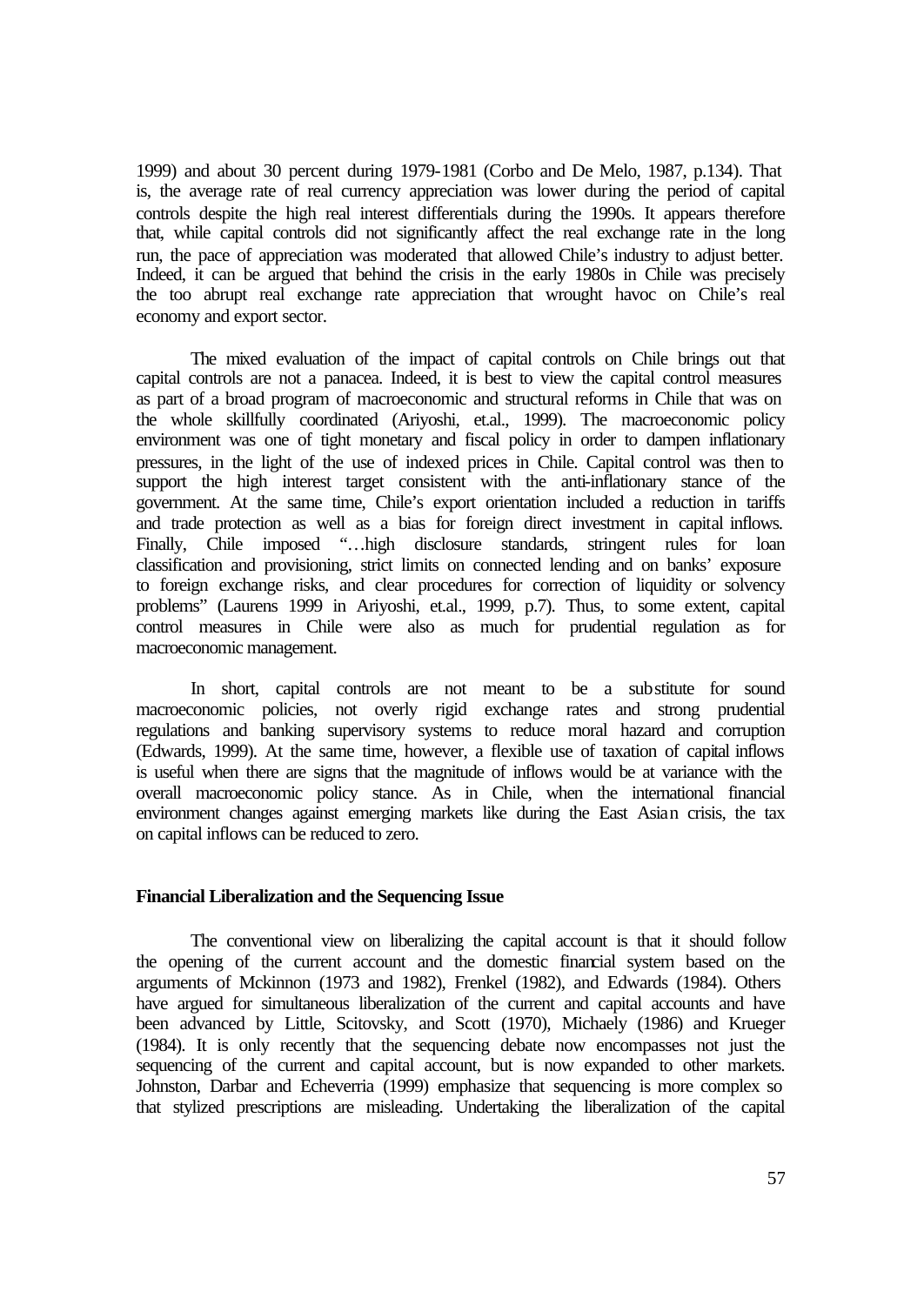account and other aspects of economic and financial sector reform are complex and require attention to linkages among specific components of broader reform areas. The emphasis is on the need for an integrated approach towards capital account liberalization, it being a part of the overall reform process (Schneider, 2000).

What may be more important is the issue of sequencing in the liberalization  $\delta$  the various components of the capital account. Reisen (2000), for example, points out that foreign direct investment and trade related finance need to be liberalized immediately because they are important for growth and yet they have little adverse impact on macroeconomic management and financial sector stability. On the other hand, liberalization of short term bank lending and other volatile short term flows (e.g., hedge funds) must be deferred until a country has strong prudential regulations and supervision and that the domestic financial sector is deep enough to withstand shocks from capital flow reversals. Underpinning the sequencing approach to the liberalization of the various forms of capital flows is to ensure productive use of the inflows for greater efficiency and growth while at the same time maintain macroeconomic and financial stability.

## *Selected Country Experiences with Sequencing Capital Account Liberalization<sup>13</sup>*

*The Chilean experience*. Prior to 1973, the financial sector in Chile was highly regulated. Interest rate ceilings and credit restrictions inhibited the domestic and international movement of capital. An extensive multiple exchange rate regime was used by the government to direct the flow of capital to preferred sectors of the economy (Dobson, 1998). In 1973, GDP fell by 5.6 percent, the fiscal deficit reached 21 percent of GDP, and the inflation rate was approximately 500 percent.

The Chilean authorities followed programs of stabilization and sweeping liberalization measures primarily in the financial sector between 1974 and 1981. The multiple exchange rate regime was abolished and replaced by a crawling peg exchange rate regime. The main elements of the financial sector reform were: (1). all but one of the 20 domestically owned commercial banks were privatized; (2). creation of new financial institutions; (3). allowed foreign banks to open numerous branches and purchase Chilean banks; (4). banks allowed to borrow abroad; (5) minimum capital requirements were increased and penalties imposed for noncompliance, restrictions were placed on the concentration of bank ownership (however, difficult to enforce and were removed in 1978) and bank disclosure, and reporting requirements were strengthened; (6) the jurisdiction of the supervisory authorities were widened to include all financial institutions; (7) initially, in 1974 interest rates on short-term capital market transactions outside the commercial banking sector was liberalized, followed a year later by the liberalization of commercial bank interest rates; (8) quantitative controls on bank credit were abolished and selective credits to priority sectors were reduced.

Although the current account was liberalized and domestic regulatory financial reform introduced at the beginning of the reform process, it was not until 1977 that the

l

<sup>&</sup>lt;sup>13</sup> This section draws heavily from Johnston, et al. (1992 and 1997).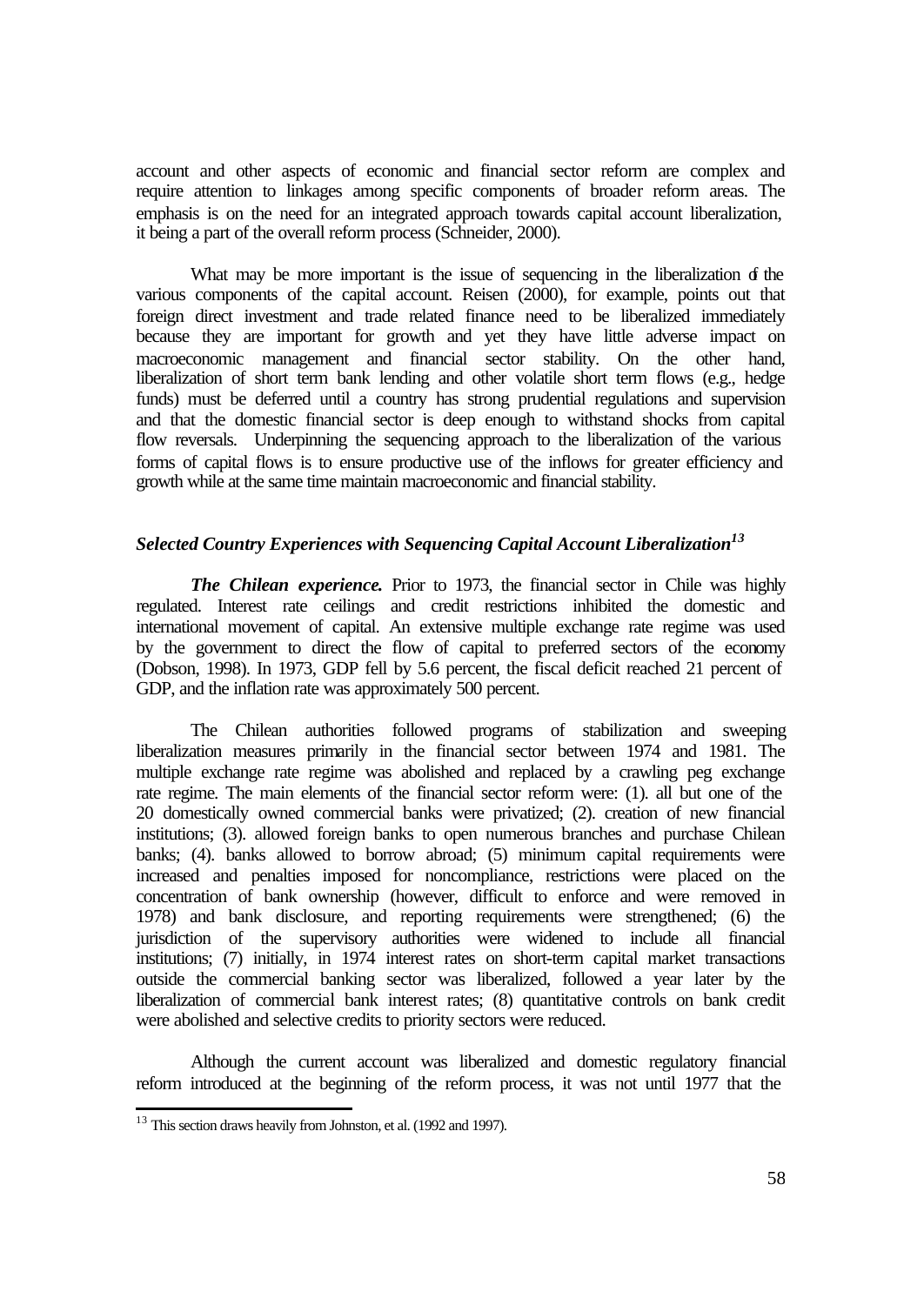government began to remove capital account controls for the financial sector (Dobson, 1998).

Within two years after Chile fixed its exchange rate in 1979, the degree of overvaluation of the real exchange rate had become significant and ultimately unsustainable. The real interest rates rose from 9 percent in 1980 to 29 percent in 1981 and then to 48 percent in 1982 (Dobson, 1998). The combination of the overvalued peso and the sharp rise in interest rates led to widespread bankruptcies, which was subsequently accompanied by a run on a major bank, the stock market crashed, leaving many corporations insolvent, since they had collateralized loans with borrowed shares. In 1982, the peso devalued, further damaging the solvency of the business sector, which was already heavily indebted with foreign loans. The crisis resulted in a temporary reversal of some of the liberalization measures and in a strengthening of regulations and supervisory arrangements.

The fixed exchange rate was abandoned in 1982. During the three months that the peso was allowed to float, it depreciated by 43 percent. The crawling peg regime was subsequently reinstituted. The Central Bank attempted to deal with the crisis by making additional funds available to the banking system and to borrowers, buying nonperforming foreign currency loans, and rescheduling remaining foreign currency loans at favorable exchange rates. In late 1983 liberal capital account rules were abandoned. In addition to reinstituting exchange controls, the government raised the uniform tariff rate to 20 percent in an attempt to build the foreign reserves to meet external debt obligations (Dobson, 1998).

Capital account measures have been gradually relaxed since Chile's recovery from the banking crisis, although selective and initially focused on liberalizing capital inflows. These were the following: (1). The central bank's foreign exchange regulations permitted foreign direct investment inflows through debt/equity swaps. However, capital from these investments cannot be repatriated for 10 years and profits for four years; (2). Also as an amendment to the foreign exchange regulations, nonresidents were permitted to purchase selective debt instruments, but the source of foreign exchange and the conversions had to take place outside of the official foreign exchange market; (3). In 1986 and 1987, nonresidents were permitted to invest in publicly offered instruments with the repatriation of the original capital after five years and no limit on profit remittances; (4). In 1991, residents were allowed for the first time to use foreign exchange obtained in the unofficial foreign exchange market to invest abroad.

At the same time, new restrictions were introduced on capital flows were introduced. The central bank introduced a 20 percent reserve requirement on new foreign borrowing. Subsequently, the reserve requirement was extended to most outstanding foreign borrowing and to foreign currency deposits, and increased to 30 percent. Although, in 1993 the minimum period for capital remain in the country was reduced from three years to one year.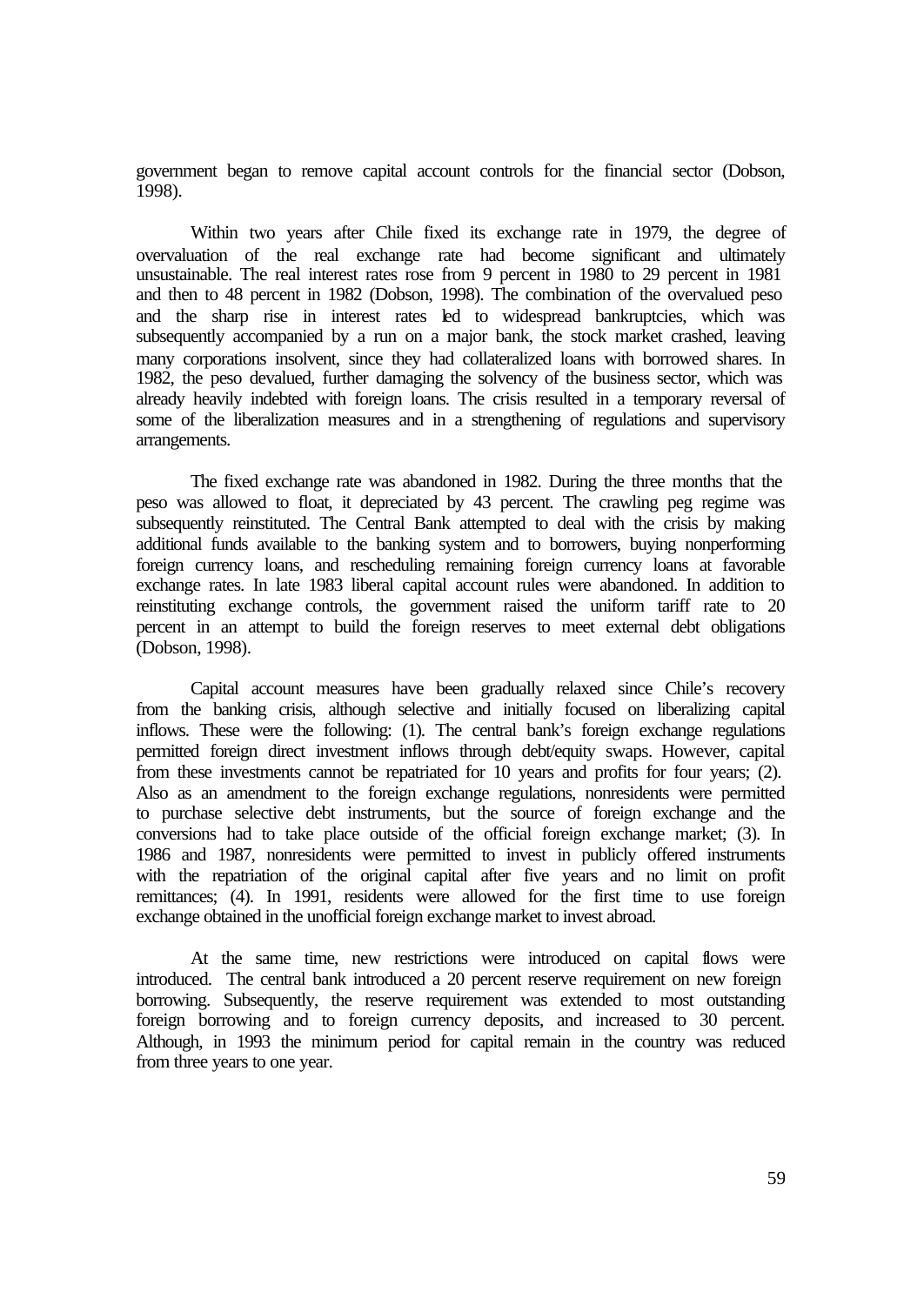*The Southeast Asian experience***.** Indonesia's experience with capital account convertibility has been unconventional. The capital account was liberalized prior to financial sector reforms. The capital account was liberalized as early as 1971, when the rupiah was made freely convertible, and a managed floating exchange rate indexed to a basket of currencies. It also had eliminated most controls on capital outflows while retaining controls on capital inflows. Prior to reform, monetary policy was based on interest rate controls at state-owned banks (interest rates charged by private banks and nonbank financial institutions were not controlled), credit ceilings, and access to central bank liquidity credits.

Financial reform, occurred in two stages. The first stage, in 1983, focused initially on establishing the financial markets, institutions, and instruments for a more marketbased system. Credit ceilings were eliminated, interest rate controls on deposit rates at state-owned banks were removed, and the modification of the central bank's liquidity credit program. Open market operations using regular auctions of central bank certificates (SBIs) became the main monetary instrument. New money market instruments (SBPUs or banker's acceptances) were introduced. The second stage, begun in 1988 and known as Pakto, focused on promoting competition in the financial sector. It permitted greater foreign participation in the financial sector through the licensing of new foreign banks and branches, created a level playing field for foreign and domestic banks, and permitted foreign participation in other types of financial institutions and in the insurance business; eased the requirements for becoming a foreign exchange bank; reduced the amount that state-owned enterprises were required to deposit in state-owned banks, and lowered the reserve requirement while raising minimum paid-in capital requirements. Measures to strengthen the regulatory framework for banking operations only started in 1995-96 when regulations were issued to upgrade the accounting standards to ensure compliance with prudential guidelines and to safeguard against excessive risk taking through derivative tradings.

The first phase of financial reforms in Indonesia did not involve banking system instability. However, soon after the 1988 reforms, the weakness in bank supervision and regulation and in banking solvency were highlighted when two private banks faced shortlived bank runs and liquidity problems that were controlled through lender-of-last-resort support from Bank Indonesia.

In 1988, Indonesia also liberalized payments and transfers for current international transactions and accepted the obligations of Article VIII of the IMF's Articles of Agreement. In addition, the selling of swaps in the foreign exchange market was liberalized.

Subsequently, in 1989, domestic banks obtained access to international markets, through the following: (1). eliminated quantitative limits on bank borrowing from nonresidents; (2). foreign direct investors were allowed to sell foreign exchange directly to commercial banks instead of through the central bank.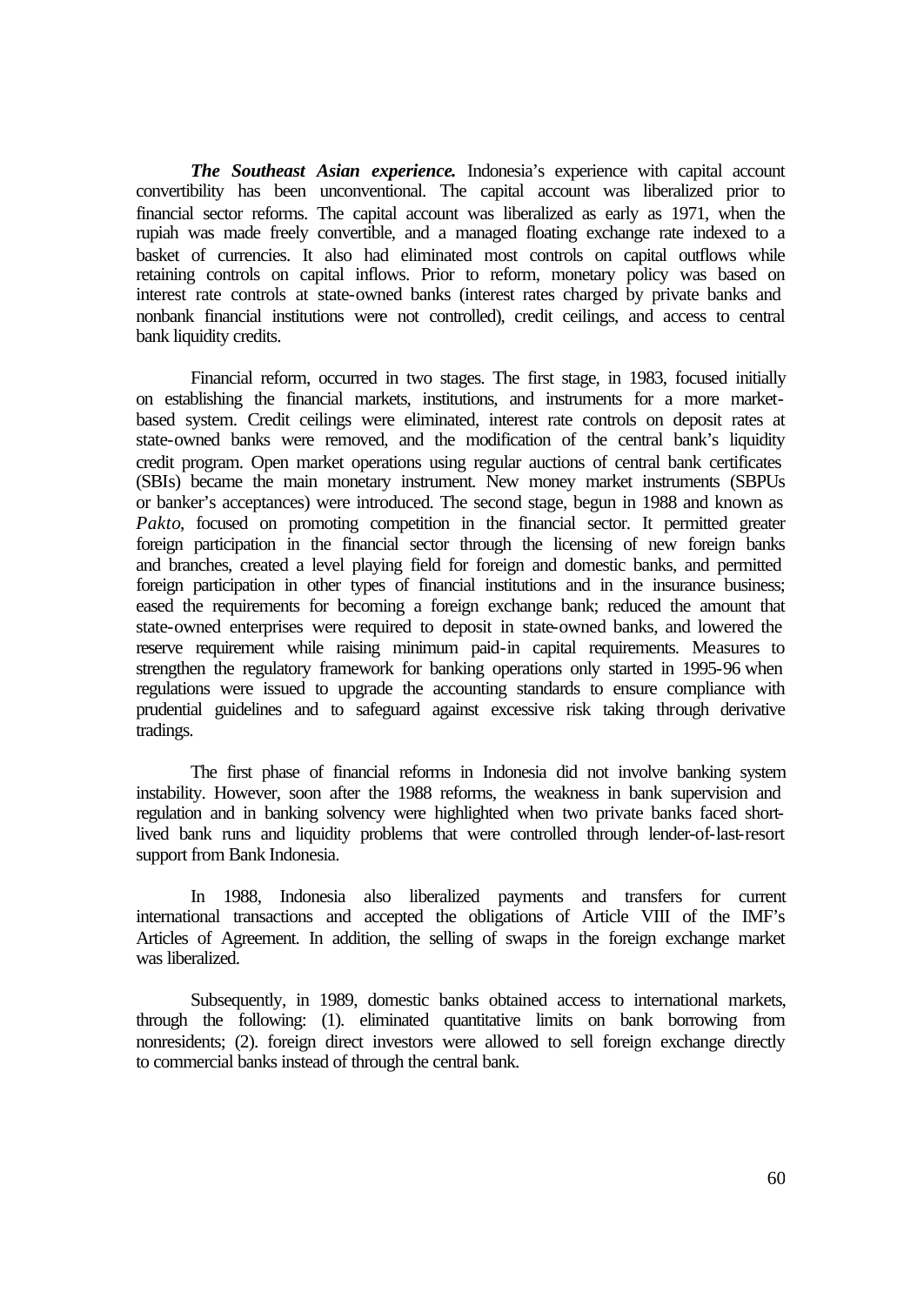During the 1990-1991 period, there were a mixture of liberalization measures and restrictive policies that were pursued by Indonesia. Concerned that the substantial inflows of foreign capital mainly in the form of commercial bank borrowing was excessive, it introduced stricter limits on the open foreign exchange positions of banks and reduced their foreign exchange swap positions as a percentage of their capital base. There was also a limitation on public sector borrowing from abroad, which remained in place until 1996. Nevertheless, Indonesian authorities continued to broaden arrangements for foreign borrowing by private entities. The sales of securities to nonresidents were permitted and foreign direct and portfolio investment through the stock market was liberalized.

Indonesia initially seemed poised to weather the 1997 Asian financial crisis because of stronger fundamentals, including a relatively smaller external current account deficit, and its decision to widen the trading band of the rupiah. However, after the depreciation of the Thai baht on 2 July 1997, pressures on the on the fixed rate at which the Indonesian rupiah was pegged mounted. And on, 14 August the rupiah was allowed to float. The Indonesian rupiah depreciated rapidly, exposing the underlying weakness of the financial sector. The Indonesian government announced in two instances, first, in November 1997 and in January 1998 that it was availing of IMF supported economic program. In the context of the IMF program, Indonesia is scheduled to undergo widespread structural reforms and a comprehensive plan to rehabilitate the financial sector.

Thailand already has a fairly liberal capital account since the 1970s, while financial sector reform lagged this process of openness (Khatkhate, 1998; Schneider, 2000). The passage of The Alien Business Law of 1972 and the Investment Promotion Act of 1977 expanded the sectors open to foreign investment and liberalized the screening requirement for such investments. Portfolio investments were treated liberally although exchange controls applied to the repatriation of interest, dividends and principal. Likewise, foreign borrowing could be conducted freely but had to be registered with the Bank of Thailand. In 1992, the Bangkok International Banking Facility (BIBF) was established, which greatly eased access to foreign financing and expanded short-term inflows. And in 1995, the Provincial International Banking Facility was established, which can extend credit in foreign currencies funded from overseas.

Meanwhile, Thailand accepted the obligations of IMF Article VIII in 1990, which liberalized the payments and transfers for current international transactions. Further liberalizations also occurred, such as the removal of limits on the amount of foreign exchange that could be purchased, brought in, or taken out of the country; the broadening of the uses of nonresident baht accounts and resident foreign currency accounts.

One notable exception was the control on capital outflows, which was subsequently liberalized gradually starting in 1990 when commercial banks were allowed to lend limited amounts to nonresidents in foreign currency. The following year and in 1994 (when the ceiling was raised), Thai residents were permitted to invest abroad or to lend limited amounts to companies that are at least 25 percent Thai-owned.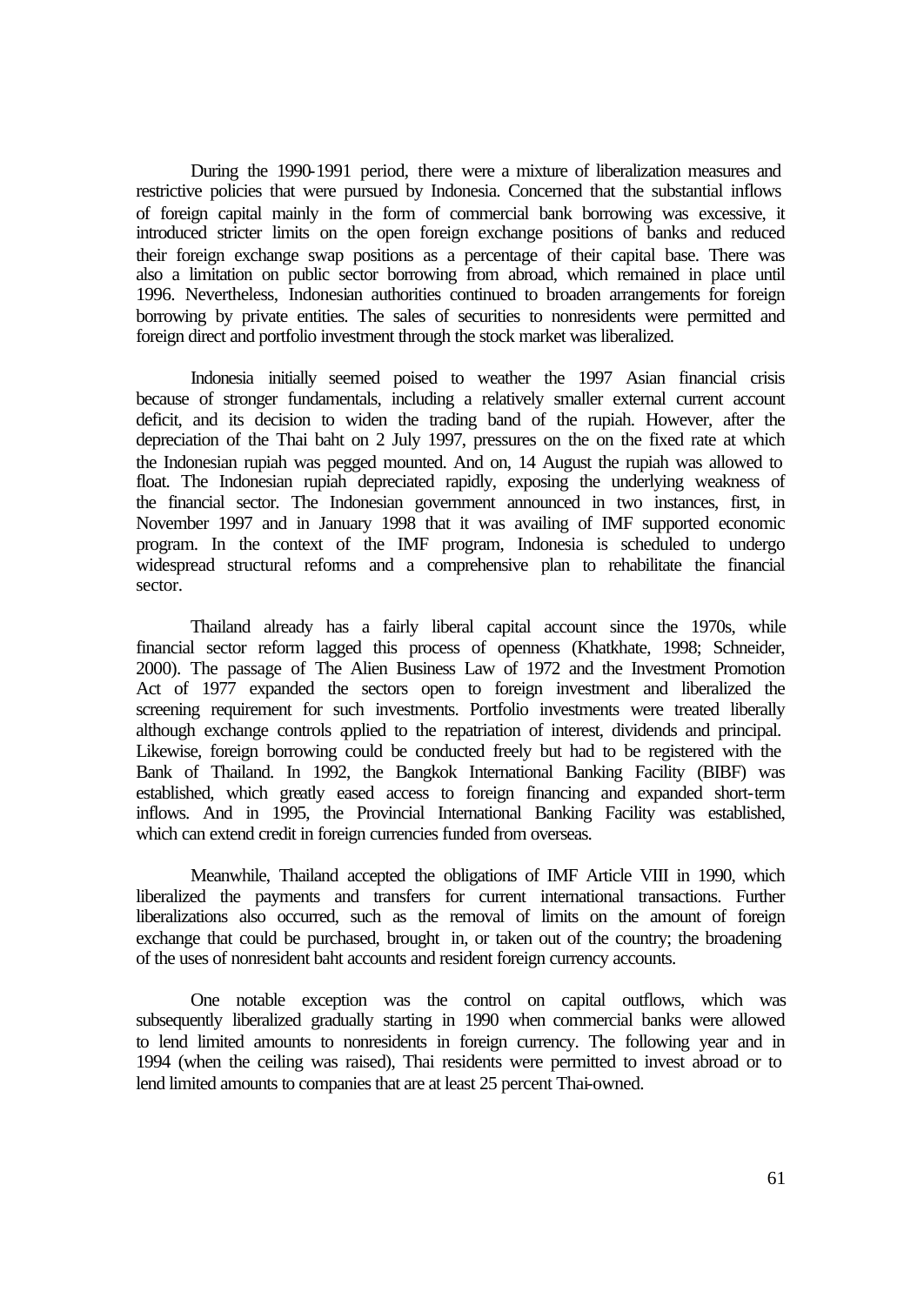Domestic financial market reforms focused initially on the development of the stock market with the establishment of the Securities Exchange of Thailand in 1975 and the amendment of the Securities Exchange Act in 1984. Interest rates and credit controls were liberalized gradually, and in 1992 the ceilings on savings deposits and lending rates were removed.

The composition of capital flows evolved over the period and appeared responsive to incentives for attracting flows. Net portfolio flows became more important due to reforms in the Thai stock markets, the establishment of the BIBF, including the high positive interest rate differential. Consequently, short-term net inflows reached 60 percent of total capital inflows in 1995. This prompted Thai authorities to restrict capital inflows by imposing 7 percent reserve requirement on banks' nonresident baht accounts.

In 1996 in the face of an appreciating real exchange rate, capital inflows and exports declining sharply, economic growth and investment levels deteriorated. Moreover, the high exposure to the property sector and inadequate loan provisioning exposed the financial sector to vulnerabilities. In addition, the high interest rates stance to counteract the flows aggravated the solvency and liquidity position of banks.

When the baht devalued on 2 July 1997, the prolonged defense of the baht had caused foreign exchange reserves to drop. The eventual depreciation resulted in nonperformng loans, which was already high to further increase, and with external debt at over 40 percent of GDP culminated in a banking crisis. And, on 5 August 1997 Thailand agreed to an IMF rescue package in the amount of US\$17.2 billion (Dobson 1998).

Malaysia accepted Article VIII obligations in 1968. Malaysia has always had a relatively open capital account since the 1970s. Since the mid-1980s portfolio inflows have been free of restrictions, and bank's foreign borrowing and lending in foreign exchange has been free (except for net foreign exchange open position in limits). Residents' foreign currency borrowing is subject to limits that require approval if they are to be exceeded (Schneider, 2000).

Financial sector reform in Malaysia followed a severe financial sector crisis in the early 1980s. The central bank of Malaysia reformed its export refinance scheme, reduced liquidity and reserve requirement ratios of commercial banks to lower their costs of funds, created investment funds to shift bank lending out of real estate, introduced more flexible interest rates, abolished deposit rate controls, and encouraged the establishment of a secondary mortgage market (Dobson, 1998).

In the early 1990s, Malaysia faced large inflows of foreign capital, comprising both short- and long-term capital. The significant increase in short-term inflows (which rose from 5.3 percent to 8.7 percent of GDP in 1993), induced mainly by a high interest rate differential and expectations of a ringgit appreciation, increased concerns regarding sustainability and stability.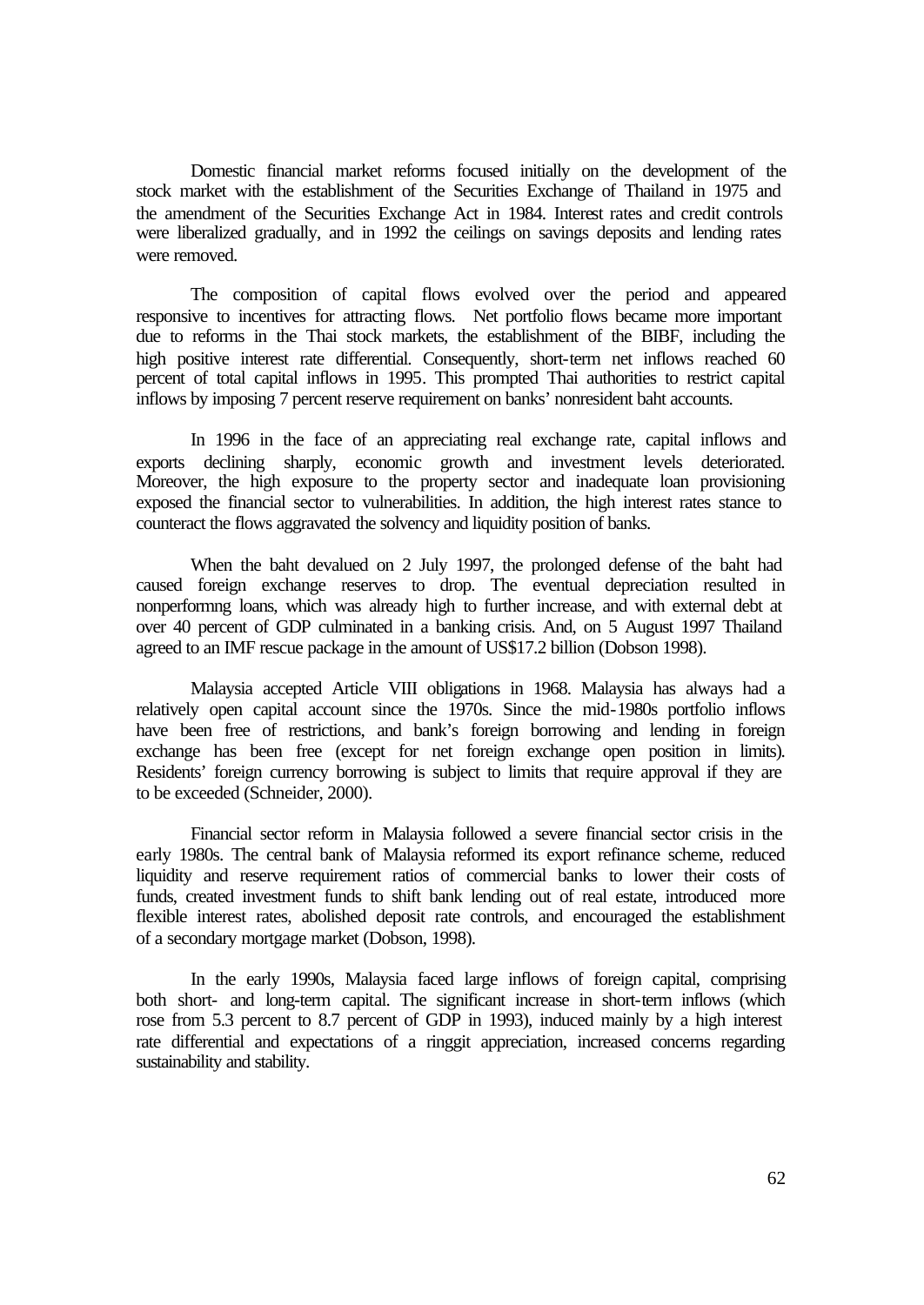In 1997, in the midst of a financial crisis, Malaysian authorities initially tried to break the link between onshore and offshore rates by setting limits on ringgit non-trade related swap transactions with non-residents, but these reinforced large interest interest rate differentials and induced greater outflows. Consequently, Malaysian authorities decided to implement direct exchange and capital control measures in September 1998. These sought to contain ringgit speculation and the outflow of capital by eliminating the offshore ringgit market (Schneider, 2000).

#### **Exchange Rate Arrangements and the Impossible Trinity**

Two important mechanisms to address the impossible trinity theorem are to adopt a truly flexible exchange rate regime or to subordinate the domestic monetary policy to the demands of maintaining the fixed exchange rate with the anchor country.

*Flexible exchange rate.* It is generally accepted that developing countries with thin and underdeveloped financial sectors are not yet ready for truly flexible exchange rate regimes and not just dirty floats in the context of greater financial liberalization and integration. Drawing from the interest parity condition, changes in the expectations of current and future domestic and foreign interest rates as well as changes in the expected exchange rate in the far future will affect the exchange rate today. This means that the exchange rate can change without any change in the current domestic interest rate. It also means exchange rate volatility when the financial system is thin and underdeveloped. Moreover, the problem of exchange rate overshooting can occur especially in an emerging market. Large changes in the exchange rate can have large negative effect on the economy, both on the asset side and on the production side. On the other hand, attempting to stabilize the exchange rate in the face of changed expectations would involve volatility in the domestic interest rate. Large movements in the interest rate would also have adverse impact on the economy. Thus, controlling an economy could be more difficult under a truly flexible exchange rate in an emerging economy with a still thin and underdeveloped financial sector. (See Blanchard, 2000, pp.409-410.)

*Currency union.* Thus, the other extreme option is to peg the exchange rate and follow the dictates of the anchor country or to a supra-national monetary authority. However, the Europeran Union countries provide a rich history of the problems of exchange rate and monetary coordination. From the the Hague summit of the EEC heads of states in 1969 when they made monetary integration an explicit EEC goal (Arestis, McCauley and Sawyer, 1999) to the launching of the euro and the establishment of the European Central Bank, Europe experienced failed attempts at exchange rate coordination towards greater fixity in the intra-European exchange rates as well as greater monetary stability. They include the "snake" as well as the "snake in the tunnel" in the early 1970s and the European Monetary System in the 1980s.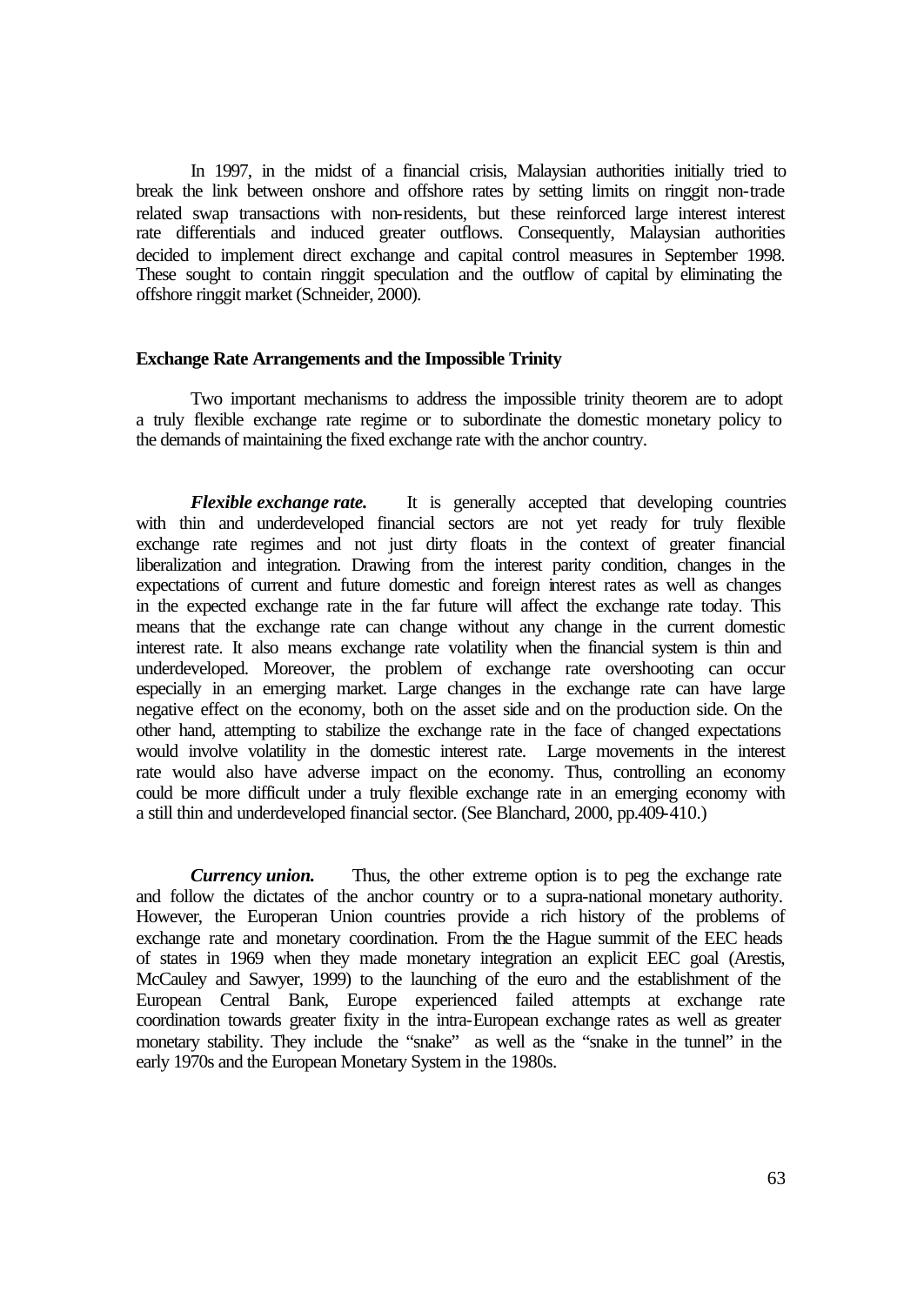The snake was the first attempt toward the ultimate introduction of one European currency by narrowing the mutual exchange rate margins among the European Economic Community members. It became a "snake within a tunnel" by April 1972 a few months after the devaluation of the dollar vis-à-vis the German deutschmark in December 1971. The snake in a tunnel means that the intra-European exchange rate fluctuations are narrower than the fixed margins (the tunnel) vis-à-vis the US dollar. The snake did not really move the process toward greater monetary integration because it was established during the period when capital control measures were in fact strengthened in Europe in order to prevent an unwanted appreciation of the European currencies vis-à-vis the US dollar and thus lose export competitiveness and European jobs (Bakker, 1996, pp.113- 116). The snake collapsed and transformed into a Deutschmark zone with the withdrawal of the sterling, lira, French franc and the (Irish) punt (Arestis, McCauley and Sawyer, 1999).

The other notable exchange rate arrangement was the Exchange Rate Mechanism (ERM) under the European Monetary System (EMS). In addition to the establishment of a monetary unit (Ecu) and the provision of credit financing, the ERM has a complicated mechanism of adjustments of the parity grid and divergence indicator. "The parity grid tied each currency to every other currency in a system of mutually agreed exchange rates. When one currency diverged from parity, all other exchange rates also diverge, hence all countries must respond through intervention to re-establish parity" (Arestis, McCauley and Sawyer, 1999, p.20). What differentiates the ERM in principle from the standard fixed exchange rate systems under the IMF is that there is symmetry in the ERM while the affected country with divergence from parity had the sole responsibility to adjust under the standard IMF adjustment programs. Nonetheless, in reality, the bulk of the adjustment in the ERM remained with the high inflation members devaluing their currencies vis-à-vis other ERM member currencies during 1979-1987 when there were eleven (11) realignments within the ERM.

The new stage in the ERM occurred with the hard pegging of the member countries among their currencies after 1987. However, as the EMS currency of 1992- 1993 shows, hard pegs become vulnerable to currency attacks when there is internal inconsistency in the macroeconomic regimes of the member economies.

In summary, the experience of the European Union countries through the years indicate the instability of exchange rate parity systems when there is no full coordination of monetary and other macroeconomic policies among the member states. This is another of the incompatible trinity theorem especially in the early 1990s when there was virtually free flow of capital in the Union. As indicated in the Euro zone, maintenance of parities in the Euro zone necessitated stringent restrictions on the monetary and fiscal policies of the member countries. In short, monetary independence had to be compromised.

The loss of monetary independence to maintain fixed exchange rates is exemplified by the conditions set for membership in the "Euro zone" of the European Monetary Union. (The euro is the new single currency of the European Union.) The conditions include ceilings on the budget deficit as a ratio of GDP, overall government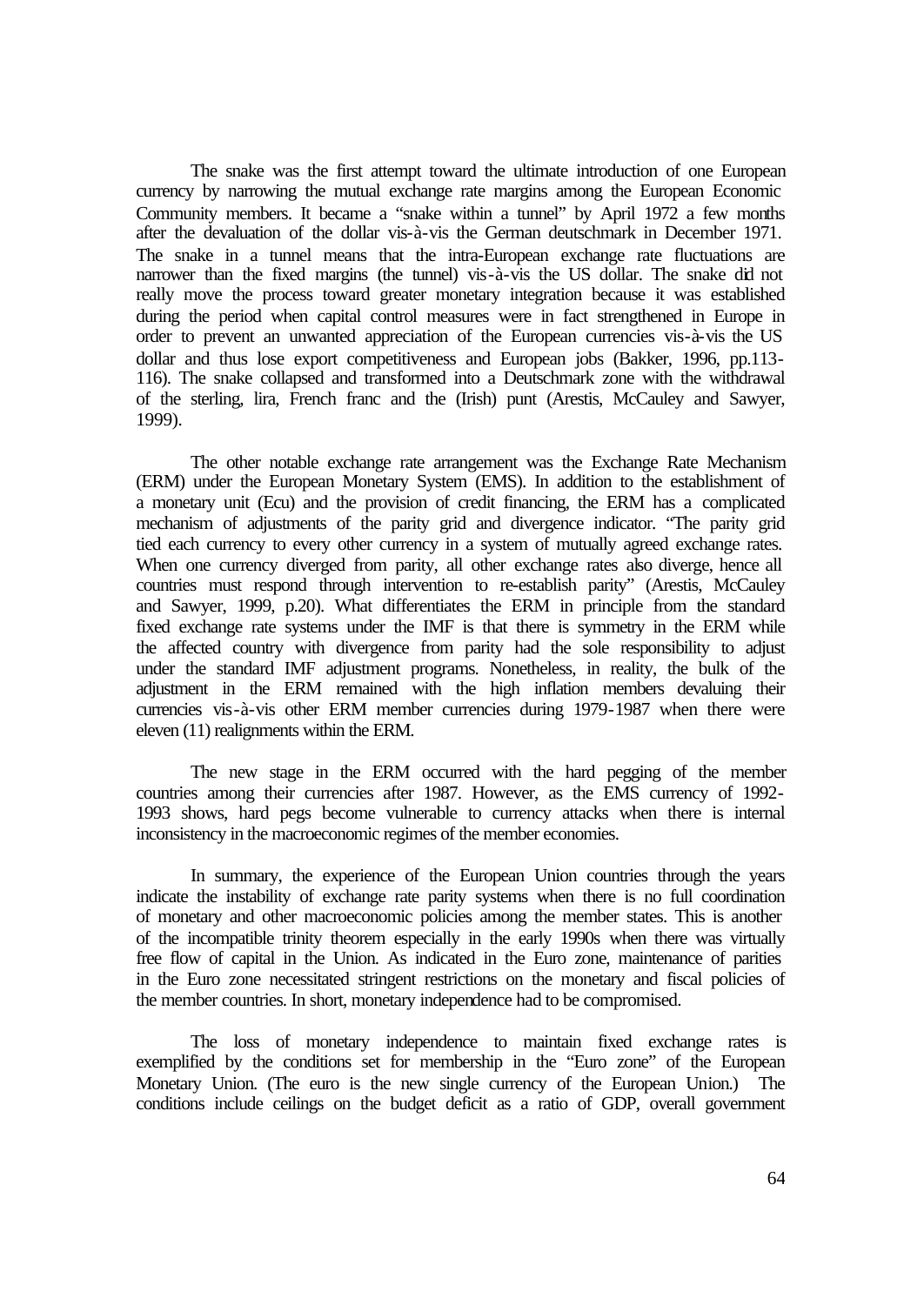debt as a ratio of GDP, long term interest rates relative to the average of the three countries with lowest inflation rates, inflation rate relative to the average inflation rate of the three countries with lowest inflation rate. In addition, the European System of Central Banks and the European Central Bank would assume responsibility for monetary policy in the Euro zone. These conditions are in effect restraints on the macroeconomic policy regime of the member countries in the Euro zone.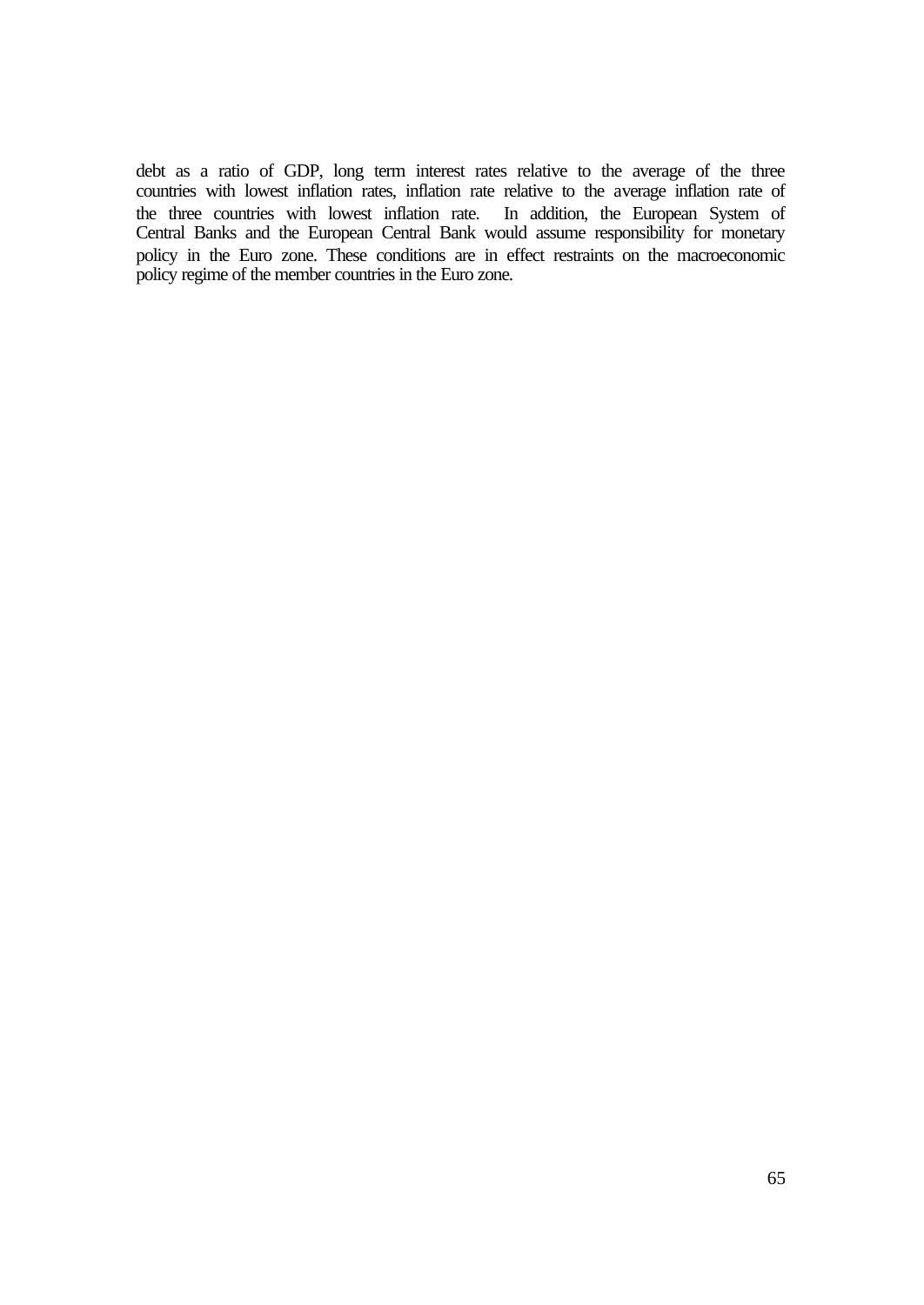# **IV Summary and Concluding Remarks: Key Lessons and Implications**

The essence of financial liberalization and integration is increased capital mobility and relatively open capital accounts. Most of the developing APEC member economies became more financially integrated with the rest of the world during the past one and a half decades. Much of the foreign capital that went to emerging markets went to APEC member economies. Indicative of the surges in capital inflows to the developing countries in the region are the high ratios of net capital inflow as a ratio of GDP during the latter 1980s and early 1990s. Thus, for example, the average ratio of net capital flows to GDP during 1990-1994 was 10 percent in Thailand and Malaysia, 6 percent in the Philippines and 3.9 percent in Indonesia (Leung 1998). The major sources of the capital flows are APEC member economies themselves, especially Japan, the US and the Asian NIEs. This is related to some extent to the economic restructuring in the region, sometimes poetically described in terms of the "flying wild geese" pattern.

There are acknowledged benefits from financial liberalization and integration, including greater access to the world capital market at lower interest rates thereby encouraging higher rate of investment, as well as the long term advantages from financial development, risk diversification and efficient provision of financial services (Le Fort and Budnevich 1997). However, there are also attendant macroeconomic and banking challenges and risks from open capital accounts as a number of crises involving both developing and developed countries bring out.

At the heart of the macroeconomic challenges is the so-called "incompatible trinity" of monetary independence, capital mobility and fixed exchange rates. Sooner or later, the incompatibility of the three eventually leads to currency crises as the recent East Asian crisis attests. Corollary to this is the short-lived effectiveness of sterilization efforts and the rising opportunity cost of such sterilization efforts that, in a number of ASEAN countries included a tight fiscal policy in order to minimize the inflationary effect of capital inflows. Estimates of offset coefficients in a number of East Asian countries are also high (e.g., Leung 1998), suggesting that the higher domestic interest rate resulting from the sterilization efforts ended up encouraging further capital inflows that further exacerbated the problem of macroeconomic management. At the same time, however, a currency appreciation attendant to a surge in capital inflow under a flexible exchange rate regime was largely anathema to Southeast Asian countries that have been pursuing export-oriented industrialization.

The problems with the European "snake in a tunnel" exchange rate system in the 1970s stemmed in part from the "incompatible trinity". Such was also the case during the EMS 1992-1993 crisis. The latter also brings out the vulnerability of members in a currency bloc when there are significant macroeoconomic shocks from the anchor country.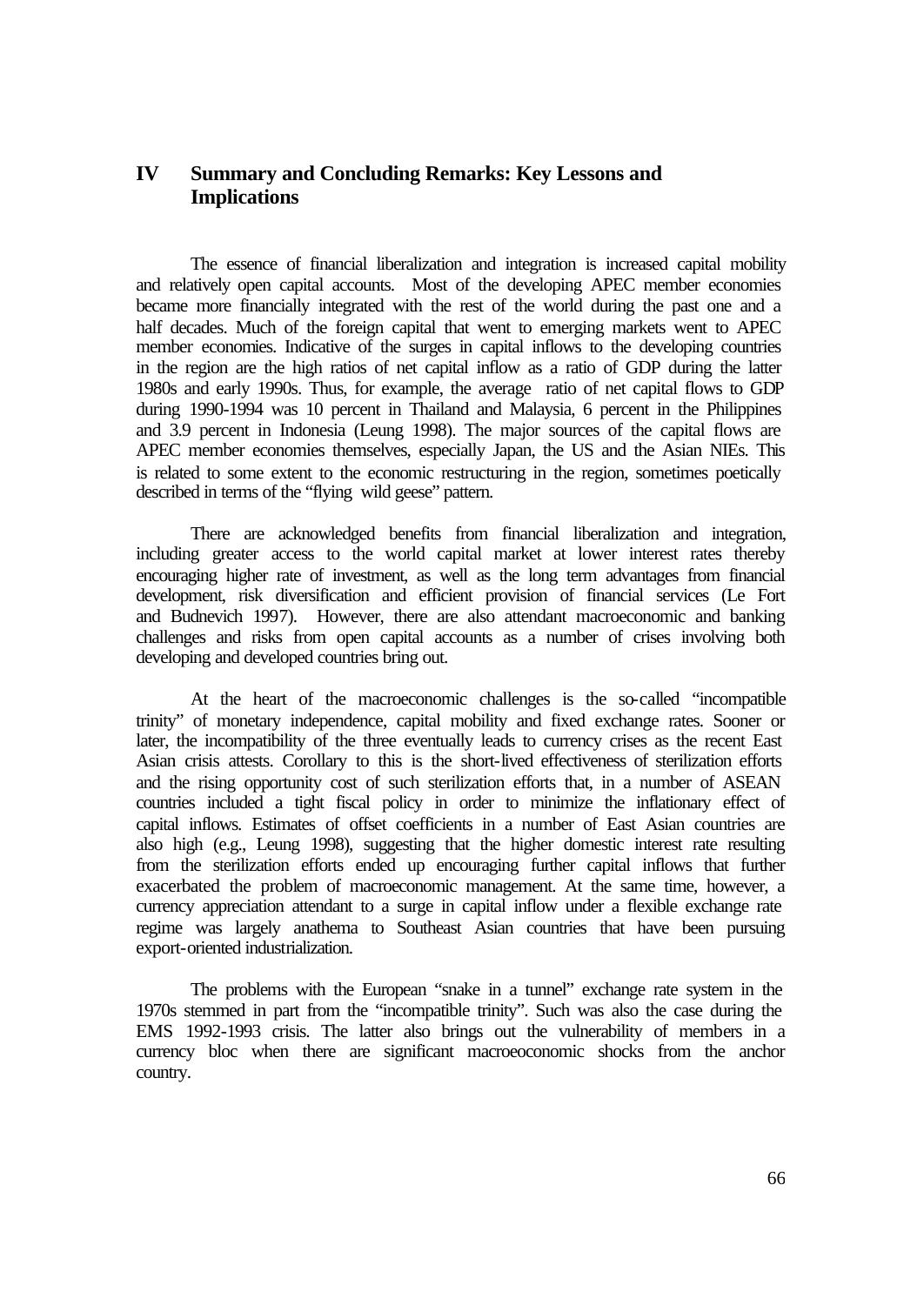Not only does capital mobility pose challenges to macroeconomic management, it also poses systemic banking risks. Explicit or implicit insurance to (deposit) liabilities of banks tend to encourage banks to be more aggressive in their intermediation efforts between the foreign capital market (primarily through their foreign borrowings) and local firms (especially those without access to the world capital market except at tremendous interest rate premium and transactions costs). The recent East Asian crisis is acknowledged to stem in part from the rise in systemic banking risks arising from open capital accounts in the face of relatively weak prudential regulations. The Chilean currency crisis in the early 1980s also resulted in part from the lack of effective supervision and regulations of banks, which at that time were owned mainly by large private conglomerates, called *grupos,* and which had large grupo-related loans. The access to international financing exacerbated the bias for "unbridled self-lending".

Clearly, the policy question is not one of "to integrate or not to integrate" but rather to define a strategy of financial integration, so as to manage the risks and optimize the benefits from financial integration. The contrasting experiences of the European Union, Chile and East Asia provide lessons and implications for the choice of the strategy of financial integration in the country and the region.

*Lessons.* The survey of the historical experiences and of the analytic literature on the macroeconomic challenges of financial liberalization and integration bring out the following key lessons:

- Maintenance of a currency peg in the face of imprudent fiscal and monetary policies on the one hand and open international capital account on the other hand is a great recipe for an eventual currency crisis within a short span of time. As in the case of the Southern Cone (i.e., Chile, Argentina, Uruguay) experiences of the late 1970s and early 1980s, comparatively very high domestic real interest rates attract surges in capital inflows (a lot of it foreign borrowings of local residents), thereby raising domestic inflationary pressures and aggravated by the monetization of large fiscal deficits. There result real currency appreciation and a decline in the countries' international competitiveness, ballooning current account deficits, and an eventual payments crisis and currency crash.
- In the face of an open capital account and financial integration, maintaining fiscal (and macroeconomic) prudence is not enough to sustain a currency peg. Prudent macroeconomic management that leads to low inflation reduces the risk premium on a country, thereby encouraging greater capital inflows in response to a monetary policy that results in domestic interest rates significantly higher than foreign interest rates. As the recent East Asian crisis showed, the high domestic interest rate and currency peg despite the capital inflows encourage substantial unhedged and generally short-term foreign borrowing and, concomitant to the overheating of the economy, increased investments in riskier and longer-term projects and in nontradeable sectors. The cumulation of such investments financed by short term funds increasingly make the domestic economy more vulnerable to negative external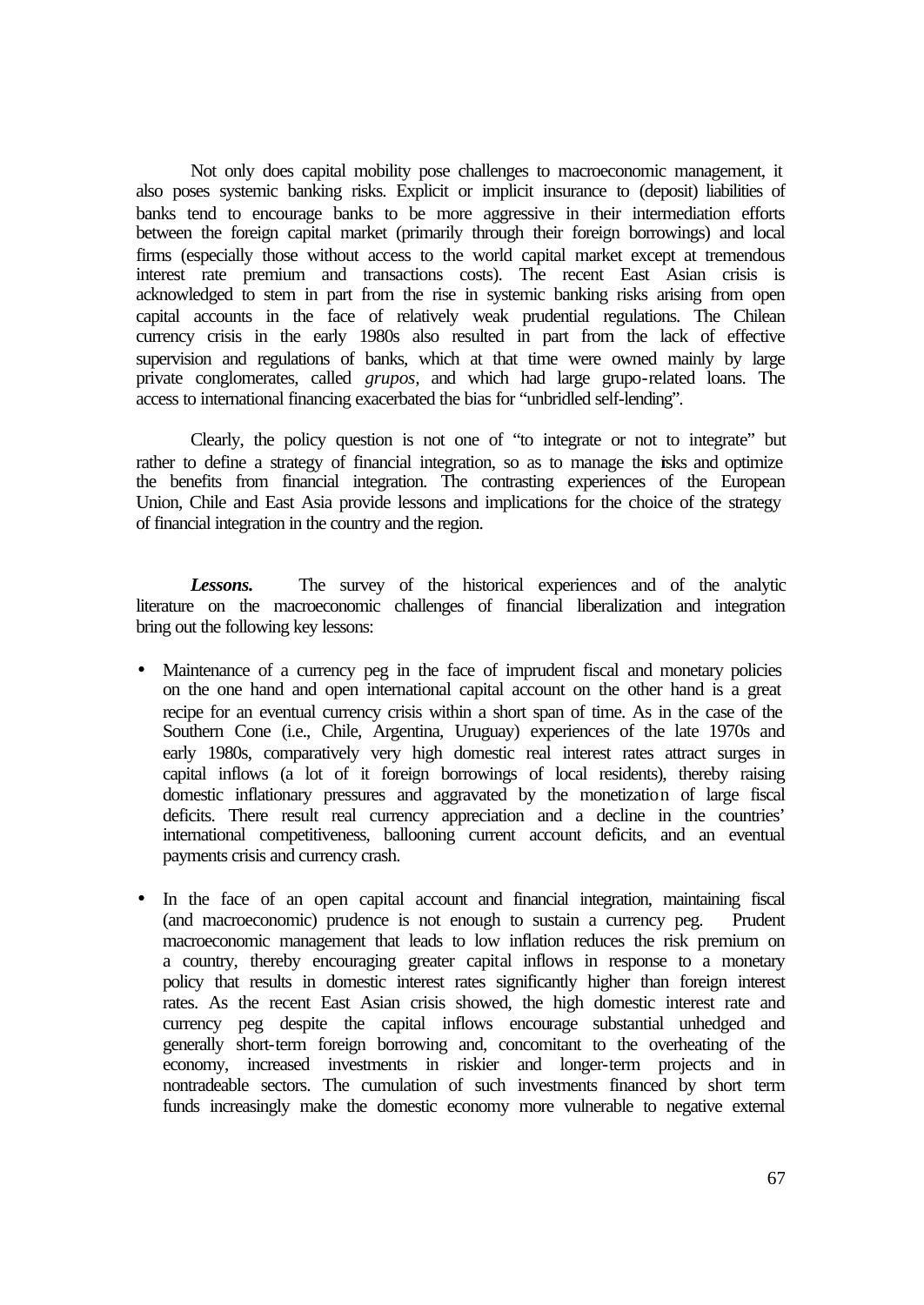shocks such as a significant increase in world interest rate or a substantial fall in exports, and ultimately to speculative attacks on the domestic currency. An important lesson here is that a country that is financially integrated with the rest of the world and which has good credibility in its fiscal management cannot pursue an independent monetary policy and a currency peg for long without sowing the seeds for an eventual currency crisis.

- Similarly, regional currency pegs or currency areas are a breeding ground for currency turmoil unless there is full coordination of monetary and other macroeconomic policies among the member countries. As the EMS crisis of 1992- 1993 suggests, inconsistency between the macroeconomic regime of the anchor country and the macroeconomic needs of the other members of the currency area would invite speculative attacks on the currencies of the members in the currency area. Maintaining exchange rate parities within the currency area necessitates the loss of monetary independence of the member countries in favor of the lead or anchor country or meeting the rigidly fixed rules on macroeconomic management as is the case under the euro zone.
- The European Union, has decided on a path of fixed exchange rates, and indeed a common currency—the *euro*--among the members of the Union, despite the earlier troubles with the snake and the speculative currency attacks in 1992-1993. This is expected of an economic and monetary union, with a surpranational central bank. Given the free flow of capital and people in the EU, a flexible exchange rate regime could introduce market and policy uncertainty as well as potentials for discredited "beggar thy neighbor" policies. Being under a fixed exchange rate system, the EU member countries must necessarily subordinate national fiscal and monetary policies to the regional institutions or to the policies of the anchor economy (ies), primarily Germany.
- Chile (and also Colombia) provides a case of "gradual and limited financial integration" (Le Fort ad Budnevich 1997). Chile (and Colombia) deliberately provided "sand in the wheel" of international financial flows into the country in order to minimize…" interest rate arbitrage, destabilizing speculation, bubbles and overshooting behavior of asset prices…" (Le Fort and Budnevich 1997). This Chilean policy is a reaction to the excesses of the late 1970s which eventually led Chile to succumb to a serious balance of payments crisis in the early 1980s. In addition, Chile imposed stringent prudential regulations, including greater transparency on bank loans and the state of health of banks
- Thus, capital controls can be, and have been, used successfully as a tool for the macroeconomic management of capital flows but only on a temporary basis. Malaysia used them; France used them. In both cases, capital control measures were a complement to the other macroeconomic measures to temper capital inflows (Malaysia) or outflows (France, Malaysia). Chile used them on a longer- term basis and appeared, on the whole, to have succeeded in influencing at least the composition of capital inflows and in providing some leeway for monetary independence. It is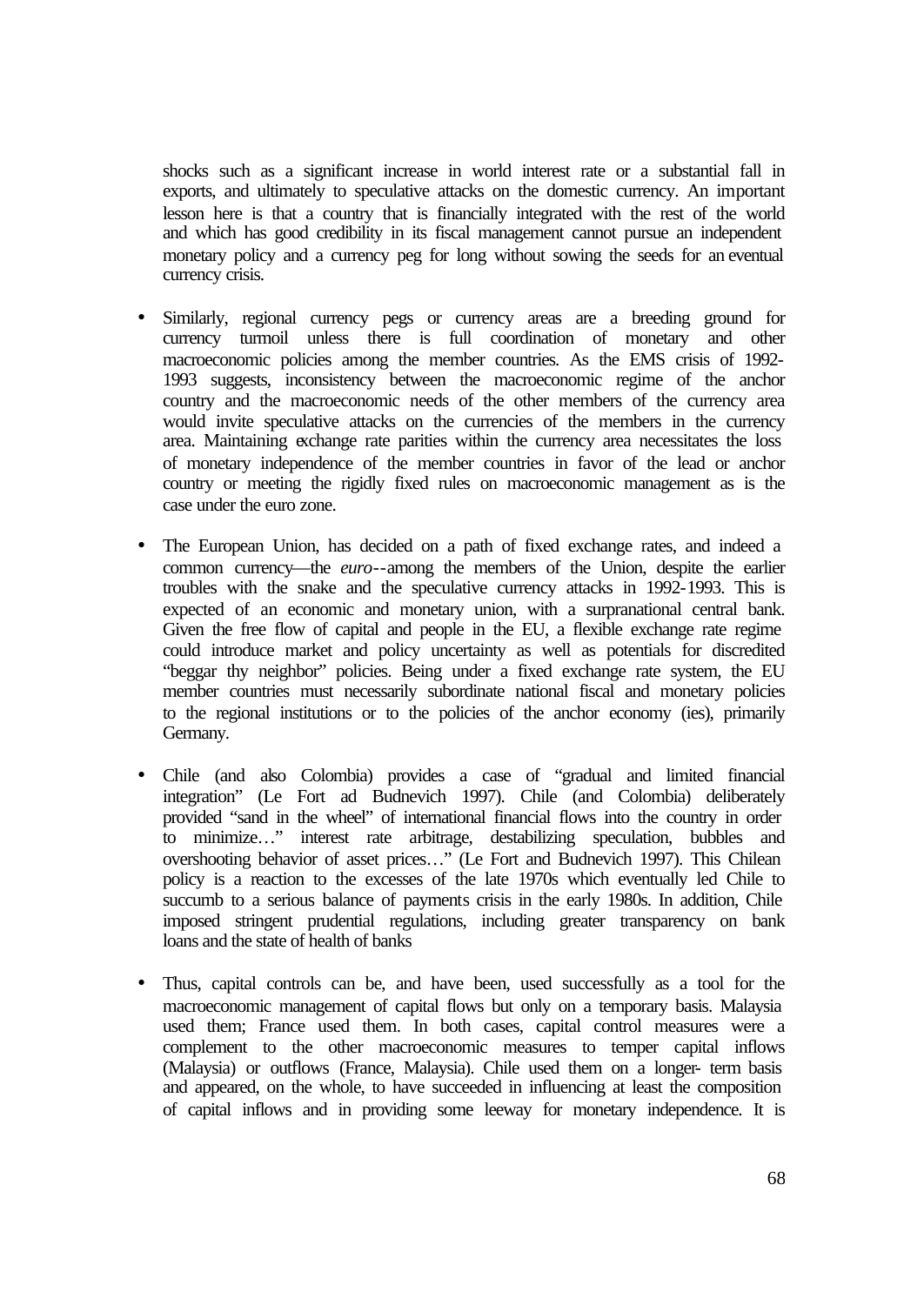clear, however, that capital controls are not a panacea or a substitute to sound macroeconomic policies, not too overly rigid exchange rates and strengthened prudential regulations. Equally important, a successful management of capital control measures requires a technically-competent machinery or central bank that can monitor and make appropriate adjustments in the measures in the light of the dynamic changes in the domestic and foreign financial markets. Thus, capital controls are an appropriate component of the arsenal of macroeconomic measures that a country, especially a developing country without a fully developed financial sector, can use in managing the macroeconomic challenges of international capital flows. Nonetheless, capital controls may need to used only sparingly and temporarily, or where on a longer term basis similar to Chile, adroitly, flexibly and in tandem with sound macroeconomic policies and strong prudential regulations.

- Apart from fixed exchange rates under an optimum currency concept and from putting "sand in the wheels" of international finance, the third policy option in the face of increased financial integration is to adopt a flexible exchange rate. Standard macroeconomic texts bring out that it is under flexible exchange rates that a country's central bank can have some measure of independence from the rest of the world. However, it is generally acknowledged that a truly flexible exchange rate requires a well-developed financial sector which developing countries like the Philippines do not have. Under a freely flexible exchange rate, exchange rates can change from changes in expectations on future interest rates, which can mean exchange rate volatility when the financial system is thin and underdeveloped. Moreover, exchange rate overshooting can occur. Large changes in the exchange rate can have large negative effect on the economy. At the same time, stabilizing the exchange rate in the face of changed expectations involve volatility in the interest rate which can also have adverse impact on the economy. Thus, controlling an economy could be more difficult under a truly flexible exchange rate regime in an emerging economy with a still thin and underdeveloped financial sector.
- The East Asian crisis has brought out once more the issue of the appropriate sequencing of liberalization. The general consensus in the literature is that the sequence of liberalization should preferably be domestic real reform first, followed by domestic financial sector reform, then the external trade sector reform, and finally the liberalization of the capital account (Brooks and Oh, 1999). While there are significant differences in details, most countries have largely followed the broad strategy of liberalization in at least one important aspect; that is, liberalization of the capital account was usually the last to be undertaken. Nonetheless, the historical experience has been mixed in part because the liberalization process has tended to be incomplete in most cases. What the East Asian crisis brought out with respect to the sequencing of liberalization issue are two aspects which were not highlighted before; i.e., the importance of domestic financial institutional and regulatory environment and capacity before full blown capital account liberalization, and the greater bias for liberalization of long term capital flows before short term flows. Specifically, strong prudential regulations, supervision and monitoring of the financial sector is an important prerequisite before any headlong rush to full liberalization of the capital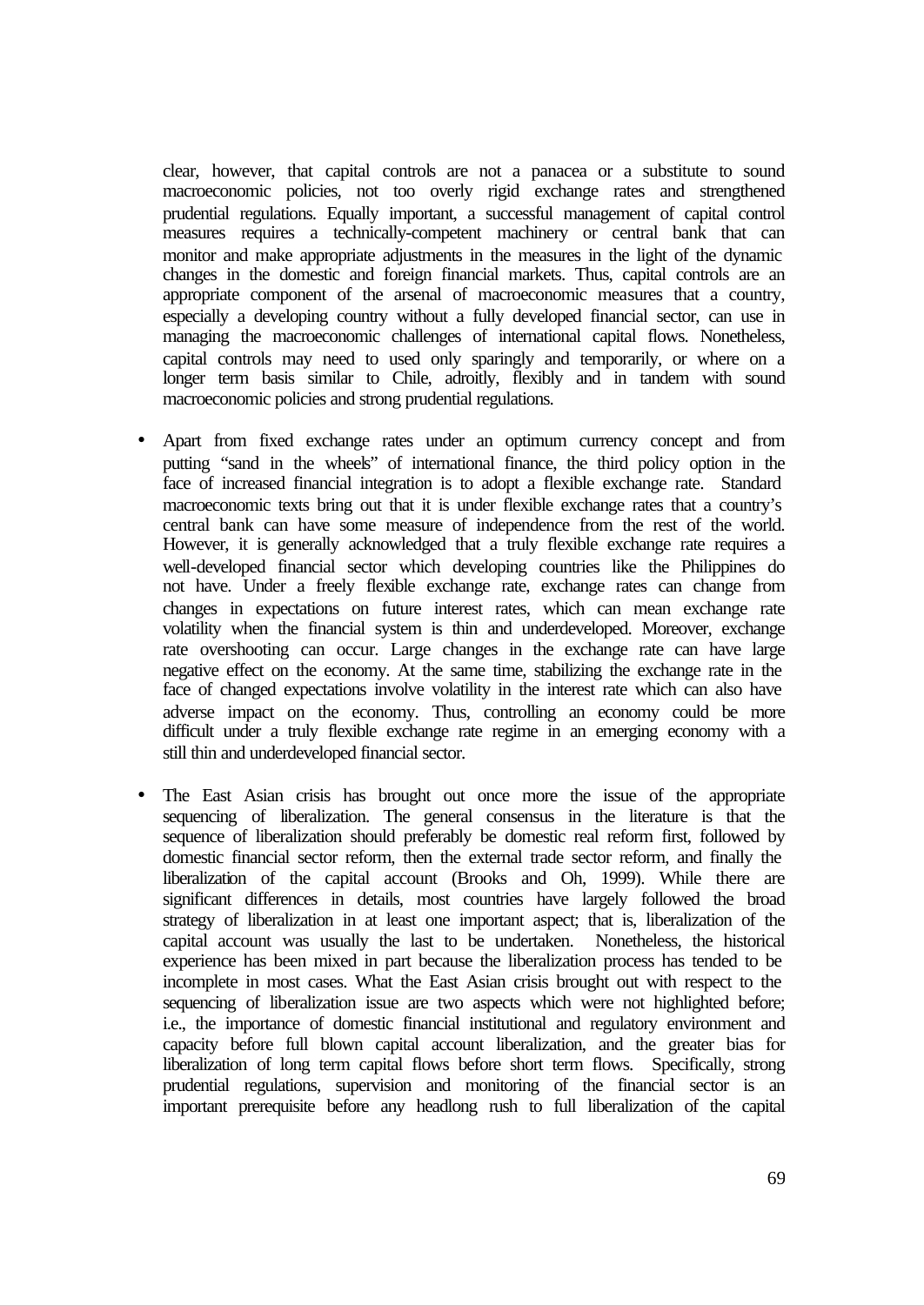account. Reisen (2000) points to regulatory distortion in the international financial system that give an undue bias in to short -term interbank loans and to bank loans to hedge funds for example. Yet these two short term capital flows are the most volatile and contributed to the East Asian "bubble" and eventual currency and banking crisis. At the same time, the bias for short term foreign loans in the East Asian crisis was encouraged in part by restrictions on foreign direct investments and other long term flows (e..g, bonds, equities) as against the more liberalized short term capital movements (Shigehara, 1999).

*Implications*. In view of the discussion above, the implications for the Philippines are as follows:

- A bias for a floating exchange rate. This is likely a relatively dirty float rather than a truly flexible exchange rate regime. As indicated earlier, the Philippines does not yet have a well-established and deep financial sector that offers the wide array of exchange risk management instruments at reasonable cost. This means that the Central Bank cannot likely have a totally hands-off policy in the foreign exchange market. Thus, Central Bank intervention can be expected to intervene in the foreign exchange market primarily mainly to prevent exchange rate overshooting and large exchange rate fluctuations but not to "lean against the wind". Note that this kind of dirty float is rather different from a dirty float that largely follows a currency basket approach to exchange rate determination or to a policy of real exchange rate targeting. The bias for a more flexible exchange rate regime, however somewhat dirty rather than a totally clean free float, forces the market participants to take cognizance of exchange rate risks, encourages the development of exchange risk management instruments by the market, and allows for some independence in the determination of the country's monetary policy.
- The critical importance of strong prudential regulations, supervision and monitoring. This also includes greater transparency and disclosure requirements on the banks and other financial institutions. This is important either under a fixed exchange rate regime or under a flexible exchange rate regime. This is critical as the country deepens its financial linkages with the rest of the world. Much of that strengthening of the prudential environment would involve moving towards international best practice in banking, regulations and monitoring approaches.
- Improvement in corporate governance. This involves not only financial institutions but also of borrower firms. As the country deepens its linkages with the rest of the world, it is likely that more and more Philippine firms would seek out foreign funds directly rather than through banks. Thus, unless the foreign funds are well utilized by the firms, the country could be exposed to greater risk. Improvements in corporate governance can be expected to be a long process that may involve changes in societal relations. Nonetheless, well performing banks and stock market, acting as outside monitors on borrower firms, can provide the impetus for improvements in corporate governance. The government can also provide some pressure for improvements in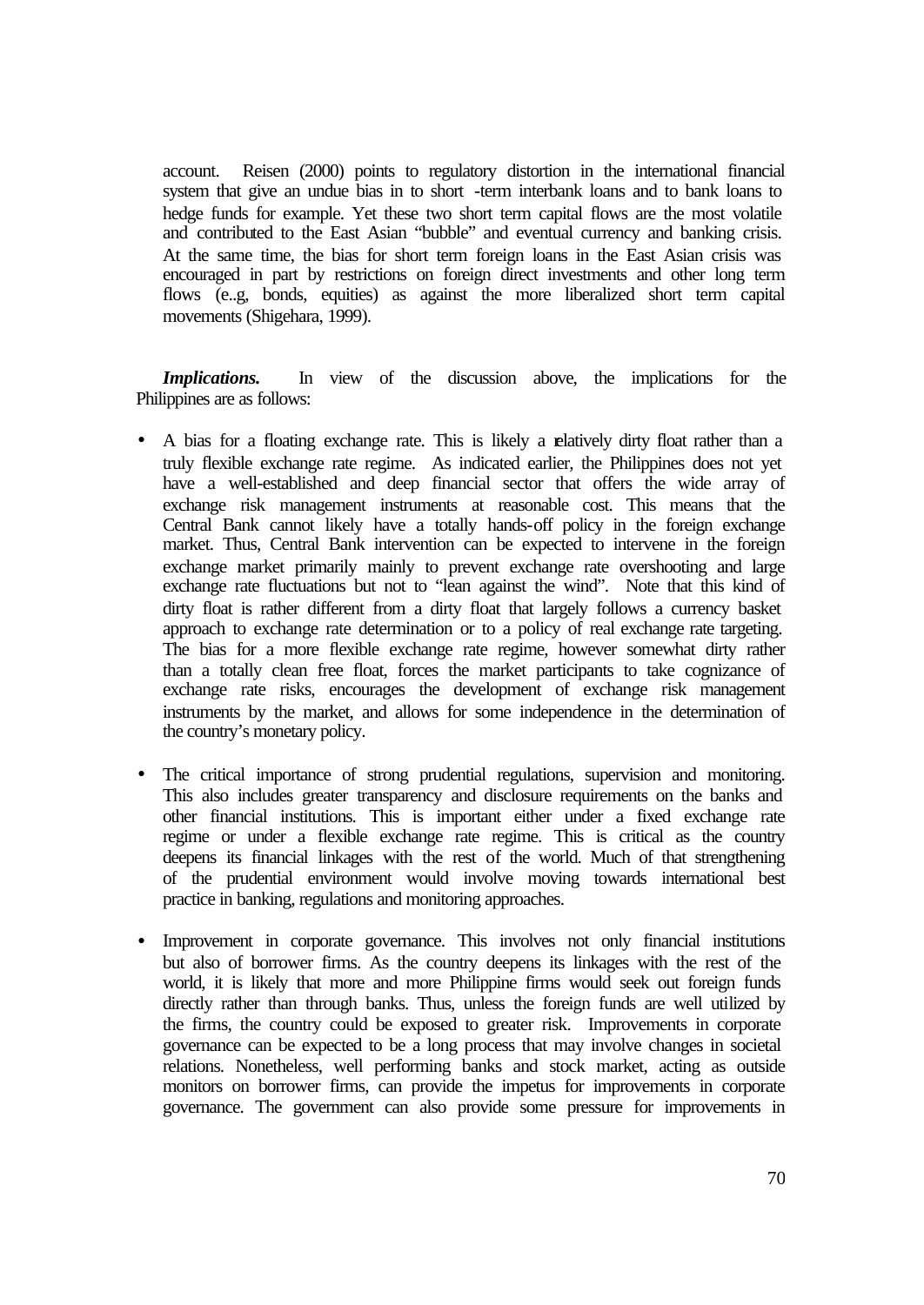corporate governance. This can be done, for example, by requiring firms that want to borrow abroad directly to meet some quality criteria, such as a minimum rating as was the rule in Chile in the 1990s.

- Chile's rule that firms or financial institutions borrowing abroad should meet a minimum required rating by two rating agencies is primarily an external debt management measure. There is some merit to it. Chile's imposition of credit rating requirements before domestic firms and banks can borrow abroad contributed to the improved debt profile of the country. This is in contrast to the aggressive foreign borrowing of Indonesian firms and banks before the East Asian crisis, which complicated the country's external debt management and restructuring. To a large extent, the East Asian crisis was an external debt management problem disguised as capital inflows problem. The point is that there are systemic risks to a lot of firms borrowing abroad as the Indonesian case (where the recent economic crisis was aggravated by a large number of externally indebted firms whose external debt was not even known by the monetary authorities) suggests. This recommendation is particularly important during periods of "investment euphoria" as during a bubble or fast accelerating economic growth.
- The importance of maintaining prudent fiscal and monetary policies. This is easier said than done especially because an economy is buffeted by internal and external shocks on the one hand and passes through business cycles on the other hand. Nonetheless, this calls for a bias for a more conservative stance with respect to the fiscal deficit. Clearly this calls for constant and good monitoring and analysis of the domestic economy and world markets.
- There is merit in putting some "sand in the wheels" on short- term foreign borrowing by domestic firms and banks on the one hand and greater liberalization on longerterm borrowing and flows on the other hand. In addition, where there is a significant surge in capital flows, there is some merit to look into the institution of an unremunerated reserve requirement on short term capital inflows if necessary. Malaysia's and Chile's bias for long term flows and investments, to the point that Malaysia further liberalized foreign equity restrictions in certain critical industries while at the same time imposing selective capital controls in 1998-1999, has served the two countries well. This is because long- term flows impart greater stability and foreign direct investments can also have technology transfer, market development and human skill benefits to recipient countries. Clearly, this recommendation is relevant only during periods of large capital inflows. Thus, even Chile lowered to zero the unremunerated reserve requirement when the was a turn around in capital flows to emerging markets in the aftermath of the East Asian crisis.
- Finally, at the end of the day, the quality of macroeconomic outcomes is dependent on the quality and capability of the institutions, both private (e.g., banks, rating firms) and public (e.g., central bank, finance), in managing the challenges of financial integration and the economy. Thus, the importance of continuing investments in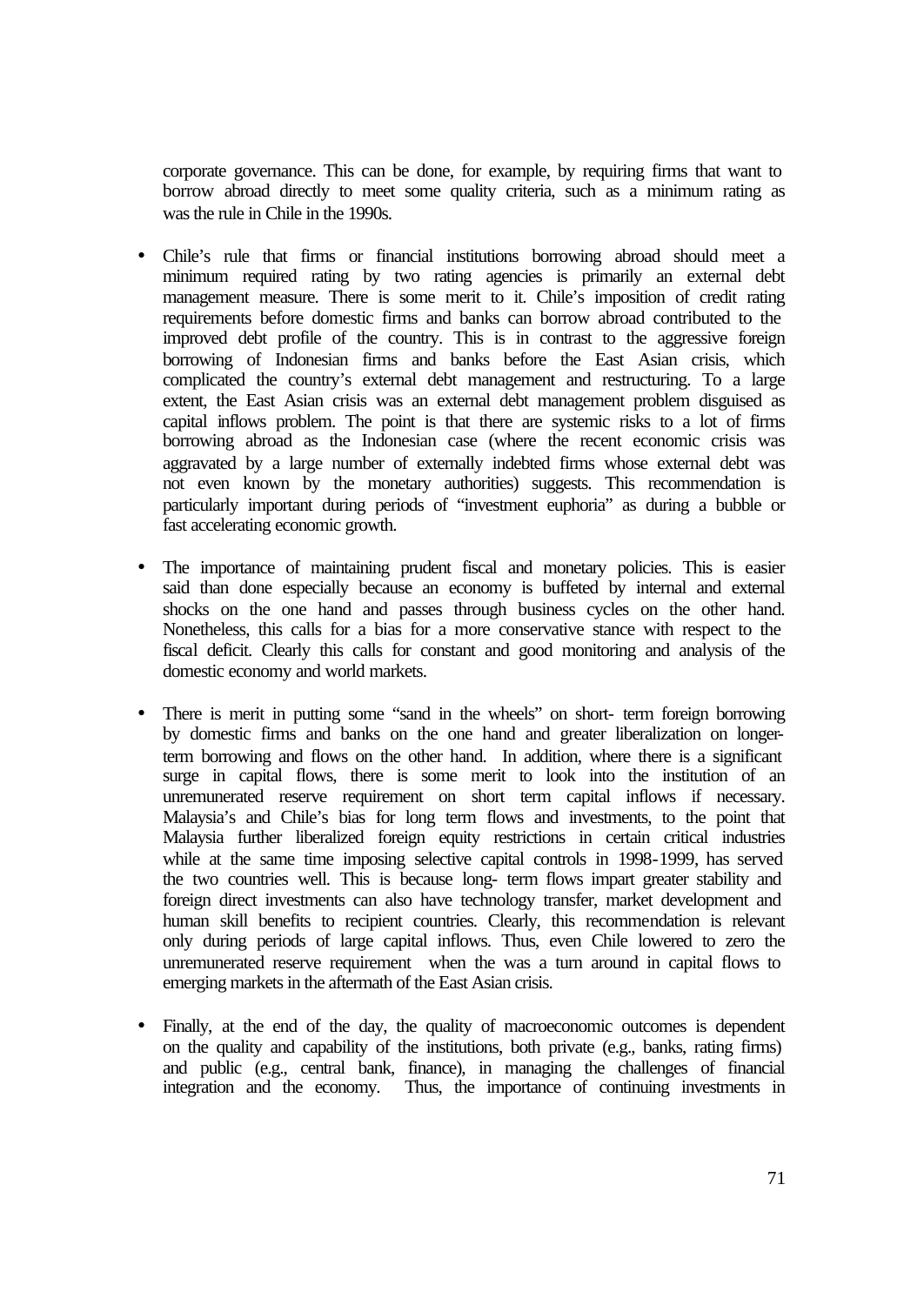human resource and institutional development in both the government and private institutions, but especially the government institutions.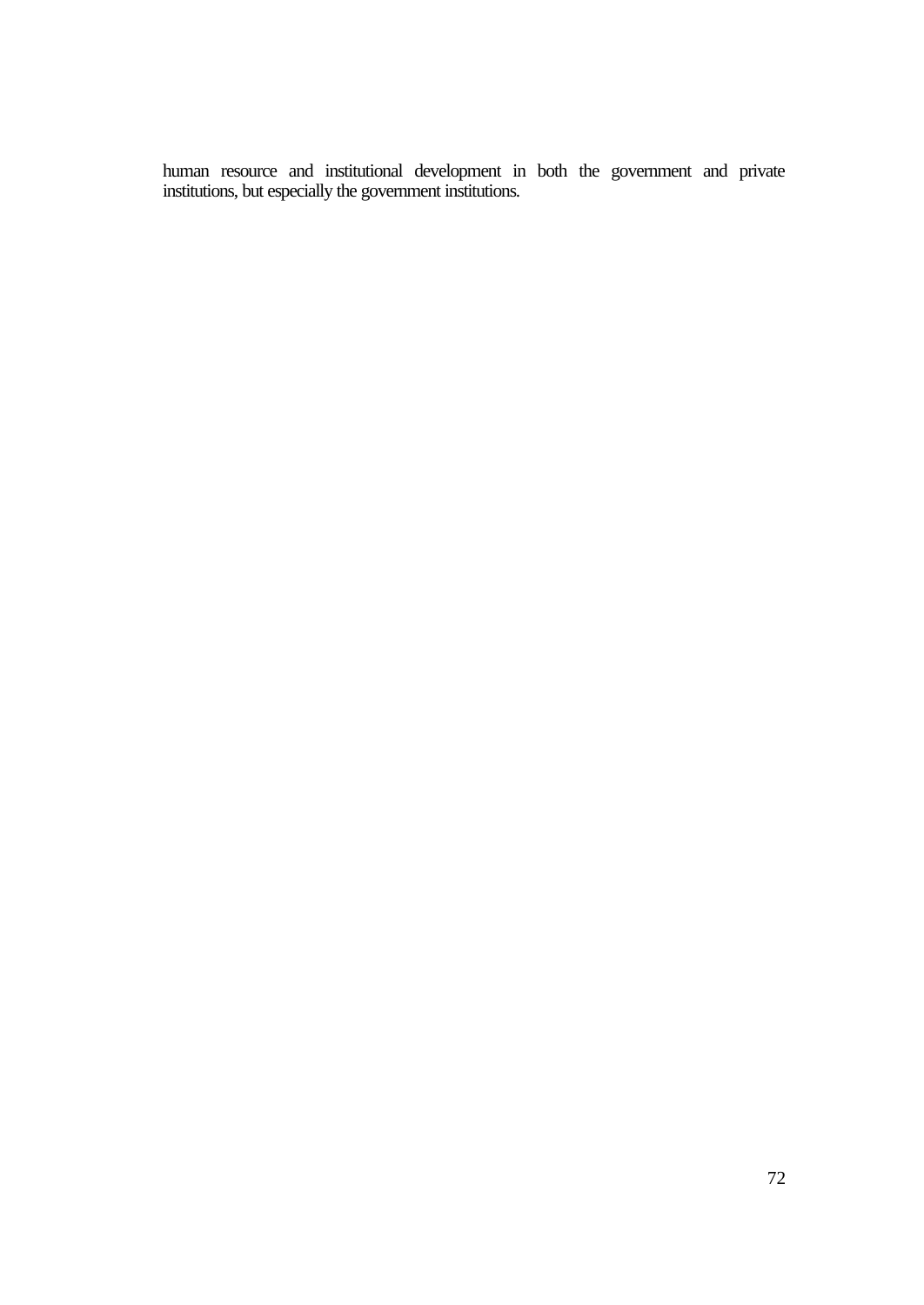

**Figure 1.c**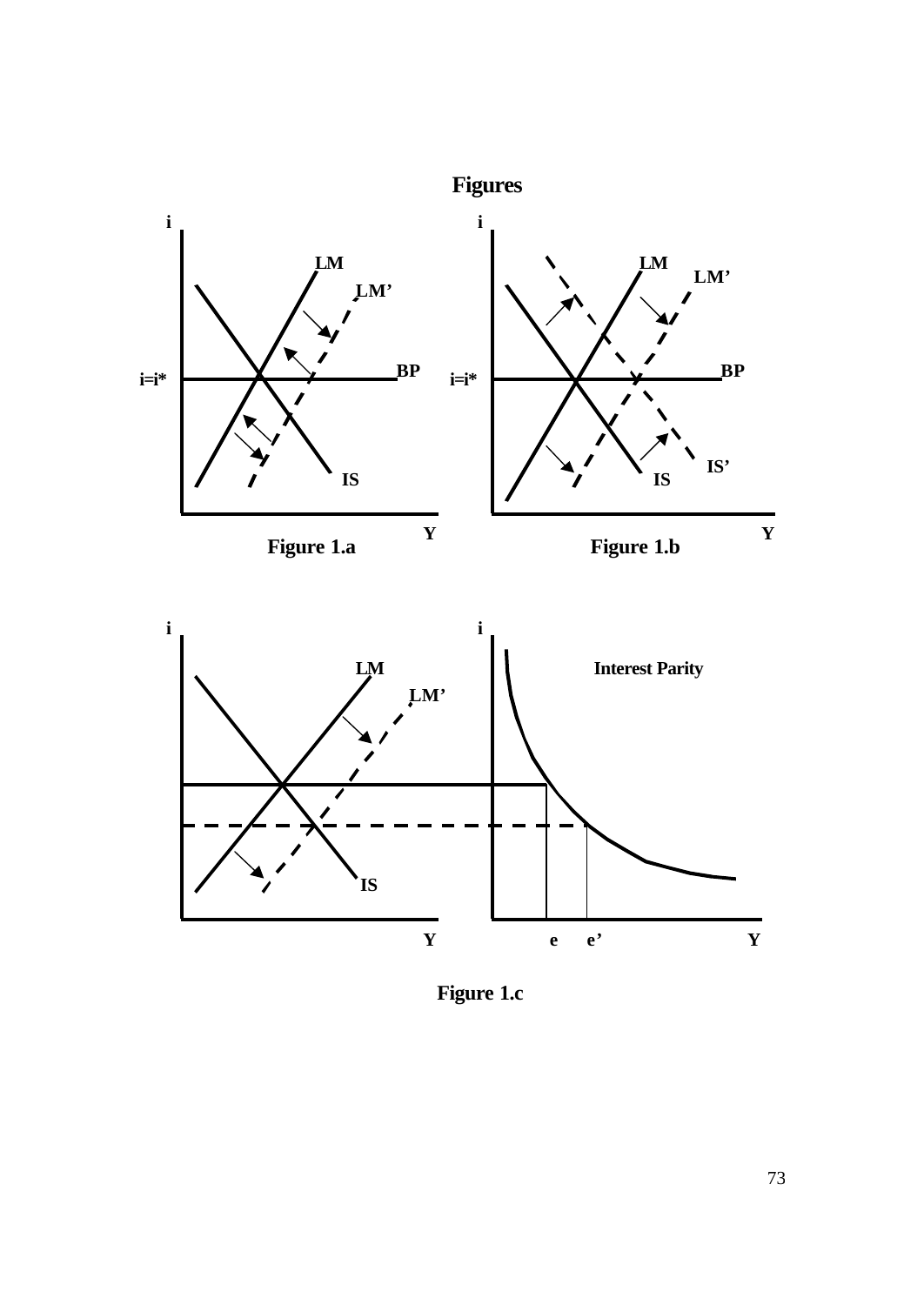

**Figure 1.d**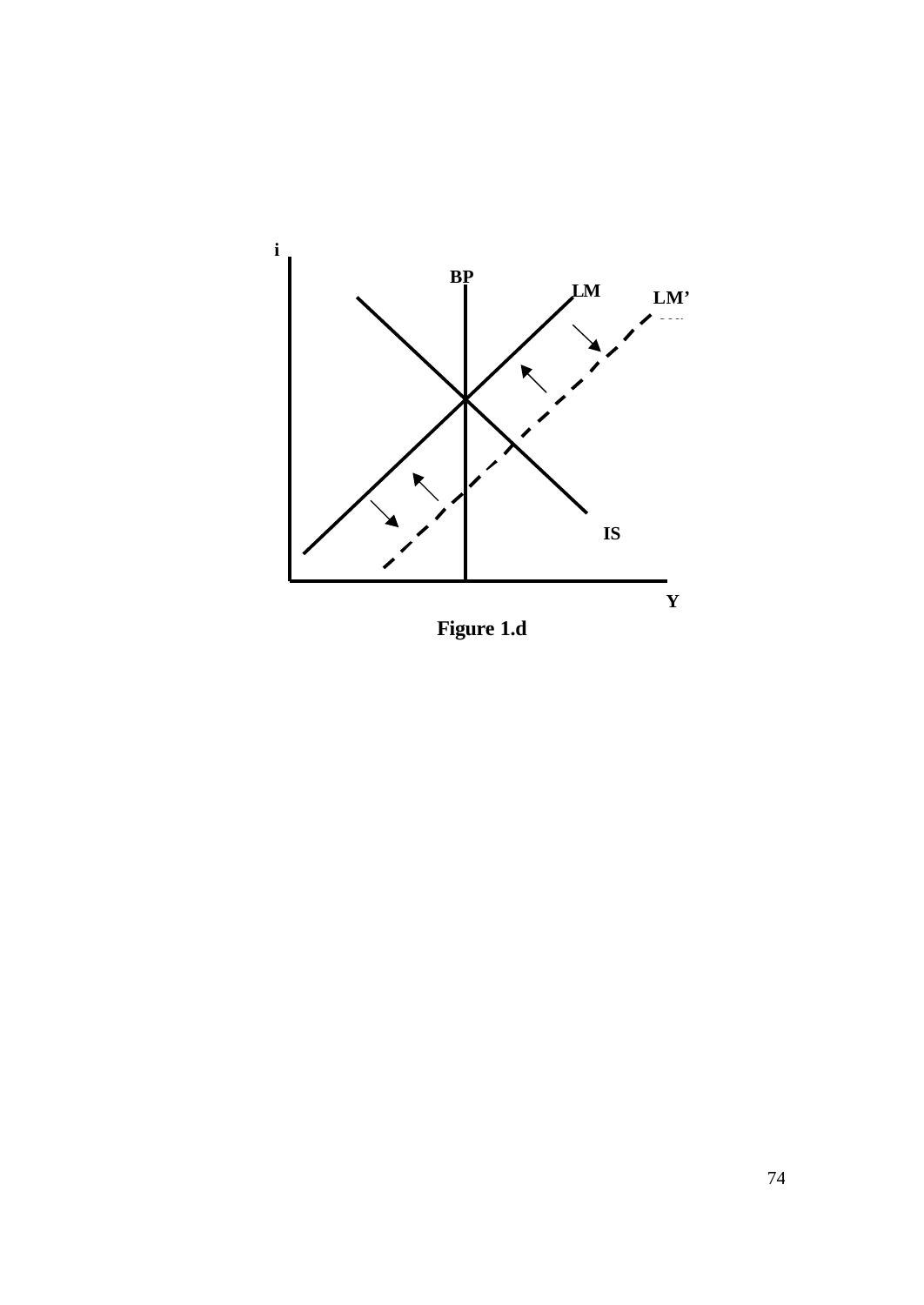### **Model Specifications and Frameworks: A Review of Banking and Currency Crisis Models**

Jitendra Rafael S. Mojica

### **Abstract**

Three years since the East Asian incident, economists are still searching for an adequate answer to the question *"why it all happened?"* more so, *"why the crisis meant incurring a huge cost for those economies that were affected?"* While there have been many attempts to fill this void in the literature, the general sentiment among economists continues to be that the frameworks invoked to explain the phenomenon, fall short of giving a complete picture of the entire quagmire. This paper summarizes the different crisis models in the literature to give a better picture of policy dilemmas faced by pundits during times of crisis.

#### **I. Introduction**

The particular irregularities of the East Asian Crisis have led some to suggest the development of a third generation class of models for currency crises. It was apparent at the onset of the Asian Financial turmoil that first and second-generation type models were inadequate in giving correct policy prescriptions. However, this sentiment circling in academic circle has remained an assertion without the benefit of across comparison among these models. What are these models about? How are they inadequate? What are their strengths and weaknesses? These are the things, questions and qualifications, needed to bring forward a clearer understanding of crises literature.

The evolutions of currency and financial crises models have so far been limited to rational experience and policy implications. This paper would thus be about the nittygritty detail of these crises frameworks i.e. mathematical specifications found throughout the literature. First the discussion shall be on the early development of first and secondgeneration crisis models. After which some of the finer points of third generation type models are then presented.

#### **II. First Generation Model – Krugman, Flood and Garber (KFG)**

The classic approach to a balance of payment crises is to perceive currency crises as the inconsistency between a fixed exchange rate rule and the pursuit of domestic policies such as monetising large fiscal deficits. These models drew what appears to be a sudden speculative attack on currencies, yet is quite rational. Rajan (2000) noted that within a monetary framework, rational forward looking agents causes a breakdown of a fixed exchange rate regime once there is a general perception that an exchange rate peg is unsustainable. Especially since the regime has been made unsustainable because of policymaker's consistent persistence to monetise its fiscal deficit (Rajan, 2000; Economic Research and Resources, 1999). And once speculators perceive that an attack is inevitable, each tries to buy foreign currencies from the central bank before the reserves are depleted, which simply a run on reserves.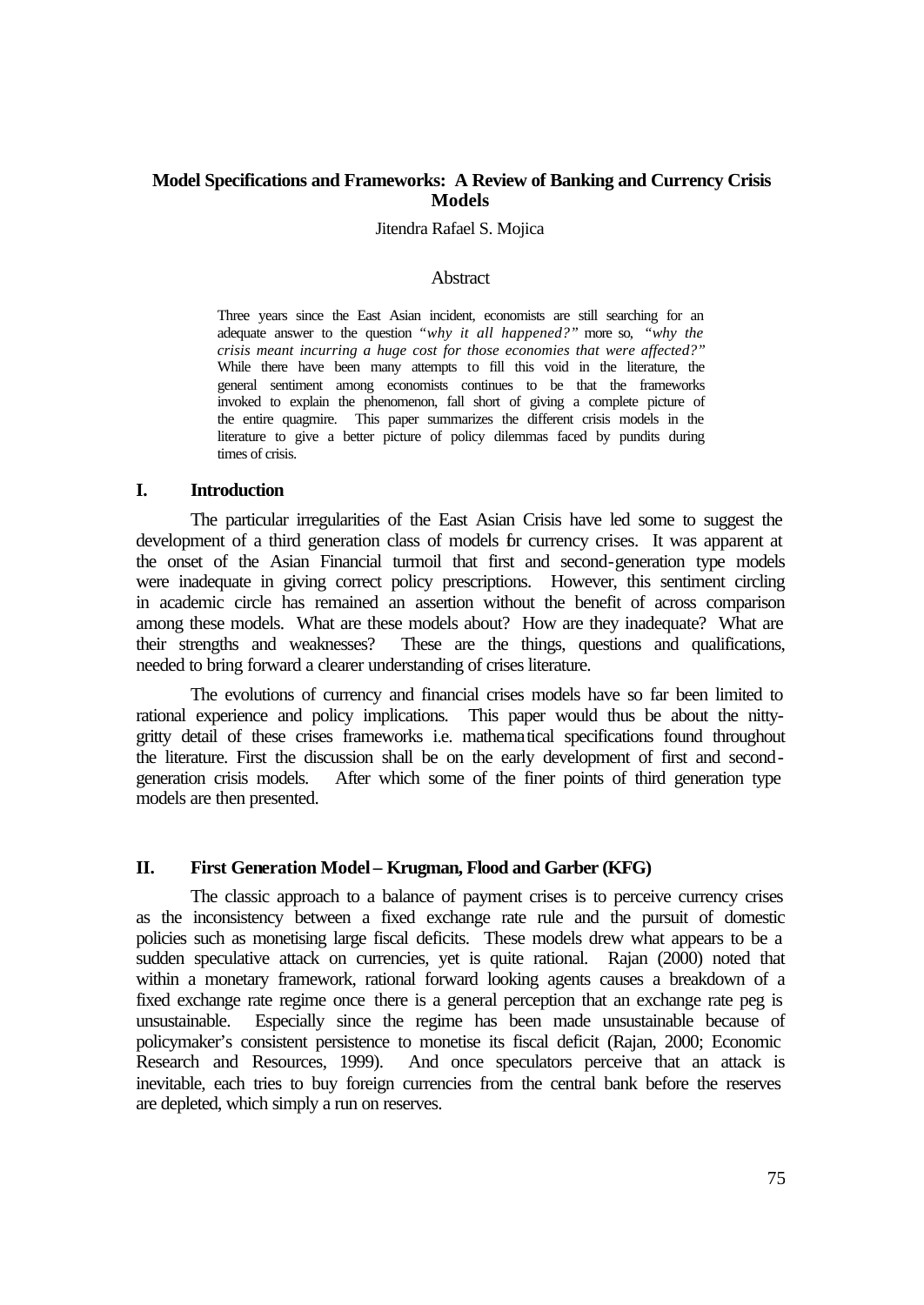Drawing from Rajan (2000a), the KFG model was discussed like this: Assumptions:

- Small open economy with perfect capital mobility and a single tradable good
- Agents hold three assets
	- Domestic money
	- **Foreign bonds**
	- **Domestic bonds**

Model:

$$
m_t - p_t = \mathbf{a}_0 - \mathbf{a}_1 \mathbf{i}_t + \mathbf{a}_2 \mathbf{y}_t \qquad \qquad .\mathbf{a}_t = \mathbf{a}_2 \ge 0 \tag{1}
$$

$$
m_t = g_t + c_t \tag{2}
$$

$$
i_t = i_t^* + e_t + r p_t \tag{3}
$$

$$
p_t = p_t^* + e_t \tag{4}
$$

$$
deft = ct = m > 0
$$
 (5)

Where:

- $m<sub>t</sub>$  = Nominal domestic money (high powered) supply
- $y_t$  = Real output / income (which is assumed constant for simplicity)

 $p_t$  = Domestic price level

 $p_t^*$  = Foreign price level

 $c_t$  = Domestic assets (in nominal terms)

 $i_t$  = Domestic real interest rates

- $i_t^*$  = Foreign real interest rates
- $e_t$  = Exchange rate (in foreign currency terms)
- $\hat{e}_t$  = Expected rate of depreciation

 $def<sub>t</sub>$  = Fiscal deficit

\*All the variables with a dot (.) over them refer to rates of change; and

### $\boldsymbol{a}_0$ ,  $\boldsymbol{a}_1$ ,  $\boldsymbol{a}_2$ , **m** are non-negative parameters.

 $*$ All variables other than those in rates and  $rp<sub>t</sub>$  are in natural log

Equation (1) is the real money demand function. Equation (2) expresses money supply (monetary base) as equal to domestic assets plus foreign assets. Equation (3) is the international asset market arbitrage condition i.e. uncovered interest parity theorem plus a country / currency risk premium (rp), the latter taken to be exogenous and constant. Equation (4) is the PPP condition. Equation (5) states that the fiscal deficit is monetised at a constant rate *m*. This is the rate of credit growth. Assuming that  $i_t^*$ ,  $p_t^*$  and  $rp_t$  are constant, substituting equations (1) and (3) into (4) derives:

$$
e_t = m_t + \hat{\mathbf{a}}_1 \hat{e}_t - \hat{\mathbf{g}} \tag{6}
$$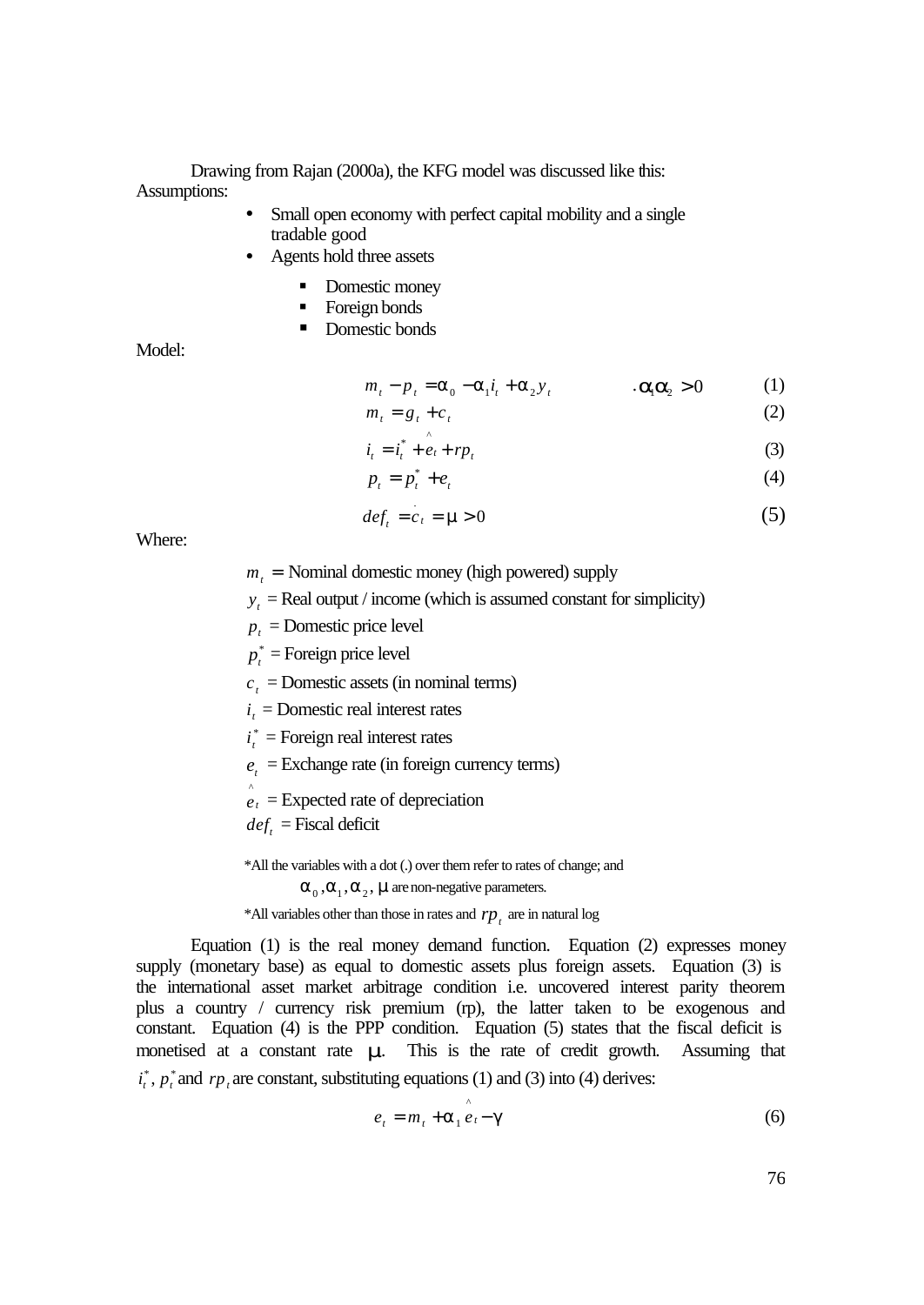Where:

$$
\boldsymbol{g} = (\boldsymbol{a}_0 + p_t^* - \boldsymbol{a}_1 r p_t + \boldsymbol{a}_2 y_t)
$$

Under a fixed exchange rate regime (i.e.  $\hat{e}_t = 0$ ), using equation (2) and totally differentiating the resulting equation:

$$
g_{t} = -c = -m \tag{7}
$$

Where:

### $g_t$  = foreign assets / reserves

Equation (7) states that the combination of a fixed exchange rate regime and an open capital account simultaneously must imply the loss of monetary autonomy (i.e. the "impossible" or " inconsistent" trilogy principle). The fiscal deficit generates domestic credit in the form of money creation, and under a fixed exchange rate regime, has to be absorbed as a decline in international reserves.

Agents are assumed to have perfect foresight and understand that the peg is unsustainable in light of the prevailing fiscal stance. Hence they expect reserves to eventually fall to some minimum level and the currency to consequently depreciate. The argument continues on by looking at the international interest rate parity condition, which produces a rise in domestic interest rates. Further more, equation (1) suggests that real money demand decreases. Indicating that domestic prices are held by world prices through the PPP condition, by equation (3), a way to calibrate the system would be through a discontinuous upward jump in the actual exchange rate.

Since domestic credit grows continuously, this decline in the nominal monetary base must be fully accounted for by a fall in foreign reserves. In other words, the presence of farsighted agents implies that foreign reserves will decline to their minimum level at the earliest possible time of an expected currency depreciation (Rajan, 2000).

#### **III. Second Generation Models – Obstfeld's Escape Clause**

The second-generation models to some extent are similar to their first-generation counterpart insofar as to identifying inconsistent government policies as the cause of currency crises (Flood and Marion, 1996). The second-generation models focus on the dynamic interactions of market expectations, particularly investors' expectation and conflicting objectives of the government, which is essentially the actual policy outcomes and show how this can lead to a self-fulfilling run on the domestic currency (Pesenti, 2000).

Flood and Marion (1996) relied on Obstfeld's presentation of a devaluation model: Purchasing power parity holds so that  $e_t = p_t$ .

Domestic output,  $y_t$ , follows:

$$
y_t = a(e_t - w_t) - u_t \qquad \qquad \mathbf{a} > 0 \tag{1}
$$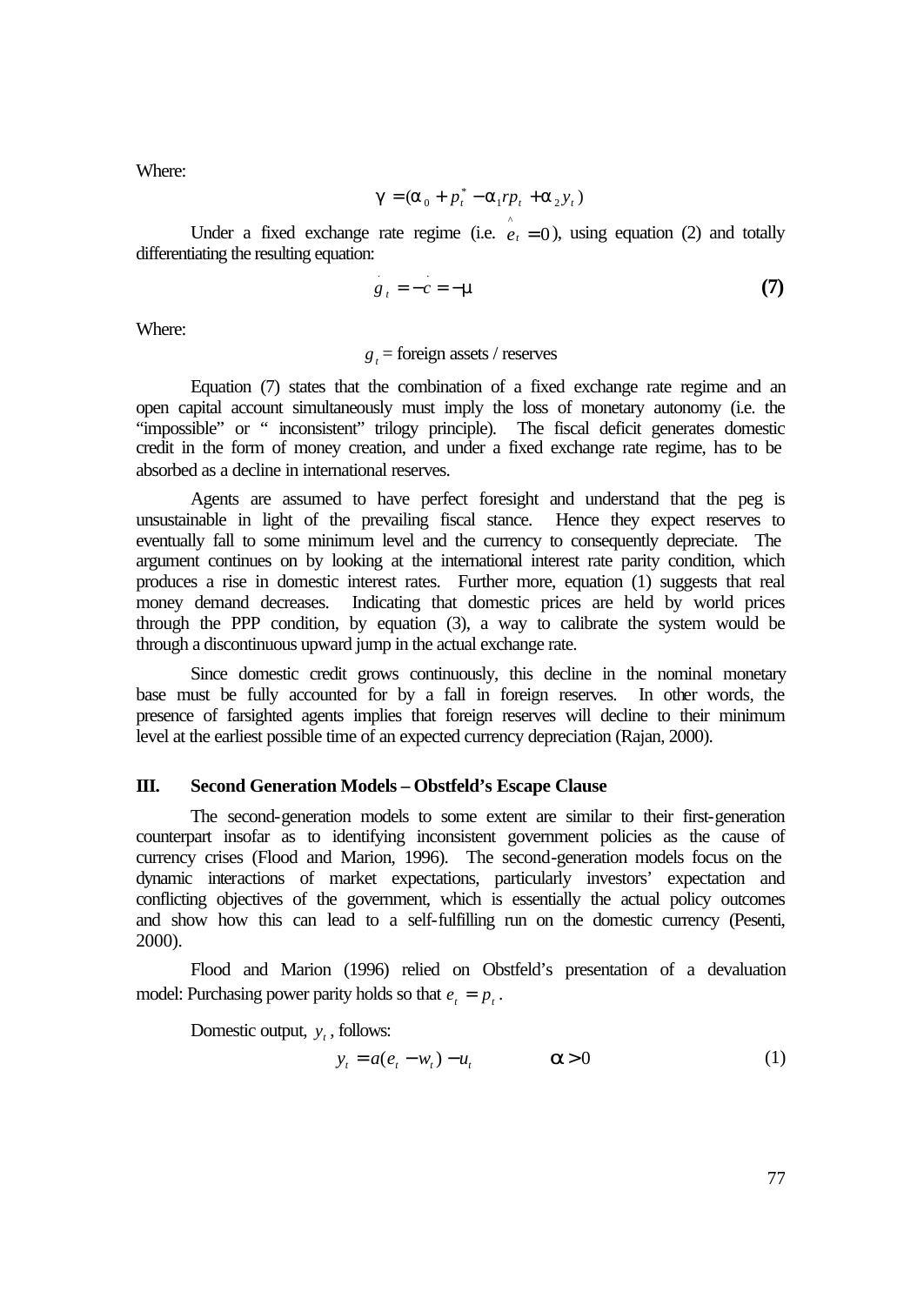Where:

- Logs  $e_t$  = Exchange rate quoted as the domestic-currency price of foreign level normalised to zero
- $p_t$  = Domestic price level
- $p^*$  = Constant foreign price level normalised to zero
- $w_t = (log)$  wage
- $u_t$  = Serially independent mean-zero shock.

\* Wages for period t are set at the end of period *t* −1 so that expected real wages stay constant,

$$
w_t = E_{t-1}e_t \tag{2}
$$

The policymaker has one tool in this set-up, the exchange rate, and it is chosen each period after seeing the wage for the period. Policymaker at the beginning does not incur any direct cost from using discretionary policy. Decisions are entirely purposeful and reduce the weighted average of inflation and business cycle considerations.

$$
L_{t} = .5\mathbf{q}(p_{t} - p_{t-1}) + .5(y_{t} - y^{*})^{2}
$$
\n(3)

Where:

y<sup>\*</sup> = Policymaker's output target

 $q$  = Relative weight attached to deviations of inflation from a target of 0

The structure and results of this model are well known. As long as  $y^*$  is unrealistically high  $(>0$  presently) and wages are set before policy, workers must anticipate that the policymaker exercising discretion will inflate attempting to reach  $y^*$ . With that expectation built into wage negotiations, it becomes optimal for the policy maker to validate the expectations. Therefore the model predicts an inflationary equilibrium even though no one is made better off by anticipated inflation. The model also predicts that the policymaker will stabilise the results of shocks but at the cost of higher than ideal average inflation.

In contrast, decision makers may take into account replacing discretion with a rule. If today, the rule is to hold the exchange rate fixed for all time then it means that the inflation is held to zero. In effect, the rule circumvents discretion's inflationary tendencies but at the cost of higher output volatility since no policy response now puts output shocks in place (Flood and Marion, 1996).

Essentially, the guiding principal behind escape clause models is the combination of the both rules and discretions. The idea is to follow a rule until such rule is affected by some external condition that forces it to rely on discretionary action. A caveat to this is the fact that it can be twisted and abused. Policymaker may deem all situations as affected by some external condition. Thus, to ensure that discretionary actions are only taken in special cases is to impose a cost on the policymaker every time they break the rule. This has been deemed in the literature to be the superior arrangement over following pure rules or pure discretion strategies (Flood and Marion, 1996)**.**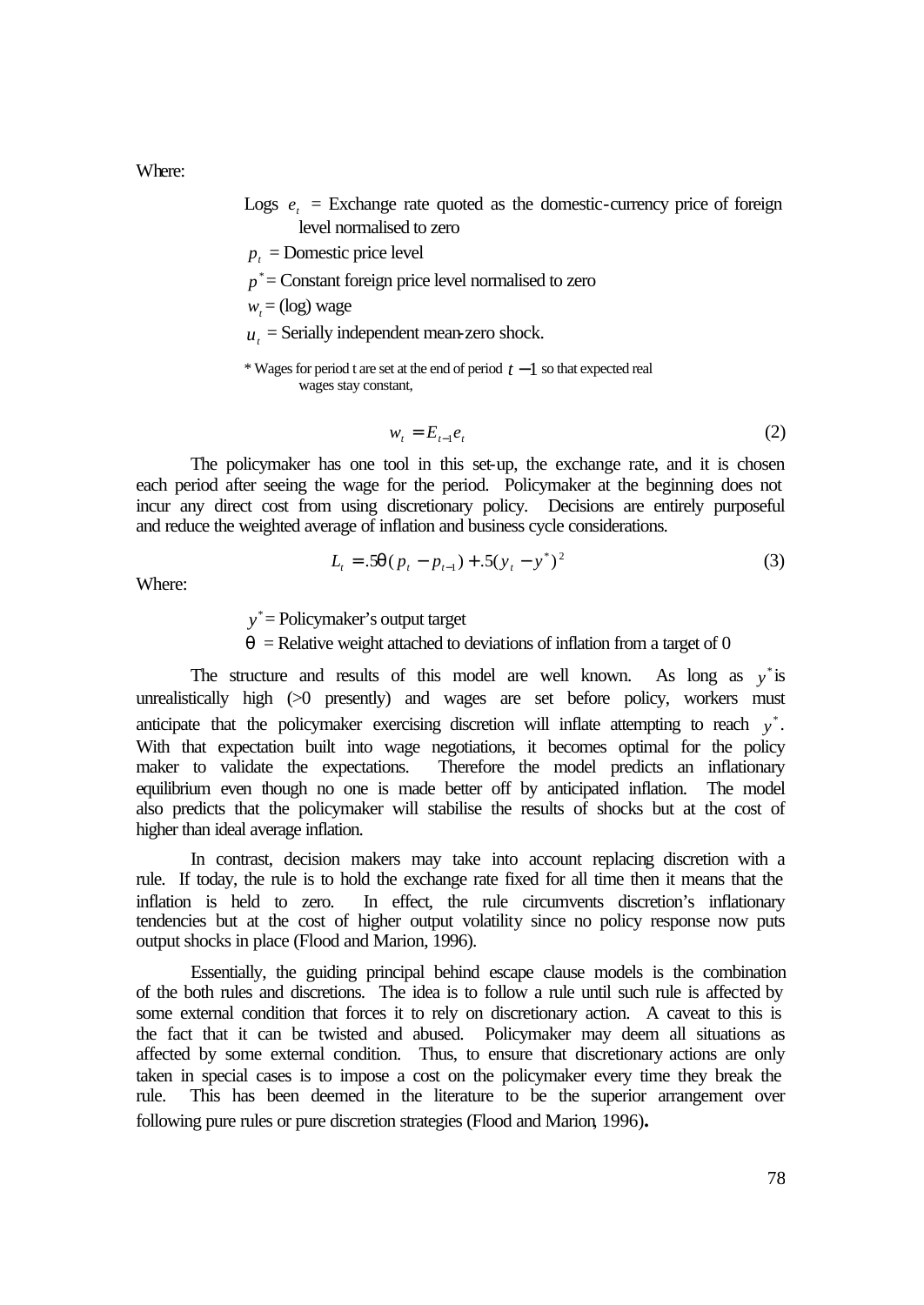Condition:

$$
L^D + C < L^R \tag{4}
$$

Where:

 $L^D$  = Period loss under discretion  $L^R$  = Period loss under rule

Condition for indifference:

$$
\mathbf{I}^{1/2}(\mathbf{ad}(u) + u + v^*) = (2C)^{1/2}
$$
 (5)

Where:

 $I = a^2 / (q + a^2)$ , *u* Is a critical value of the output disturbance such that the two policies produce equal values of the loss function and  $\overline{\mathbf{d}(u)}$  is a quadratic function of  $\bar{u}$  that represents the market's depreciation expectations.

### **IV. Third Generation Models**

The main distinction attributed to these models has been that its "bank-centred" view on currency crisis (Krugman, 1999). Although to generalise all of them as taking a "bank-centred" approach or to dismiss outright that first and second-generation models as being "non-financial", is nothing more than being far from the truth since Calvo's portfolio-equity based model focuses on returns to investment, or how a Krugman, Flood and Garber (KFG-type) model can easily include the role of banks in its analysis (Rajan, 2000a).

The first of two third generation type models included in this survey is that of Chang and Velasco's (1998). As mentioned, it revolves around the concept of international illiquidity, particularly the mismatch of assets and liabilities in the financial system of a country.

### **1. The Bank Panic Model**

Drawing from Rajan (2000), Chang and Velasco's (1998) stylised model was written like this:

> First assume a small open economy with ex ante identical agents with three periods of interest:

Planning period (
$$
t = 0
$$
)  
A short-run ( $t = 1$ )  
The long run ( $t = 2$ )

Then assume a composite consumption good whose price in the world market is fixed over time and normalised to one "dollar".

Further more assume that each domestic agent has:

An endowment  $e > 0$  of consumption in  $(t = 0)$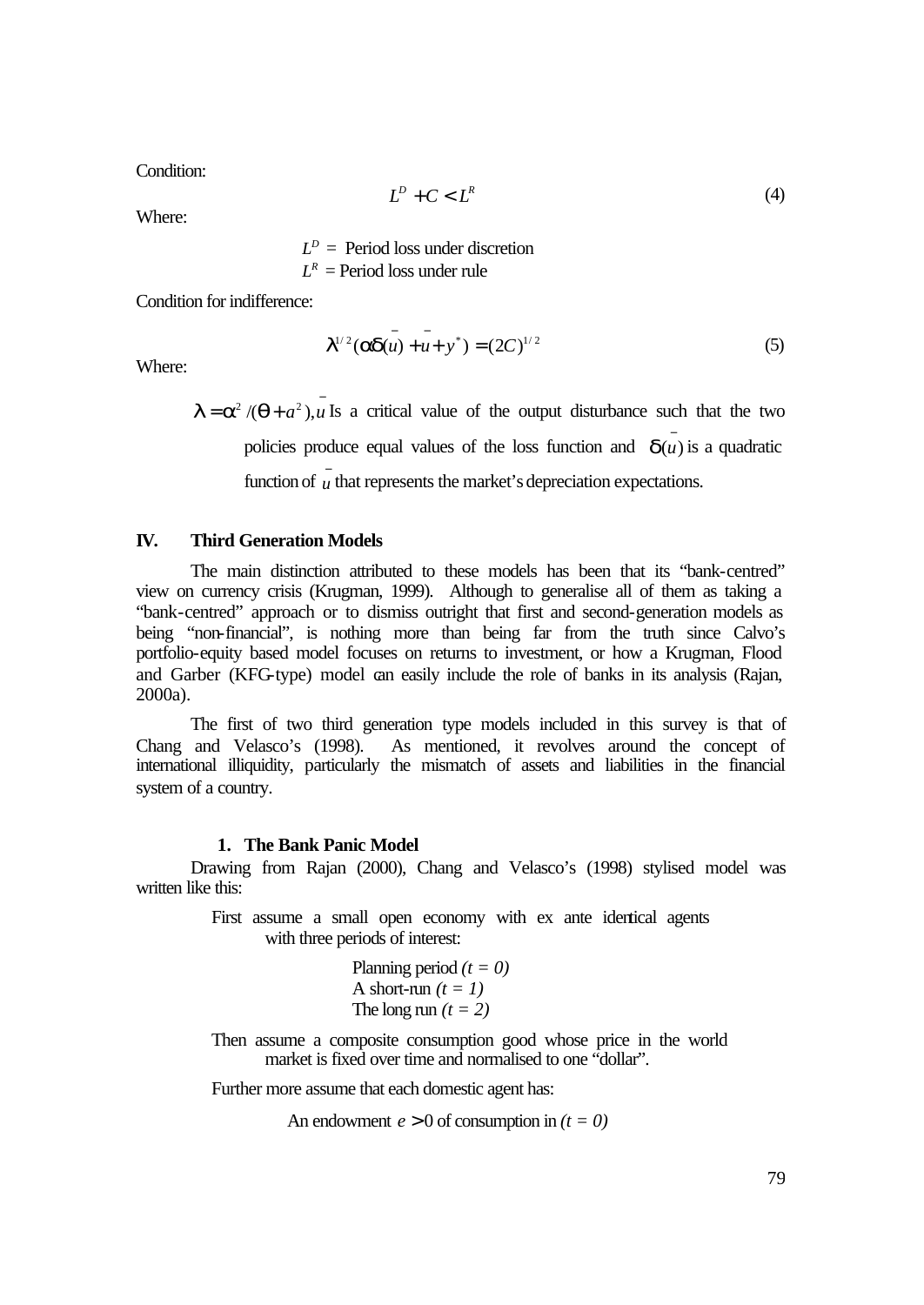The agent is indifferent between whether she consumes in either time period (short or long run). In addition to their endowment, domestic residents have access to international capital markets and are able to borrow at most d units. There exists a technology in the planning period, which yields:

> *R* units of consumption in the long run *r* units of consumption if liquidated in the short run

Where  $0 < r < 1 < R$ 

However due to indivisibilities, agents are unable to access the technology if acting individually, only being able to do so if they pool their resources (i.e. if they coalesce and form a bank). If agents do form a bank, the relationship / contract between each bank and the domestic resident / owner is as follows. She surrenders her:

> Endowment *e* Capacity to borrow *d* to the bank

In exchange, she can withdraw either the initial deposit *e* in the short run or an amount *y* in the long run. Both deposits and loans are assumed to be short term, needing to be renewed at  $t = 1$ . The banks operate in a perfectly competitive environment such that long run profits are zero, and they distribute all their remaining value to the depositors / owners at  $t = 2$ . Banks are faced with a reserve requirement of *b* per depositor. These reserves are held in liquid form (i.e. world asset). Given these assumptions, at  $t = 2$ , investment by each bank:

 $(k) = e + d - b > 0$  per depositor

Consequently,  $y = R(e + d - b) - d + b = Re + (d - b)(R - 1)$ 

Since  $R > 1$ , and as long as *b* is "small" (compared to *d*),  $y > e$ , thus providing the incentive for the depositor to form / invest in banks.

Assume that there is some trigger such that depositors and creditors "panic" and attempt to withdraw funds from the banks at  $t = 1$ . To be precise, creditors will recall *d* units while depositors will attempt to withdraw their initial endowment of *e* units. The bank however has only *b* units of liquid assets and receives just *r* from "premature" liquidation of the project.

Since 
$$
r < 1
$$
  
And  $k = e + d - b > 0$ 

The potential capital outflows from / obligations of the bank  $(e+d)$  exceeds the resources available  $(b + rk)$ . In other words, the bank is internationally illiquid. Thus banks, in this model, are social welfare maximizers that channel liquid assets of their owners (depositors) into illiquid but high-yielding (productive) investments. By so doing, they help increase capital inflows to the economy with the potential for higher growth and consumption levels ("good equilibrium"). However this maturity growth and consumption levels ("good equilibrium"). transformation role of banks makes them susceptible to panic withdrawals.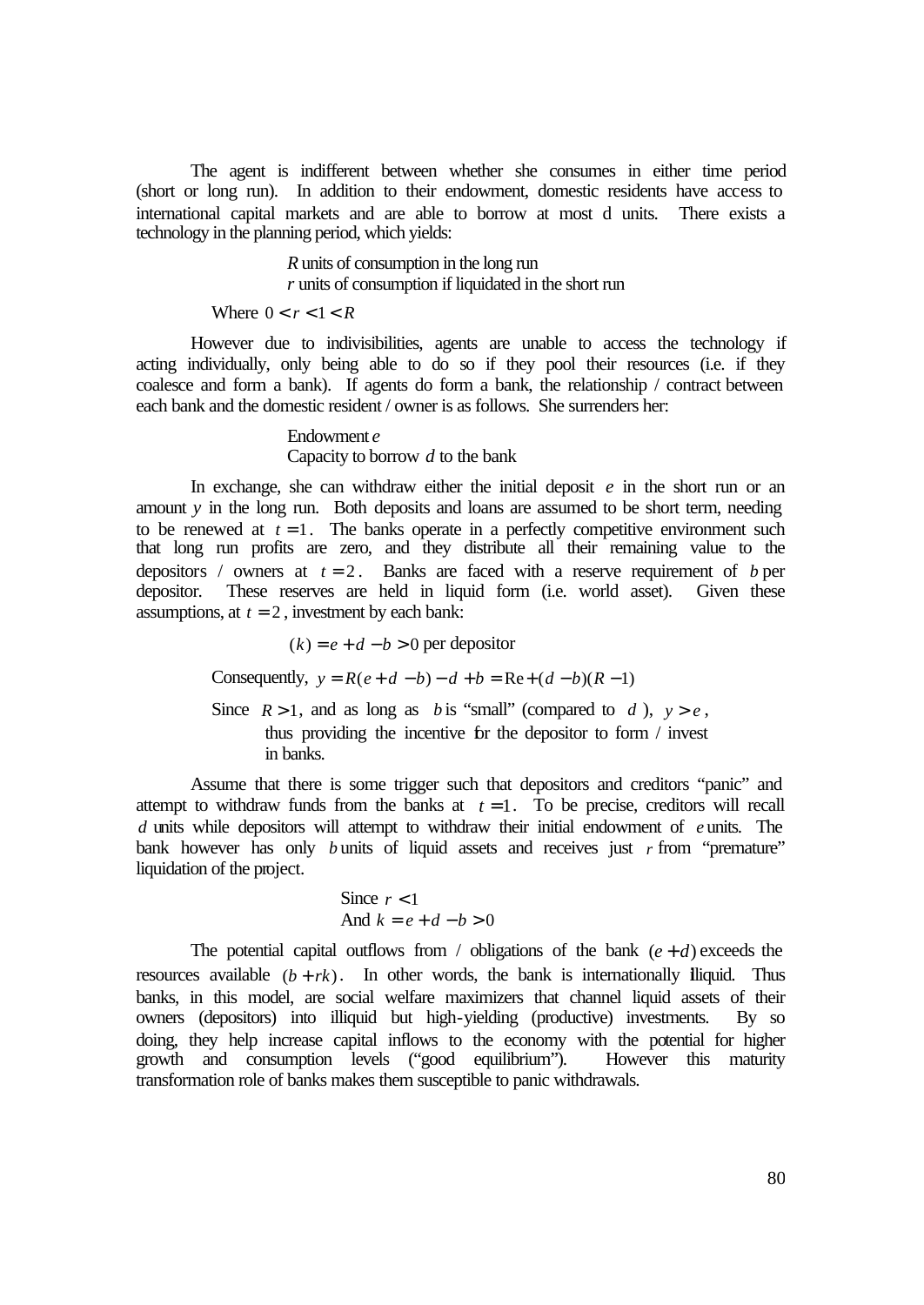Following some negative shock, depositors, concerned about the safety of their savings, attempt to withdraw *en masse* (which occurs given the "first-come-first served" rule of deposit withdrawal), while creditors are unwilling to rollover short-term loans. Since banks' liquid asset / reserves are less than their potential foreign currency obligations, they are forced into premature liquidation of long-term investments. Given the partial irreversibility of investments they obtain a lower return on liquidation. However insofar as the foreign currency revenues obtainable in the short term are still less than the corresponding short-term potential foreign currency obligations, the banks are "internationally illiquid". This sudden termination of bank finance forces the abandonment of potentially solvent investment projects. This consequent decline in capital formation eventually ends with a sudden drop in output. In the same manner, the injection of fresh liquidity with all things held constant may increase normalisation of investment and output levels (Rajan, 2000a and b).

#### **2. The Calvo-Mendoza Capital Crisis Model**

Again, drawing from Rajan (2000b), the portfolio-equity model takes on this form:

First, assume the existence of homogeneous investors. Second, assume J countries in which investors allocate a fixed pool of funds; normalised to one unit. Third, assume returns in each are distributed with mean of p and variance of  $s_0^2$ . Using a single agent, assume that this investor hears news that country k's new stochastic return is r, where  $(r - p) = e \neq 0$ . Let the returns in country  $k = s_1$ . Also, let **q** be the share of the portfolio invested in all countries other than country k.

Let  $X$  be the portfolio. Explicitly, the model starts out like this:

$$
E(X) = p + (1 - \mathbf{q})\mathbf{e}
$$
 (1)

$$
Var(X) = [(\mathbf{qS}_0)^2 / (J - 1) + (1 - \mathbf{q})\mathbf{S}_1^2]
$$
 (2)

Assume that the agent is a price taker. Under the veil of normal distribution of returns, let the agent maximise the following quadratic objective function (U) w.r.t. *q*:

$$
MaxEU(X) = [(1-q)e + p] - \nu / 2((qs_0)^2 / (J-1) + (1-q)^2 s_1^2], \nu > 0
$$
 (3)

The proportion of fund devoted to country k obtains:

$$
(1 - q) = [g + e / v] / g + s_1^2]
$$
 (4)

Where:

$$
\boldsymbol{g} = \mathbf{s}_0^2 / (J-1)
$$

However, the absence of information on the returns in country  $k$  (i.e. country  $k$  is identical to all other countries ex ante), from equation **(4)**, the share of portfolio allocated to the country is 1/J, as would be expected a priori. Accordingly, in the absence of news, the portfolio allocated to country k tends to become unimportant, as J gets arbitrarily bigger (i.e. plenty of alternatives for investment diversification). Yet as soon as news comes in, the change in the portfolio composition to country k becomes extremely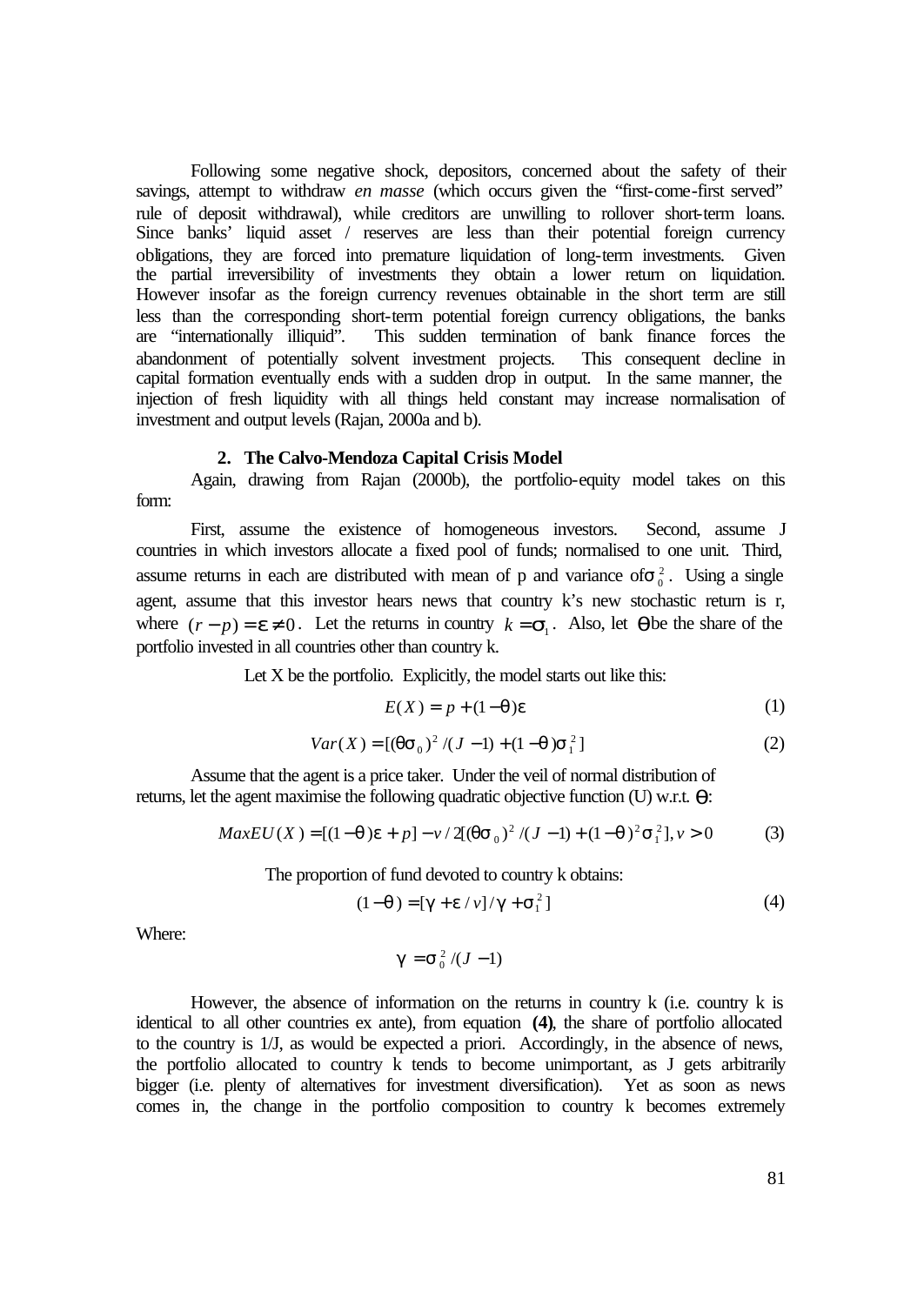sensitive to the expected mean return differential  $(e)$  and variance in country k as J  $\rightarrow \infty$ .

Specifically:

$$
\partial (1-\mathbf{q})/\partial \mathbf{e} = [\nu/[\mathbf{g} + \mathbf{s}_1^2]^{-1}
$$

$$
\partial (1-\mathbf{q})/\partial \mathbf{e} \rightarrow 1/(\nu \mathbf{s}_1^2) \text{as } J \rightarrow \infty
$$

$$
\partial (1-\mathbf{q})/\partial \mathbf{s}_1^2 = -[\mathbf{g} + \mathbf{e}/\nu]/[\mathbf{g} + \mathbf{s}_1^2]^2
$$

$$
\partial (1-\mathbf{q})/\partial \mathbf{s}_1^2 \rightarrow -\mathbf{e}/(\nu \mathbf{s}_\nu^4) \text{as } J \rightarrow \infty
$$

These are equations  $(5)$   $(5')$   $(6)$   $(6')$  respectively.

The idea here is to differentiate speculative tendencies of agents. If an agent takes a laid back approach to speculation, then it would be best for the agent to gather relevant information upon which to base their investment decisions on. To the extent that their actions are based on best available information, speculation cannot be considered arbitrary. The incentive for investors to gather information may be explored within this portfolio diversification model.

Let there be an unspecified fixed cost involved in learning about country k. Assume that the learning costs allow the agent to obtain information about returns in the country with certainty (i.e.  $s_1^2 = 0$ ). From equation (4):

$$
(1 - q) = [1 + e / (v g)] \tag{4'}
$$

Assume no short sales. The next relationship between the range of values of *e* and (1−*q* ) may be derived:

If then  
\n
$$
\begin{array}{ccc}\n\mathbf{e} & (1-\mathbf{J}) \\
[0, \infty) & 1 \\
[-\nu y, 0) & (0, 1) \\
(-\infty, -\nu y) & 0\n\end{array}
$$

The first condition  $e \ge 0$ , as long as the fixed information costs are not prohibitively large, there is gain to be had from gathering information ex post. In the same manner, for  $e \leq -\gamma g$ , there is no incentive of a gain in spite of information gathering. What about the intermediate case of  $e = [-v\mathbf{g}, 0]^2 A s J \rightarrow \infty$ , there is no ex post gain to be had, as the distribution of returns ensures that a highly diversified portfolio will provide a return of p which exceeds r (as  $e = r - p$ ), while a small J, ex post utility could still increase with information gathering. Assuming continuity, we have that the marginal gain of information gathering about any single country falls as portfolios get increasingly diversified (Rajan, 2000b).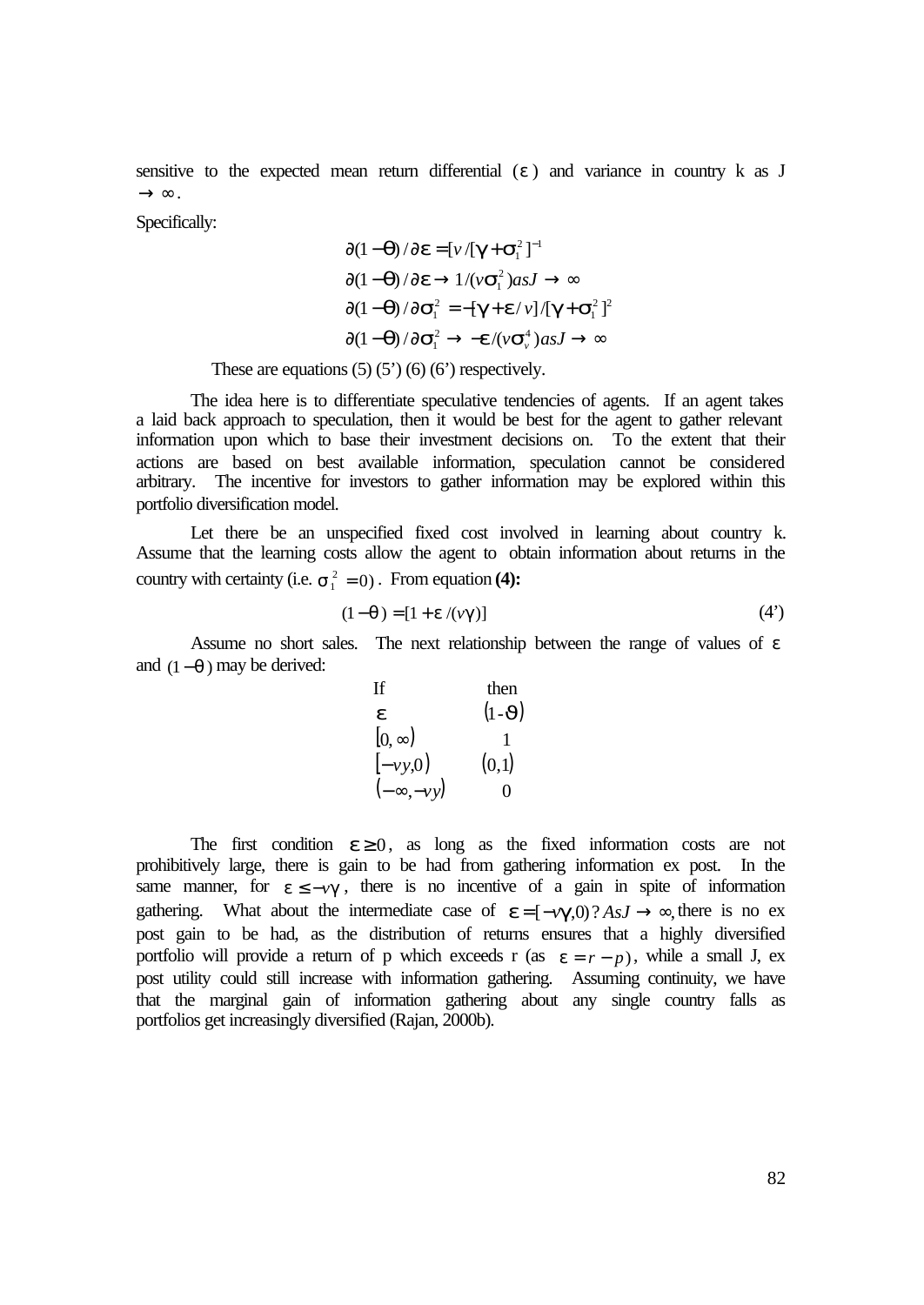### **REFERENCES**

- Alba, Pedro; Bhattacharya, Amar; Claessens, Stijn; Swati, Ghosh; and Leonardo Hernandez. **"Volatility and Contagion in a Financially-Integrated World: Lessons from East Asia's Recent Experience."** World Bank and Central Bank Of Chile (December 1998).
- Arestis, Philip; McCauley, Kevin; and Malcolm C. Sawyer. *"An Alternative Stability and Growth Pack for the European Union."* Mimeo (1999).
- Ariyoshi, Akira; Habermeier, Karl; Laurens, Bernard; Otker-Robe, Imci; Canales-Krijenko, Jorge-Ivan; and Andrei Kirilinko**. "Country Experiences with the Use and Liberalisation of Capital Controls."** Occasional Paper No. 190, IMF: Washington, D.C. (May 2000).
- Artis, Mike and Michelle Frattiani. **"The Lira and the Pound in the 1992 Currency Crisis: Fundamentals or Speculation?"** Working Paper Series in Economics No. 96-022, Indiana University (July 1996).
- Asian Development Bank. **Rising to the Challenge in Asia: A Study of Financial Markets, Vol. 1: Overview**. Mandaluyong, Philippines (1999).
- Bakker, Age. **"The Liberalization of Capital Movements in Europe: The Monetary Committee and Financial Integration, 1958-1994."** Dordrecht, The Netherlands: Kluwer Academic Publishers (1996).
- Bikhchandani, Sushil and Sunil Sharma. **"Herd Behaviour in Financial Markets: A Review."** Working Paper No. 00/48, IMF (March 2000).
- Blanchard, Oliver. **Macroeconomics, 2nd Edition**. London: Prentice-Hall International, 2000.
- Brooks, D. and S.N. Oh, " Asia's Financial Crisis: Is Financial Liberalization theVillain?" in D. Brooks and M. Queisser (eds.) **Financial Liberalization in Asia: Analysis and Prospects.** ADB and OECD, 1999.
- Caballero, Ricardo J. and Arvind Krishnamurthy. **"Emerging Market Crises: An Asset Market Perspective."** Working Paper No. 6843, NBER (December 1998).
- Calvo, Guillermo A. "Capital Flows and Capital Markets Crises: The Simple Economics Of Sudden Stops." *Journal of Applied Economics*, Vol. **1**. No.**1** (November1998): 35 – 54.
- Calvo, Guillermo A. and Enrique G. Mendoza. **"Mexico's Balance-of-Payments Crisis:A Chronicle of A Death Foretold."** International Finance Discussion Papers No. 545, BGFRS (March 1996).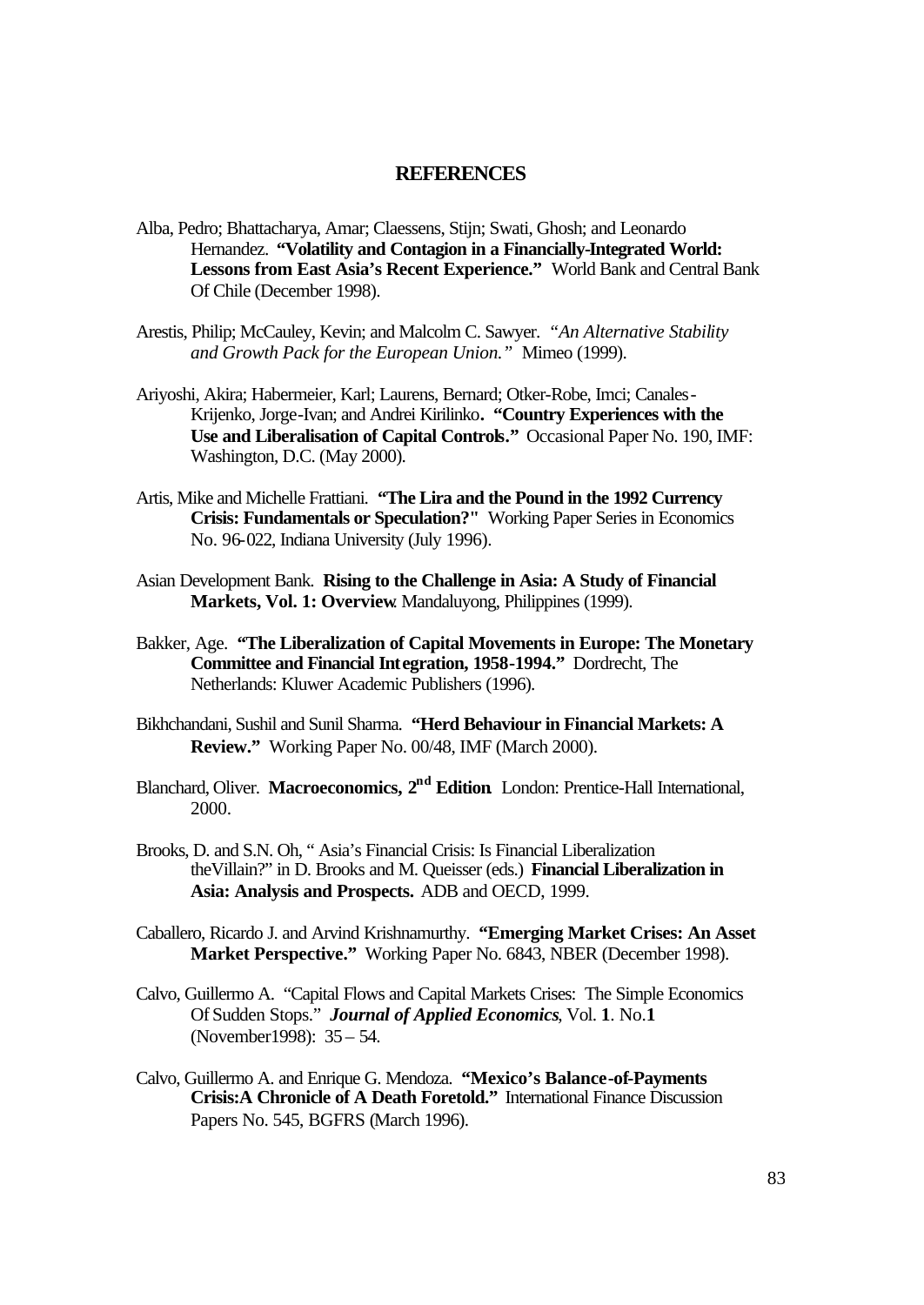- Chang, Roberto and Andrés Velasco. **"The Asian Liquidity Crisis."** Working Paper No. 6796, NBER (November 1998).
- Chen, Edward. "Foreign Direct Investment in the Asia-Pacific." *Asian Development Review* (1994).
- Chinn, Menzie D. and Michael Dooley. **"Financial Repression and Capital Mobility: Why Capital Flows and Covered Interest Rate Differentials Fail to Measure Capital Market Integration."** Working Paper No. 5347, NBER (November1995).
- Chinn, Menzie and William F. Maloney. **"Financial Account Liberalization in the Pacific Basin: Korea and Taiwan."** GIECS Working Paper No. 294, University of California: Santa Cruz (May 1994).
- Chou, C. " Indonesian Banks: Survival of the Fittest". In ADB. **Rising to the Challenge in Asia: A Study of Financial Markets. Vol. 6: Indonesia.** Manila: Asian Development Bank, 1999.
- Corbo, Vittorio and Jaime de Melo. "Lessons from the Southern Cone Policy Reforms." *World Bank Research Observer* **2(2)** (1987).
- Corsetti, Giancarlo; Pesenti, Paolo; and Nouriel Roubini. **"Fundamental Determinants of the Asian Crisis: The Role of Financial Fragility and External Imbalances."** Working Paper No. W6834, NBER (December 1998).
- Dasgupta, Dipak and Dilip Ratha. **"What Factors appear to Drive Capital Flows to Developing Countries? How Does Official Lending Respond?"** Policy Research Working Papers No. 2392, World Bank (July 2000).
- De Brouwer, Gordon. **"The Liberalization and Integration of Domestic Financial Markets in Western Pacific Economies."** Research Discussion Paper No. 9506, Economic Research Department, Reserve Bank of Australia (September 1995).
- De Grauwe, P. *"Economics of Monetary Union."* Lawrence and Wishart Limited, London (2000).
- Dickie, Paul M. and Marian Bond. "Creation of Market-Based Financial Structures and Policy Instruments to Facilitate Increased Capital Mobility in the APEC Region." In D. Brooks and M. Queisser (eds.) **Financial Liberalisation in Asia: Analysis and Prospects,** ADB and OECD (1999).
- Dobson, Wendy. Financial Services Liberalization in the WTO. Institute for International Economics. (1998).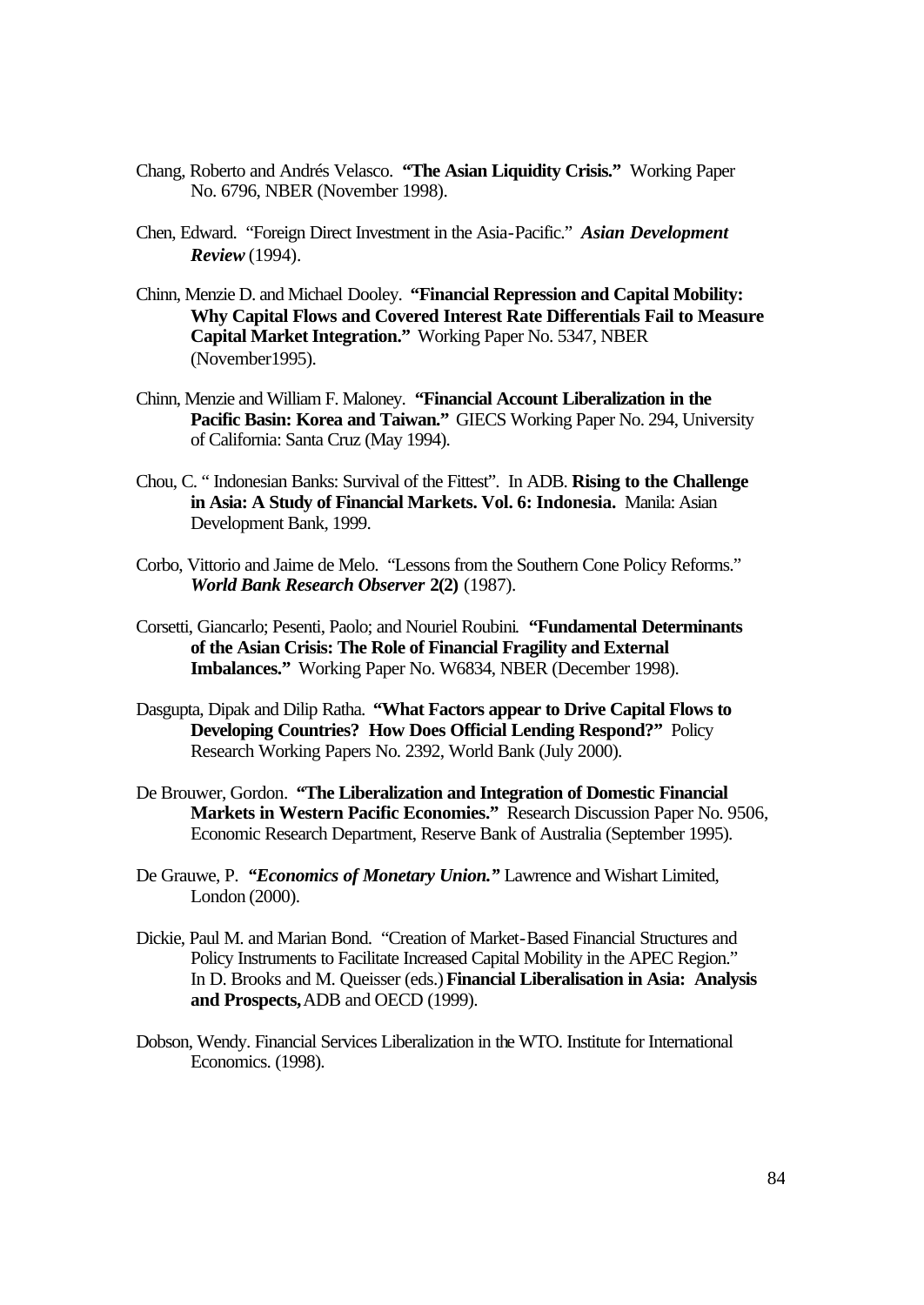- Dooley, Michael P.; Mathieson, Donald J.; and Liliana Rojas-Suarez. **"Capital Mobility And Exchange Market Intervention in Developing Countries."** Working Paper No. W6247, NBER (October 1997).
- Economic Research and Resources. **"Models of Currency Crises."** Publication & Papers Economic Issues: http://www.mas.gov.sg/resource/modelscrisisc.html#Thirdgen
- Edwards, Sebastian. **"How Effective are Capital Controls?"** Working Paper No. 7413, NBER (1999).
- Feldstein, Martin and Charles Yuji Horioka. "Domestic Savings and International Capital Flows." *The Economic Journal* **90** (1980): 314 – 29.
- Fischer, Bernard and Helmut Reisen. **Financial Opening: Policy Issues an Experience In Developing Countries.** Paris: OECD (1993): 43 – 55.
- Flood, Robert P. and Nancy P. Marion. **"Policy Implications of "Second Generation" Crisis Models."** Working Paper 97/16, IMF (November 1996).
- Frankel, Jeffrey A. and Andrew K. Rose. **"Currency Crashes in Emerging Markets: Empirical Indicators."** Working Paper No. 5457, NBER (January 1996).
- Glick, Reuven and Michael Hutchison. **"Banking and Currency Crises: How Common Are Twins?"** Pacific Basin Working Paper Series No. PB99-07, (December 1999).
- Grahl, John. **"After Maastricht: A Guide to EMU."** Lawrence and Wishart, London (1997).
- Helleiner, G.K. "Capital Account Regimes and the Developing Countries." *International Monetary and Financial Issues for the 1990s***,** Vol. **VIII**, (1997): 1-25.
- Je, D. and Park, J., "The Korean Banking Sector: Current Issues and Future Directions". In ADB. **Rising to the Challenge in Asia: A Study of Financial Markets. Vol. 7: Republic of Korea.** Manila: Asian Development Bank, 1999.
- Johnston, R. Barry and Inci Otker-Robe. **"A Modernized Approach to Managing the Risks in Cross Border Capital Movements."** Policy Discussion Paper No. 99/6 (July 1999).
- Johnston, R Barry; Darbar, Salim M ; Echeverria, Claudia**. "Sequencing Capital Account Liberalization: Lessons from Chile, Indonesia, Korea, and Thailand."** IMF Working Paper 97/157, IMF (November 1997).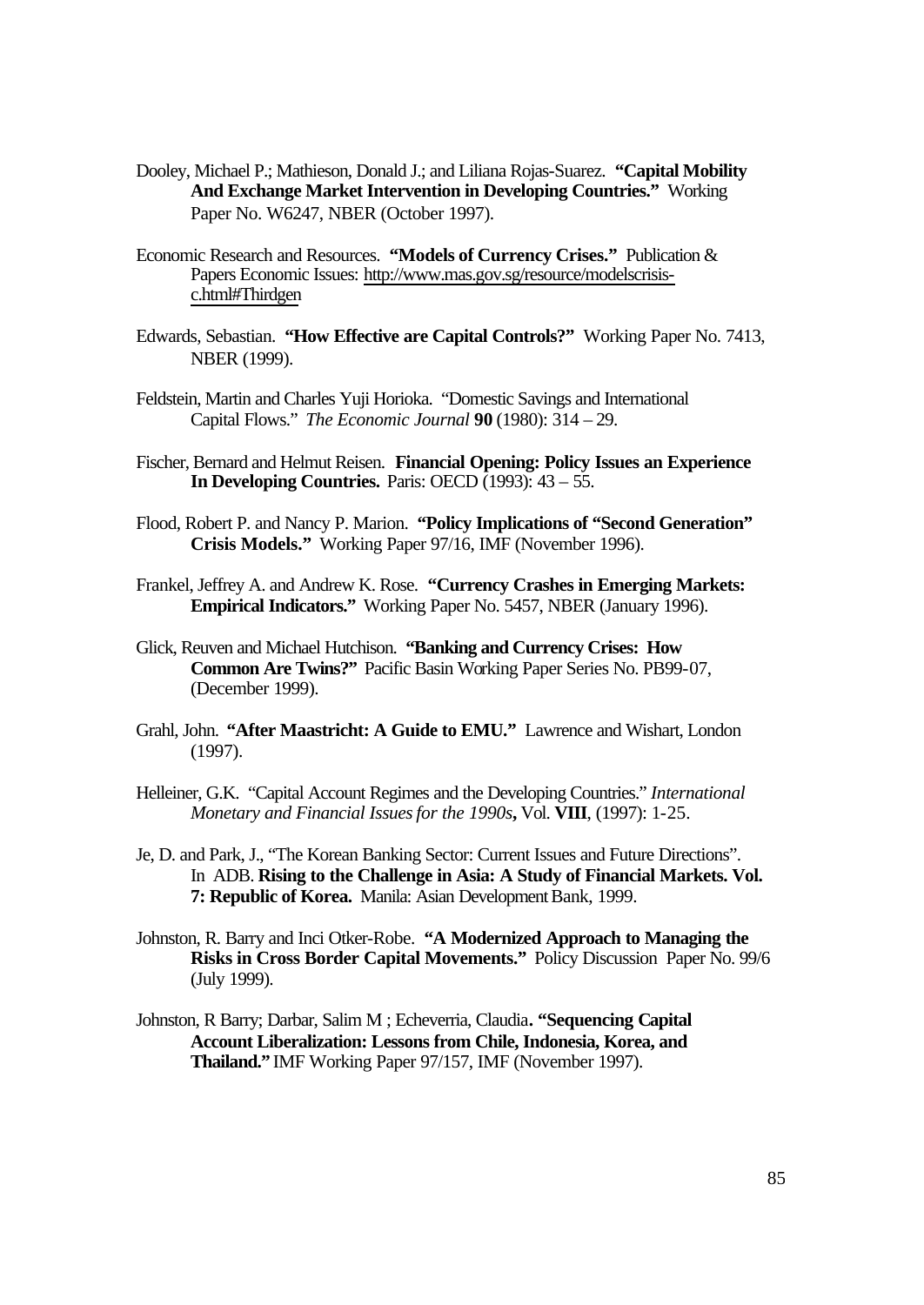- Johnston, Barry, et al. **"Sequencing Financial Reform and Liberalization in Five Developing Countries."** IMF Working Paper 92/82, IMF (October 1992).
- Kaminsky, Graciela and Carmen Reinhart. "The Twin Crises: The Causes of Banking And Balance of Payments Problem." *American Economic Review*, **89** (June 1999): 473 – 500.
- Laurens, Bernard and Jaime Cardoso. **"Managing Capital Flows: Lessons from the Experience of Chile."** Working Paper No. WP/198/68, IMF (December 1998).
- Le Fort, Guillermo and Carlos Budnevich. "Capital Account Regulations and Macroeconomic Policy: Two Latin American Experiences." *International Monetary and Financial Issues for the 1990s*, Vol. **VIII** (1997): 37 – 58.
- Leung, Suiwah. "Capital Flows, Monetary Policy and Exchange Rates in the Asian Region." in **Financial Deregulation, Capital Flows and Macroeconomic Management in the Asia Pacific.** EDAP Joint Policy Studies No. 5, Seoul, Korea: Dorea Development Institute (1998).
- Lopez-Mejia, Alejandro. **"Large Capital Flows: A Survey of the Causes, Consequences, And Policy Responses."** Working Paper No. 99/17, IMF (February 1999).
- Masera, Rainer. "Single Market, Exchange Rates and Monetary Unification." *World Development*, **17(3)** (1994): 249 – 79.
- Melitz, J. "French Monetary Policy and Recent Speculative Attacks on the Franc." in Cobham **Europe's Monetary Upheavals**, Manchester University Press (1994).
- Micossi, Stefano and Pier Carlo Padoan. "Italy in the EMS: After Crisis, Salvation?" (1994) in Ch. Johnson and S. Collignon (1994): **The Monetary Economics of Europe. Causes of the EMS Crisis**; Pinter Publishers, London
- Montiel, Peter. "Capital Mobility in Developing Countries: Some Measurement Issues And Empirical Estimates." *World Bank Economic Review*, 8(3) (1994): 311 - 50
- Montiel, Peter. "Estimation of a Macroeconomic Model with Rational Expectations and Capital Controls for Developing Countries," (with N. Haque and K. Lahiri) *Journal of Development Economics*, **42**, (1993).
- Nadal-De Simone, Francisco and Piritta Sorsa. **"A Review of Capital Account Restrictions in Chile in the 1990s."** Working Paper No. WP/99/52, IMF (April 1999).
- Nagayasu, Jun. **"Currency Crisis and Contagion: Evidence from Exchange Rates and Sectoral Indices of the Philippines and Thailand."** Working Paper No. 80/39, IMF (March 2000).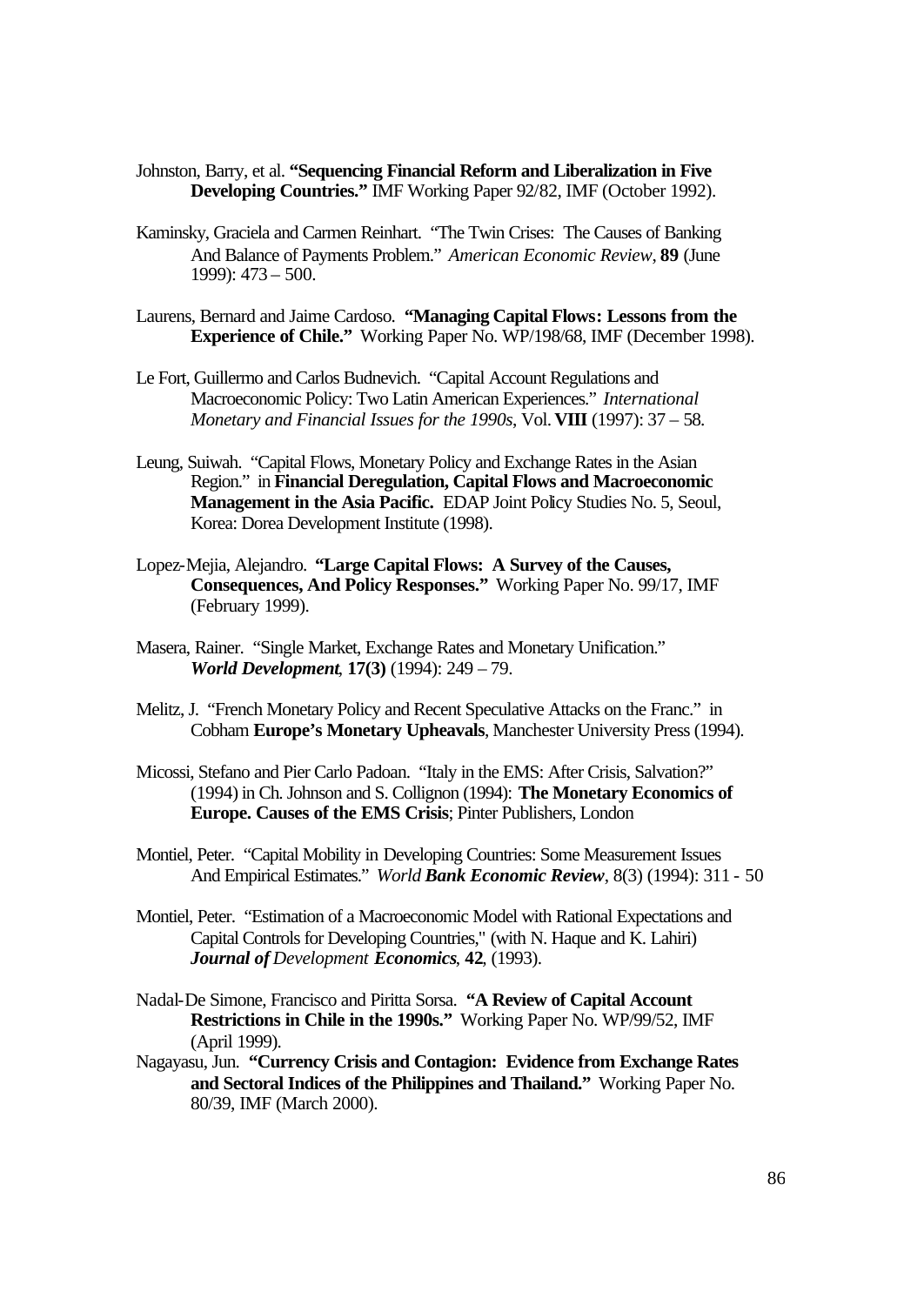- Nasution, A., "Recent Issues in the Management of Macroeconomic Policies in Indonesia". In ADB**. Rising to the Challenge in Asia: A Study of Financial Markets. Vol. 6: Indonesia**. Manila: Asian Development Bank, 1999.
- Park, Yung Chul and Chi-Young Song. "Managing Foreign Capital Flows: The Experiences of Korea, Thailand, Malaysia and Indonesia." *International Monetary and Financial Issues for the 1990s,* Research Papers for the Group of **24** Vol. *8*, *UNCTAD, Geneva* (1997).
- Pesenti, Paolo and Cédric Tille. "The Economics of Currency Crises and Contagion: An Introduction." *Economic Policy Review*, FRBNY (September 2000).
- Piei, M. H. and Tan, T., " An Insight into Macroeconomic Policy Management and Development in Malaysia". In ADB**. Rising to the Challenge in Asia: A Study of Financial Markets. Vol. 8: Malaysia.** Manila: Asian Development Bank, 1999.
- Radelet, Steve and Jeffrey Sachs. **"The Onset of the East Asian Financial Crisis."** (March 1998).
- Rajan, Ramkishen S.. **"(IR )Relevance of Currency Crisis Theory to the Devaluation of The Thai Baht."** Policy Discussion Paper No. 0030, CIES (July 2000a).
- Rajan, Ramkishen S. and Reza Siregar. **"Private Capital Flows in East Asia: Boom, Bust, and Beyond."** Policy Discussion Paper No. 0039, CIES (September2000b).
- Reisen, Helmut. "Policies for Crisis Prevention." in R. Adhikari and U. Hiemenz (eds.) **Achieving Financial Stability in Asia**, ADB and OECD 2000.
- Schadler, Susan, "Capital Movements and Surveillance." in T. Balino and C. Cottarelli (eds.) **Frameworks for Monetary Stability**, IMF: Washington, D.C. (1998).
- Shigehara, K. " Causes and Implications of East Asian Financial Crisis" in D. Brooks and M. Queisser (eds.) **Financial Liberalization in Asia: Analysis and Prospects.** ADB and OECD, 1999.
- Schneider, Benu. "Issues in Capital Account Convertibility in Developing Countries." (June 2000). Mimeo.
- Sharma, Sunil. "The Challenge of Predicting Crises." **Finance and Development** (June 1999).
- Werner, R., "Macroeconomic Management in Thailand: The Policy-Induced Crisis" in ADB. **Rising to the Challenge in Asia: A Study of Financial Markets. Vol. 11: Thailand,** 1999.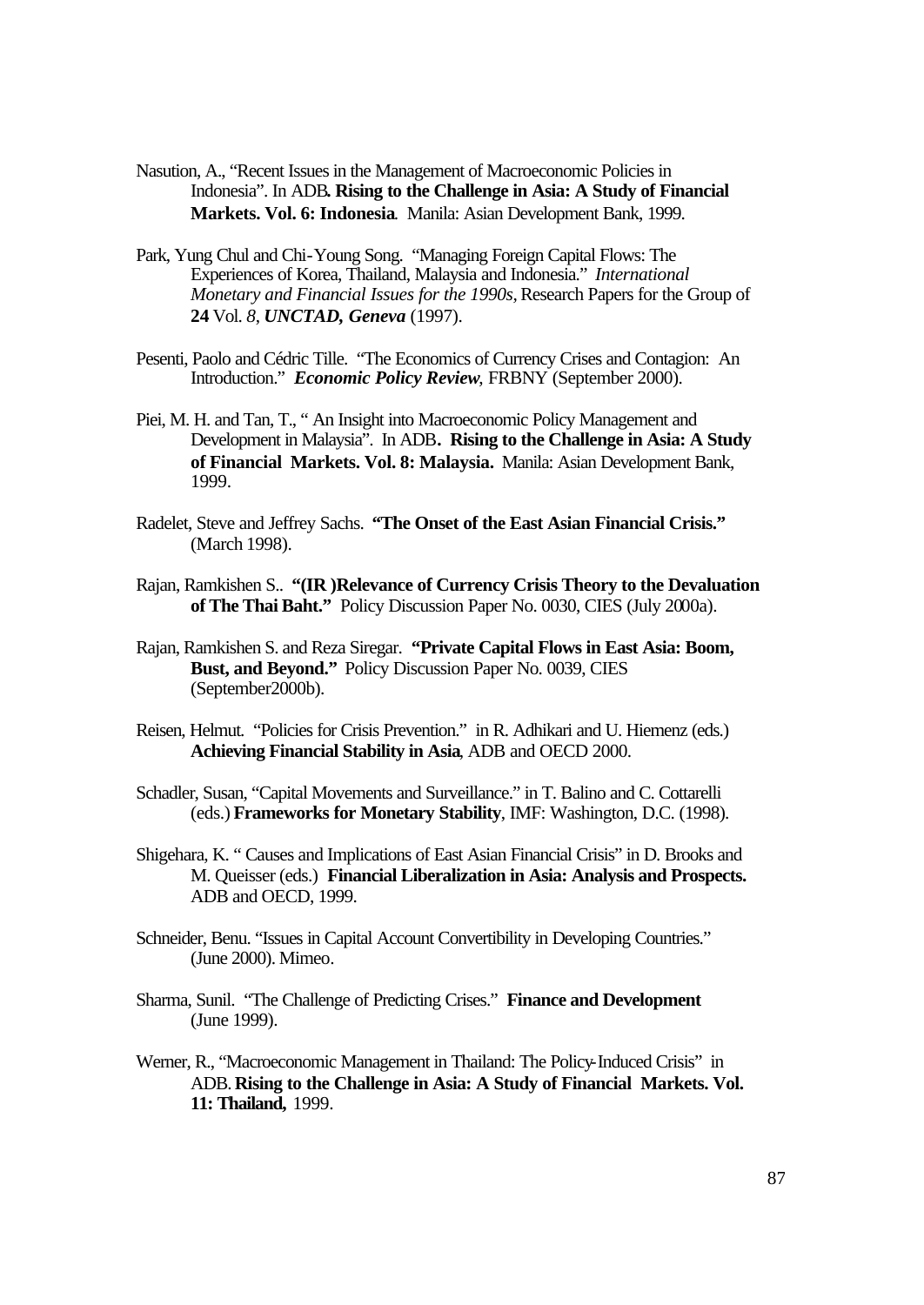Yoshitomi, M., "The Asian Capital Account Crisis" in D. Brooks and M. Queisser (eds.) **Financial Liberalization in Asia: Analysis and Prospects**. ADB and OECD, 1999.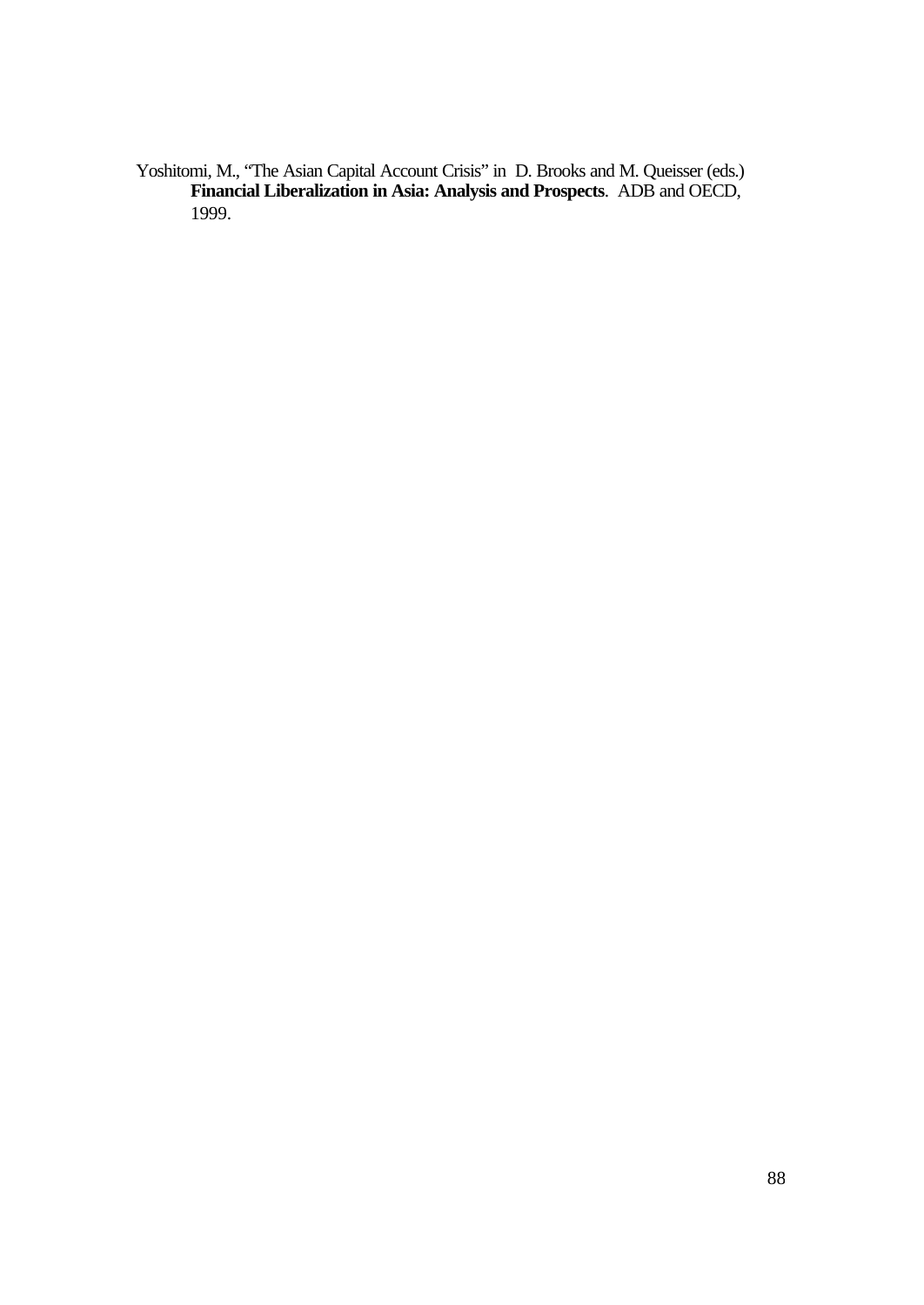### **Table 1 Magnitude and Composition of Capital Flows** (Percent of GDP)

|                                   | <b>East Asia</b> |             |             |             | <b>ASEAN4</b> |             |  |
|-----------------------------------|------------------|-------------|-------------|-------------|---------------|-------------|--|
|                                   | 1985 - 1988      | 1989 - 1992 | 1993 - 1996 | 1985 - 1988 | 1989 - 1992   | 1993 - 1996 |  |
|                                   |                  |             |             |             |               |             |  |
| <b>Net Long Term Capital Flow</b> | 1.4              | 3           | 6.2         | 2           | 4.8           | 6.9         |  |
| <b>Net Official Flows</b>         | 0.4              | 0.6         | 0.4         | 1.2         | 1.3           | 0.4         |  |
| <b>Net Private Flows</b>          |                  | 2.4         | 5.8         | 0.8         | 3.5           | 6.6         |  |
| <b>Bank/Trade Lending</b>         | 0                | 0.7         | 0.7         | $-0.3$      | 0.9           | 0.8         |  |
| <b>Portfolio Bond</b>             | 0.3              | 0.1         |             | 0.2         | $-0.1$        | 1.4         |  |
| <b>FDI</b>                        | 0.7              | 1.3         | 3           | 0.9         | 2.3           | 2.4         |  |
| <b>Portfolio Equity</b>           | 0                | 0.2         | 1.1         | 0.1         | 0.4           | 2           |  |
| <b>IMF Credit</b>                 | $-0.1$           | $-0.1$      | 0           | $-0.1$      | $-0.1$        | 0           |  |
| <b>Other Private Flows</b>        | $-0.4$           | $-0.5$      | $-1.9$      | 0.3         | 2             | $-0.1$      |  |
| of which short term debt          | 0.2              | 0.7         | 0.9         | 0.1         | 2             | 2.3         |  |

|                                                       | <b>South Asia</b> |             |                 |  |             | Latin America and the Caribbean |             |  |
|-------------------------------------------------------|-------------------|-------------|-----------------|--|-------------|---------------------------------|-------------|--|
|                                                       | 1985 - 1988       | 1989 - 1992 | 1993 - 1996     |  | 1985 - 1988 | 1989 - 1992                     | 1993 - 1996 |  |
| <b>Net Long Term Capital Flow</b>                     | $2.2\phantom{0}$  | 1.9         | 2.6             |  | 1.3         | 1.7                             | 4.3         |  |
| <b>Net Official Flows</b><br><b>Net Private Flows</b> | 0.9<br>1.3        | 1.1<br>0.8  | 0.4<br>2.1      |  | 0.5<br>0.8  | 0.3<br>1.4                      | 0<br>4.4    |  |
| <b>Bank/Trade Lending</b><br><b>Portfolio Bond</b>    | 1.1               | 0.5         | 0.4             |  | 0.3         | 0                               | 0.5         |  |
| <b>FDI</b>                                            | 0.1<br>0.1        | 0.2<br>0.1  | $\Omega$<br>0.6 |  | 0.2<br>0.7  | 0.2<br>0.9                      | 1.2<br>1.6  |  |
| <b>Portfolio Equity</b>                               | 0                 | 0.1         | 1.1             |  | 0           | 0.3                             | 1.1         |  |
| <b>IMF Credit</b>                                     | $-0.4$            | 0.2         | $-0.1$          |  | 0           | 0                               | 0.1         |  |
| <b>Other Private Flows</b>                            | 0                 | 0.3         | 0.6             |  | $-0.7$      | 0.7                             | 0.6         |  |
| of which short term debt                              | 0.4               | 0.1         | $-0.2$          |  | $-0.1$      | 0.7                             | 0.6         |  |

**Sources:** Alba,Pedro; Amar Bhattacharya, Stijn Claessens; Susati Ghosh; and Leonardo Hernandez, **"Volatility and Contagion in a Financially - Integrated World: Lessons from East Asia's Recent Experience."** Paper presented at the PAFTAD 24 Conference, "Asia Pacific Financial Liberalisation and Reform", May 20-22, 1998. Chiangmai, Thailand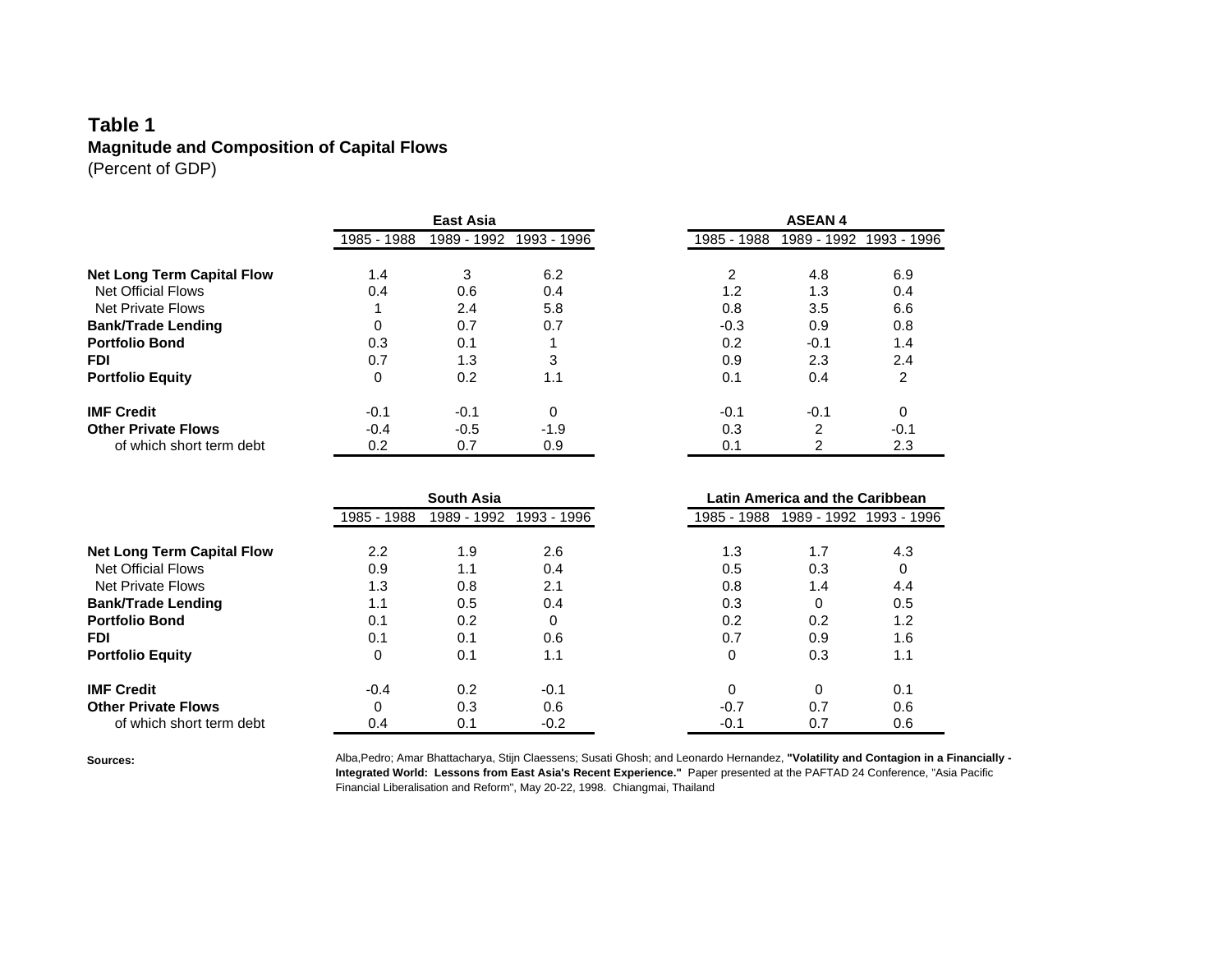# **Table 2.a External Financing in the Five Most Affected Asian Countries<sup>a</sup>**

( In Billions of US Dollars)

|                                            | 1994    | 1995    | 1996    | 1997 <sup>b</sup> |
|--------------------------------------------|---------|---------|---------|-------------------|
| <b>Current Account Balance</b>             | $-24.6$ | $-41.3$ | $-54.9$ | $-26$             |
| <b>External Financing, net</b>             | 47.4    | 80.9    | 92.8    | 15.2              |
| <b>Private Flows, net</b>                  | 40.5    | 77.4    | 93      | $-12.1$           |
| <b>Equity Investment</b>                   | 12.2    | 15.5    | 19.1    | $-4.5$            |
| Direct Equity                              | 4.7     | 4.9     | 7       | 7.2               |
| Portfolio Equity                           | 7.6     | 10.6    | 12.1    | $-11.6$           |
| <b>Private Creditors</b>                   | 28.2    | 61.8    | 74      | $-7.6$            |
| <b>Commercial Banks</b>                    | 24      | 49.5    | 55.5    | $-21.3$           |
| Non-bank Private Creditors                 | 4.2     | 12.4    | 18.4    | 13.7              |
| <b>Official Flows, net</b>                 | 7       | 3.6     | $-0.2$  | 27.2              |
| Int'l Financial Institutions               | $-0.4$  | -0.6    | -1      | 23                |
| <b>Bilateral Creditors</b>                 | 7.4     | 4.2     | 0.7     | 4.3               |
| Resident Lending/others <sup>c</sup> , net | $-17.5$ | $-25.9$ | $-19.6$ | $-11.9$           |
| <b>Reserves Excluding Gold</b>             | $-5.4$  | $-13.7$ | $-18.3$ | 22.7              |

| Note:   | a. Indonesia, Malaysia, Philippines, South Korea, and Thailand                                    |
|---------|---------------------------------------------------------------------------------------------------|
|         | b. Estimate                                                                                       |
|         | c. Including resident net lending, monetary gold, and errors and omissions                        |
| Source: | Steven Radelete and Jeffrey Sachs, "The Onset of the East Asian Financial Crisis", March 30, 1998 |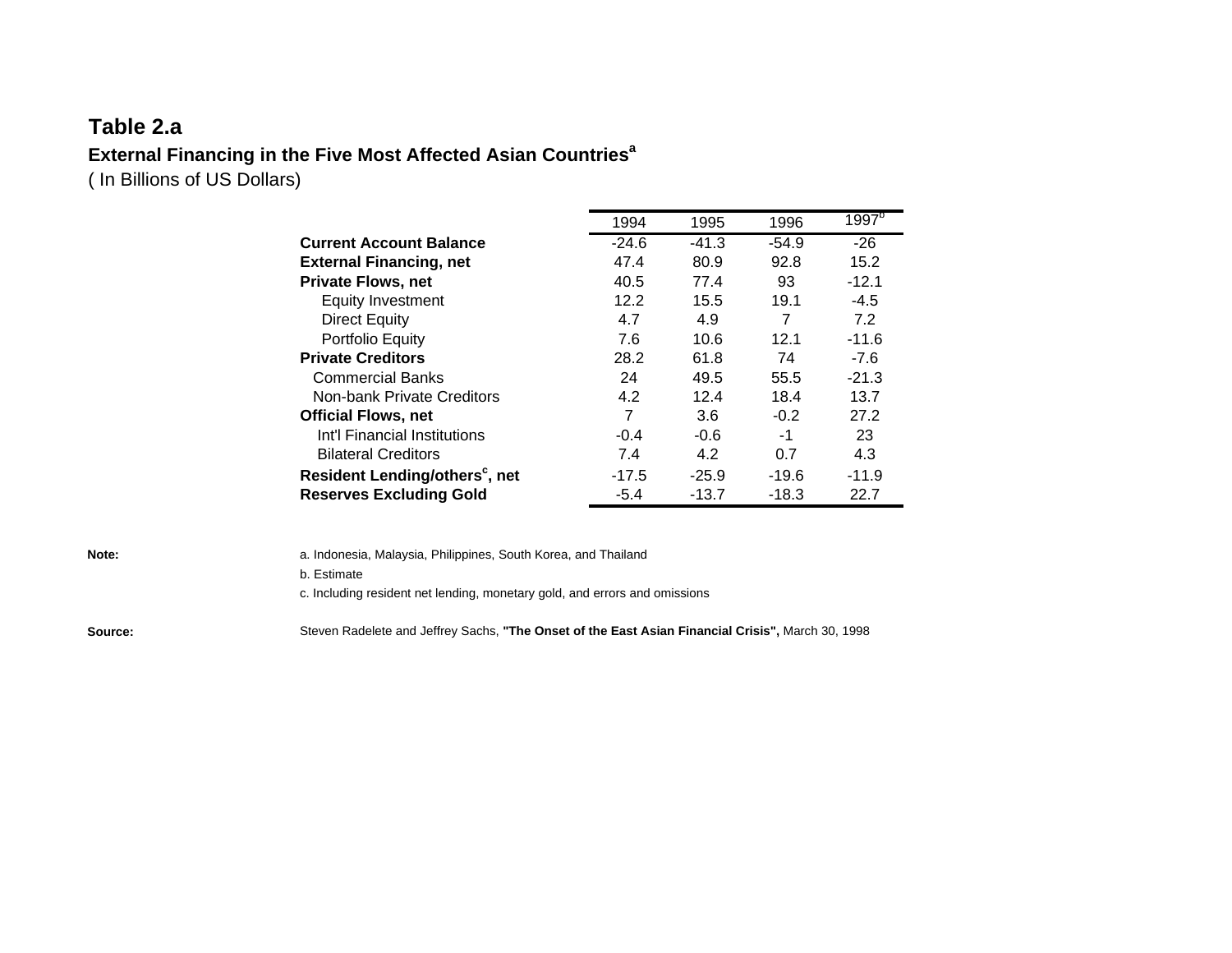# **Table 2.b**

**lnternational Claims Held By Foreign Banks-- Distribution by country of origin** in US \$ Billions

|                    | <b>Total</b>       |       |               | Claims held by banks from: |         |
|--------------------|--------------------|-------|---------------|----------------------------|---------|
| A. End 1995        | <b>Outstanding</b> | Japan | <b>U.S.A.</b> | Canada                     | Europe* |
| China              | 48.4               | 17.7  | 1.7           | 0.5                        | 20.4    |
| Chile              | 13.6               | 1.0   | 4.1           | 0.7                        | 6.0     |
| Indonesia          | 44.5               | 21.0  | 2.8           | 0.3                        | 15.0    |
| Malaysia           | 16.8               | 7.3   | 1.5           | 0.1                        | 6.2     |
| <b>PNG</b>         | 0.1                | 0.0   | 0.0           | $\blacksquare$             | 0.1     |
| Peru               | 5.6                | 0.2   | 0.6           | 0.1                        | 2.9     |
| Philippines        | 8.3                | 1.0   | 2.9           | 0.3                        | 3.5     |
| Thailand           | 62.8               | 36.9  | 4.1           | 0.8                        | 14.9    |
| Korea              | 77.5               | 21.5  | 7.6           | 0.9                        | 23.6    |
| Vietnam            | 1.1                | 0.3   | 0.1           | 0.0                        | 0.9     |
| <b>Total</b>       | 278.7              | 106.9 | 25.4          | 3.7                        | 93.5    |
| <b>B. End 1996</b> |                    |       |               |                            |         |
| China              | 55.0               | 17.8  | 2.7           | 0.8                        | 26.0    |
| Chile              | 15.2               | 0.8   | 4.2           | 0.7                        | 7.6     |
| Indonesia          | 55.5               | 22.0  | 5.3           | 0.6                        | 21.0    |
| Malaysia           | 22.2               | 8.2   | 2.3           | 0.1                        | 9.2     |
| <b>PNG</b>         | 0.2                | 0.0   | 0.0           | $\mathbf{r}$               | 0.1     |
| Peru               | 8.0                | 0.2   | 1.4           | 0.1                        | 4.1     |
| Philippines        | 13.3               | 1.6   | 3.9           | 0.4                        | 6.2     |
| Thailand           | 70.2               | 37.5  | 5.0           | 1.1                        | 19.2    |
| Korea              | 100.0              | 24.3  | 9.4           | 1.4                        | 33.8    |
| Vietnam            | 1.5                | 0.2   | 0.2           | 0.0                        | 1.2     |
| <b>Total</b>       | 341.1              | 112.7 | 34.4          | 5.2                        | 128.6   |
| <b>C. End 1997</b> |                    |       |               |                            |         |
| China              | 63.1               | 19.6  | 2.5           | 1.1                        | 32.5    |
| Chile              | 21.2               | 1.2   | 4.7           | 1.0                        | 11.8    |
| Indonesia          | 58.2               | 22.0  | 4.9           | 0.9                        | 21.7    |
| Malaysia           | 28.8               | 8.5   | 1.8           | 0.2                        | 13.9    |
| <b>PNG</b>         | 0.3                | 0.6   | 0.6           | $\blacksquare$             | 0.2     |
| Peru               | 9.9                | 0.1   | 2.0           | 0.1                        | 6.6     |
| Philippines        | 19.7               | 2.6   | 3.2           | 0.4                        | 10.4    |
| Thailand           | 58.5               | 33.2  | 2.5           | 0.8                        | 17.1    |
| Korea              | 93.4               | 20.3  | 9.5           | 1.7                        | 33.4    |
| Vietnam            | 1.7                | 0.3   | 0.1           | 0.0                        | 1.2     |
| <b>Total</b>       | 354.8              | 108.4 | 31.8          | 6.2                        | 148.8   |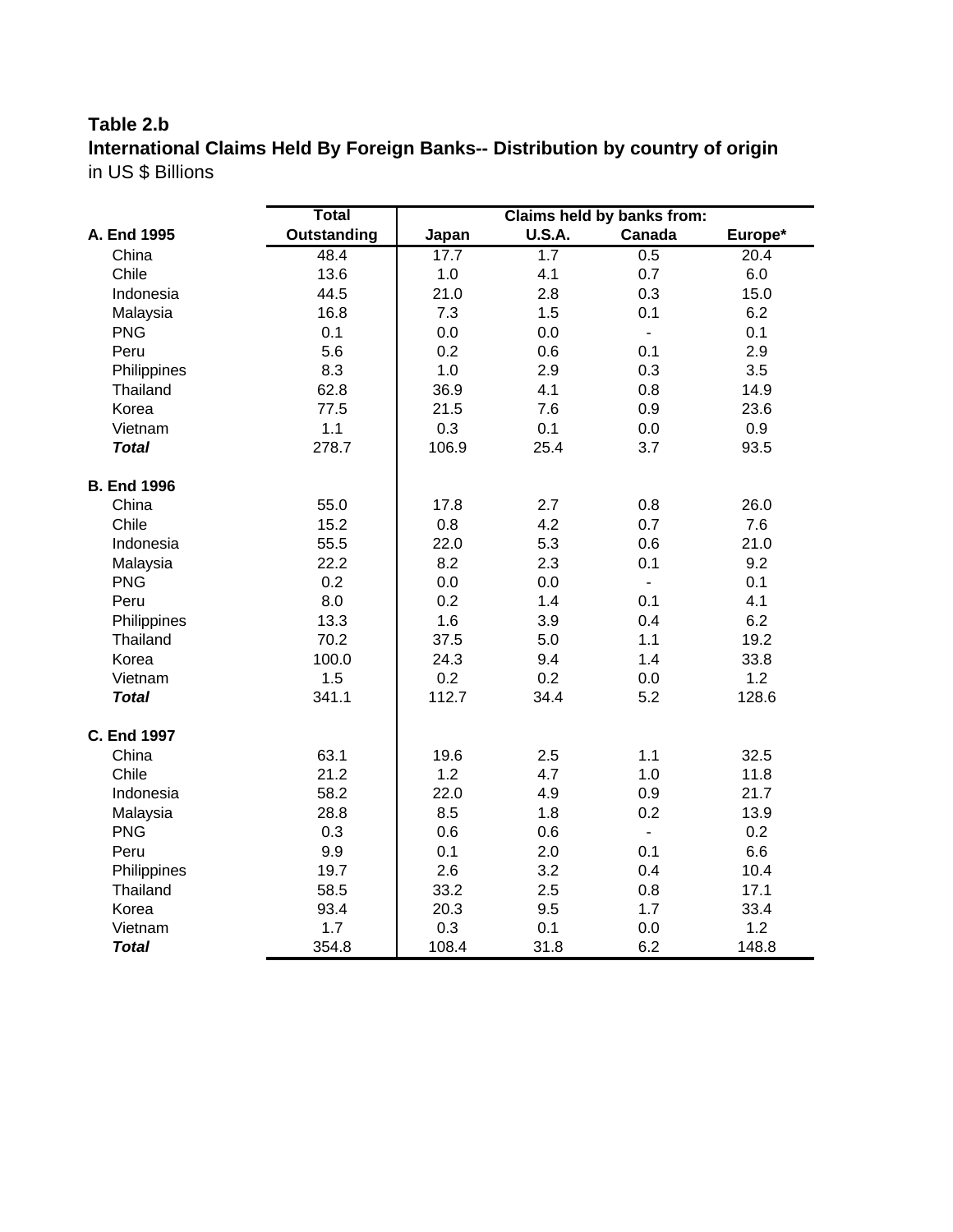### **cont. Table 2.b**

lnternational Claims Held By Foreign Banks-- Distribution by country of origin in US \$ Billions

|              | <b>Total</b> |       |               | Claims held by banks from: |         |
|--------------|--------------|-------|---------------|----------------------------|---------|
| D. End 1998  | Outstanding  | Japan | <b>U.S.A.</b> | Canada                     | Europe* |
| China        | 58.4         | 15.1  | 1.9           | 0.6                        | 29.3    |
| Chile        | 22.2         | 1.2   | 4.2           | 1.0                        | 13.9    |
| Indonesia    | 44.8         | 16.4  | 3.5           | 0.5                        | 19.5    |
| Malaysia     | 20.8         | 6.6   | 0.9           | 0.5                        | 10.6    |
| <b>PNG</b>   | 0.4          | 0.0   | 0.0           | 0.0                        | 0.3     |
| Peru         | 10.6         | 0.1   | 2.2           | 0.2                        | 7.0     |
| Philippines  | 16.1         | 2.3   | 2.7           | 0.4                        | 9.2     |
| Thailand     | 40.7         | 22.4  | 1.4           | 0.5                        | 14.1    |
| Korea        | 65.3         | 16.9  | 6.3           | 1.5                        | 26.2    |
| Vietnam      | 1.7          | 0.3   | 0.1           | 0.0                        | 1.5     |
| <b>Total</b> | 280.9        | 81.5  | 23.1          | 5.1                        | 131.5   |
| E. End 1999  |              |       |               |                            |         |
| China        | 46.6         | 11.8  | 1.5           | 0.4                        | 25.6    |
| Chile        | 20.7         | 1.2   | 3.9           | 1.1                        | 12.8    |
| Indonesia    | 40.7         | 12.5  | 3.5           | 0.6                        | 20.6    |
| Malaysia     | 18.1         | 6.0   | 1.4           |                            | 8.3     |
| <b>PNG</b>   | 0.3          | 0.0   | 0.0           |                            | 0.2     |
| Peru         | 10.3         | 0.2   | 1.8           | 0.2                        | 7.6     |
| Philippines  | 16.7         | 2.9   | 3.0           |                            | 8.8     |
| Thailand     | 28.4         | 13.1  | 0.8           |                            | 11.9    |
| Korea        | 60.7         | 12.6  | 7.0           | 1.8                        | 24.4    |
| Vietnam      | 1.7          | 0.4   | 0.1           |                            | 1.2     |
| Total        | 244.1        | 60.6  | 22.9          | 4.1                        | 121.5   |

**Note:** \*Reporting countries from Europe include Austria, Finland, France, Germany, Italy, Luxembourg, Netherlands, Spain, and United Kingdom.

**Sources:** Bank of International Settlements and Steven Radelete and Jeffrey Sachs, "The Onset of the East Asian Financial Crisis", March 30, 1998.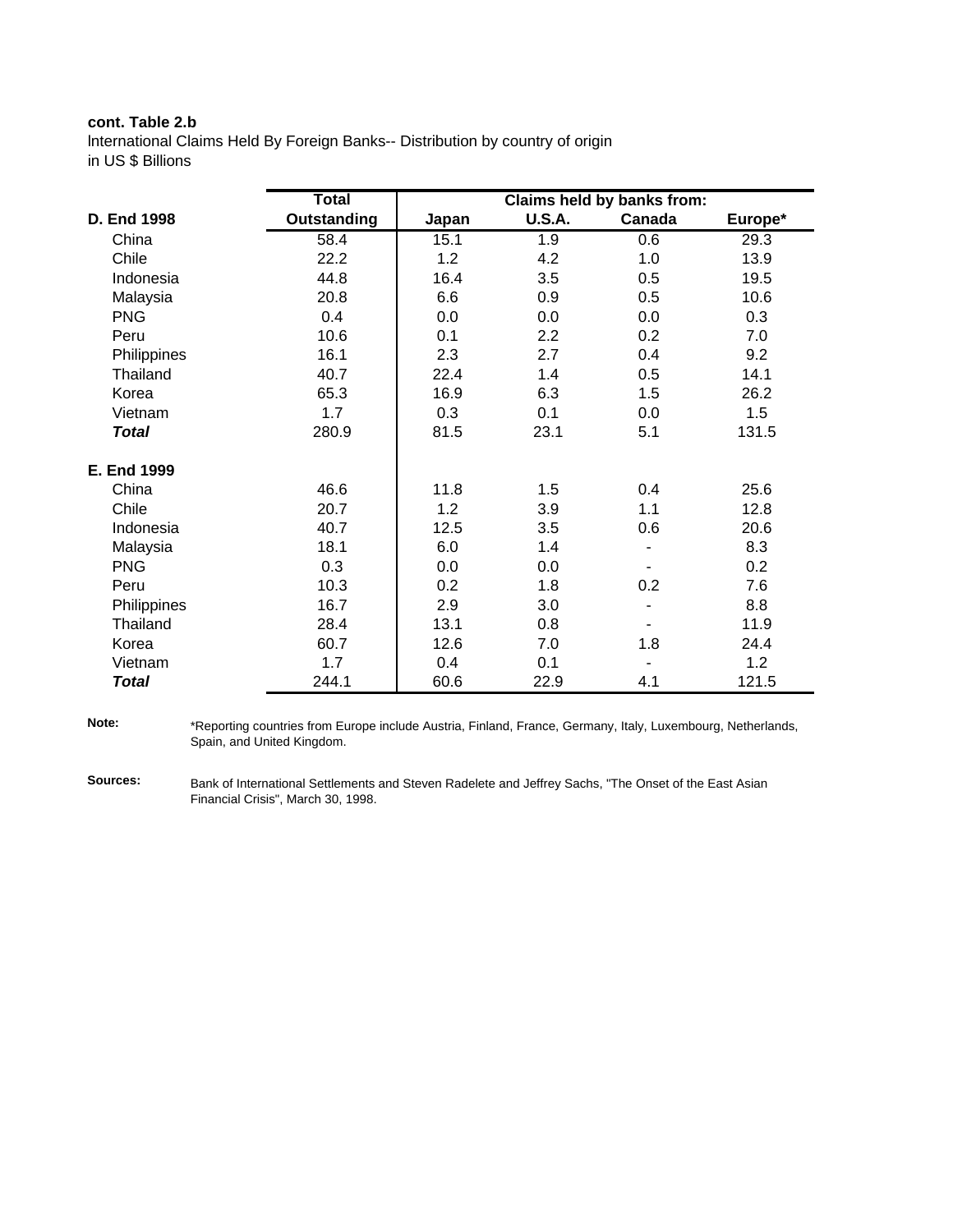# **Table 2.c**

**International Claims Held by Foreign Banks-- Distribution by maturity and sector** in US \$ Billions

| <b>Obligation by Sector</b> |             |              |                              |                |                              |                          |                |  |  |  |
|-----------------------------|-------------|--------------|------------------------------|----------------|------------------------------|--------------------------|----------------|--|--|--|
|                             | Total       |              | <b>Public</b>                | Non-bank       | Short-                       |                          | Short-         |  |  |  |
| A. End 1995                 | Outstanding | <b>Banks</b> | <b>Sector</b>                | <b>Private</b> | term                         | <b>Reserves</b>          | term/Reserves  |  |  |  |
| China                       | 41.3        | 15.8         | 12.2                         | 13.3           | 17.5                         | 53.6                     | 0.3            |  |  |  |
| Chile                       | 12.4        | 3.8          | 2.8                          | 5.7            | $\overline{\phantom{0}}$     | ٠                        | $\blacksquare$ |  |  |  |
| Indonesia                   | 35.0        | 7.8          | 7.0                          | 20.1           | 19.4                         | 13.2                     | 1.5            |  |  |  |
| Malaysia                    | 13.5        | 3.9          | 2.4                          | 7.1            | 6.2                          | 25.5                     | 0.2            |  |  |  |
| <b>PNG</b>                  | 0.2         | 0.0          | 0.1                          | 0.1            | 0.1                          | 0.1                      | 0.9            |  |  |  |
| Peru                        | 3.0         | 1.2          | 0.9                          | 1.0            | ÷.                           | $\blacksquare$           | $\blacksquare$ |  |  |  |
| Philippines                 | 6.8         | 1.7          | 2.6                          | 2.5            | 5.7                          | 7.1                      | 0.8            |  |  |  |
| Thailand                    | 43.9        | 14.1         | 2.8                          | 27.0           | 29.2                         | 30.3                     | 1.0            |  |  |  |
| Korea                       | 56.6        | 37.0         | 5.0                          | 14.6           | 31.6                         | 25.7                     | 1.2            |  |  |  |
| Vietnam                     | 0.7         | 0.3          | 0.2                          | 0.2            | 2.7                          | 0.9                      | 3.0            |  |  |  |
| <b>Total</b>                | 213.4       | 85.6         | 36.0                         | 91.6           |                              |                          |                |  |  |  |
| <b>B. End 1996</b>          |             |              |                              |                |                              |                          |                |  |  |  |
| China                       | 48.4        | 19.4         | 9.8                          | 19.2           | 22.3                         | 76.0                     | 0.3            |  |  |  |
| Chile                       | 13.6        | 3.9          | 2.5                          | 7.2            |                              |                          | $\blacksquare$ |  |  |  |
| Indonesia                   | 44.5        | 8.9          | 6.7                          | 28.8           | 26.0                         | 14.8                     | 1.8            |  |  |  |
| Malaysia                    | 16.8        | 4.4          | 2.1                          | 10.1           | 7.3                          | 23.9                     | 0.3            |  |  |  |
| <b>PNG</b>                  | 0.2         | 0.0          | 0.0                          | 0.1            | 0.1                          | 0.3                      | 0.3            |  |  |  |
| Peru                        | 5.6         | 2.4          | 0.9                          | 2.4            | $\blacksquare$               | $\blacksquare$           | $\blacksquare$ |  |  |  |
| Philippines                 | 8.3         | 2.2          | 2.7                          | 3.4            | 5.3                          | 7.8                      | 0.7            |  |  |  |
| Thailand                    | 62.3        | 25.8         | 2.3                          | 34.7           | 41.1                         | 36.9                     | 1.1            |  |  |  |
| Korea                       | 77.5        | 50.0         | 6.2                          | 21.4           | 46.6                         | 32.7                     | 1.4            |  |  |  |
| Vietnam                     | $1.1$       | 0.5          | 0.2                          | 0.4            | 3.3                          | 1.4                      | 2.4            |  |  |  |
| <b>Total</b>                | 278.3       | 117.5        | 33.4                         | 127.7          |                              |                          |                |  |  |  |
| <b>C. End 1997</b>          |             |              |                              |                |                              |                          |                |  |  |  |
| China                       | 55.0        | 22.8         | 8.5                          | 23.7           | 25.4                         | 107.6                    | 0.2            |  |  |  |
| Chile                       | 15.2        | 3.7          | 1.7                          | 9.8            | $\qquad \qquad \blacksquare$ | $\overline{\phantom{0}}$ | ۰.             |  |  |  |
| Indonesia                   | 55.5        | 11.7         | 6.9                          | 36.8           | 32.2                         | 19.3                     | 1.7            |  |  |  |
| Malaysia                    | 22.2        | 6.5          | 2.0                          | 13.7           | 11.1                         | 27.1                     | 0.4            |  |  |  |
| <b>PNG</b>                  | 0.2         | 0.0          | $\qquad \qquad \blacksquare$ | 0.2            | 0.0                          | 0.6                      | 0.1            |  |  |  |
| Peru                        | 8.0         | 3.4          | 1.0                          | 3.6            | $\blacksquare$               | $\overline{\phantom{a}}$ | $\blacksquare$ |  |  |  |
| Philippines                 | 13.3        | 5.2          | 2.7                          | 5.3            | 8.0                          | 11.7                     | 0.7            |  |  |  |
| Thailand                    | 70.2        | 25.9         | 2.3                          | 41.9           | 37.6                         | 38.6                     | 1.0            |  |  |  |
| Korea                       | 100.0       | 65.9         | 5.7                          | 28.3           | 66.6                         | 34.1                     | 2.0            |  |  |  |
| Vietnam                     | 1.5         | 0.6          | 0.2                          | 0.7            | 3.8                          | 1.8                      | 2.1            |  |  |  |
| <b>Total</b>                | 341.1       | 145.7        | 31.0                         | 164.0          |                              |                          |                |  |  |  |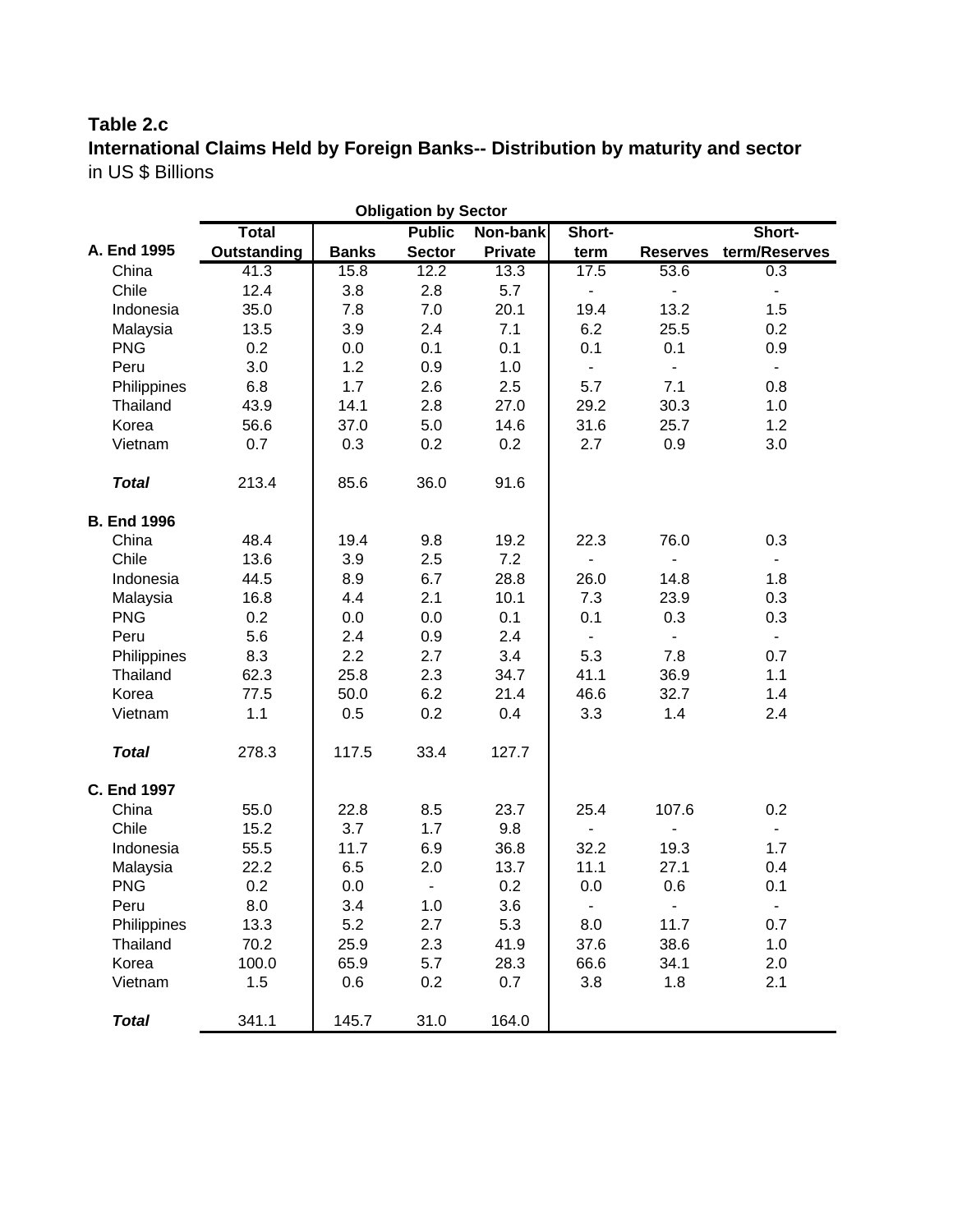### **cont. Table 2.c**

International Claims Held by Foreign Banks-- Distribution by maturity and sector in US \$ Billions

| <b>Obligation by Sector</b> |              |              |               |                |                              |                          |                          |  |  |  |
|-----------------------------|--------------|--------------|---------------|----------------|------------------------------|--------------------------|--------------------------|--|--|--|
|                             | <b>Total</b> |              | <b>Public</b> | Non-bank       | Short-                       |                          | Short-                   |  |  |  |
| D. End 1997                 | Outstanding  | <b>Banks</b> | <b>Sector</b> | <b>Private</b> | term                         | <b>Reserves</b>          | term/Reserves            |  |  |  |
| China                       | 63.1         | 27.1         | 7.1           | 28.9           | 31.5                         | 143.4                    | 0.2                      |  |  |  |
| Chile                       | 21.2         | 3.6          | 1.8           | 15.7           | $\qquad \qquad \blacksquare$ | $\overline{\phantom{0}}$ | ۰                        |  |  |  |
| Indonesia                   | 58.2         | 11.7         | 6.9           | 39.7           | 32.9                         | 17.4                     | 1.9                      |  |  |  |
| Malaysia                    | 28.8         | 9.9          | 1.7           | 15.9           | 14.9                         | 20.9                     | 0.7                      |  |  |  |
| <b>PNG</b>                  | 0.3          | 0.0          | 0.0           | 0.3            | 0.2                          | 0.4                      | 0.5                      |  |  |  |
| Peru                        | 9.9          | 3.3          | 0.6           | 6.0            | $\blacksquare$               | $\blacksquare$           | $\blacksquare$           |  |  |  |
| Philippines                 | 19.7         | 8.9          | 2.4           | 8.4            | 11.8                         | 8.7                      | 1.4                      |  |  |  |
| Thailand                    | 58.5         | 17.8         | 1.8           | 39.2           | 34.8                         | 26.9                     | 1.3                      |  |  |  |
| Korea                       | 93.4         | 55.9         | 3.9           | 34.2           | 53.8                         | 20.4                     | 2.6                      |  |  |  |
| Vietnam                     | 1.7          | 0.5          | 0.1           | 1.0            | 2.3                          | 2.1                      | 1.1                      |  |  |  |
| <b>Total</b>                | 354.8        | 138.7        | 26.3          | 189.3          |                              |                          |                          |  |  |  |
| E. End 1998                 |              |              |               |                |                              |                          |                          |  |  |  |
| China                       | 58.4         | 21.5         | 6.9           | 29.8           | 27.9                         | 149.8                    | 0.2                      |  |  |  |
| Chile                       | 22.2         | 3.8          | 1.7           | 16.7           | $\overline{\phantom{0}}$     |                          | $\blacksquare$           |  |  |  |
| Indonesia                   | 44.8         | 5.1          | 6.7           | 33.0           | 20.1                         | 23.5                     | 0.9                      |  |  |  |
| Malaysia                    | 20.8         | 5.7          | 1.8           | 13.2           | 8.6                          | 25.7                     | 0.3                      |  |  |  |
| <b>PNG</b>                  | 0.4          | 0.0          | 0.0           | 0.4            | 0.2                          | 0.2                      | 1.0                      |  |  |  |
| Peru                        | 10.6         | 2.9          | 0.7           | 7.0            | $\blacksquare$               | $\overline{\phantom{0}}$ | ÷,                       |  |  |  |
| Philippines                 | 16.1         | 6.0          | 2.1           | 8.1            | 7.2                          | 10.8                     | 0.7                      |  |  |  |
| Thailand                    | 40.7         | 8.8          | 1.9           | 30.0           | 23.5                         | 29.5                     | 0.8                      |  |  |  |
| Korea                       | 65.3         | 37.1         | 5.4           | 22.7           | 28.1                         | 52.0                     | 0.5                      |  |  |  |
| Vietnam                     | 1.7          | 0.4          | 0.1           | 1.2            | 2.2                          | 2.1                      | 1.0                      |  |  |  |
| <b>Total</b>                | 281.0        | 91.3         | 27.3          | 162.1          |                              |                          |                          |  |  |  |
| F. End 1999                 |              |              |               |                |                              |                          |                          |  |  |  |
| China                       | 46.6         | 15.8         | 6.4           | 24.4           | 17.7                         | 158.3                    | 0.1                      |  |  |  |
| Chile                       | 20.7         | 1.8          | 1.4           | 17.4           | $\blacksquare$               | $\overline{a}$           |                          |  |  |  |
| Indonesia                   | 40.7         | 4.2          | 8.4           | 28.0           | 20.0                         | 27.2                     | 0.7                      |  |  |  |
| Malaysia                    | 18.1         | 3.9          | 2.6           | 11.6           | 7.6                          | 30.6                     | 0.2                      |  |  |  |
| <b>PNG</b>                  | 0.3          | 0.0          | 0.0           | 0.3            | 0.1                          | 0.2                      | 0.5                      |  |  |  |
| Peru                        | 10.3         | 2.7          | 0.9           | 6.6            | $\blacksquare$               | $\blacksquare$           | $\overline{\phantom{a}}$ |  |  |  |
| Philippines                 | 16.7         | 5.1          | 3.0           | 8.6            | 5.7                          | 15.0                     | 0.4                      |  |  |  |
| Thailand                    | 28.4         | 3.5          | 2.0           | 22.8           | 23.4                         | 34.8                     | 0.7                      |  |  |  |
| Korea                       | 60.7         | 35.0         | 5.2           | 20.3           | 34.7                         | 74.0                     | 0.5                      |  |  |  |
| Vietnam                     | 1.7          | 0.2          | 0.1           | 1.3            | 2.4                          | 2.9                      | 0.8                      |  |  |  |
| <b>Total</b>                | 244.2        | 72.2         | 30.0          | 141.3          |                              |                          |                          |  |  |  |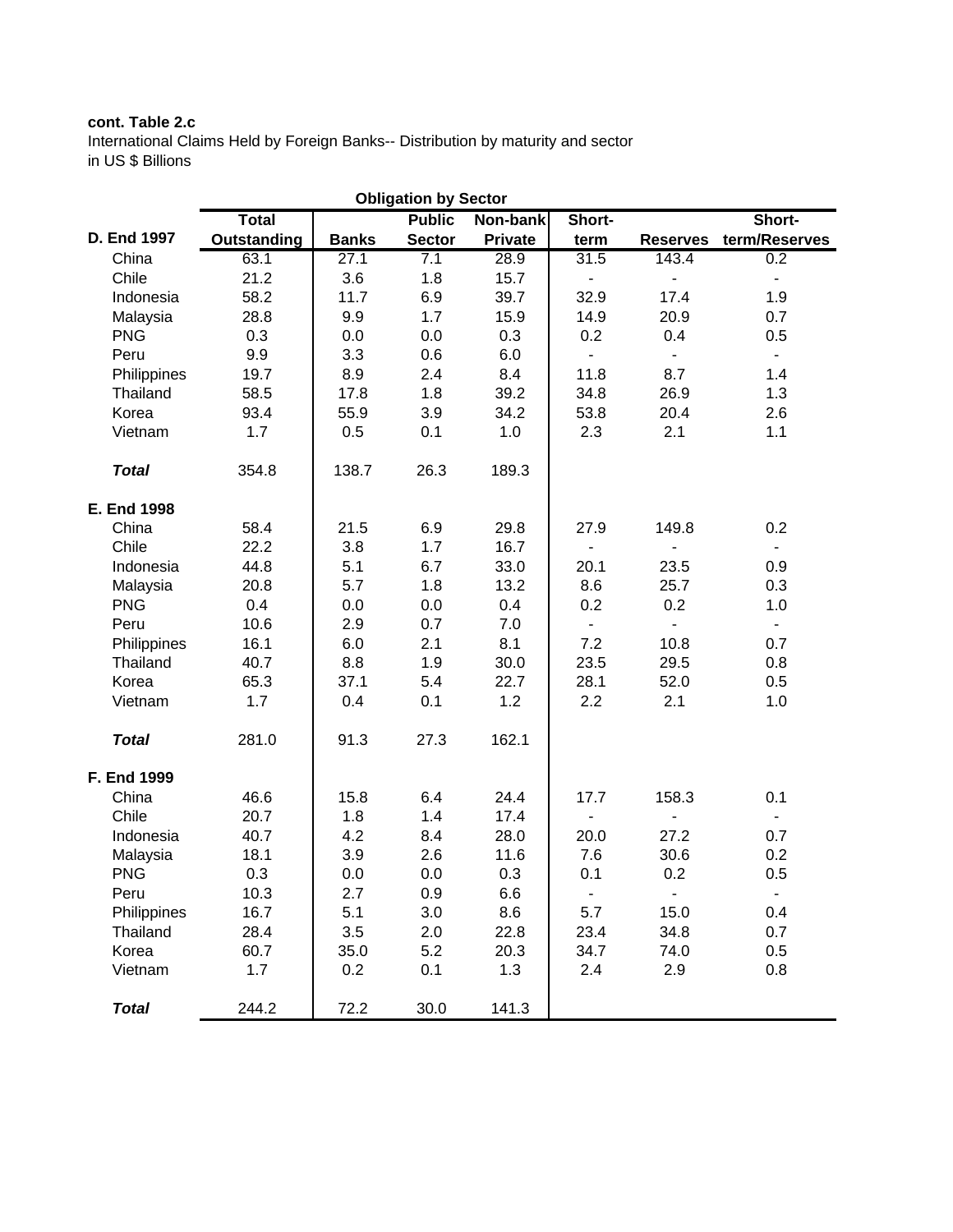### **cont. Table 2.c**

International Claims Held by Foreign Banks-- Distribution by maturity and sector in US \$ Billions

| <b>Obligation by Sector</b> |              |              |               |                |        |                          |               |  |  |  |
|-----------------------------|--------------|--------------|---------------|----------------|--------|--------------------------|---------------|--|--|--|
|                             | <b>Total</b> |              | <b>Public</b> | Non-bank       | Short- |                          | Short-        |  |  |  |
| <b>F. End 2000</b>          | Outstanding  | <b>Banks</b> | <b>Sector</b> | <b>Private</b> | term   | <b>Reserves</b>          | term/Reserves |  |  |  |
| China                       | 58.3         | 29.7         | 6.5           | 20.6           |        | 168.9                    |               |  |  |  |
| Chile                       | 22.3         | 1.5          | 1.4           | 19.3           |        |                          |               |  |  |  |
| Indonesia                   | 40.3         | 4.9          | 7.7           | 27.3           |        | 23.3                     |               |  |  |  |
| Malaysia                    | 20.8         | 3.8          | 3.5           | 13.4           |        | 29.6                     |               |  |  |  |
| <b>PNG</b>                  | 0.2          | 0.0          | 0.0           | 0.1            |        | 0.3                      | ٠             |  |  |  |
| Peru                        | 13.2         | 4.6          | 0.9           | 7.7            |        |                          |               |  |  |  |
| Philippines                 | 16.5         | 4.5          | 3.0           | 8.9            | 5.9    | 15.3                     | 0.4           |  |  |  |
| Thailand                    | 26.7         | 5.7          | 2.1           | 18.6           | ۰      | 32.7                     |               |  |  |  |
| Korea                       | 58.8         | 33.7         | 5.2           | 19.2           | ۰      | 96.2                     |               |  |  |  |
| Vietnam                     | 2.2          | 0.3          | 0.2           | 1.8            |        | $\overline{\phantom{a}}$ |               |  |  |  |
|                             |              |              |               |                |        |                          |               |  |  |  |
| <b>Total</b>                | 259.3        | 88.7         | 30.5          | 136.9          |        |                          |               |  |  |  |

**Sources:**

Bank for International Settlements and Key Indicators of Developing Asian and Pacific Countries 2000, Vol. XXXI.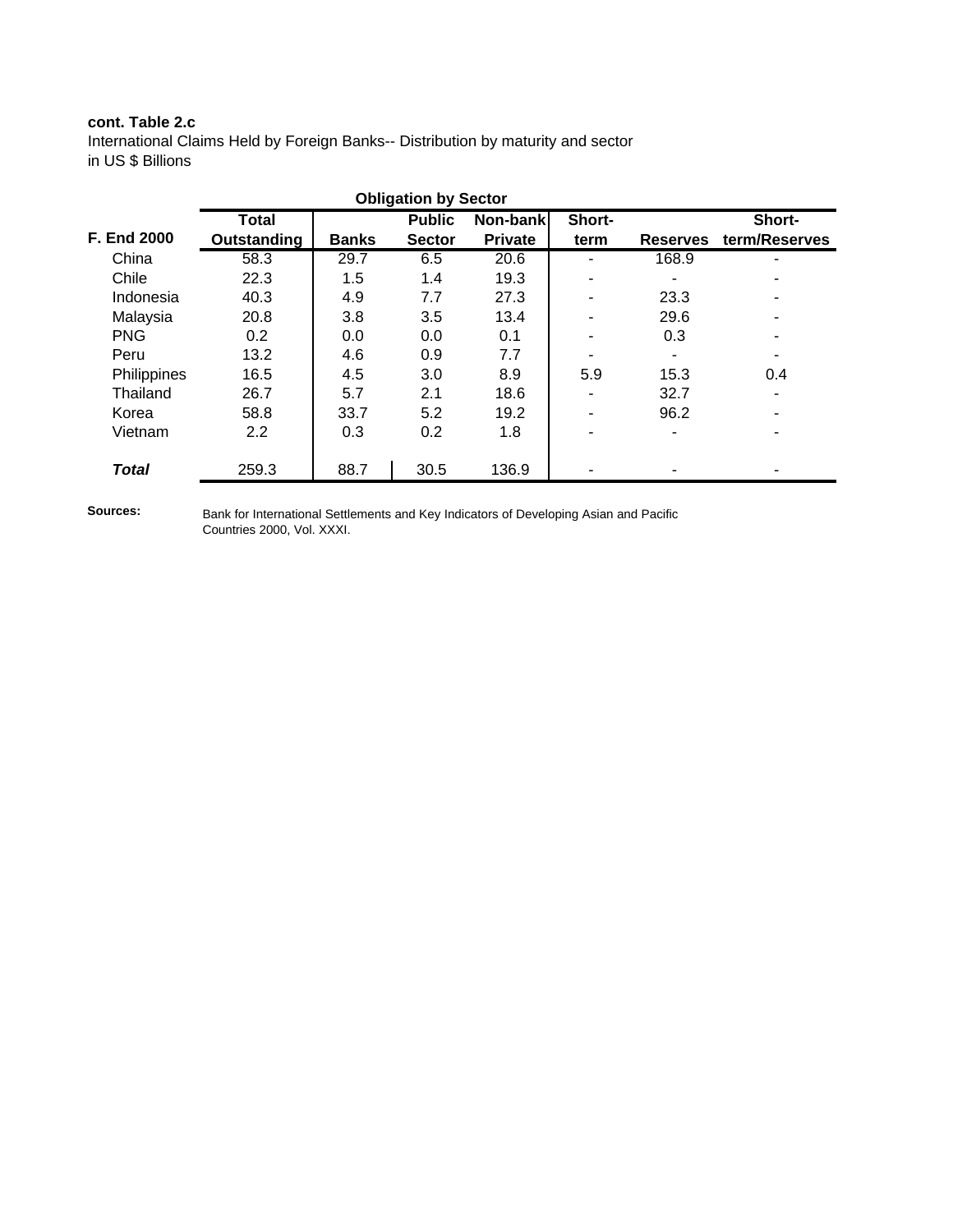### **Table 3.a FDI Inflows, 1980-1999 (B.O.P. basis)** in US \$ Million

|                                        | 1980    | 1981    | 1982    | 1983    | 1984                  | 1985    | 1986    | 1987    | 1988    | 1989    |
|----------------------------------------|---------|---------|---------|---------|-----------------------|---------|---------|---------|---------|---------|
|                                        |         |         |         |         | Level                 |         |         |         |         |         |
| World                                  | 54,691  | 69,395  | 57,560  | 50,336  | 59,978                | 57,122  | 88,653  | 142,479 | 165,776 | 199,099 |
| <b>APEC</b>                            | 30,830  | 38,461  | 23,416  | 23,686  | 38,375                | 31,734  | 55,987  | 93,252  | 94,704  | 104,070 |
|                                        |         |         |         |         | <b>Share to World</b> |         |         |         |         |         |
| <b>Developed Countries</b>             | 84.9    | 66.1    | 53.7    | 64.7    | 69.0                  | 73.0    | 80.6    | 82.4    | 81.1    | 84.7    |
| <b>European Union</b>                  | 38.9    | 23.4    | 24.9    | 30.6    | 15.2                  | 27.7    | 25.3    | 27.7    | 36.1    | 40.6    |
| <b>North America</b>                   | 41.6    | 37.3    | 21.8    | 24.8    | 49.2                  | 37.4    | 44.0    | 47.5    | 39.0    | 37.7    |
| Japan                                  | 0.5     | 0.3     | 0.8     | 0.8     |                       | 1.1     | 0.3     | 0.8     |         |         |
| <b>Developing Countries</b>            | 15.0    | 33.8    | 46.2    | 35.3    | 31.0                  | 27.0    | 19.4    | 17.4    | 18.6    | 15.0    |
| Africa                                 | 0.5     | 2.7     | 2.5     | 2.4     | 2.4                   | 5.0     | 2.0     | 1.8     | 1.7     | 2.5     |
| <b>Latin America and the Caribbean</b> | 13.5    | 11.7    | 13.9    | 11.5    | 9.5                   | 12.6    | 7.2     | 6.1     | 5.7     | 3.7     |
| Asia                                   | 0.7     | 19.2    | 29.6    | 20.9    | 18.8                  | 9.1     | 10.1    | 9.4     | 11.0    | 8.8     |
|                                        |         |         |         |         |                       |         |         |         |         |         |
|                                        |         |         |         |         |                       |         |         |         |         |         |
|                                        | 1990    | 1991    | 1992    | 1993    | 1994                  | 1995    | 1996    | 1997    | 1998    | 1999    |
|                                        |         |         |         |         | Level                 |         |         |         |         |         |
| World                                  | 209,325 | 159,833 | 172,083 | 226,294 | 255,988               | 331,844 | 377,516 | 473,052 | 680,082 | 865,487 |
| <b>APEC</b>                            | 92,042  | 59,452  | 69,505  | 121,935 | 142,939               | 169,224 | 205,962 | 245,169 | 320,958 | 435,656 |
|                                        |         |         |         |         | <b>Share to World</b> |         |         |         |         |         |
| <b>Developed Countries</b>             | 82.2    | 71.3    | 65.4    | 61.3    | 56.7                  | 62.0    | 58.2    | 58.2    | 70.7    | 73.5    |
| <b>European Union</b>                  | 47.0    | 49.1    | 45.4    | 33.3    | 30.0                  | 34.5    | 28.8    | 27.2    | 36.6    | 35.2    |
| <b>North America</b>                   | 26.8    | 16.1    | 13.9    | 24.5    | 20.8                  | 20.5    | 24.9    | 24.8    | 30.6    | 34.7    |
| Japan                                  | 0.8     | 0.8     | 1.6     | 0.1     | 0.4                   | 0.0     | 0.1     | 0.7     | 0.5     | 1.5     |
| <b>Developing Countries</b>            | 17.6    | 27.1    | 32.0    | 35.7    | 41.0                  | 33.7    | 38.4    | 37.8    | 26.4    | 24.4    |
| Africa                                 | 1.2     | 1.9     | 2.2     | 1.7     | 2.2                   | 1.4     | 1.5     | 1.5     | 1.1     | 1.0     |
| Latin America and the Caribbean        | 4.6     | 9.9     | 10.4    | 7.9     | 11.8                  | 9.9     | 12.2    | 14.6    | 10.8    | 10.5    |

**Notes:** 1. Figures for APEC are totals for the 21 current members of APEC.

2. Shares pertain to percentage share in the World total

**Source: JETRO Statistical Data on east Asia and APEC Member Countries Nov. 2000**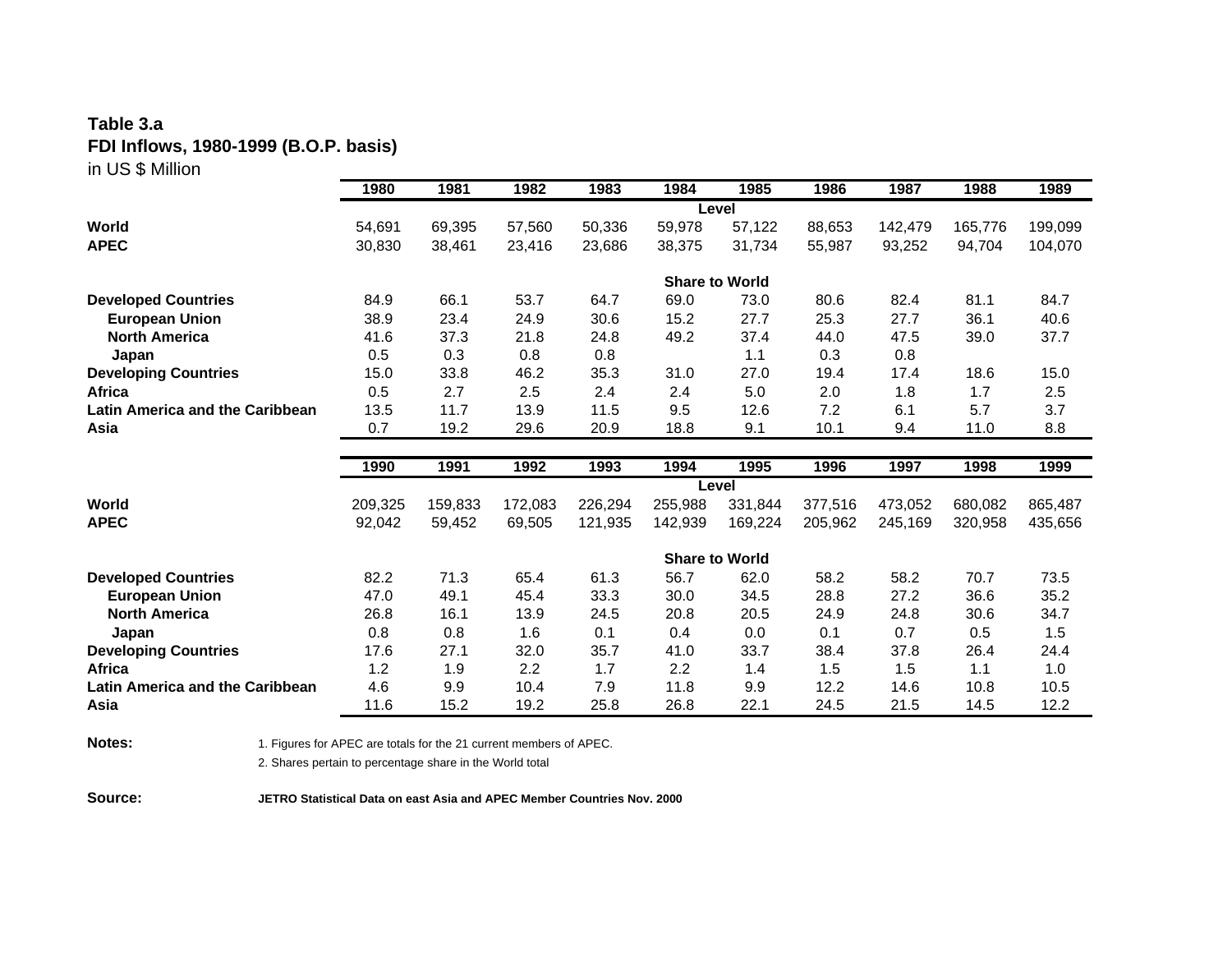### **Table 3.b FDI Outflows, 1980-1999 (B.O.P. basis)** in US \$ Million

|                                                     | 1980               | 1981              | 1982              | 1983               | 1984                  | 1985               | 1986               | 1987    | 1988               | 1989               |
|-----------------------------------------------------|--------------------|-------------------|-------------------|--------------------|-----------------------|--------------------|--------------------|---------|--------------------|--------------------|
|                                                     |                    |                   |                   |                    | Level                 |                    |                    |         |                    |                    |
| World                                               | 52,705             | 53,264            | 36,575            | 39,608             | 54,567                | 58,576             | 92,633             | 140,577 | 178,577            | 230,785            |
| <b>APEC</b>                                         | 26,865             | 24,982            | 18,331            | 17,714             | 26,840                | 24,051             | 40,367             | 64,814  | 71,517             | 106,155            |
|                                                     |                    |                   |                   |                    | <b>Share to World</b> |                    |                    |         |                    |                    |
| <b>Developed Countries</b>                          | 96.8               | 96.7              | 91.8              | 93.0               | 93.6                  | 91.0               | 94.3               | 95.2    | 92.9               | 111573.0           |
| <b>European Union</b>                               | 45.0               | 48.9              | 43.1              | 48.2               | 44.3                  | 44.8               | 51.5               | 50.9    | 52.1               | 48.3               |
| <b>North America</b>                                | 44.3               | 35.2              | 32.9              | 31.4               | 31.6                  | 21.2               | 19.4               | 24.3    | 11.9               | 18.5               |
| Japan                                               | 4.5                | 9.2               | 12.4              | 9.1                | 10.9                  | 11.1               | 15.8               | 14.1    | 19.9               | 19.9               |
| <b>Developing Countries</b>                         | 3.2                | 3.3               | 8.2               | 7.0                | 6.4                   | 9.0                | 5.6                | 4.8     | 7.1                | 6.9                |
| <b>Africa</b>                                       | 0.2                | 1.5               | 2.6               | 4.0                | 2.2                   | 2.3                | 0.3                | 1.0     | 0.7                | 0.4                |
| <b>Latin America and the Caribbean</b>              | 0.9                | 1.2               | 2.9               |                    | 0.7                   | 1.8                | 1.3                | 0.1     | 0.3                | 0.4                |
| Asia                                                | 2.0                | 0.5               | 2.7               | 3.2                | 3.5                   | 4.8                | 4.1                | 3.7     | 6.1                | 6.1                |
|                                                     |                    |                   |                   |                    |                       |                    |                    |         |                    |                    |
|                                                     |                    |                   |                   |                    |                       |                    |                    |         |                    |                    |
|                                                     | 1990               | 1991              | 1992              | 1993               | 1994                  | 1995               | 1996               | 1997    | 1998               | 1999               |
| World                                               |                    |                   |                   |                    | Level                 |                    |                    | 471.906 |                    |                    |
| <b>APEC</b>                                         | 245,455<br>101,394 | 199,214<br>80,619 | 201,568<br>86,208 | 246,597<br>131,265 | 282,902<br>143,537    | 357,537<br>173,670 | 390,776<br>176,670 | 207,780 | 687,111<br>236,719 | 799,928<br>240,258 |
|                                                     |                    |                   |                   |                    | <b>Share to World</b> |                    |                    |         |                    |                    |
|                                                     | 93.6               | 94.5              | 89.2              | 84.1               | 85.0                  | 85.8               | 84.9               | 85.6    | 94.9               | 91.5               |
| <b>Developed Countries</b><br><b>European Union</b> | 53.8               | 53.8              | 51.3              | 39.1               | 42.7                  | 44.5               | 46.6               | 47.4    | 61.9               | 63.7               |
| <b>North America</b>                                | 14.8               | 19.3              | 22.9              | 33.6               | 29.2                  | 29.0               | 25.0               | 25.9    | 25.8               | 21.1               |
| Japan                                               | 20.6               | 15.9              | 8.6               | 5.6                | 6.4                   | 6.3                | 6.0                | 5.5     | 3.5                | 2.8                |
| <b>Developing Countries</b>                         | 6.4                | 5.5               | 10.7              | 15.8               | 14.9                  | 14.1               | 14.8               | 13.6    | 4.8                | 8.2                |
| Africa                                              | 0.6                | 0.6               | 0.2               | 0.2                | 0.2                   | 0.0                |                    | 0.3     | 0.1                | 0.1                |
| <b>Latin America and the Caribbean</b>              | 1.2                | 1.1               | 1.3               | 3.1                | 2.2                   | 2.0                | 1.5                | 3.2     | 1.4                | 3.4                |

**Notes:** 1. Figures for APEC are totals for the 21 current members of APEC.

2. Shares pertain to percentage share in the World total

**Source: JETRO Statistical Data on east Asia and APEC Member Countries Nov. 2000**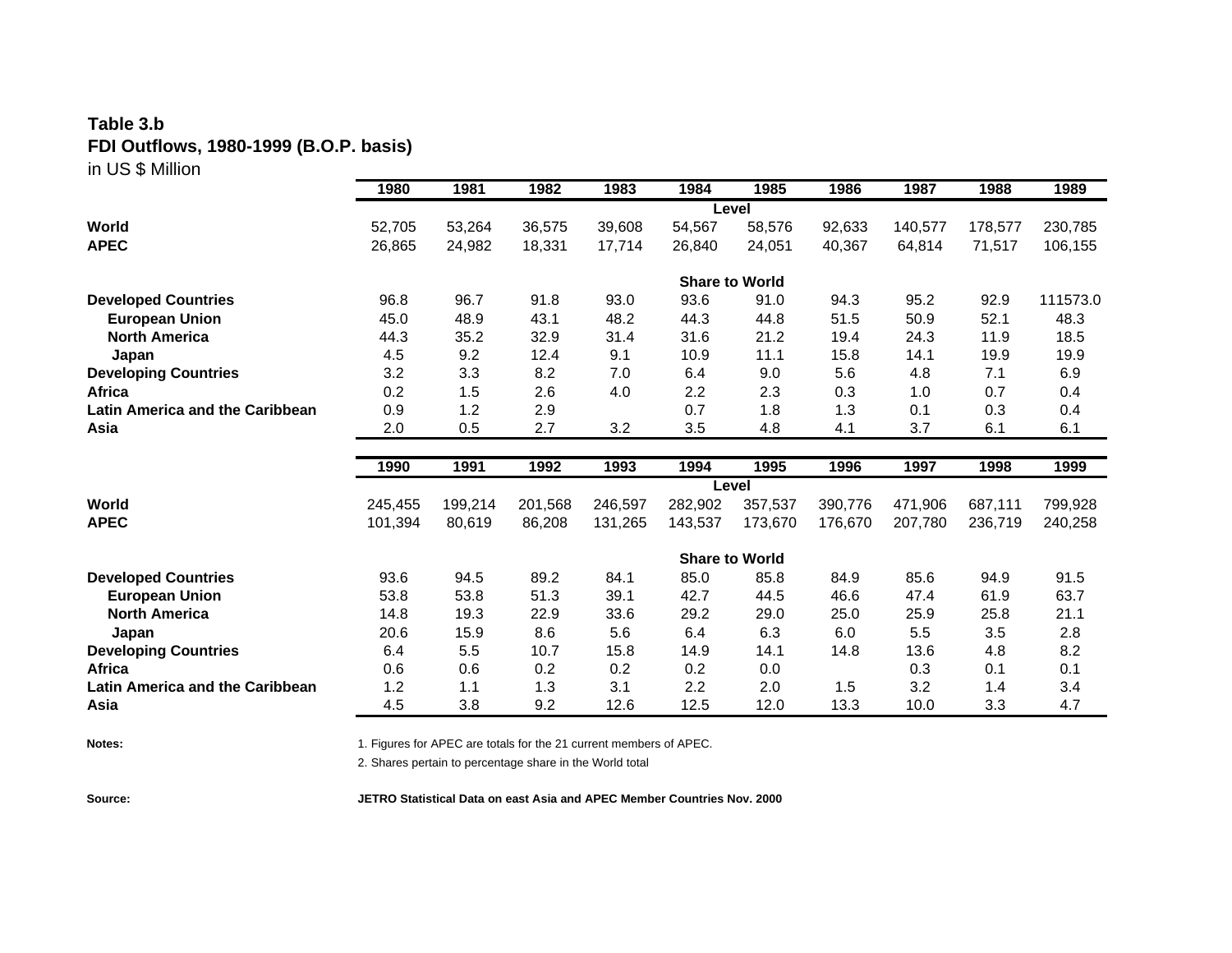# **Table 3.c**

| <b>Years</b> | <b>Inflow</b> | <b>Outflow</b> |  |
|--------------|---------------|----------------|--|
| 1980 - 1985  | 52.7          | 48.4           |  |
| 1985 - 1989  | 58.1          | 43.4           |  |
| 1990 - 1992  | 40.5          | 41.5           |  |
| 1993 - 1996  | 53.8          | 49.4           |  |
| 1997 - 1999  | 49.8          | 36.2           |  |

### **Share of APEC to World Foreign Direct Investment Flows (in Percent)**

### **APEC Foreign Direct Investment Inflows and Outflows (in US \$ billion)**

| Years       | <b>Inflow</b> | <b>Outflow</b> | <b>Net</b><br><b>Inflows</b> |
|-------------|---------------|----------------|------------------------------|
| 1980 - 1985 | 154.77        | 114.73         | 40.04                        |
| 1985 - 1989 | 379.75        | 306.91         | 72.84                        |
| 1990 - 1992 | 221           | 268.22         | $-47.22$                     |
| 1993 - 1996 | 640.06        | 625.14         | 14.92                        |
| 1997 - 1999 | 1001.78       | 684.76         | 317.02                       |

**Source of Basic Data:**

JETRO Statistical Data on East Asia and APEC Member Countries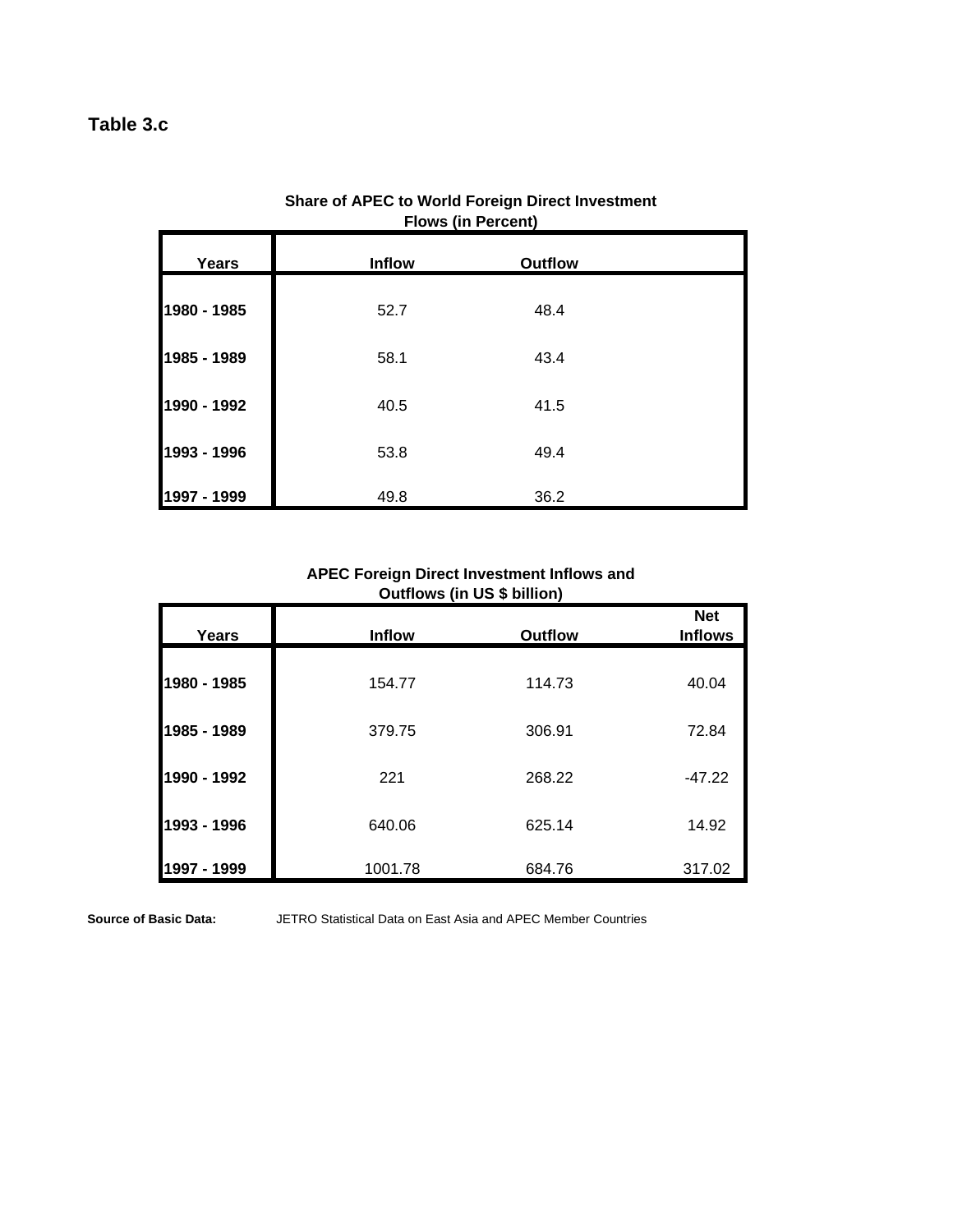## **Table 4.a Observations about Japan…** in US \$ Billion

### **Total Japanese Foreign Direct Investment Outflows to…**

| <b>Country / Year</b>          | 1990  | 1991  | 1992  | 1993  | 1994  | 1995  | 1996  | 1997  | 1998  |
|--------------------------------|-------|-------|-------|-------|-------|-------|-------|-------|-------|
| Asia                           | 7.35  | 6.30  | 6.43  | 6.82  | 9.13  | 11.97 | 12.19 | 12.27 | 7.87  |
| <b>North America</b>           | 28.94 | 21.24 | 16.02 | 15.61 | 17.55 | 22.39 | 23.83 | 22.22 | 13.44 |
| <b>Europe</b>                  | 14.44 | 10.77 | 7.82  | 8.02  | 6.86  | 8.20  | 7.93  | 10.43 | 13.11 |
| Oceania                        | 4.29  | 3.55  | 2.68  | 2.15  | 1.62  | 2.53  | 1.42  | 1.80  | 2.14  |
| <b>Latin America</b>           | 4.01  | 3.44  | 2.93  | 3.32  | 4.91  | 4.33  | 4.45  | 5.97  | 6.34  |
| <b>Africa</b>                  | 0.58  | 0.70  | 0.37  | 0.49  | 0.41  | 0.38  | 0.43  | 0.36  | 0.41  |
| <b>Mid&amp;Near East</b>       | 0.04  | 0.08  | 0.55  | 0.35  | 0.28  | 0.19  | 0.22  | 0.42  | 0.23  |
| <b>Total Japanese Outflows</b> | 59.64 | 46.08 | 36.79 | 36.75 | 40.75 | 49.99 | 50.47 | 53.46 | 43.55 |

### **Total Foreign Direct Investment Inflows to Japan from…**

| <b>Country / Year</b>         | 1990 | 1991 | 1992 | 1993 | 1994    | 1995    | 1996    | 1997    | 1998    |
|-------------------------------|------|------|------|------|---------|---------|---------|---------|---------|
| Asia                          | 0.12 | 0.14 | 0.11 | 0.39 | 0.32    | 0.26    | 1.01    | 0.78    | 0.27    |
| <b>North America</b>          | l.02 | 1.79 | 1.62 | 1.21 | 1.74    | 1.91    | 2.16    | 1.50    | 4.95    |
| <b>Europe</b>                 | .17  | 1.37 | 1.47 | 1.18 | 1.43    | 1.40    | 1.86    | 2.41    | 2.37    |
| Oceania                       | 0.02 | 0.01 | 0.00 | 0.01 | 0.03    | 0.01    | 0.01    | 0.01    | 0.00    |
| <b>Latin America</b>          | 0.11 | 0.10 | 0.61 | 0.31 | 0.14    | 0.15    | 0.49    | 0.52    | 0.32    |
| <b>Africa</b>                 | 0.01 | 0.00 | 0.01 | 0.01 | $0.00*$ | $0.00*$ | $0.00*$ | $0.00*$ | $0.00*$ |
| <b>Mid&amp;Near East</b>      | 0.00 | 0.00 | 0.01 | 0.00 | 0.00    | $0.00*$ | 0.01    | 0.01    | 0.00    |
| <b>World Inflows to Japan</b> | 2.46 | 3.41 | 3.82 | 3.12 | 3.66    | 3.73    | 5.54    | 5.22    | 7.91    |

**Note:**

Values reflecting amounts of 0.00 are recorded foreign direct investments (FDI) of less than \$5 Million except for those with \*. No FDI flows were recorded during those years.

**Source: European Institute for Japanese Studies: <http://www.hhs.se/eijs/>**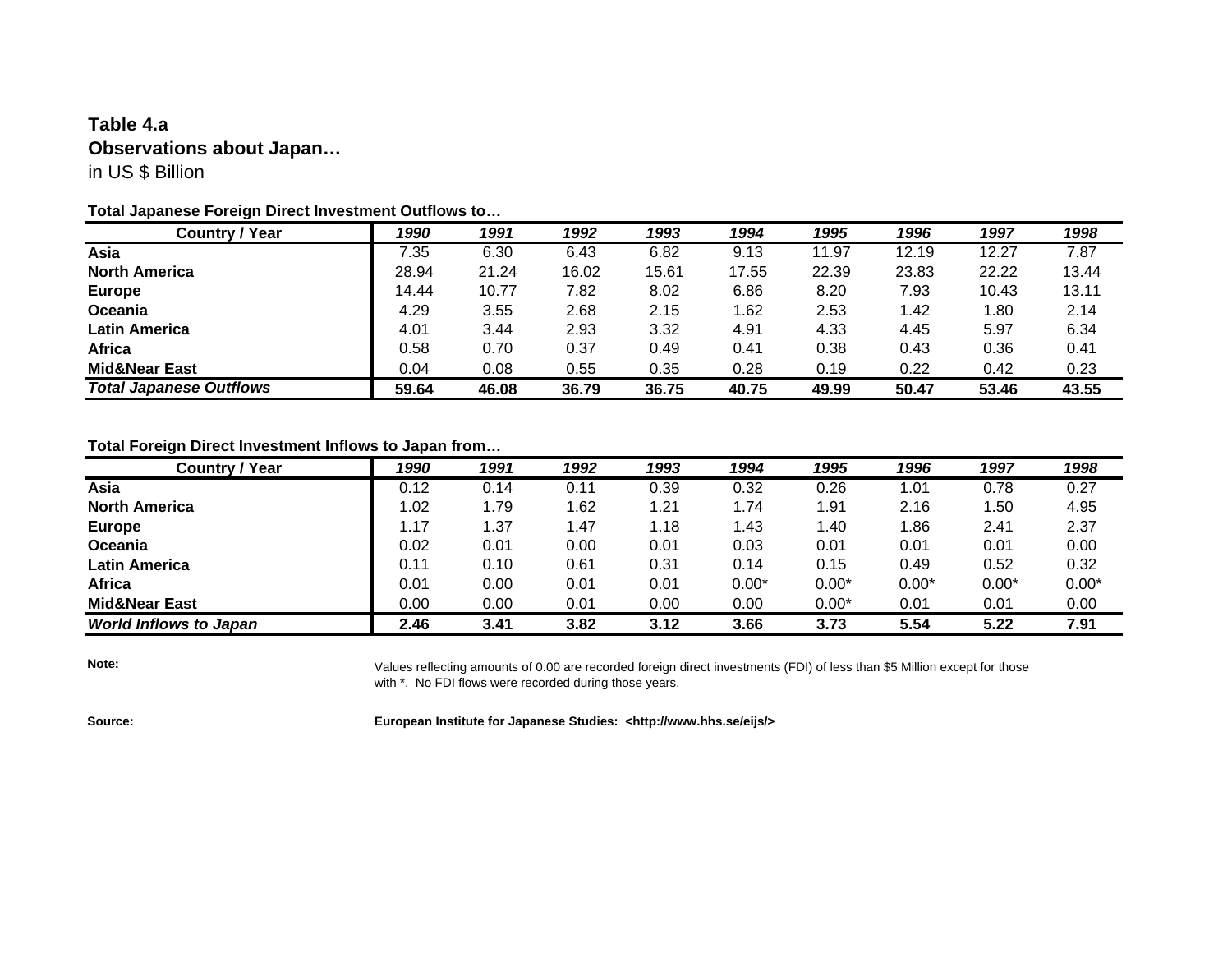# **Table 4.b Observations about Japan…** in US \$ Billion

| <b>Investment Outflows to APEC Member Countries</b> |                |           |                          |
|-----------------------------------------------------|----------------|-----------|--------------------------|
| Country /                                           | 1991-1993      | 1994-1996 | 1997-1998                |
| Years                                               |                |           |                          |
| <b>Australia</b>                                    | 5.9            | 3.6       | 3.0                      |
| <b>Brunei</b>                                       | $\blacksquare$ | 0.0       | $\overline{\phantom{0}}$ |
| Canada                                              | 1.9            | 1.4       | 1.4                      |
| <b>Chile</b>                                        | 0.1            | 0.1       | 0.0                      |
| China                                               | 2.7            | 6.8       | 2.3                      |
| <b>HongKong</b>                                     | 2.6            | 2.7       | 1.6                      |
| <b>Indonesia</b>                                    | 3.2            | 3.9       | 4.0                      |
| Korea                                               | 0.6            | 0.9       | 0.8                      |
| <b>Malaysia</b>                                     | 2.0            | 1.4       | 1.4                      |
| <b>Mexico</b>                                       | 0.3            | 0.7       | 0.4                      |
| <b>New Zealand</b>                                  | 0.3            | 0.2       | 0.8                      |
| <b>PNG</b>                                          | 0.0            |           | 0.0                      |
| Peru                                                |                | 0.0       | 0.0                      |
| <b>Philippines</b>                                  | 0.5            | 1.3       | 1.0                      |
| <b>Russia</b>                                       | 0.1            | 0.1       | 0.0                      |
| <b>Singapore</b>                                    | 1.7            | 2.4       | 2.6                      |
| <b>Taipei</b>                                       | 0.9            | 0.9       | 0.8                      |
| <b>Thailand</b>                                     | 1.9            | 2.3       | 3.4                      |
| <b>Vietnam</b>                                      | 0.0            | 0.4       | 0.4                      |
| <b>United States</b>                                | 42.1           | 43.6      | 34.8                     |
| <b>APEC</b>                                         | 67.0           | 72.6      | 58.7                     |

**Average Share of Japanese Foreign Direct** 

**Note:** Values reflecting 0.0 are computed averages of foreign direct investments (FDI) falling bellow 0.05 and were simply rounded out.

**Source: European Institute for Japanese Studies: <http://www.hhs.se/eijs/>**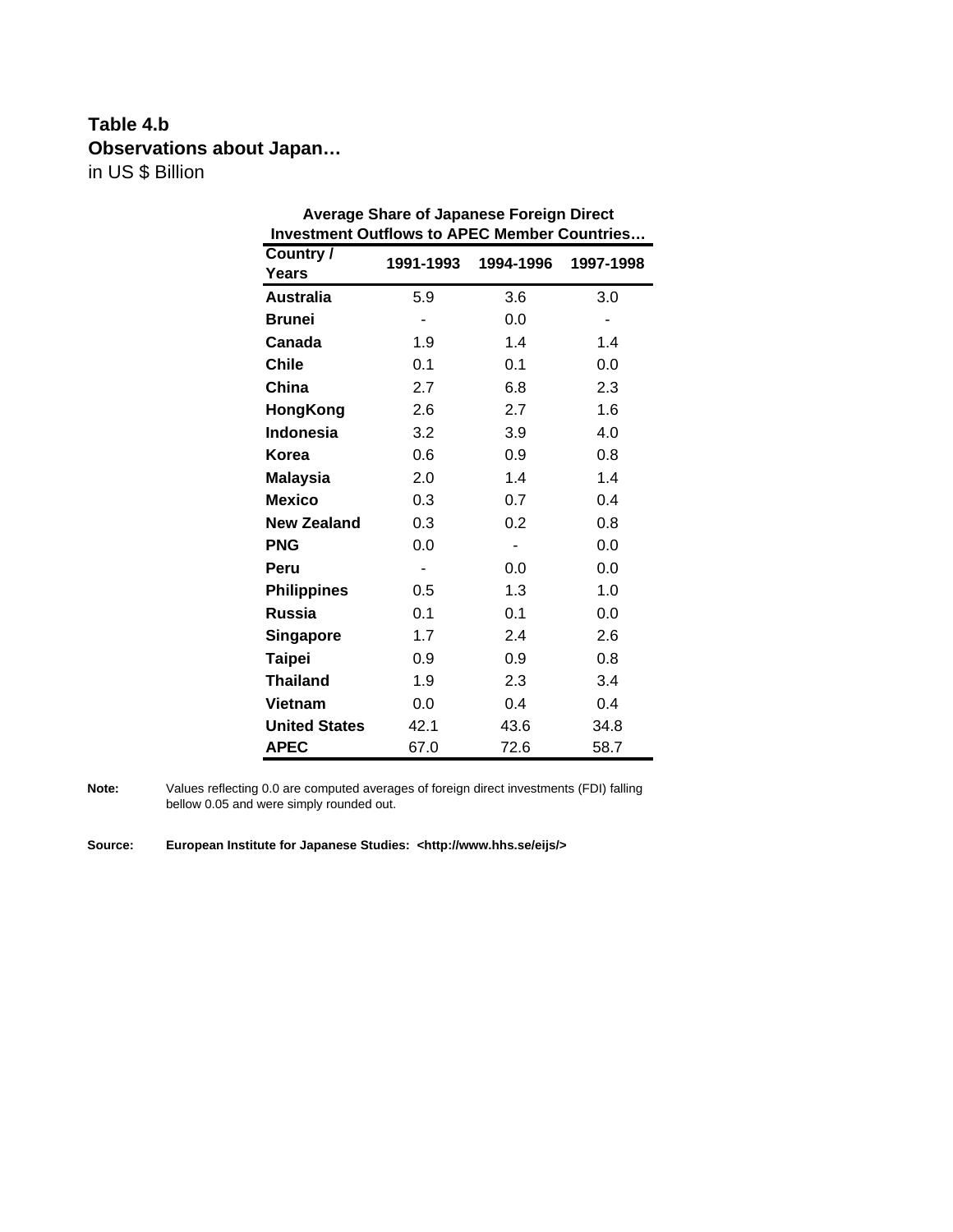## **Table 5.a Observations about the United States…** in US \$ Million; all industries

### **Total U.S. Foreign Direct Investment Outflows to…**

| <b>Country / Year</b>            | 1994  | 1995  | 1996  | 1997  | 1998   |
|----------------------------------|-------|-------|-------|-------|--------|
| Canada                           | 6047  | 8602  | 7181  | 7493  | 10259  |
| <b>Europe</b>                    | 34380 | 52275 | 40148 | 51698 | 74538  |
| <b>South and Central America</b> | 14111 | 15795 | 11767 | 17863 | 12719  |
| <b>Western Hemisphere</b>        | 3598  | 245   | 6371  | 4104  | 5301   |
| Africa                           | 762   | 352   | 1678  | 3371  | 2712   |
| <b>Middle East</b>               | 709   | 879   | 467   | 601   | 2062   |
| Asia and the Pacific             | 13437 | 14342 | 15363 | 13693 | 13471  |
| <b>Total U.S. Outflows</b>       | 73044 | 92490 | 82975 | 98823 | 121062 |

**Total Foreign Direct Investment Inflows to the U.S. from…**

| <b>Country / Year</b>            | 1994  | 1995   | 1996   | 1997   | 1998   |
|----------------------------------|-------|--------|--------|--------|--------|
| Canada                           | 4584  | 4824   | 8590   | 15399  | 11859  |
| Europe                           | 29168 | 39686  | 55989  | 70508  | 167655 |
| <b>South and Central America</b> | 955   | 592    | 1090   | 595    | 2169   |
| <b>Western Hemisphere</b>        | 2594  | 2294   | 900    | 3399   | -1891  |
| Africa                           | 44    | $-117$ | $-101$ | 435    | $-572$ |
| <b>Middle East</b>               | 251   | $-360$ | 496    | 791    | 967    |
| Asia and the Pacific             | 7499  | 11854  | 17493  | 14361  | 8773   |
| World Inflows to the U.S.        | 45095 | 58773  | 84457  | 105488 | 188960 |

**Source:** Bureau of Economic Analysis, International Investment Data: **<www.bea.doc.gov/bea/di1.htm>**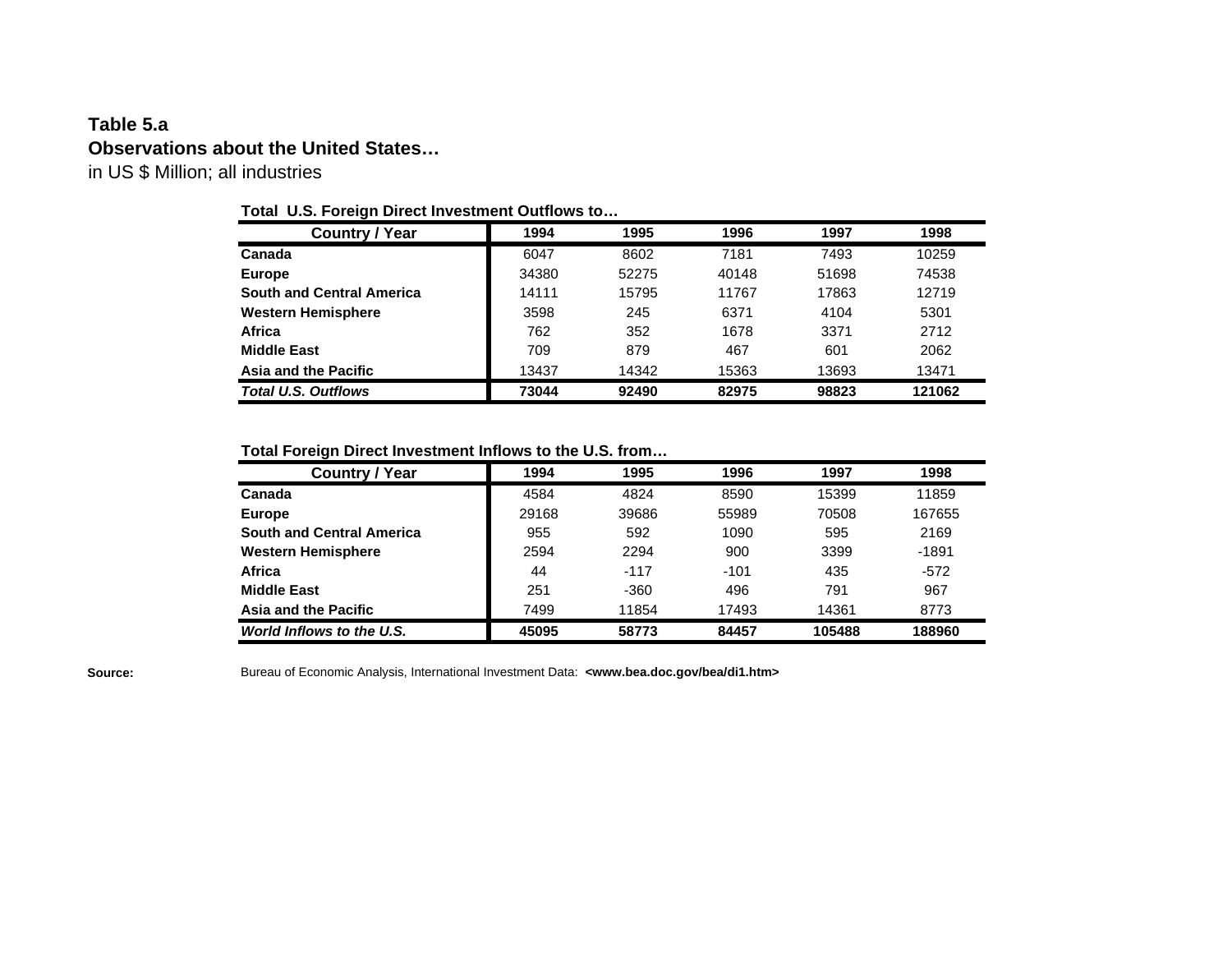# **Table 5.b Observations about the United States …**

in US \$ Million; all industries

| <b>Country / Years</b> | 1994-1996 | 1997-1998 |
|------------------------|-----------|-----------|
| <b>Australia</b>       | 3.74      | 2.71      |
| Canada                 | 8.69      | 7.98      |
| HongKong               | 1.79      | 2.64      |
| Japan                  | 1.59      | 2.78      |
| Korea                  | 0.85      | 0.63      |
| <b>Malaysia</b>        | 1.14      | 0.25      |
| <b>Mexico</b>          | 3.24      | 4.31      |
| <b>New Zealand</b>     | 1.07      | $-0.38$   |
| <b>Philippines</b>     | 0.58      | 0.15      |
| <b>Singapore</b>       | 2.26      | 2.46      |
| <b>Chinese Taipei</b>  | 0.59      | 0.39      |
| <b>APEC</b>            | 25.53     | 23.91     |

### **Average Share of U.S Foreign Direct Investment Outflows to APEC Member Countries…**

**Average Share of U.S Foreign Direct Investment Inflows to APEC Member Countries…**

| <b>Country / Years</b> | 1994-1996 | 1997-1998 |
|------------------------|-----------|-----------|
| Australia              | 3.95      | 1.61      |
| Canada                 | 9.51      | 10.44     |
| HongKong               | 0.24      | 0.11      |
| Japan                  | 13.92     | 6.28      |
| Korea                  | 0.26      | $-0.01$   |
| Malaysia               | 0.12      | 0.04      |
| <b>Mexico</b>          | 0.61      | 0.26      |
| New Zealand            | 0.01      | 0.06      |
| <b>Philippines</b>     | 0.02      | 0.00      |
| Singapore              | 0.05      | 0.70      |
| <b>Chinese Taipei</b>  | 0.44      | 0.34      |
| <b>APEC</b>            | 29.15     | 19.81     |

**Source:** Bureau of Economic Analysis, International Investment Data: **<www.bea.doc.gov/bea/di1.htm>**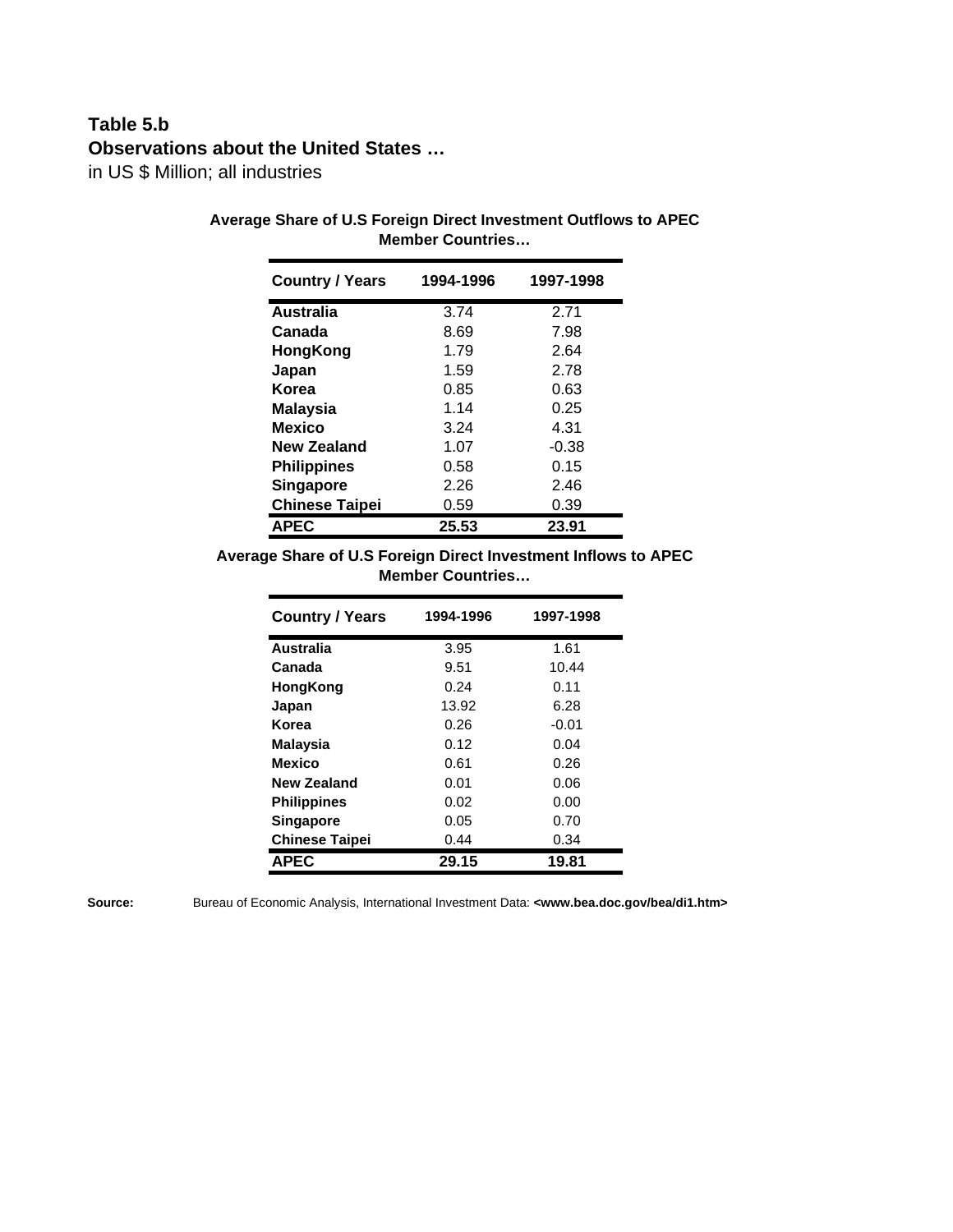## **Table 6.a Observations about the Philippines…** in US \$ Million

#### **Total Foreign Direct Equity Investment Inflows to the Philippines from…**

| <b>Continent / Year</b>                 | 1991   | 1992   | 1993   | 1994                     | 1995   | 1996    | 1997    | 1998   | 1999    |
|-----------------------------------------|--------|--------|--------|--------------------------|--------|---------|---------|--------|---------|
| Asia                                    | 272.10 | 217.02 | 87.08  | 187.26                   | 598.36 | 665.12  | 509.20  | 359.87 | 525.91  |
| <b>North America</b>                    | 76.03  | 57.05  | 35.58  | 77.55                    | 57.01  | 293.75  | 117.41  | 243.93 | 84.57   |
| <b>Europe</b>                           | 49.60  | 30.15  | 201.41 | 588.50                   | 105.82 | 161.68  | 153.87  | 158.74 | 1206.75 |
| <b>Latin America</b>                    | 0.93   | 4.40   | 34.50  | 6.45                     | 11.89  | 105.81  | 209.64  | 85.54  | 215.00  |
| <b>Oceania</b>                          | 1.48   | 4.82   | 0.56   | 5.00                     | 21.21  | 3.19    | 12.71   | 3.62   | 23.54   |
| <b>Other Countries</b>                  | 14.00  | 14.60  | 18.58  | 17.15                    | 20.17  | 51.46   | 50.57   | 30.36  | 27.11   |
| <b>Asian Development Bank</b>           |        |        | -      | $\overline{\phantom{0}}$ |        | 0.00    | 0.00    | 2.68   | 0.04    |
| <b>Total Inflows to the Philippines</b> | 414.14 | 328.04 | 377.71 | 881.91                   | 814.45 | 1281.01 | 1053.40 | 884.74 | 2082.92 |

#### **Share Distribution of Total Foreign Direct Equity Investment Inflows to the Philippines from…**

| <b>Continent / Year</b>       | 1991 | 1992 | 1993                     | 1994 | 1995 | 1996 | 1997 | 1998 | 1999 |
|-------------------------------|------|------|--------------------------|------|------|------|------|------|------|
| Asia                          | 0.66 | 0.66 | 0.23                     | 0.21 | 0.73 | 0.52 | 0.48 | 0.41 | 0.25 |
| <b>North America</b>          | 0.18 | 0.17 | 0.09                     | 0.09 | 0.07 | 0.23 | 0.11 | 0.28 | 0.04 |
| <b>Europe</b>                 | 0.12 | 0.09 | 0.53                     | 0.67 | 0.13 | 0.13 | 0.15 | 0.18 | 0.58 |
| <b>Latin America</b>          | 0.00 | 0.01 | 0.09                     | 0.01 | 0.01 | 0.08 | 0.20 | 0.10 | 0.10 |
| Oceania                       | 0.00 | 0.01 | 0.00                     | 0.01 | 0.03 | 0.00 | 0.01 | 0.00 | 0.01 |
| <b>Other Countries</b>        | 0.03 | 0.04 | 0.05                     | 0.02 | 0.02 | 0.04 | 0.05 | 0.03 | 0.01 |
| <b>Asian Development Bank</b> |      |      | $\overline{\phantom{0}}$ |      |      | 0.00 | 0.00 | 0.00 | 0.00 |

**Note: Asia** (Japan, HongKong, Singapore, Malaysia, South Korea, Taiwan, PRO China)

**North America** (United States, Canada)

**Latin America** (Panama, Bermuda, Bahamas, British Virgin Islands)

**Europe** (Netherlands, United Kingdom, Switzerland, France, Germany, Sweden, Austria, Denmark, Luxembourg) **Oceania** (Australia, Republic of Nauru)

**Source: Selected Philippines Economic Indicators 1998 Yearbook**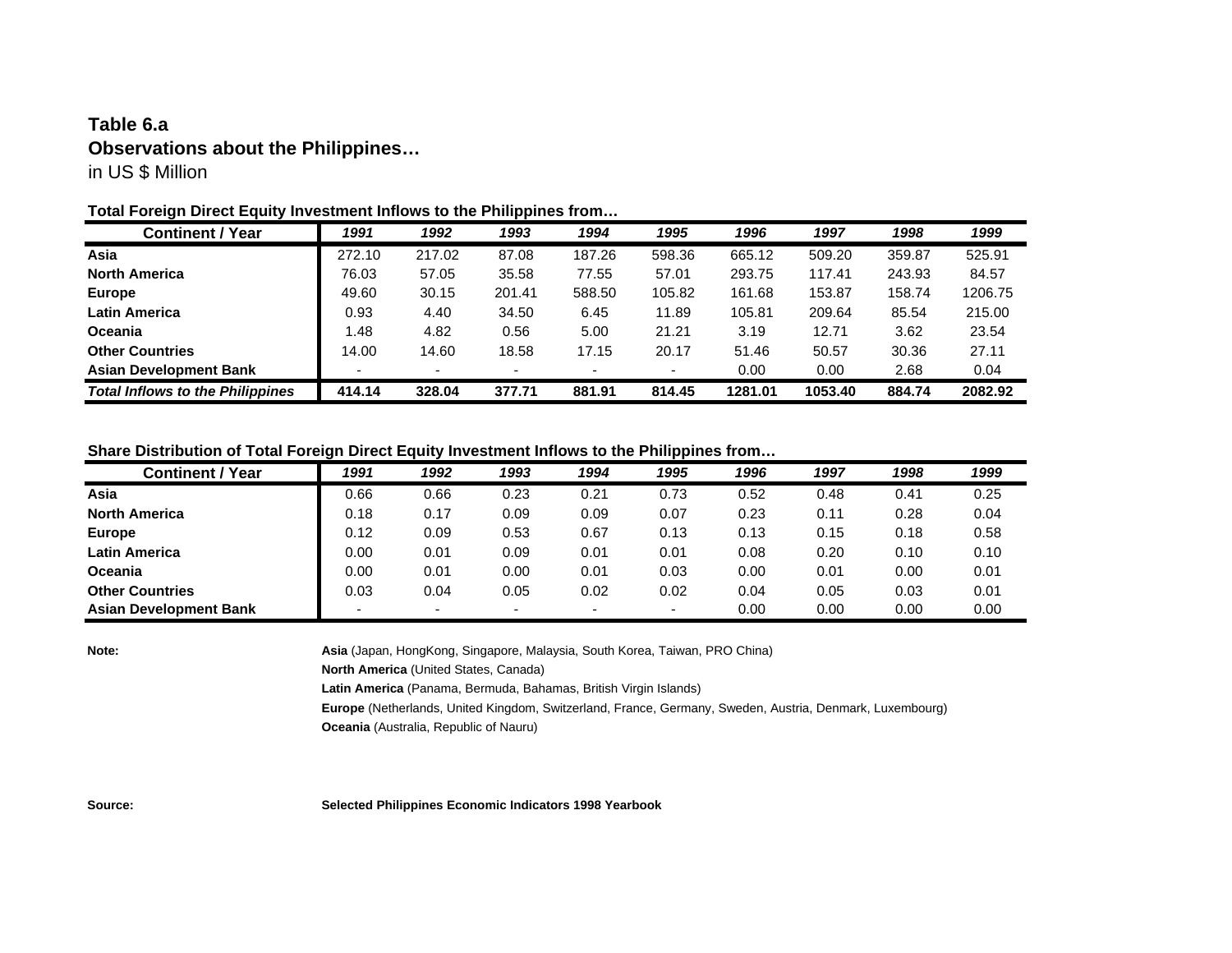# **Table 6.b Observations about the Philippines…** in US \$ Million

| Average Share of Foreign Direct Inflows to the<br><b>Philippines from APEC Member Countries</b> |           |           |           |  |  |  |  |  |
|-------------------------------------------------------------------------------------------------|-----------|-----------|-----------|--|--|--|--|--|
| Country /<br>Years                                                                              | 1991-1993 | 1994-1996 | 1997-1999 |  |  |  |  |  |
| <b>United States</b>                                                                            | 14.9      | 12.77     | 14.27     |  |  |  |  |  |
| Japan                                                                                           | 35.0      | 24.91     | 21.20     |  |  |  |  |  |
| HongKong                                                                                        | 8.4       | 13.46     | 3.03      |  |  |  |  |  |
| <b>PRO China</b>                                                                                |           | 0.08      | 4.65      |  |  |  |  |  |
| Australia                                                                                       | 0.49      | 1.06      | 0.92      |  |  |  |  |  |
| Canada                                                                                          | 0.18      | 0.13      | 0.04      |  |  |  |  |  |
| South Korea                                                                                     | 4.52      | 1.33      | 1.27      |  |  |  |  |  |
| <b>Taiwan</b>                                                                                   | 1.15      | 1.62      | 2.80      |  |  |  |  |  |
| <b>Singapore</b>                                                                                | 2.37      | 5.87      | 4.67      |  |  |  |  |  |
| <b>Malaysia</b>                                                                                 | 0.25      | 1.58      | 0.83      |  |  |  |  |  |

**Source: Selected Philippines Economic Indicators 1998 Yearbook**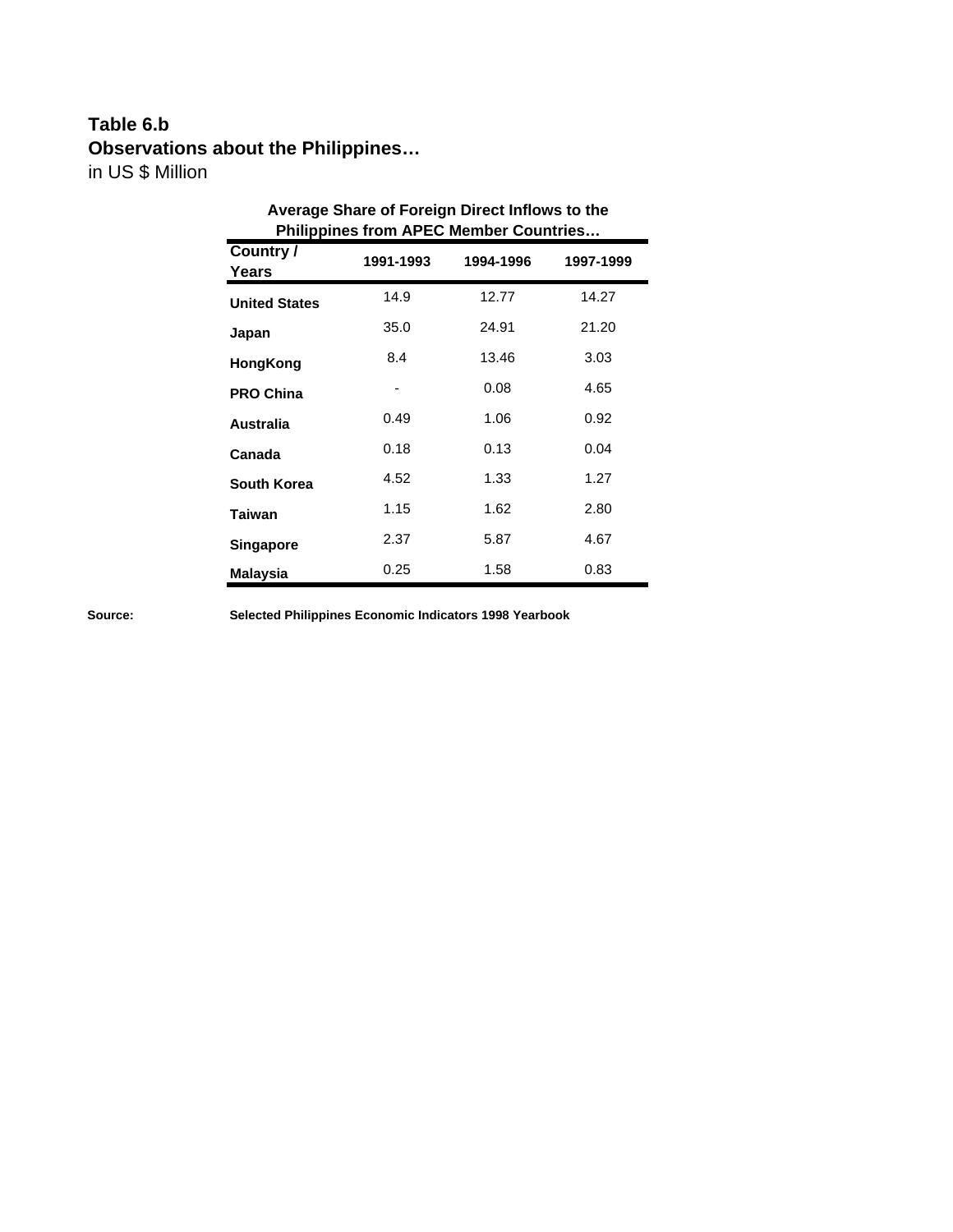### **Table 7.a Observations about Malaysia…** in US \$ Million

|                                        |       |       |                |                          | <b>Total Malaysian Equity Investment Outflows</b> |        |        |        |
|----------------------------------------|-------|-------|----------------|--------------------------|---------------------------------------------------|--------|--------|--------|
| Region / Year                          | 1991  | 1992  | 1993           | 1994                     | 1995                                              | 1996   | 1997   | 1998   |
| Africa                                 | 1.1   | 5.1   | 1.9            | 27.1                     | 30.7                                              | 475.8  | 127.6  | 72.1   |
| <b>Central and South America</b>       |       | 0.4   | $\blacksquare$ | $\overline{\phantom{a}}$ | $\overline{\phantom{a}}$                          | 5.2    | 11.7   |        |
| <b>North America</b>                   | 12.4  | 65.2  | 228.4          | 143.0                    | 183.0                                             | 435.6  | 401.7  | 384.2  |
| <b>West Asia</b>                       |       | 2.7   |                | 0.4                      | 4.8                                               | 3.2    | 17.1   | 2.0    |
| <b>South Asia</b>                      |       | 1.2   | 2.7            | 17.5                     | 10.8                                              | 34.6   | 21.3   | 9.9    |
| <b>South East Asia</b>                 | 96.4  | 84.8  | 232.3          | 389.6                    | 1061.0                                            | 877.7  | 735.1  | 423.4  |
| <b>North East Asia</b>                 | 40.0  | 64.8  | 169.4          | 330.5                    | 314.2                                             | 599.0  | 308.9  | 71.1   |
| <b>West Europe</b>                     | 20.7  | 36.1  | 51.3           | 146.8                    | 219.3                                             | 343.8  | 620.3  | 199.1  |
| <b>East and Central Europe</b>         |       |       | $\blacksquare$ |                          |                                                   | 0.4    | 1.4    |        |
| <b>CIS</b>                             |       |       | ۰              | 2.7                      | 0.4                                               | 0.8    | 4.3    |        |
| <b>Oceania</b>                         | 13.5  | 30.6  | 42.0           | 171.2                    | 195.0                                             | 149.5  | 131.2  | 18.9   |
| <b>Labuan IOFC</b>                     | 4.0   | 4.3   | 5.1            | $\overline{\phantom{0}}$ | 45.5                                              | 97.4   | 87.4   | 103.5  |
| <b>Other Countries</b>                 | 2.2   |       | 52.8           | $\overline{\phantom{0}}$ | 4.0                                               | 15.1   | 77.5   | 109.1  |
| <b>Total Malaysian Equity Outflows</b> | 190.2 | 295.2 | 785.9          | 1228.7                   | 2068.5                                            | 3038.0 | 2545.5 | 1393.4 |

|                                         | <b>Total Malaysian Equity Investment Inflows</b> |                          |                          |                          |                          |                          |                          |                          |
|-----------------------------------------|--------------------------------------------------|--------------------------|--------------------------|--------------------------|--------------------------|--------------------------|--------------------------|--------------------------|
| Region / Year                           | 1991                                             | 1992                     | 1993                     | 1994                     | 1995                     | 1996                     | 1997                     | 1998                     |
| Africa                                  |                                                  |                          |                          |                          | 1.6                      |                          | 2.1                      | 0.5                      |
| <b>Central and South America</b>        | $\overline{\phantom{0}}$                         | $\overline{\phantom{0}}$ | $\overline{\phantom{0}}$ | -                        | $\overline{\phantom{0}}$ | $\overline{\phantom{0}}$ | $\overline{\phantom{0}}$ | $\overline{\phantom{0}}$ |
| <b>North America</b>                    | 97.5                                             | 186.5                    | 205.9                    | 423.2                    | 528.3                    | 397.1                    | 461.8                    | 236.6                    |
| <b>West Asia</b>                        | 1.5                                              | 2.7                      | 0.8                      | 4.2                      | 1.6                      | 1.6                      | 2.1                      | 2.5                      |
| <b>South Asia</b>                       | 0.4                                              |                          | 0.8                      | 3.4                      | 0.8                      | 5.6                      | 1.8                      |                          |
| <b>South East Asia</b>                  | 249.1                                            | 376.9                    | 318.6                    | 984.0                    | 574.9                    | 626.0                    | 738.3                    | 205.7                    |
| <b>North East Asia</b>                  | 1003.3                                           | 658.8                    | 534.2                    | 963.4                    | 935.0                    | 629.6                    | 645.2                    | 395.9                    |
| <b>West Europe</b>                      | 221.8                                            | 227.7                    | 226.5                    | 561.5                    | 232.4                    | 1184.5                   | 177.7                    | 593.4                    |
| <b>East and Central Europe</b>          | $\blacksquare$                                   | $\sim$                   | $\blacksquare$           | $\overline{\phantom{0}}$ |                          |                          | $\overline{\phantom{a}}$ |                          |
| <b>CIS</b>                              | $\overline{\phantom{0}}$                         | $\sim$                   | $\blacksquare$           |                          | 0.4                      |                          | $\overline{\phantom{a}}$ |                          |
| Oceania                                 | 39.3                                             | 19.2                     | 19.8                     | 19.8                     | 35.1                     | 63.6                     | 56.5                     | 16.6                     |
| <b>Labuan IOFC</b>                      |                                                  |                          |                          |                          |                          |                          | 44.1                     | 40.5                     |
| <b>Other Countries</b>                  |                                                  |                          |                          |                          | 15.2                     |                          | 18.8                     | 23.2                     |
| <b>Total Equity Inflows to Malaysia</b> | 1612.8                                           | 1471.8                   | 1306.5                   | 2959.5                   | 2325.3                   | 2908.0                   | 2148.4                   | 1515.0                   |

**Source: Cash BOP Reporting System, Bank Negara Malaysia**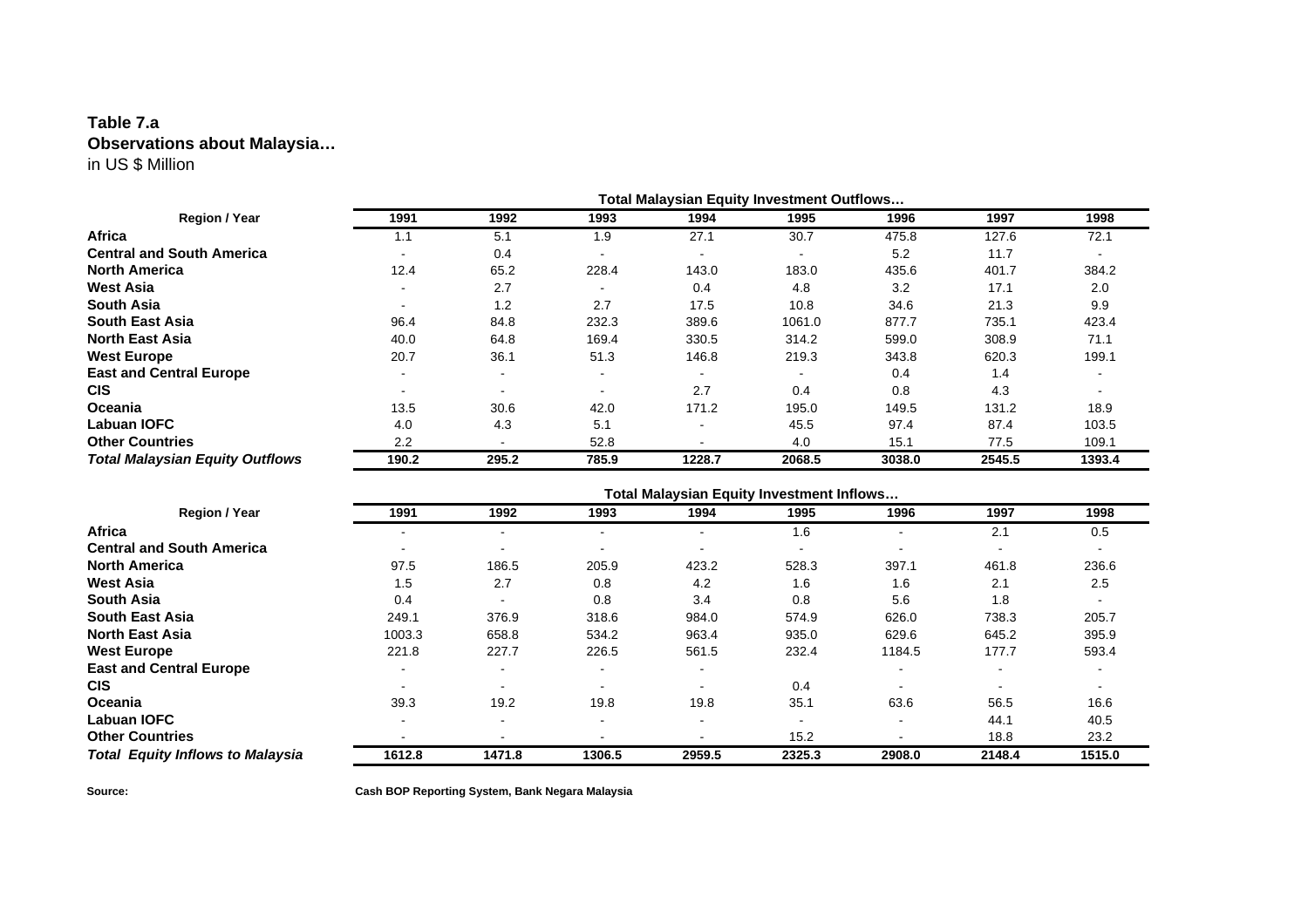# **Table 7.b Observations about Malaysia…** US \$ Million

| <b>Outflows to APEC Member Countries</b> |                          |                                                  |                          | Inflows to Malaysia from APEC Member Countries |                          |                |                |  |  |
|------------------------------------------|--------------------------|--------------------------------------------------|--------------------------|------------------------------------------------|--------------------------|----------------|----------------|--|--|
| <b>Country / Years</b>                   | 1991-1993                | <b>Country / Years</b><br>1994-1996<br>1997-1998 |                          | 1991-1993                                      | 1994-1996                | 1997-1998      |                |  |  |
| Australia                                | 6.14                     | 8.49                                             | 2.84                     | <b>Australia</b>                               | 1.51                     | 1.32           | 1.79           |  |  |
| <b>Brunei</b>                            | 0.06                     |                                                  | 0.12                     | <b>Brunei</b>                                  | 0.24                     | 0.51           | 0.87           |  |  |
| Canada                                   | 0.54                     | 1.16                                             | 0.65                     | Canada                                         | 0.10                     | 0.87           | 0.93           |  |  |
| <b>Chile</b>                             | $\blacksquare$           | $\blacksquare$                                   | $\overline{\phantom{a}}$ | <b>Chile</b>                                   | $\overline{\phantom{a}}$ | $\blacksquare$ | $\blacksquare$ |  |  |
| China                                    | 3.03                     | 5.72                                             | 2.47                     | China                                          | 0.39                     | 0.44           | 0.83           |  |  |
| HongKong                                 | 11.15                    | 10.27                                            | 3.35                     | HongKong                                       | 9.35                     | 7.66           | 4.95           |  |  |
| Indonesia                                | 0.47                     | 3.61                                             | 4.66                     | <b>Indonesia</b>                               | 0.52                     | 0.63           | 1.46           |  |  |
| Japan                                    | 3.10                     | 3.33                                             | 1.25                     | Japan                                          | 24.54                    | 15.34          | 18.27          |  |  |
| Korea                                    | 0.06                     | 0.04                                             | 0.15                     | Korea                                          | 1.59                     | 1.47           | 1.14           |  |  |
| <b>Mexico</b>                            | $\blacksquare$           |                                                  | $\blacksquare$           | <b>Mexico</b>                                  |                          |                |                |  |  |
| <b>New Zealand</b>                       | 0.18                     | 0.21                                             | 0.35                     | <b>New Zealand</b>                             | 0.22                     | 0.05           | 0.02           |  |  |
| <b>PNG</b>                               | 1.07                     | 0.43                                             | 0.06                     | <b>PNG</b>                                     |                          |                |                |  |  |
| Peru                                     | $\overline{\phantom{a}}$ |                                                  | $\blacksquare$           | Peru                                           |                          |                |                |  |  |
| <b>Philippines</b>                       | 0.34                     | 6.70                                             | 1.45                     | <b>Philippines</b>                             | 0.02                     | 0.63           | 0.05           |  |  |
| <b>Singapore</b>                         | 32.24                    | 24.57                                            | 15.25                    | Singapore                                      | 20.37                    | 23.49          | 21.36          |  |  |
| <b>Taipei</b>                            | 3.64                     | 0.77                                             | 1.25                     | <b>Taipei</b>                                  | 12.92                    | 5.69           | 3.24           |  |  |
| <b>Thailand</b>                          | 1.16                     | 1.23                                             | 5.29                     | <b>Thailand</b>                                | 0.45                     | 0.35           | 0.47           |  |  |
| Vietnam                                  | 0.67                     | 1.66                                             | 1.27                     | Vietnam                                        |                          | 0.03           | 0.06           |  |  |
| <b>United States</b>                     | 18.24                    | 10.19                                            | 21.00                    | <b>United States</b>                           | 11.28                    | 15.47          | 16.95          |  |  |

| Average Share of Malayasian Foreign Equity Investment |  |
|-------------------------------------------------------|--|
| <b>Outflows to APEC Member Countries</b>              |  |

| Average Share of Foreign Malaysian Equity Investment |  |  |  |  |  |  |  |
|------------------------------------------------------|--|--|--|--|--|--|--|
| Inflows to Malaysia from APEC Member Countries       |  |  |  |  |  |  |  |
|                                                      |  |  |  |  |  |  |  |

| <b>Country / Years</b> | 1991-1993 | 1994-1996 | 1997-1998 |  |
|------------------------|-----------|-----------|-----------|--|
| <b>Australia</b>       | 1.51      | 1.32      | 1.79      |  |
| <b>Brunei</b>          | 0.24      | 0.51      | 0.87      |  |
| Canada                 | 0.10      | 0.87      | 0.93      |  |
| <b>Chile</b>           |           |           |           |  |
| China                  | 0.39      | 0.44      | 0.83      |  |
| HongKong               | 9.35      | 7.66      | 4.95      |  |
| <b>Indonesia</b>       | 0.52      | 0.63      | 1.46      |  |
| Japan                  | 24.54     | 15.34     | 18.27     |  |
| Korea                  | 1.59      | 1.47      | 1.14      |  |
| <b>Mexico</b>          |           |           |           |  |
| <b>New Zealand</b>     | 0.22      | 0.05      | 0.02      |  |
| <b>PNG</b>             |           |           |           |  |
| Peru                   |           |           |           |  |
| <b>Philippines</b>     | 0.02      | 0.63      | 0.05      |  |
| <b>Singapore</b>       | 20.37     | 23.49     | 21.36     |  |
| <b>Taipei</b>          | 12.92     | 5.69      | 3.24      |  |
| <b>Thailand</b>        | 0.45      | 0.35      | 0.47      |  |
| <b>Vietnam</b>         |           | 0.03      | 0.06      |  |
| <b>United States</b>   | 11.28     | 15.47     | 16.95     |  |

**Source: Cash BOP Reporting System, Bank Negara Malaysia**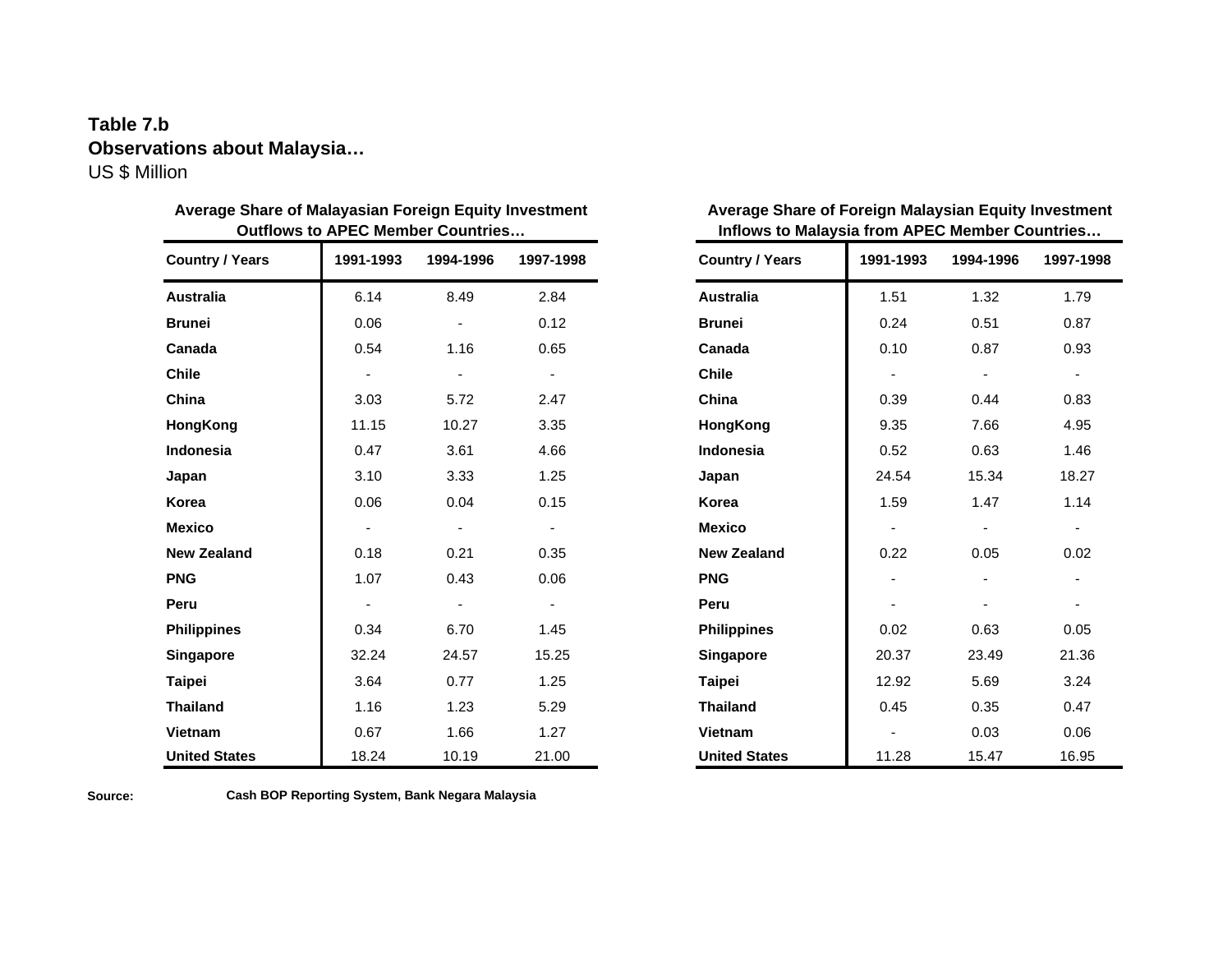# **Table 8.a.1 Observations about Malaysia…** US \$ Million

|                             | Total Portfolio Investment Payments by Malaysia to APEC Member Countries |          |          |          |          |          |          |          |
|-----------------------------|--------------------------------------------------------------------------|----------|----------|----------|----------|----------|----------|----------|
| <b>Country / Year</b>       | 1991                                                                     | 1992     | 1993     | 1994     | 1995     | 1996     | 1997     | 1998     |
| <b>United States</b>        | 251.65                                                                   | 1636.31  | 2500.29  | 12037.67 | 2983.53  | 2318.15  | 3632.16  | 1224.60  |
| Australia                   | 24.73                                                                    | 35.33    | 127.03   | 154.40   | 129.18   | 209.48   | 179.87   | 24.22    |
| <b>Belgium</b>              | 180.74                                                                   | 4.32     | 86.24    | 415.16   | 106.85   | 166.15   | 587.94   | 28.55    |
| <b>Brunei Darussalam</b>    | 2.55                                                                     |          | 12.04    | 1.91     | 6.78     | 46.90    | 20.62    | 5.35     |
| <b>Hong Kong SAR</b>        | 1940.50                                                                  | 2666.46  | 9550.52  | 16926.16 | 10612.42 | 16450.43 | 22804.64 | 4745.72  |
| Japan                       | 86.92                                                                    | 106.78   | 120.43   | 829.93   | 612.81   | 460.29   | 634.86   | 75.71    |
| Germany                     | 6.91                                                                     | 160.18   | 1010.45  | 3156.19  | 148.32   | 105.73   | 142.54   | 105.53   |
| Canada                      | 2.91                                                                     | 3.53     | 13.21    | 9.15     | 55.42    | 44.92    | 66.47    | 120.06   |
| Luxembourg                  | 42.91                                                                    | 78.13    | 206.67   | 295.45   | 149.91   | 266.32   | 400.26   | 41.30    |
| <b>Netherlands</b>          | 2.18                                                                     | 6.28     | 14.37    | 41.94    | 23.92    | 54.46    | 67.54    | 9.18     |
| China, People's Republic of |                                                                          | 4.32     |          | 3.43     | 18.74    | 3.97     | 154.98   |          |
| <b>Singapore</b>            | 4262.86                                                                  | 10603.41 | 38458.88 | 38812.47 | 20764.32 | 26866.60 | 28545.78 | 5954.27  |
| <b>Switzerland</b>          | 17.46                                                                    | 28.66    | 302.24   | 283.63   | 133.57   | 337.47   | 375.73   | 205.97   |
| <b>Taiwan ROC</b>           | 8.00                                                                     | 18.45    | 78.47    | 62.52    | 26.71    | 94.60    | 54.03    | 26.51    |
| <b>United Kingdom</b>       | 857.52                                                                   | 5342.34  | 10307.29 | 11835.23 | 4279.33  | 6364.58  | 7299.87  | 1423.95  |
| <b>Other Countries</b>      | 48.73                                                                    | 129.55   | 196.19   | 691.93   | 239.22   | 334.68   | 643.75   | 265.36   |
| <b>Total Payments</b>       | 7736.56                                                                  | 20824.04 | 62984.34 | 85557.17 | 40291.06 | 54124.73 | 65611.05 | 14256.29 |

**Source: Cash BOP Reporting System, Bank Negara Malaysia**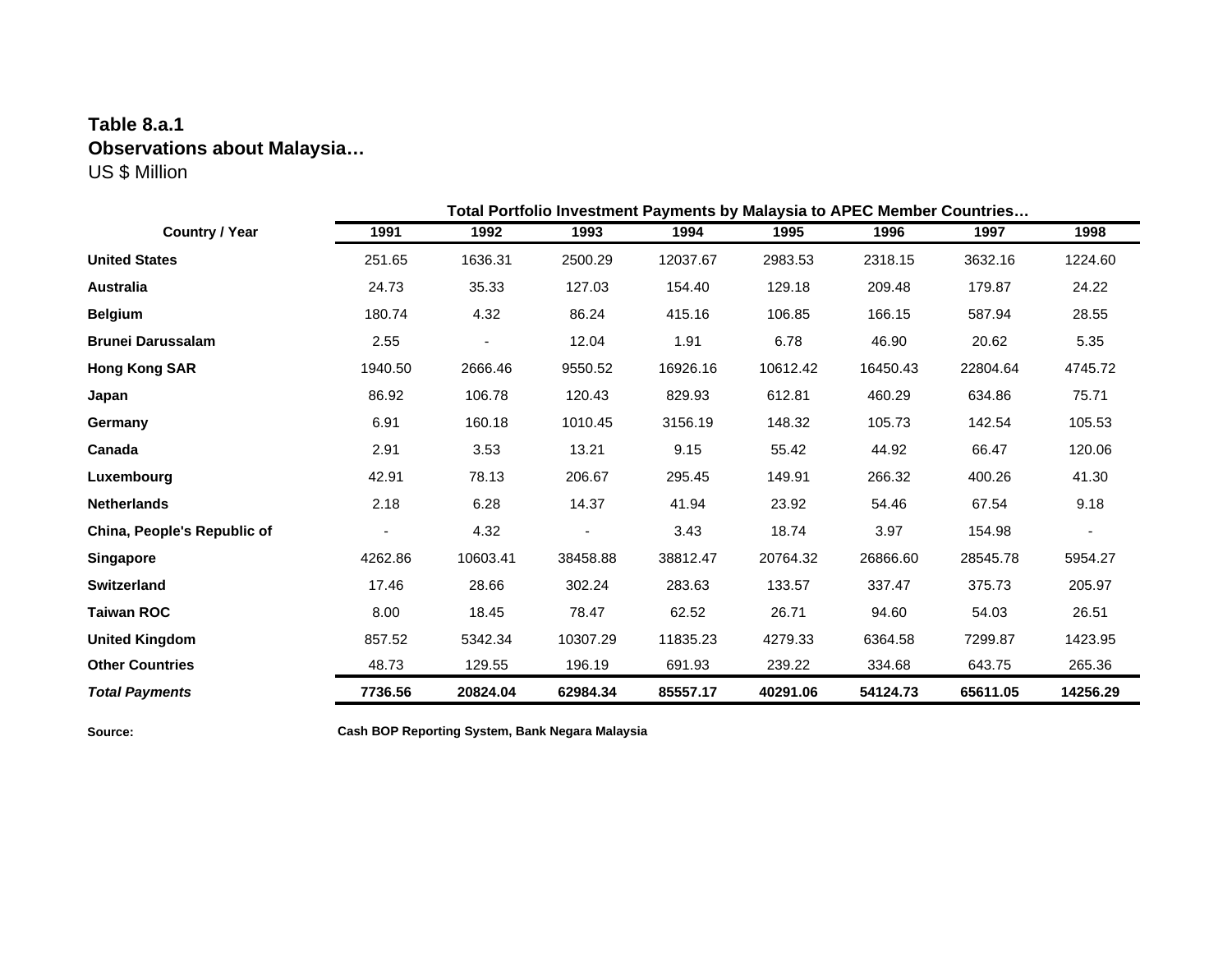## **Table 8.a.2 Observations about Malaysia…** US \$ Million

|                             | Total Portfolio Investment Receipts to Malaysia from APEC Member Countries |          |          |          |          |          |          |          |
|-----------------------------|----------------------------------------------------------------------------|----------|----------|----------|----------|----------|----------|----------|
| <b>Country / Year</b>       | 1991                                                                       | 1992     | 1993     | 1994     | 1995     | 1996     | 1997     | 1998     |
| <b>United States</b>        | 361.84                                                                     | 1712.08  | 3548.81  | 13353.67 | 5492.60  | 3525.72  | 3511.30  | 1361.49  |
| Australia                   | 29.46                                                                      | 51.82    | 132.09   | 115.51   | 194.97   | 188.01   | 163.51   | 18.61    |
| <b>Belgium</b>              | 65.10                                                                      | 19.24    | 172.49   | 427.36   | 98.08    | 606.57   | 774.21   | 59.39    |
| <b>Brunei Darussalam</b>    | 1.45                                                                       | 71.45    | 15.93    | 4.57     | 29.50    | 41.74    | 40.17    | 11.98    |
| <b>Hong Kong SAR</b>        | 1720.49                                                                    | 3868.17  | 12176.29 | 14207.24 | 9612.46  | 16574.85 | 15011.02 | 4423.26  |
| Japan                       | 90.55                                                                      | 100.50   | 692.67   | 1056.00  | 491.61   | 285.00   | 438.65   | 80.30    |
| Germany                     | 81.82                                                                      | 115.42   | 1114.95  | 2859.21  | 120.41   | 159.00   | 106.28   | 95.34    |
| Canada                      | 3.27                                                                       | 0.39     | 19.81    | 13.72    | 21.13    | 45.71    | 55.45    | 91.77    |
| Luxembourg                  | 44.73                                                                      | 83.62    | 250.96   | 296.98   | 222.08   | 376.82   | 278.33   | 56.08    |
| <b>Netherlands</b>          | 5.09                                                                       | 16.49    | 25.25    | 43.84    | 36.28    | 83.07    | 57.59    | 26.26    |
| China, People's Republic of | 0.36                                                                       | 0.39     | 8.94     | 2.67     |          | 6.76     | 13.15    | 40.28    |
| <b>Singapore</b>            | 3767.18                                                                    | 12404.21 | 44018.10 | 43466.89 | 20794.23 | 27902.85 | 26790.84 | 5393.71  |
| <b>Switzerland</b>          | 18.91                                                                      | 35.73    | 373.72   | 502.08   | 185.40   | 394.31   | 445.76   | 221.77   |
| <b>Taiwan ROC</b>           | 8.00                                                                       | 31.01    | 72.65    | 40.03    | 21.93    | 40.54    | 39.10    | 20.65    |
| <b>United Kingdom</b>       | 790.60                                                                     | 5288.55  | 10139.47 | 13725.74 | 4905.71  | 7017.25  | 7337.91  | 1656.94  |
| <b>Other Countries</b>      | 46.55                                                                      | 123.27   | 187.25   | 789.91   | 208.92   | 360.92   | 437.22   | 223.05   |
| <b>Total Receipts</b>       | 7035.42                                                                    | 23922.35 | 72949.38 | 90905.42 | 42435.31 | 57609.11 | 55500.50 | 13780.88 |

**Source: Cash BOP Reporting System, Bank Negara Malaysia**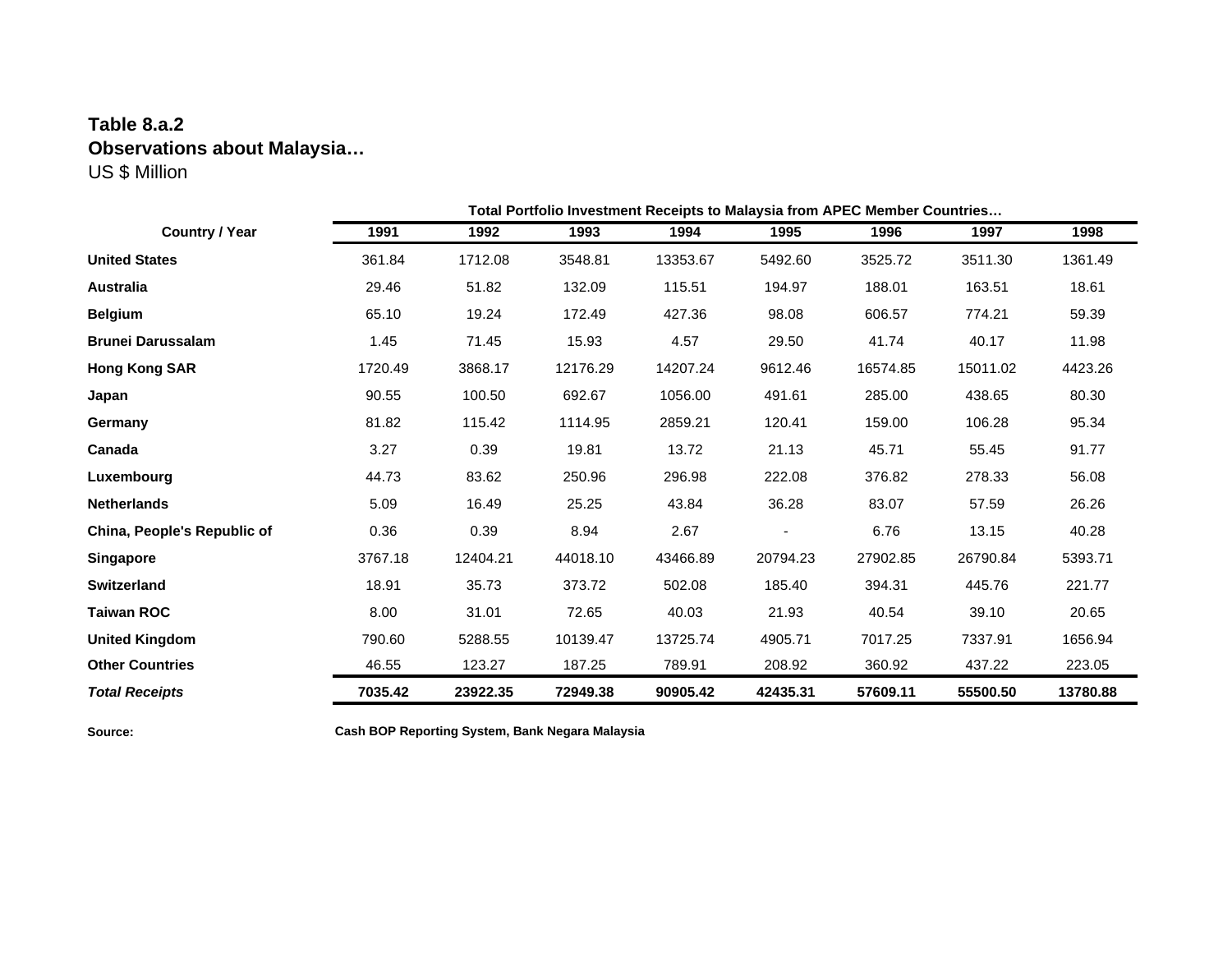## **Observations about Malaysia… in US \$ Million**

### **Table 8.b.1**

| 00011111 <del>0</del> 3 |           |           |           |  |  |  |  |
|-------------------------|-----------|-----------|-----------|--|--|--|--|
| <b>Country / Years</b>  | 1991-1993 | 1994-1996 | 1997-1998 |  |  |  |  |
| <b>Australia</b>        | 0.23      | 0.30      | 0.22      |  |  |  |  |
| <b>Brunei</b>           | 0.02      | 0.04      | 0.04      |  |  |  |  |
| Canada                  | 0.03      | 0.08      | 0.47      |  |  |  |  |
| China                   | 0.01      | 0.02      | 0.12      |  |  |  |  |
| HongKong                | 17.68     | 25.50     | 39.44     |  |  |  |  |
| Japan                   | 0.61      | 1.11      | 0.75      |  |  |  |  |
| Singapore               | 55.69     | 48.85     | 42.64     |  |  |  |  |
| <b>Taipei</b>           | 0.10      | 0.10      | 0.14      |  |  |  |  |
| <b>United States</b>    | 5.03      | 8.58      | 7.07      |  |  |  |  |

#### **Average Share of Malayasian Portfolio Payments to APEC Member Countries…**

### **Table 8.b.2**

#### **Average Share of Portfolio Receipts to Malaysia from APEC Member Countries…**

| ,,,,,,,,,,,,           |           |           |           |  |  |  |  |
|------------------------|-----------|-----------|-----------|--|--|--|--|
| <b>Country / Years</b> | 1991-1993 | 1994-1996 | 1997-1998 |  |  |  |  |
| Australia              | 0.27      | 0.30      | 0.22      |  |  |  |  |
| <b>Brunei</b>          | 0.11      | 0.05      | 0.08      |  |  |  |  |
| Canada                 | 0.03      | 0.05      | 0.39      |  |  |  |  |
| China                  | 0.01      | 0.00      | 0.16      |  |  |  |  |
| HongKong               | 19.10     | 22.35     | 29.63     |  |  |  |  |
| Japan                  | 0.89      | 0.94      | 0.69      |  |  |  |  |
| <b>Singapore</b>       | 55.25     | 48.42     | 43.78     |  |  |  |  |
| Taipei                 | 0.11      | 0.05      | 0.11      |  |  |  |  |
| <b>United States</b>   | 5.72      | 11.25     | 8.13      |  |  |  |  |

**Source: Cash BOP Reporting System, Bank Negara Malaysia**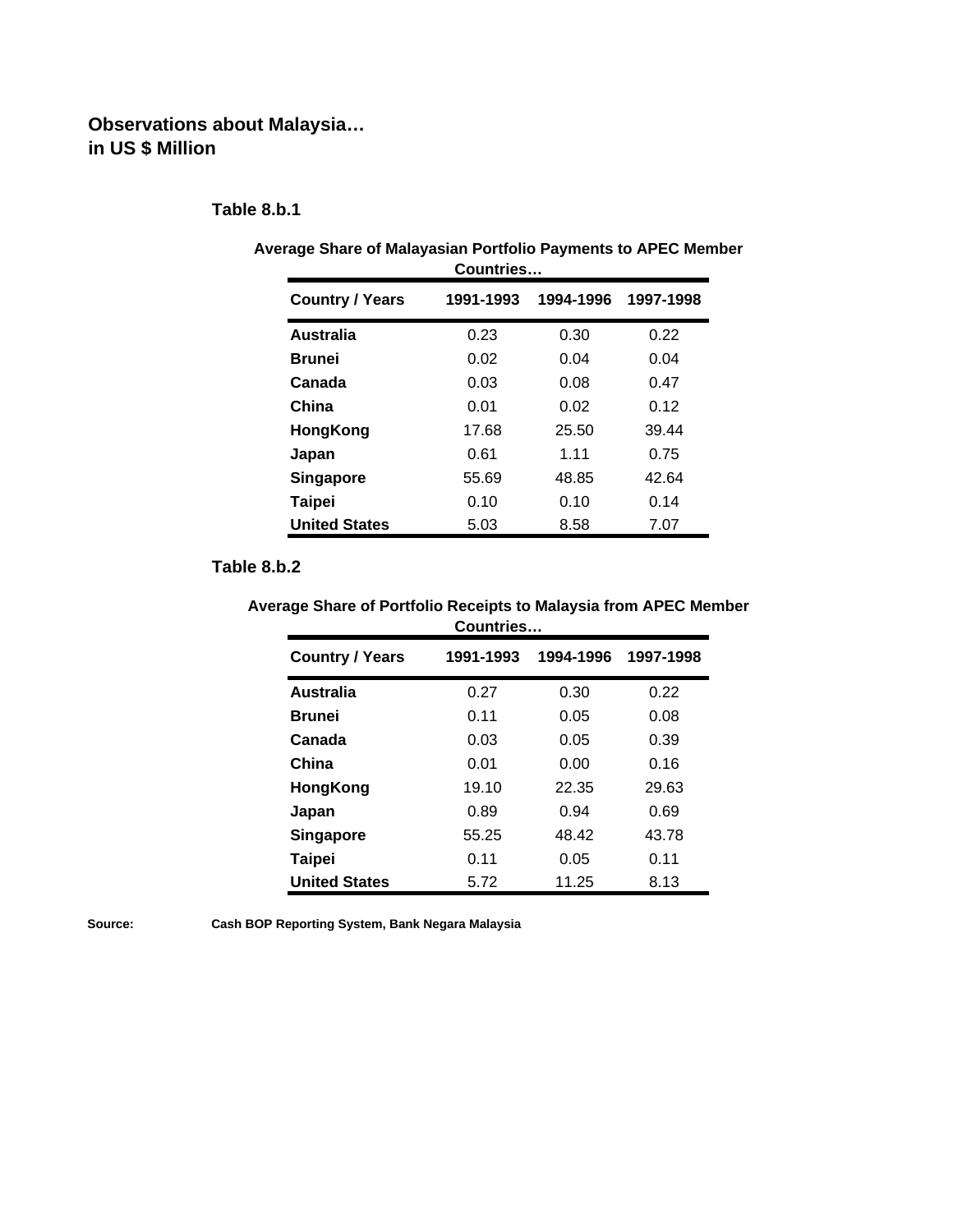### **Table 9 Trade Intensity of Selected Asia Pacific Economies, 1990**

|                   | Japan | China | <b>NIEs</b> |      | <b>ASEAN 6 South Asia</b> | <b>ANZ</b> | <b>NAFTA</b> | <b>USA</b> | <b>EC 12</b> |
|-------------------|-------|-------|-------------|------|---------------------------|------------|--------------|------------|--------------|
|                   |       |       |             |      |                           |            |              |            |              |
| Japan             | 0     | 1.4   | 2.69        | 2.51 | 1.11                      | 2.07       | 1.84         | 2.15       | 0.47         |
| China             | 2.2   | 0     | 7.64        | 1.31 | 1.11                      | 0.59       | 0.49         | 0.57       | 0.23         |
| <b>NIEs</b>       | 1.81  | 6.25  | 1.58        | 1.82 | 1.03                      | 1.35       | 1.65         | 1.93       | 0.39         |
| <b>ASEAN 6</b>    | 2.93  | 1.21  | 1.89        | 4.28 | 2.18                      | 1.6        | 1.12         | 1.36       | 0.38         |
| <b>South Asia</b> | 1.28  | 0.25  | 0.96        | 1.07 | 2.54                      | 0.87       | 0.91         | 1.08       | 0.72         |
| <b>ANZ</b>        | 3.77  | 1.6   | 1.82        | 2.03 | 1.76                      | 5.42       | 0.76         | 0.83       | 0.35         |
| <b>NAFTA</b>      | 1.59  | 0.79  | 1.08        | 0.82 | 0.78                      | 1.46       | 2.19         | 1.43       | 0.51         |
| <b>USA</b>        | 1.88  | 0.84  | 1.4         | 1.06 | 0.98                      | 1.85       | 1.49         | 0          | 0.62         |
| <b>EC 12</b>      | 0.32  | 0.32  | 0.27        | 0.32 | 0.69                      | 0.52       | 0.43         | 0.47       | 1.52         |

**Note:** : The index of trade intensity of country i export trade with country j is as follows  $Iij = (Xij/Xi)/(Mj/W)$ 

#### Where:

Xi= Z Xij =total exports of country I  $W=Zi=Zj$   $Xij =$  total volume of world trade Mj=total imports of country j Xij = exports from country i to country j

Iij > means more than average (less than average) intensive trade relationship between countries i and j.

**Source:** Yamazawa and S. Okuda, **"Basic Trade Statistics for the APDC Project On Changing Comparative Advantage Patterns and Interegional Trade Expansion in Asia and the Pacific."** Institution of Developing Economies, Tokyo, 1994, Mimeo.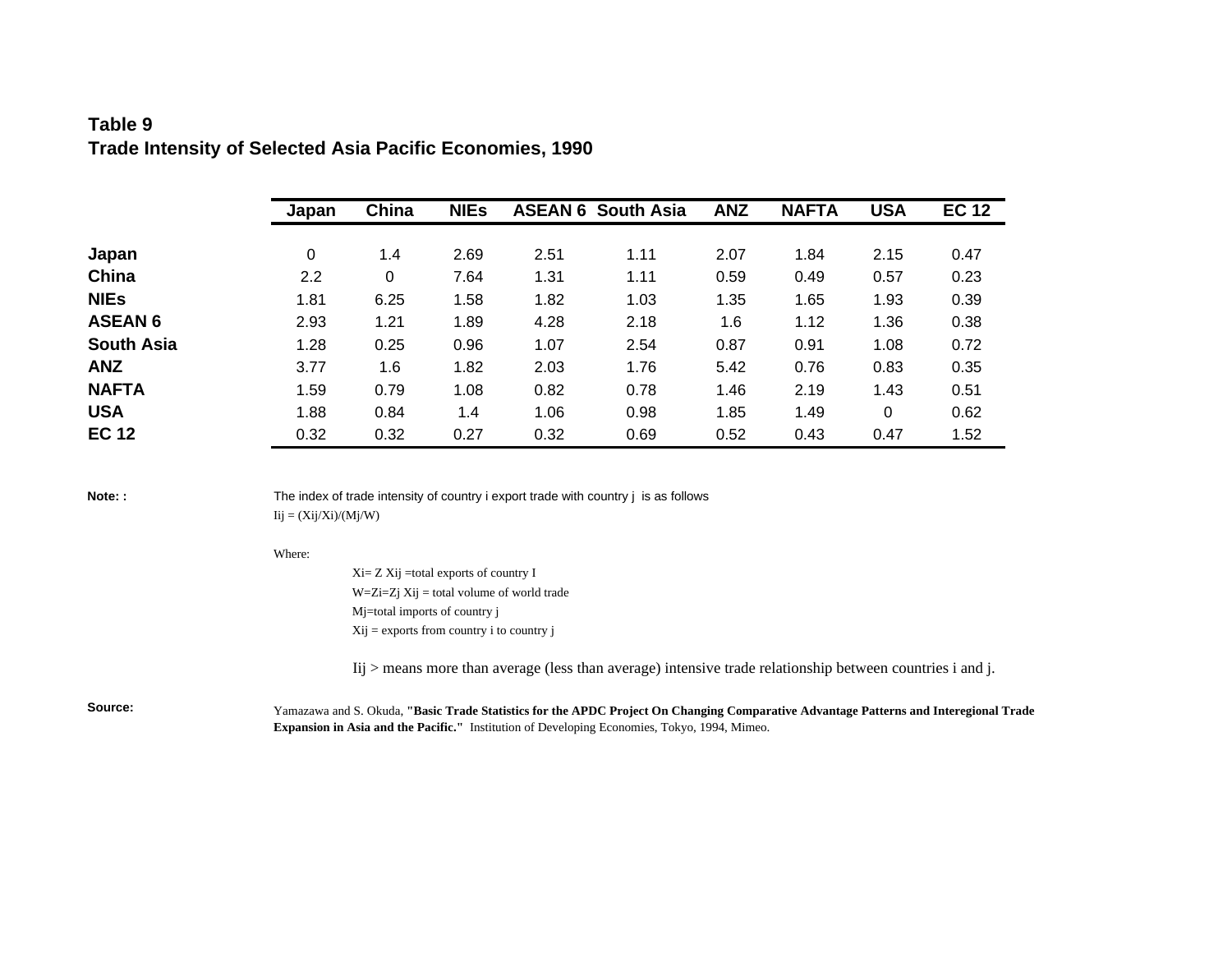### **Table 10 PORTFOLIO INVESTMENTS OF APEC AND OTHER COUNTRIES** in US\$ Millions

|                                 |          | 1990        |             |           | 1991        |          |          | 1992        |          |           | 1993        |          |
|---------------------------------|----------|-------------|-------------|-----------|-------------|----------|----------|-------------|----------|-----------|-------------|----------|
| <b>Countries</b>                | assets   | liabilities | net         | assets    | liabilities | net      | assets   | liabilities | net      | assets    | liabilities | net      |
| Australia                       | 368      | 7104        | 7472        | $-4505$   | 13530       | 9025     | $-3727$  | 4853        | 1126     | -9882     | 10964       | 7082     |
| <b>Brunei</b>                   | $\cdots$ | $\cdots$    | 0           | $\cdots$  | $\cdots$    | 0        | $\cdots$ | $\cdots$    | 0        | $\cdots$  | $\cdots$    | 0        |
| Canada                          | $-2239$  | 15964       | 13725       | $-10179$  | 27527       | 17348    | $-9800$  | 20506       | 10706    | $-13784$  | 41352       | 27568    |
| Chile                           | $\cdots$ | 361         | 361         | $\cdots$  | 189         | 189      | $\cdots$ | 458         | 458      | $-90$     | 820         | 730      |
| China                           | $-241$   | $\cdots$    | $-241$      | $-330$    | 565         | 235      | $-450$   | 393         | $-57$    | $-597$    | 3646        | 3049     |
| Hong Kong                       | $\cdots$ | $\cdots$    | 0           | $\cdots$  | $\cdots$    | 0        | $\cdots$ | $\cdots$    | 0        | $\cdots$  | $\cdots$    | 0        |
| Indonesia                       | $\cdots$ | $-93$       | $-93$       | $\cdots$  | $-12$       | $-12$    | $\cdots$ | $-88$       | -88      | $\cdots$  | 1805        | 1805     |
| Japan                           | -37800   | 46680       | 8880        | $-81650$  | 126050      | 44400    | $-34570$ | 7610        | $-26960$ | $-64230$  | $-6650$     | -70880   |
| Korea                           | $-134$   | 218         | 84          | 717       | 2338        | 3055     | 849      | 4953        | 5802     | $-538$    | 10553       | 10015    |
| Malaysia                        | $\cdots$ | $-255$      | $-255$      | $\cdots$  | 170         | 170      | $\cdots$ | $-1122$     | $-1122$  | $\cdots$  | $-709$      | $-709$   |
| Mexico                          | $-7354$  | 3369        | $-3985$     | $-603$    | 12741       | 12138    | 1165     | 18041       | 19206    | $-564$    | 28919       | 28355    |
| New Zealand                     | $-111$   | 282         | 171         | $-68$     | $-83$       | $-151$   | $-7$     | 383         | 376      | $-288$    | 2435        | 2147     |
| Papua New Guinea                | $\cdots$ | $\ldots$    | $\ldots$    | $\ldots$  | $\cdots$    | $\ldots$ | $\cdots$ | $\cdots$    | $\ldots$ | $\cdots$  | $\cdots$    | $\cdots$ |
| Philippines                     | $\cdots$ | $-50$       | $-50$       | $-15$     | 125         | 110      | $-115$   | 155         | 40       | $-949$    | 897         | $-52$    |
| Singapore                       | $-1640$  | 573         | $-1037$     | $-665$    | $-242$      | $-907$   | 1091     | 1398        | 2489     | $-7833$   | 2867        | $-4966$  |
| Taiwan                          | $\cdots$ | $\cdots$    | 0           | $\cdots$  | $\cdots$    | 0        | $\cdots$ | $\cdots$    | 0        | $\cdots$  | $\cdots$    | 0        |
| Thailand                        | $\cdots$ | $-38$       | $-38$       | $\cdots$  | $-81$       | $-81$    | $\cdots$ | 924         | 924      | $\cdots$  | 5455        | 5455     |
| <b>United States of America</b> | $-28770$ | 22020       | $-6750$     | -45670    | 57540       | 11870    | $-49170$ | 71980       | 22810    | $-146250$ | 110980      | $-35270$ |
| Peru                            | $\cdots$ | $\cdots$    | 0           | $\cdots$  | $\cdots$    | 0        | $\cdots$ | $\cdots$    | 0        | $\cdots$  | 228         | 228      |
| Russia                          | $\cdots$ | $\cdots$    | $\cdots$    | $\cdots$  | $\cdots$    | $\cdots$ | $\cdots$ | $\cdots$    | $\cdots$ | $\cdots$  | $\cdots$    | $\cdots$ |
| Vietnam                         | $\cdots$ | $\cdots$    | 0           | $\cdots$  | $\cdots$    | 0        | $\cdots$ | $\cdots$    | 0        | $\cdots$  | $\cdots$    | 0        |
| Argentina                       | $-241$   | $-1068$     | $-1309$     | $-8261$   | 8744        | 483      | $-80$    | 990         | 910      | $-2037$   | 30341       | 28304    |
| <b>Brazil</b>                   | $\cdots$ | $\cdots$    | $\mathbf 0$ | $\cdots$  | $\cdots$    | 0        | $\cdots$ | $\cdots$    | 0        | $\ldots$  | $\cdots$    | 0        |
| India                           | $\cdots$ | $\cdots$    | $\cdots$    | $\cdots$  | 5           | 5        | $\cdots$ | 284         | 284      | $\cdots$  | 1369        | 1369     |
| <b>APEC (18)</b>                | $-77891$ | 96135       | 18244       | $-142968$ | 240357      | 97389    | $-94734$ | 130444      | 35710    | $-239005$ | 213334      | $-25671$ |
| <b>APEC (21)</b>                | $-77891$ | 96135       | 18244       | $-142968$ | 240357      | 97389    | $-94734$ | 130444      | 35710    | $-239005$ | 213562      | $-25443$ |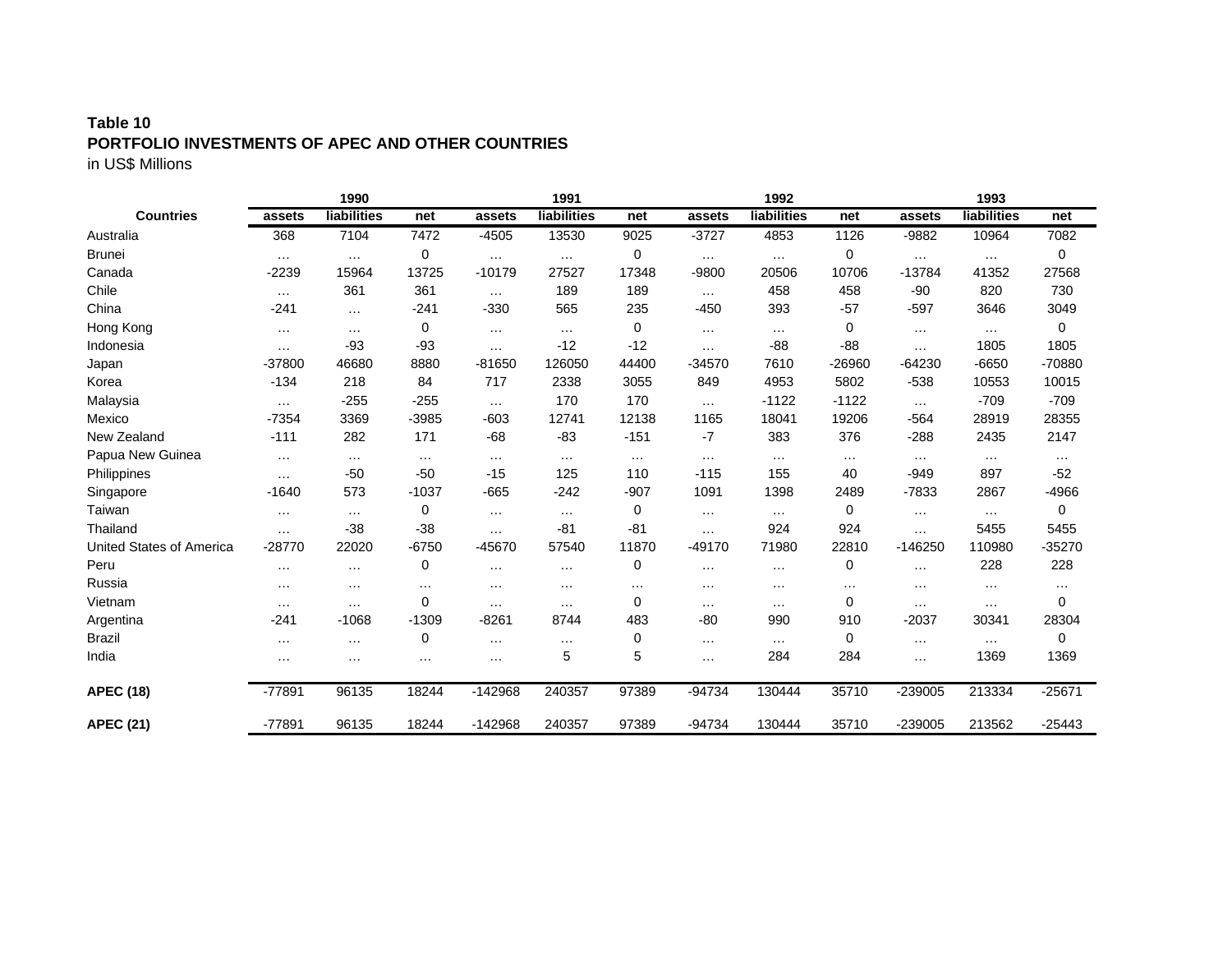### **Continuation Table 10 PORTFOLIO INVESTMENTS OF APEC AND OTHER COUNTRIES in US\$ Millions**

|                          |           | 1994        |          |           | 1995               |          |           | 1996               |          |           | 1997               |          |
|--------------------------|-----------|-------------|----------|-----------|--------------------|----------|-----------|--------------------|----------|-----------|--------------------|----------|
| <b>Countries</b>         | assets    | liabilities | net      | assets    | <b>liabilities</b> | net      | assets    | <b>liabilities</b> | net      | assets    | <b>liabilities</b> | net      |
| Australia                | 3347      | 12583       | 15930    | 753       | 12396              | 13149    | $-1693$   | 21806              | 20113    | $-462$    | 12114              | 11652    |
| <b>Brunei</b>            | $\cdots$  | $\cdots$    | 0        | $\cdots$  | $\cdots$           | 0        | $\cdots$  | $\cdots$           | 0        | $\cdots$  | $\cdots$           | 0        |
| Canada                   | $-6587$   | 17155       | 10568    | $-5328$   | 17974              | 12646    | $-13632$  | 14856              | 1224     | $-8094$   | 13580              | 5486     |
| Chile                    | $-351$    | 1259        | 908      | $-13$     | 49                 | 36       | $-132$    | 1230               | 1098     | $-235$    | 2605               | 2370     |
| China                    | $-380$    | 3923        | 3543     | 79        | 710                | 789      | $-628$    | 2372               | 1744     | $-899$    | 7703               | 6804     |
| Hong Kong                | $\cdots$  | $\cdots$    | 0        | $\cdots$  | $\cdots$           | 0        | $\cdots$  | $\cdots$           | 0        | $\cdots$  | $\cdots$           | 0        |
| Indonesia                | $\cdots$  | 3877        | 3877     | $\cdots$  | 4100               | 4100     | $\cdots$  | 5005               | 5005     | $\cdots$  | $-2632$            | $-2632$  |
| Japan                    | $-91550$  | 64330       | $-27220$ | $-87240$  | 50670              | -36570   | $-114580$ | 73440              | $-41140$ | $-71230$  | 99960              | 28730    |
| Korea                    | $-2028$   | 8149        | 6121     | $-2284$   | 13875              | 11591    | $-5998$   | 21183              | 15185    | 2008      | 12287              | 14295    |
| Malaysia                 | $\cdots$  | $-1649$     | $-1649$  | $\cdots$  | $-436$             | $-436$   | $\cdots$  | $-268$             | $-268$   | $\cdots$  | $-248$             | $-248$   |
| Mexico                   | $-767$    | 8182        | 7415     | $-662$    | $-9715$            | $-10377$ | 544       | 13418              | 13962    | $-708$    | 5037               | 4329     |
| New Zealand              | $-74$     | 2168        | 2094     | $-277$    | 2920               | 2643     | $-424$    | 4237               | 3813     | $-110$    | 348                | 238      |
| Papua New Guinea         | $\cdots$  | $\cdots$    | $\cdots$ | $-1373$   | 1066.2             | $-306.8$ | $-1064.5$ | 1134               | 69.5     | $\cdots$  | $\ldots$           | $\cdots$ |
| Philippines              | $-632$    | 901         | 269      | $-1429$   | 2619               | 1190     | 191       | 5126               | 5317     | -9        | 555                | 546      |
| Singapore                | $-10110$  | 114         | -9996    | $-8616$   | 410                | $-8206$  | $-10286$  | 1672               | $-8614$  | $-11807$  | 938                | $-10869$ |
| Taiwan                   | $\cdots$  | $\cdots$    | 0        | $\cdots$  | $\cdots$           | 0        | $\cdots$  | $\cdots$           | 0        | $\cdots$  | $\cdots$           | 0        |
| Thailand                 | $-5$      | 2486        | 2481     | -2        | 4083               | 4081     | $-41$     | 3585               | 3544     | $-446$    | 4807               | 4361     |
| United States of America | $-60310$  | 139400      | 79090    | $-100070$ | 237480             | 137410   | $-115800$ | 367630             | 251830   | -87980    | 383510             | 295530   |
| Peru                     | $\cdots$  | 572         | 572      | $\cdots$  | 163                | 163      | $\cdots$  | 181                | 181      | $\cdots$  | 194                | 194      |
| Russia                   | 114       | $-33$       | 81       | $-1704$   | 82                 | $-1622$  | $-173$    | 9917               | 9744     | $-157$    | 45597              | 45440    |
| Vietnam                  | $\cdots$  | $\cdots$    | 0        | $\cdots$  | $\cdots$           | 0        | $\cdots$  | $\cdots$           | 0        | $\cdots$  | $\cdots$           | 0        |
| Argentina                | $-185$    | 4722        | 4537     | 64        | 5109               | 5173     | $-808$    | 11676              | 10868    | $-901$    | 11349              | 10448    |
| <b>Brazil</b>            | $\cdots$  | $\cdots$    | 0        | $\cdots$  | $\cdots$           | 0        | $\cdots$  | $\cdots$           | 0        | $\cdots$  | $\cdots$           | 0        |
| India                    | $\cdots$  | 5491        | 5491     | $\cdots$  | 1590               | 1590     | $\cdots$  | 3958               | 3958     | $\cdots$  | 2543               | 2543     |
| <b>APEC (18)</b>         | $-169447$ | 262878      | 93431    | -206462   | 338201.2           | 131739.2 | $-263544$ | 536544             | 272882.5 | $-179972$ | 540564             | 360592   |
| <b>APEC (21)</b>         | -169333   | 263417      | 94084    | $-208166$ | 338446.2           | 130280.2 | $-263717$ | 546524             | 282807.5 | $-180129$ | 586355             | 406226   |

**Note:** 

APEC (18) includes Australia, Canada, Chile, China, Hong Kong, Indonesia, Japan, Korea, Malaysia, Mexico, New Zealand, Papua New Guinea, Philippines, Singapore, Taiwan, Thailand, and the United States of America

APEC (21) includes APEC (18), Peru, Russia, and Vietnam

**Source: Balance of Payments Statistical Yearbook**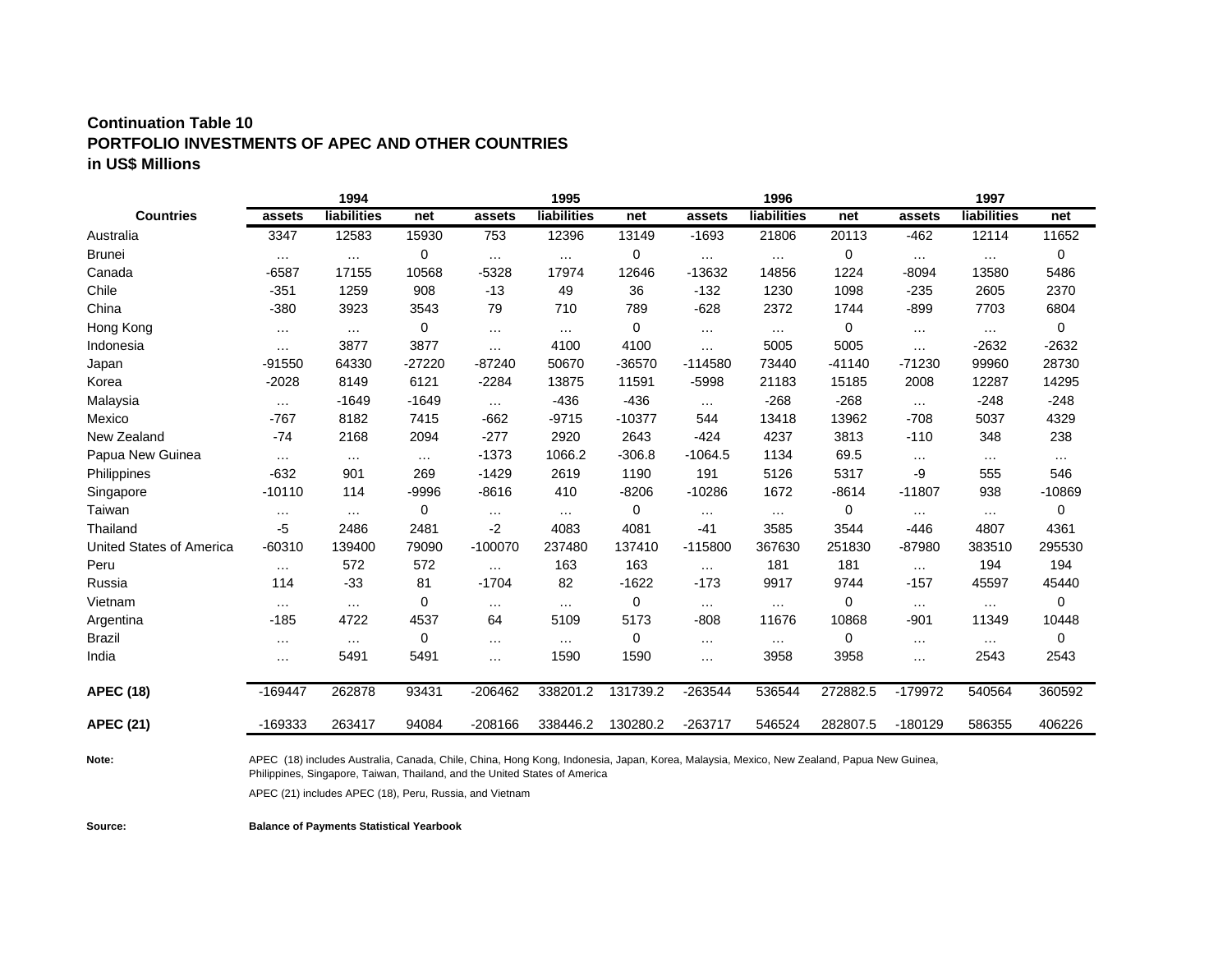### **Feldstein - Horioka Regression Results**

|                    |                             | <b>Montiel's Results</b>         |                                |                                 |                  |
|--------------------|-----------------------------|----------------------------------|--------------------------------|---------------------------------|------------------|
|                    |                             | $(1970 - 1990)$                  |                                | $(1982 - 1990)$ $(1990 - 1999)$ |                  |
|                    |                             |                                  | $Error -$<br><b>Correction</b> |                                 |                  |
| <b>Country</b>     | <b>Levels</b><br><b>OLS</b> | <b>Levels</b><br><b>Modified</b> | <b>Modified</b>                | <b>Level OLS</b>                | <b>Level OLS</b> |
| <b>Chile</b>       | 0.51 <sup>c</sup>           | 0.41 <sup>c</sup>                | $0.35^{b}$                     |                                 |                  |
| Indonesia          | $0.82^{a}$                  | 1.01 <sup>a</sup>                | 0.71                           | 1.01 <sup>a</sup>               | 0.16             |
| Korea              | 0.35 <sup>c</sup>           | 0.48 <sup>c</sup>                | 0.72                           | 0.77 <sup>a</sup>               | 2.8              |
| <b>Malaysia</b>    | 0.24                        | 0.54                             | $0.25^{b}$                     | 1.05                            | $-0.89$          |
| <b>Mexico</b>      | 0.28 <sup>c</sup>           | $0.28^{\circ}$                   | 0.03 <sup>b</sup>              |                                 |                  |
| <b>Philippines</b> | 1.16 <sup>c</sup>           | 1.16 <sup>a</sup>                | 0.67 <sup>a</sup>              | 1.2                             | $-0.48$          |
| <b>Singapore</b>   | 0.06 <sup>b</sup>           | <b>NA</b>                        | <b>NA</b>                      |                                 |                  |
| <b>Thailand</b>    | $0.72^c$                    | $1.13^{a}$                       | $-0.3$                         | $0.94^{a}$                      | $1.1*$           |

**Notes:**

- **a.** Different from zero at the 5 percent level
- **b.** Different from one at the 5 percent level
- **c.** Different from both zero and one at 5 percent level
- **\*** 1990 1997
- **Sources:** Montiel (1994) for columns 1 - 3 Authors' computations for columns 4 - 5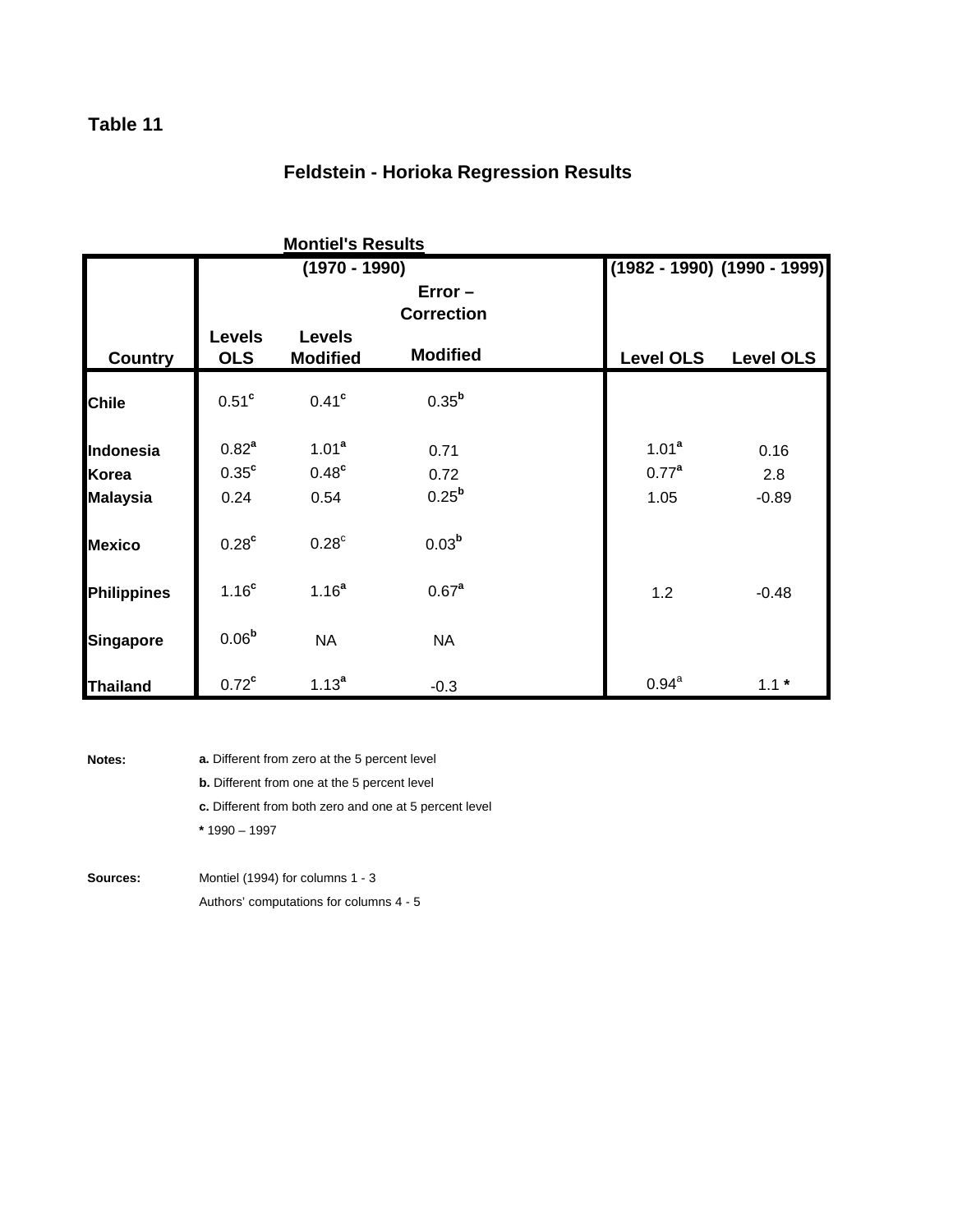### **Table 12 Indicators of Institutional Framework (mid 1997)**

|                    |                           |                           |                     | <b>GS Fragility</b>        | <b>GS</b><br><b>Camelot</b> |
|--------------------|---------------------------|---------------------------|---------------------|----------------------------|-----------------------------|
| <b>Country</b>     | <b>Bank Regu-</b><br>Qual | <b>Bank Sup.</b><br>Qual. | <b>Transparency</b> | $0 = best$<br>$24 =$ worst | $1 = best$<br>$10 =$ worst  |
| <b>Hong Kong</b>   | VG, I                     | G, I                      | VG                  | 8                          | 3.5                         |
| India              | Sat, I                    | F, I                      | F, I                | 11                         | 5.8                         |
| Indonesia          | Sat, I                    | W, I                      | Sat                 | 15                         | 4.6                         |
| Korea              | W, I                      | Fair                      | F, I                | 18                         | na                          |
| <b>Malaysia</b>    | Sat, I                    | W, I                      | Sat                 | 15                         | 4.5                         |
| <b>Philippines</b> | G                         | Fair                      | Sat                 | 13                         | 3.7                         |
| <b>Singapore</b>   | VG                        | VG                        | Poor                | $\overline{7}$             | $\overline{\mathbf{4}}$     |
| <b>Thailand</b>    | W, I                      | Weak                      | P, I                | 22                         | 5.2                         |

Note: VG = Very Good; G = Good; Sat = Satisfactory; F = Fair; P = Poor; I = Improving GS Fragility = Goldman Sachs Fragility Score GS Camelot = Goldman Sachs Camelot Score for domestic banks only, for asset quality (25%), management (20%), capital adequacy (15%), earnings (15%), operating environment (15%), & Transparency (5%).

**Source: ADB 1999, Vol. 1, p.65**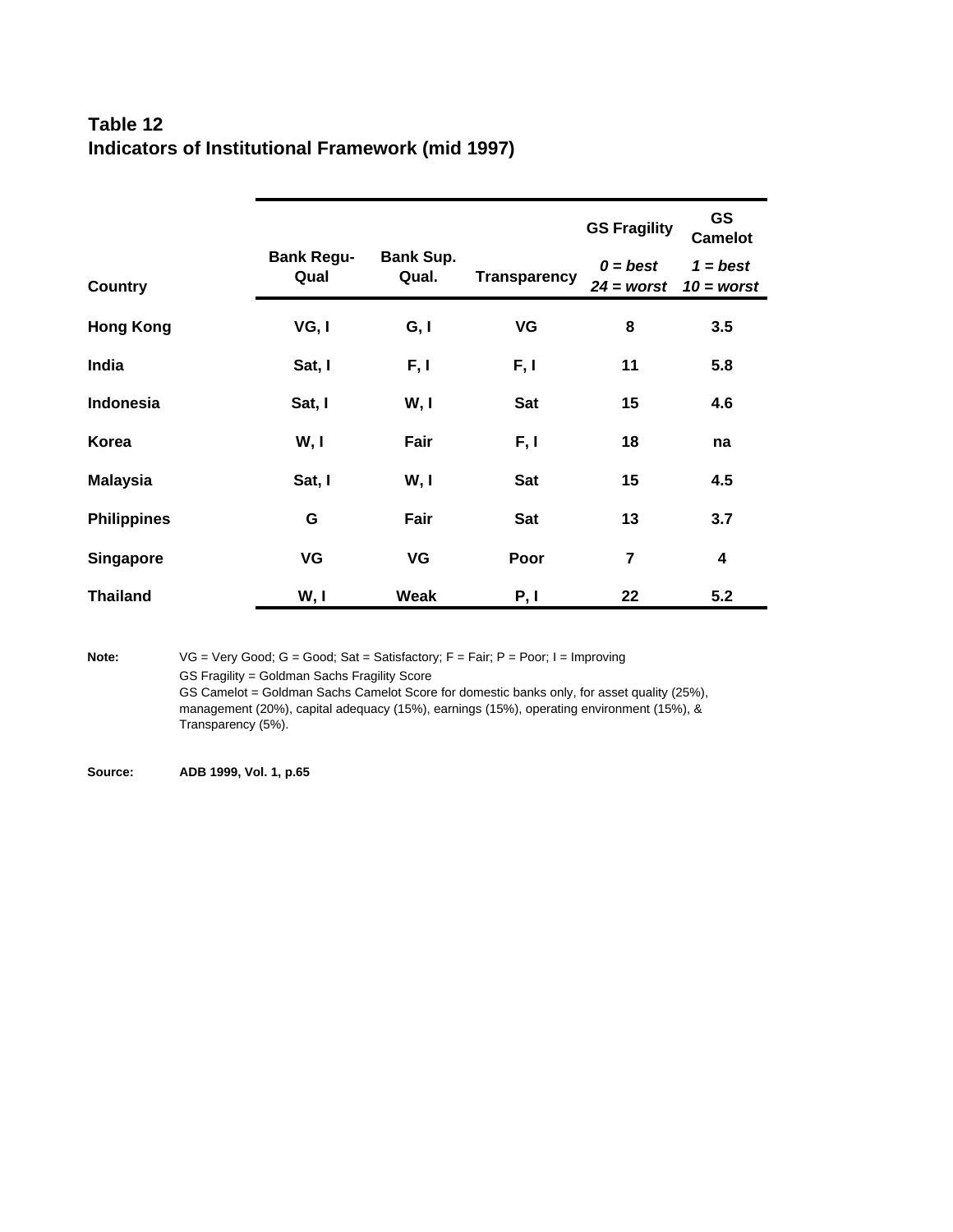## **Table 13 Indicators of Institutional Framework (mid 1997)**

| <b>Country</b>     | <b>Property Sector</b><br><b>Risks</b> | Exposure % of<br><b>Total Loan</b> | Loan %<br><b>Collateral</b> |
|--------------------|----------------------------------------|------------------------------------|-----------------------------|
| <b>Hong Kong</b>   | Mod.                                   | $40 - 55$                          | $50 - 70$                   |
| <b>Indonesia</b>   | High                                   | $25 - 30$                          | $80 - 100$                  |
| Korea              | Mod.                                   | $10 - 15$                          | $60 - 100$                  |
| <b>Malaysia</b>    | High                                   | $30 - 40$                          | $80 - 100$                  |
| <b>Philippines</b> | Mod.                                   | $15 - 20$                          | 70 - 80                     |
| <b>Singapore</b>   | Mod.                                   | $30 - 40$                          | $70 - 80$                   |
| Thailand           | High                                   | 30 - 40                            | $80 - 100$                  |

**Note:** "High" risk because of large proportion of property loans and large proportion of loans collaterised by real property.

**Source: J.P. Morgan 1998, cited in ADB, 1999, Vol. 1, p. 57**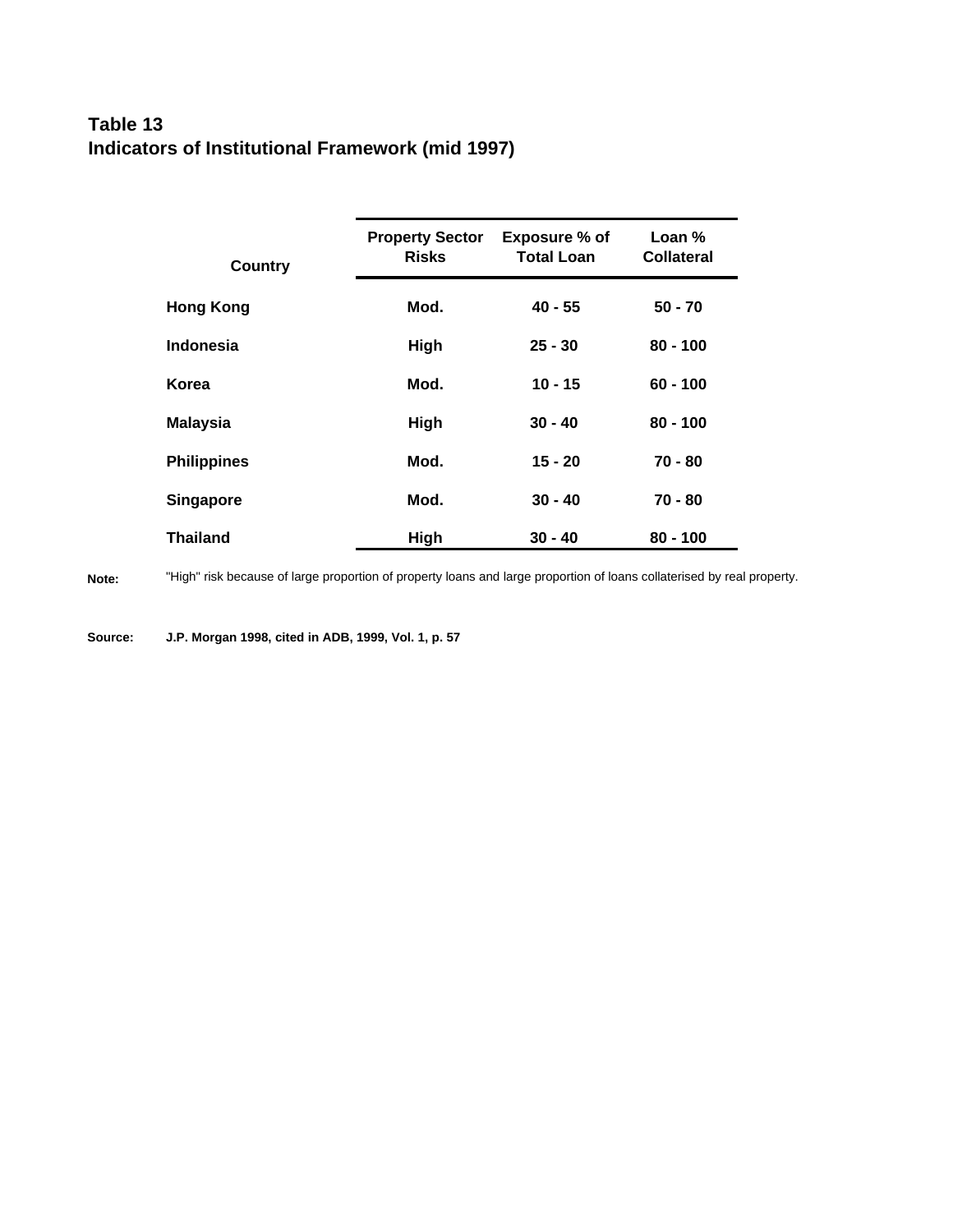|      |        |      |     | German France Belgium Netherla UK |      | <b>Italy</b> | Denmar |
|------|--------|------|-----|-----------------------------------|------|--------------|--------|
| 1980 | 5.5    | 13.6 | 6.7 | 6.5                               | 18   | 21.1         | 12.3   |
| 1981 | 6.3    | 13.4 | 7.1 | 6.7                               | 11.9 | 18.7         | 11.7   |
| 1982 | 5.3    | 11.8 | 8.7 | 5.9                               | 8.6  | 16.3         | 10.1   |
| 1983 | 3.3    | 9.6  | 7.7 | 2.7                               | 4.6  | 15           | 6.9    |
| 1984 | 2.4    | 7.4  | 6.3 | 3.3                               | 5    | 10.6         | 6.3    |
| 1985 | 2.2    | 5.8  | 4.9 | 2.3                               | 6.1  | 8.6          | 4.7    |
| 1986 | $-0.1$ | 2.7  | 1.3 | 0.1                               | 3.4  | 6.1          | 3.6    |
| 1987 | 0.2    | 3.1  | 1.6 | $-0.7$                            | 4.1  | 4.6          | 4      |
| 1988 | 1.3    | 2.7  | 1.2 | 0.7                               | 4.9  | 5            | 4.6    |
| 1989 | 2.8    | 3.6  | 3.1 | $1.1$                             | 7.8  | 6.6          | 4.8    |
| 1990 | 2.7    | 3.4  | 3.4 | 2.5                               | 9.5  | 6.1          | 2.7    |
| 1991 | 3.5    | 3.2  | 3.2 | 3.9                               | 5.9  | 6.5          | 2.4    |
| 1992 | 4      | 2.4  | 2.4 | 3.7                               | 3.7  | 5.3          | 5.5    |
|      |        |      |     |                                   |      |              |        |

# **Consumer Price Inflation (per cent per annum)**

Source: **Grahl (1997).**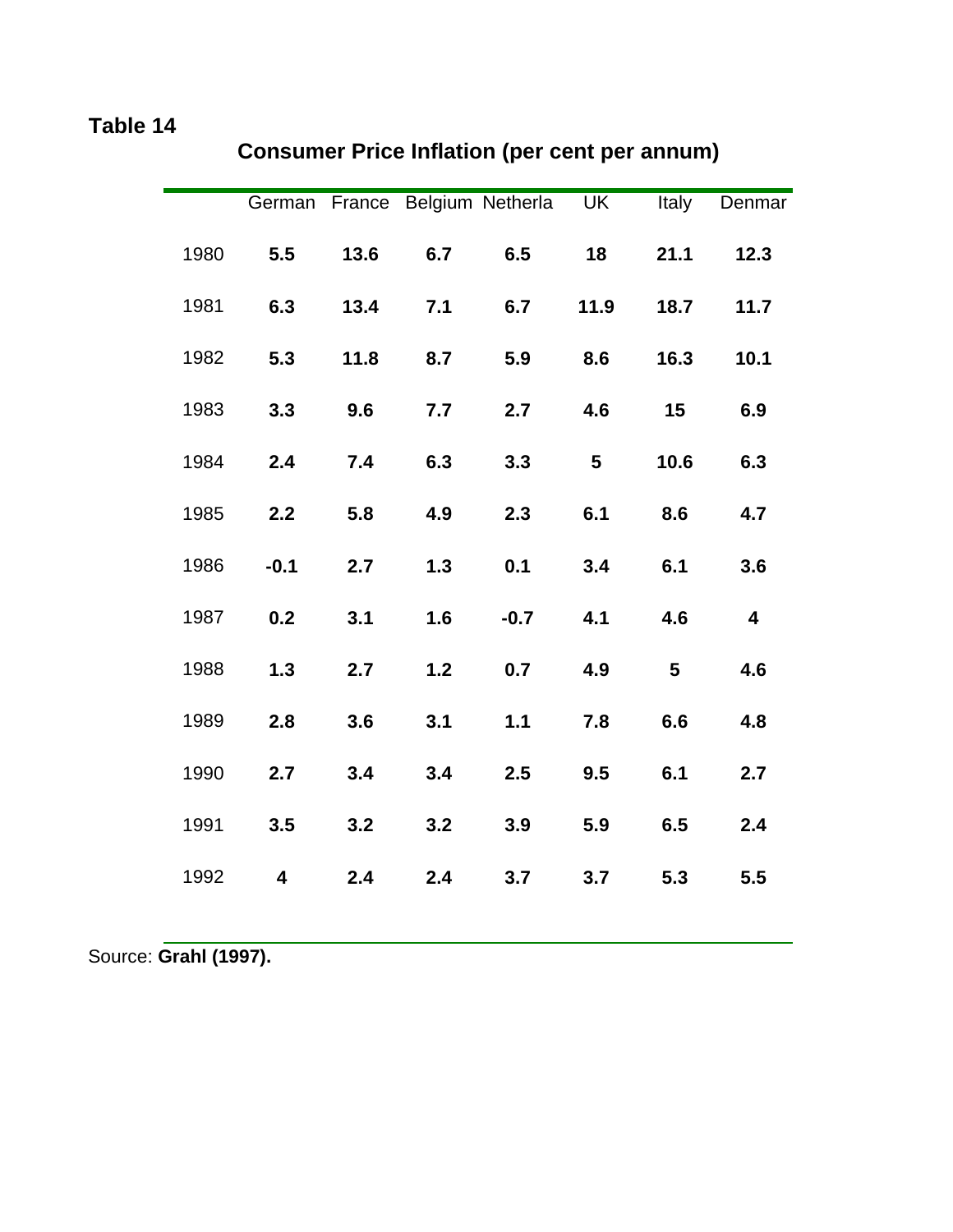|                                                                                       | 1980-1985            |                     | 1986-1989 1990-1991  | 1992               |
|---------------------------------------------------------------------------------------|----------------------|---------------------|----------------------|--------------------|
| <b>GDP</b>                                                                            | 1.9                  | 3.3                 | 1.7                  | 0.9                |
| Wages<br>- manufacturing                                                              | 16.6                 | 7.5                 | 9                    | 6.3                |
| - services<br>- public sector                                                         | 15.3<br>18.9         | 7.4<br>9.8          | 9.4<br>12.2          | 5.7<br>2.7         |
| Unit labor cost<br>- manufacturing                                                    | 11.3                 | 3.5                 | 7.2                  | 3.3                |
| - services                                                                            | 15.7                 | 5.4                 | 8.7                  | 4.1                |
| Trade balance <sup>1</sup>                                                            | $-2.5$               | $-0.3$              | $-0.4$               | 0.2                |
| <b>Current Acct.</b><br>Balance <sup>1</sup>                                          | $-1.1$               | $-0.4$              | $-1.6$               | $-2.2$             |
| <b>Public Sector</b><br>- total spending<br>- primary<br>spending<br>- total revenues | 21.7<br>20.9<br>21.4 | 10.4<br>9.9<br>12.3 | 11.7<br>10.6<br>11.8 | 8.7<br>6.5<br>11.2 |
| - total balance <sup>1</sup><br>- primary balance <sup>1</sup>                        | $-11$<br>$-4$        | $-10.8$<br>$-2.4$   | $-10.6$<br>$-0.7$    | $-9.5$<br>1.9      |
| - outstanding<br>debt stock <sup>1</sup>                                              | 70                   | 93.4                | 102.3                | 111                |

## **ITALY: Basic Data** (% change unless otherwise specified)

**Note: <sup>1</sup>Percentage ratios to GDP.**

**Source: Micossi and Padoan (1995).**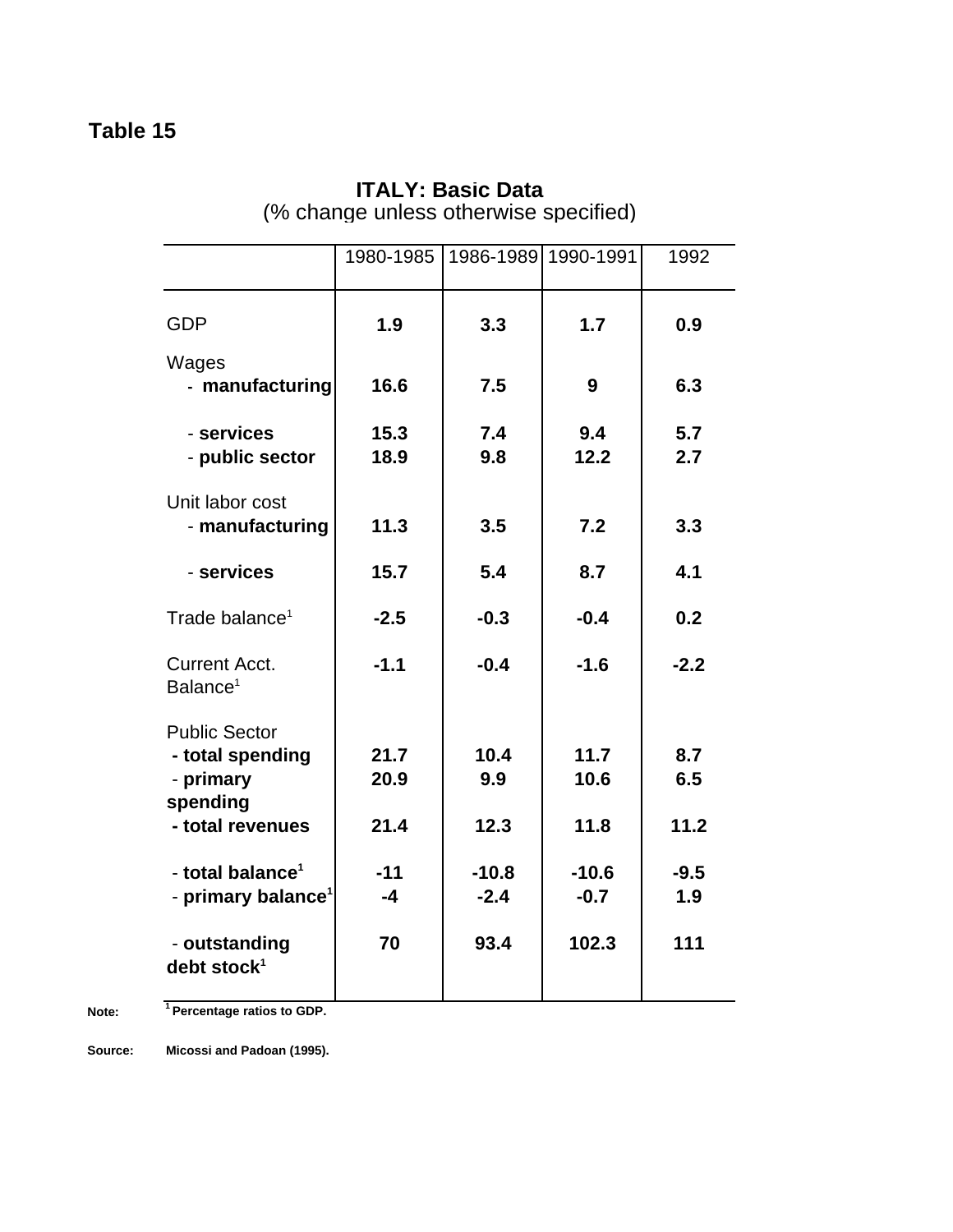|      | Germany | <b>France</b> | <b>Italy</b> | <b>UK</b> |
|------|---------|---------------|--------------|-----------|
| 1987 | 4       | 8.2           | 11.5         | 9.7       |
| 1988 | 4.2     | 7.9           | 11.3         | 10.3      |
| 1989 | 7.1     | 9.3           | 12.7         | 13.9      |
| 1990 | 8.4     | 10.2          | 12.4         | 14.8      |
| 1991 | 9.2     | 9.7           | 12.2         | 11.5      |
| 1992 | 9.5     | 10.5          | 14           | 9.6       |

## **Short-term interest rates**

## **Table 17**

## **Growth rate of real GDP, percent per annum**

|      | Germany | <b>France</b> | <b>Italy</b> | <b>UK</b> |
|------|---------|---------------|--------------|-----------|
| 1987 | 1.4     | 2.2           | 3.1          | 4.8       |
| 1988 | 3.7     | 4.3           | 4.1          | 4.3       |
| 1989 | 3.4     | 3.8           | 2.9          | 2.1       |
| 1990 | 5.1     | 2.2           | 2.2          | 0.5       |
| 1991 | 3.7     | 1.1           | 1.4          | $-2.2$    |
| 1992 | 1.5     | 1.9           | 1.1          | $-0.9$    |
| 1993 | $-0.5$  | 1             | 0.8          | 1.4       |

**Source: Grahl (1997).**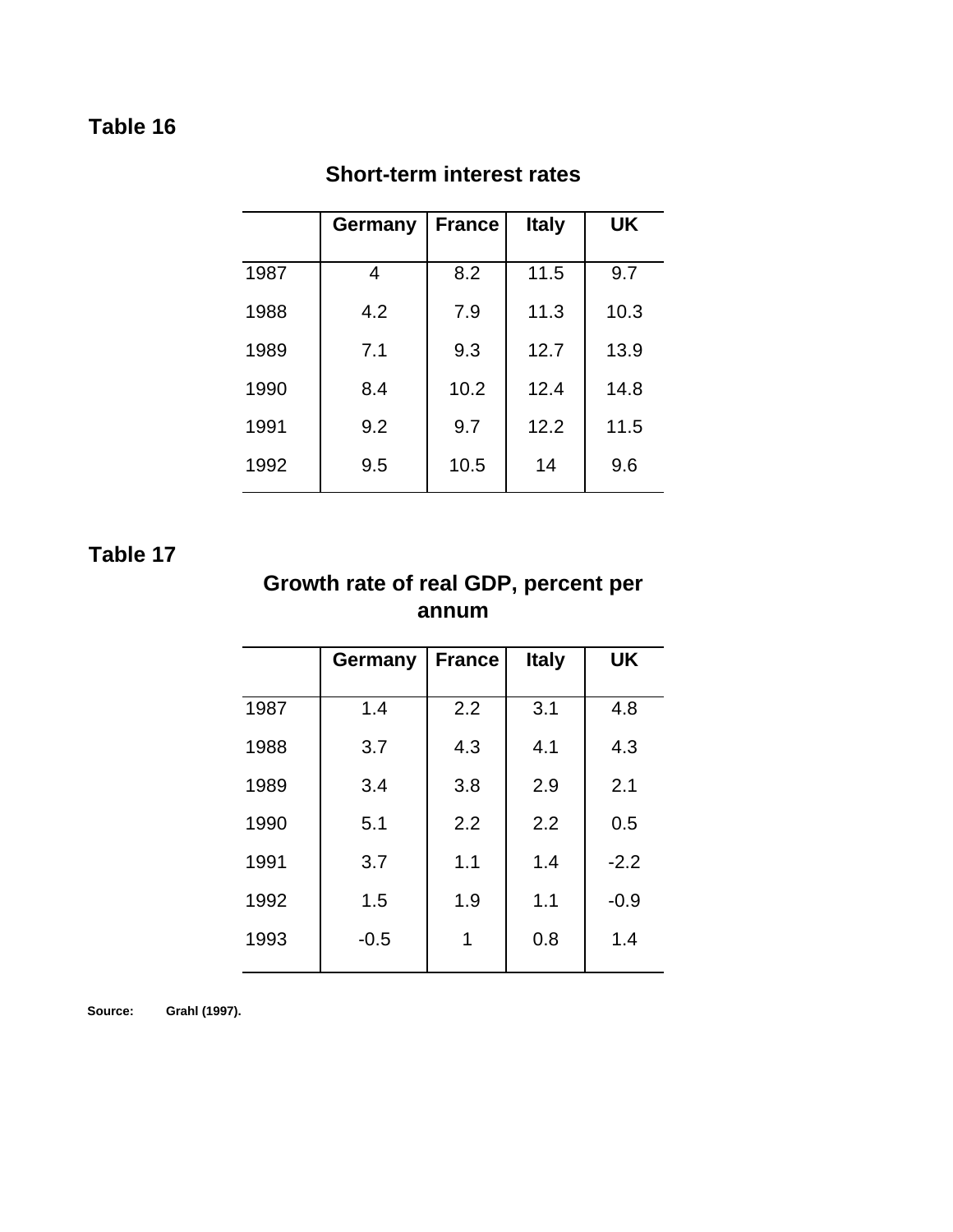# **How competitive was UK?**

|      | <b>Export prices</b><br>relative to<br>world prices | <b>Balance of</b><br>payments         |                               |
|------|-----------------------------------------------------|---------------------------------------|-------------------------------|
|      | $(1987 = 100)$                                      | <b>Current account</b><br>as % of GDP |                               |
| 1980 | 119.5                                               | 1.5                                   |                               |
| 1981 | 116.7                                               | 2.5                                   |                               |
| 1982 | 109.5                                               | 1.5                                   |                               |
| 1983 | 104.4                                               | 0.9                                   |                               |
| 1984 | 100.9                                               | $-0.2$                                |                               |
| 1985 | 104.1                                               | 0.5                                   |                               |
| 1986 | 98.8                                                | $-0.8$                                |                               |
| 1987 | 100                                                 | $-2$                                  |                               |
| 1988 | 106.4                                               | $-4.8$                                |                               |
| 1989 | 103                                                 | $-5.4$                                |                               |
| 1990 | 103.6                                               | $-4.2$                                | <b>UK joins</b><br><b>ERM</b> |
| 1991 | 102.7                                               | $-1.8$                                |                               |
| 1992 | 105.9                                               | $-2.7$                                |                               |

Source: **Grahl (1997).**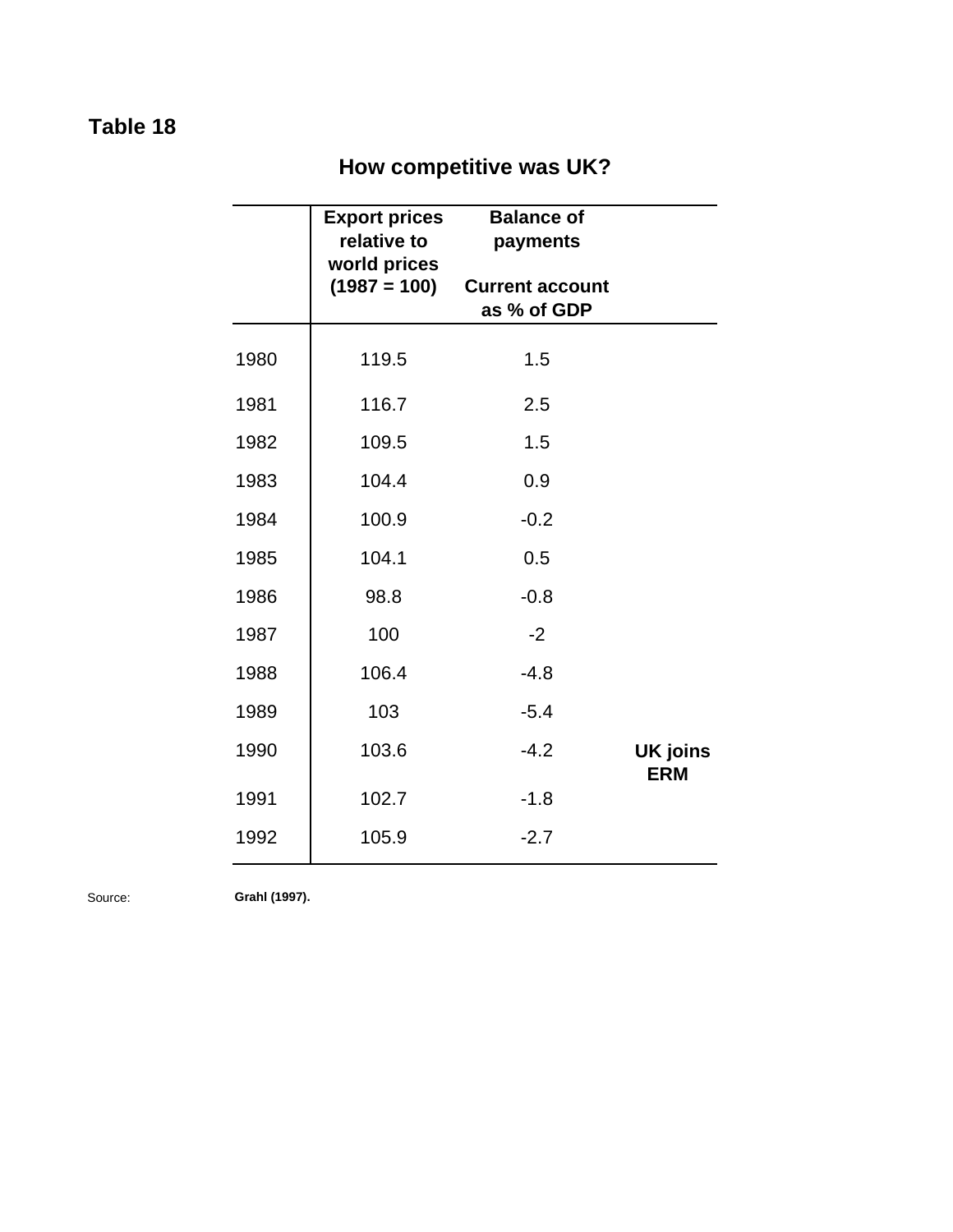# **French and German Data**

| <b>France</b> | <b>Economic Growth</b> |     |          | <b>Inflation Rate   Current Account   Unemployment Rate</b> |
|---------------|------------------------|-----|----------|-------------------------------------------------------------|
|               |                        |     | % of GDP |                                                             |
| 1987          | 2.3                    | 3.2 | $-0.6$   | 10.5                                                        |
| 1988          | 4.5                    | 2.7 | $-0.5$   | 10                                                          |
| 1989          | 4.3                    | 3.4 | $-0.6$   | 9.4                                                         |
| 1990          | 2.5                    | 2.9 | $-1.3$   | 8.9                                                         |
| 1991          | 0.7                    | 2.9 | $-0.5$   | 9.4                                                         |
| 1992          | 1.4                    | 2.3 | 0.3      | 10.3                                                        |
| 1993          | $-0.9$                 | 2.3 | 0.4      | 11.8                                                        |

| <b>Germany</b> | <b>Economic Growth</b> |     |          | <b>Inflation Rate   Current Account  Unemployment Rate</b> |
|----------------|------------------------|-----|----------|------------------------------------------------------------|
|                |                        |     | % of GDP |                                                            |
| 1987           | 1.4                    | 0.6 | 4.1      | 7.6                                                        |
| 1988           | 3.7                    | 1.4 | 4.2      | 7.6                                                        |
| 1989           | 3.4                    | 3.1 | 4.9      | 6.9                                                        |
| 1990           | 5.1                    | 2.6 | 3.2      | 6.2                                                        |
| 1991           | 3.1                    | 3.8 | $-1.2$   | 6.7                                                        |
| 1992           | 2.1                    | 4.7 | $-1.3$   | 7.7                                                        |
| 1993           | 1.4                    |     | $-1.5$   | 7.5                                                        |

**Source: Melitz (1994)**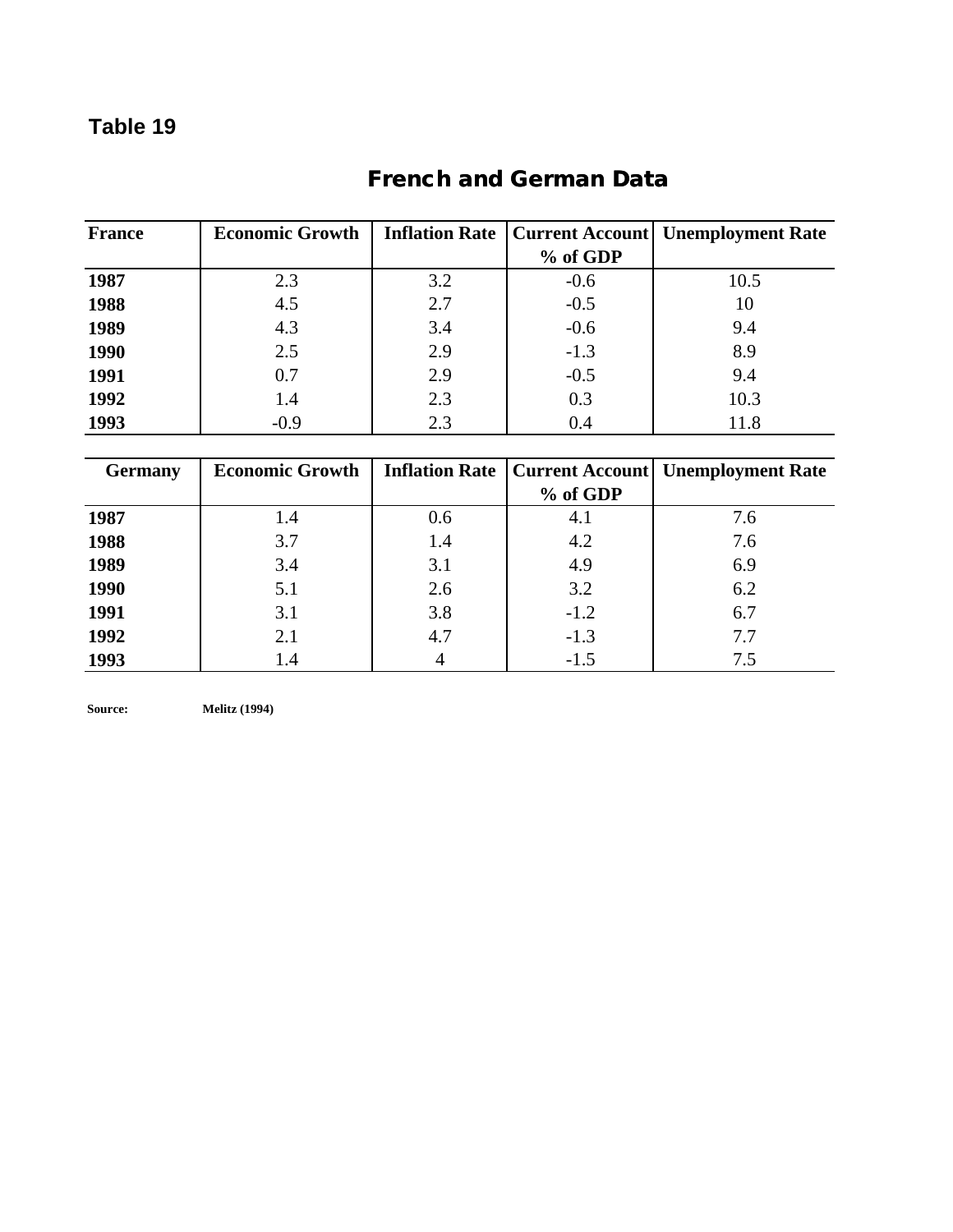Increase flexibility of monetary policy, prevent appreciation of exchange rate; allow for high domestic interest rates; discourage short-term inflows; favor equity and long-term financing.